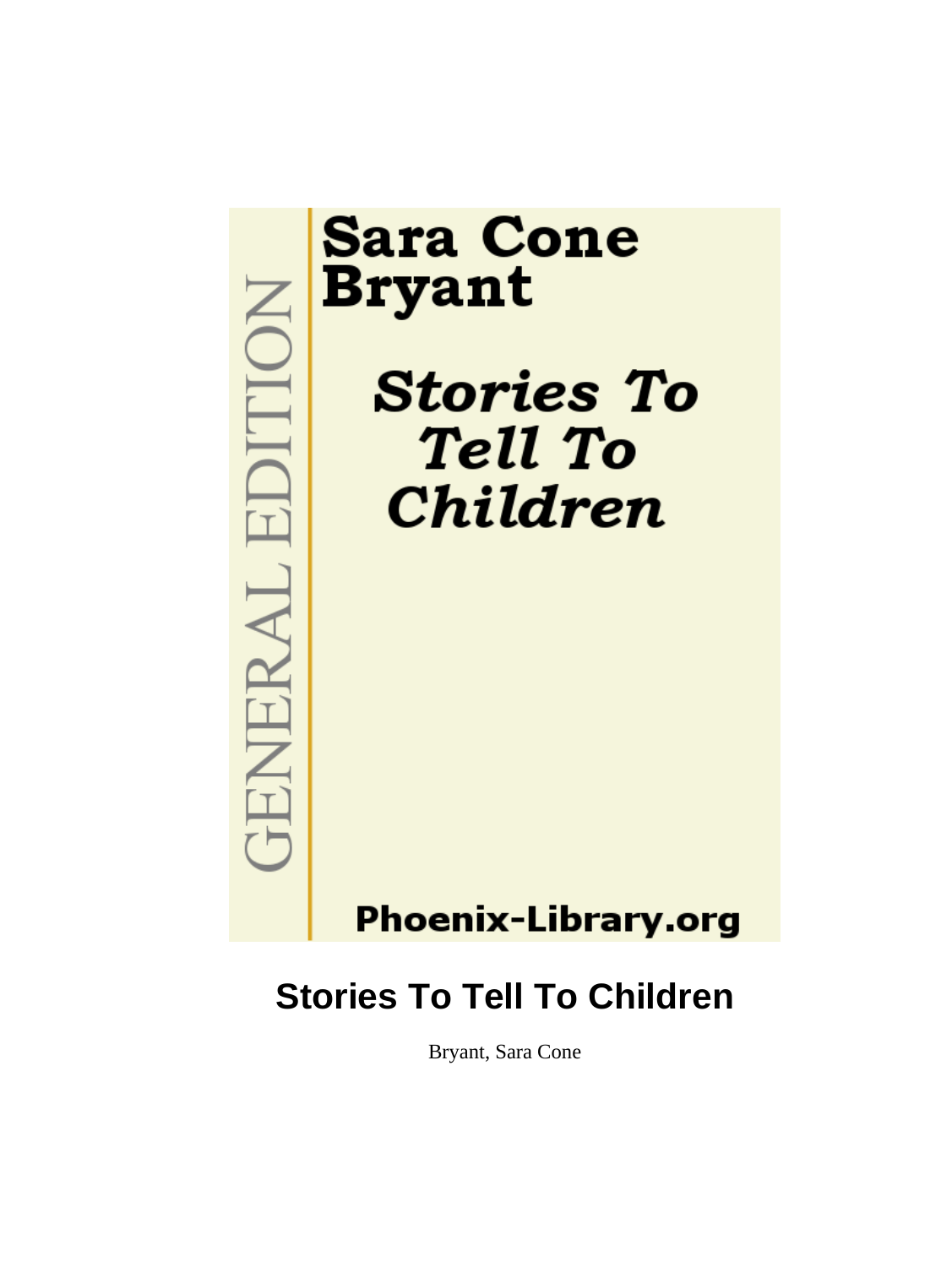# Stories To Tell To Children

[About Phoenix−Edition](#page-118-0) **[Copyright](#page-119-0)**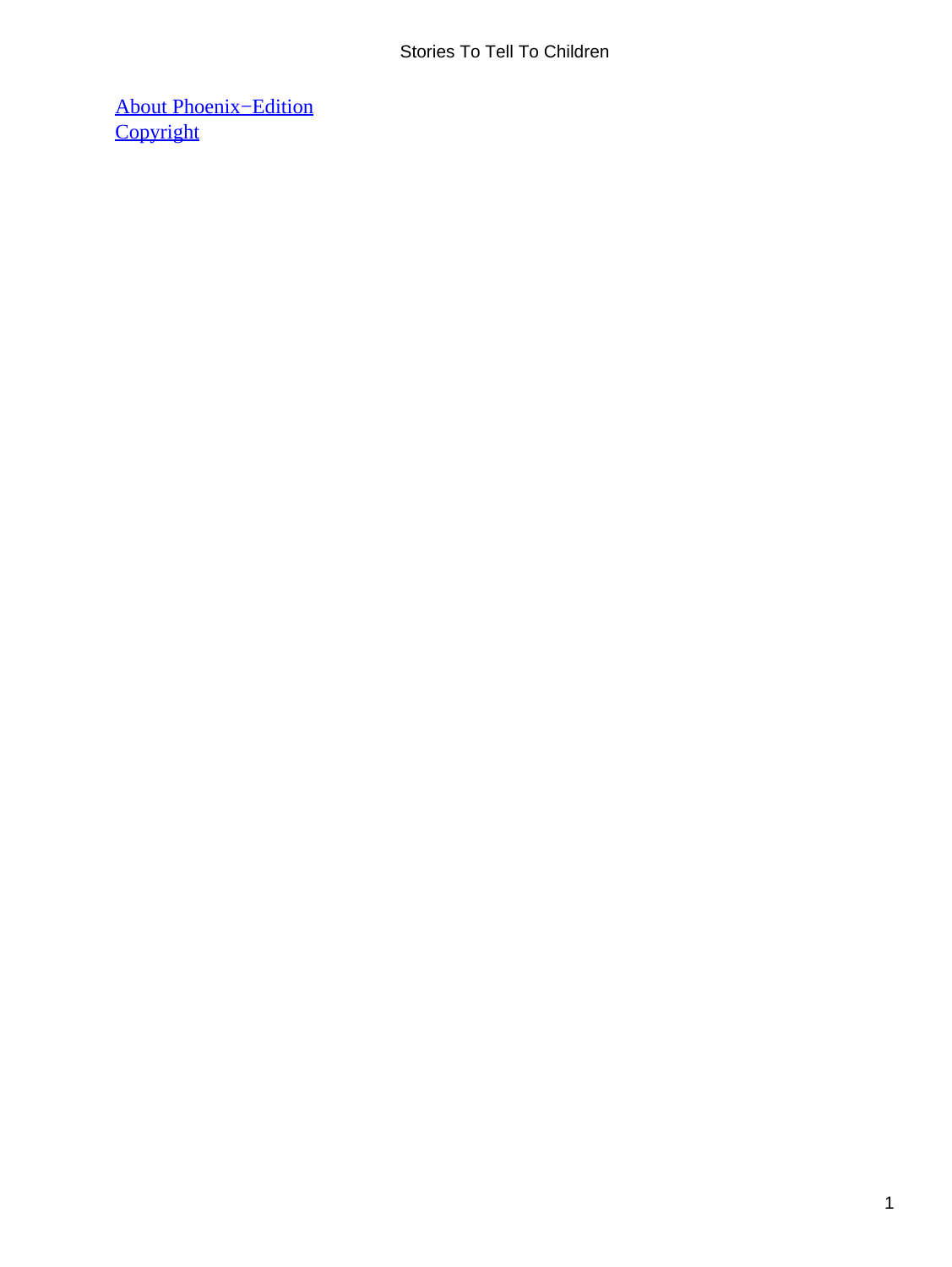# *S*OME **SUGGESTIONS FOR THE** STORY−TELLER

 Concerning the fundamental points of method in telling a story, I have little to add to the principles which I have already stated as necessary, in my opinion, in the book of which this is, in a way, the continuation. But in the two years which have passed since that book was written, I have had the happiness of working on stories and the telling of them, among teachers and students all over this country, and in that experience certain secondary points of method have come to seem more important, or at least more in need of emphasis, than they did before. As so often happens, I had assumed that «those things are taken for granted;» whereas, to the beginner or the teacher not naturally a story−teller, the secondary or implied technique is often of greater difficulty than the mastery of underlying principles. The few suggestions which follow are of this practical, obvious kind.

 Take your story seriously. No matter how riotously absurd it is, or how full of inane repetition, remember, if it is good enough to tell, it is a real story, and must be treated with respect. If you cannot feel so toward it, do not tell it. Have faith in the story, and in the attitude of the children toward it and you. If you fail in this, the immediate result will be a touch of shame− facedness, affecting your manner unfavorably, and, probably, influencing your accuracy and imaginative vividness.

 Perhaps I can make the point clearer by telling you about one of the girls in a class which was studying stories last winter; I feel sure if she or any of her fellow students recognizes the incident, she will not resent being made to serve the good cause, even in the unattractive guise of a warning example.

 A few members of the class had prepared the story of «The Fisherman and his Wife.» The first girl called on was evidently inclined to feel that it was rather a foolish story. She tried to tell it well, but there were parts of it which produced in her the touch of shamefacedness to which I have referred.

When she came to the rhyme, –

 «O man of the sea, come, listen to me, For Alice, my wife, the plague of my life, Has sent me to beg a boon of thee,»

 she said it rather rapidly. At the first repetition she said it still more rapidly; the next time she came to the jingle she said it so fast and so low that it was unintelligible; and the next recurrence was too much for her. With a blush and a hesitating smile she said, «And he said that same thing, you know!» Of course everybody laughed, and of course the thread of interest and illusion was hopelessly broken for everybody.

Now, any one who chanced to hear Miss Shedlock tell that same story will remember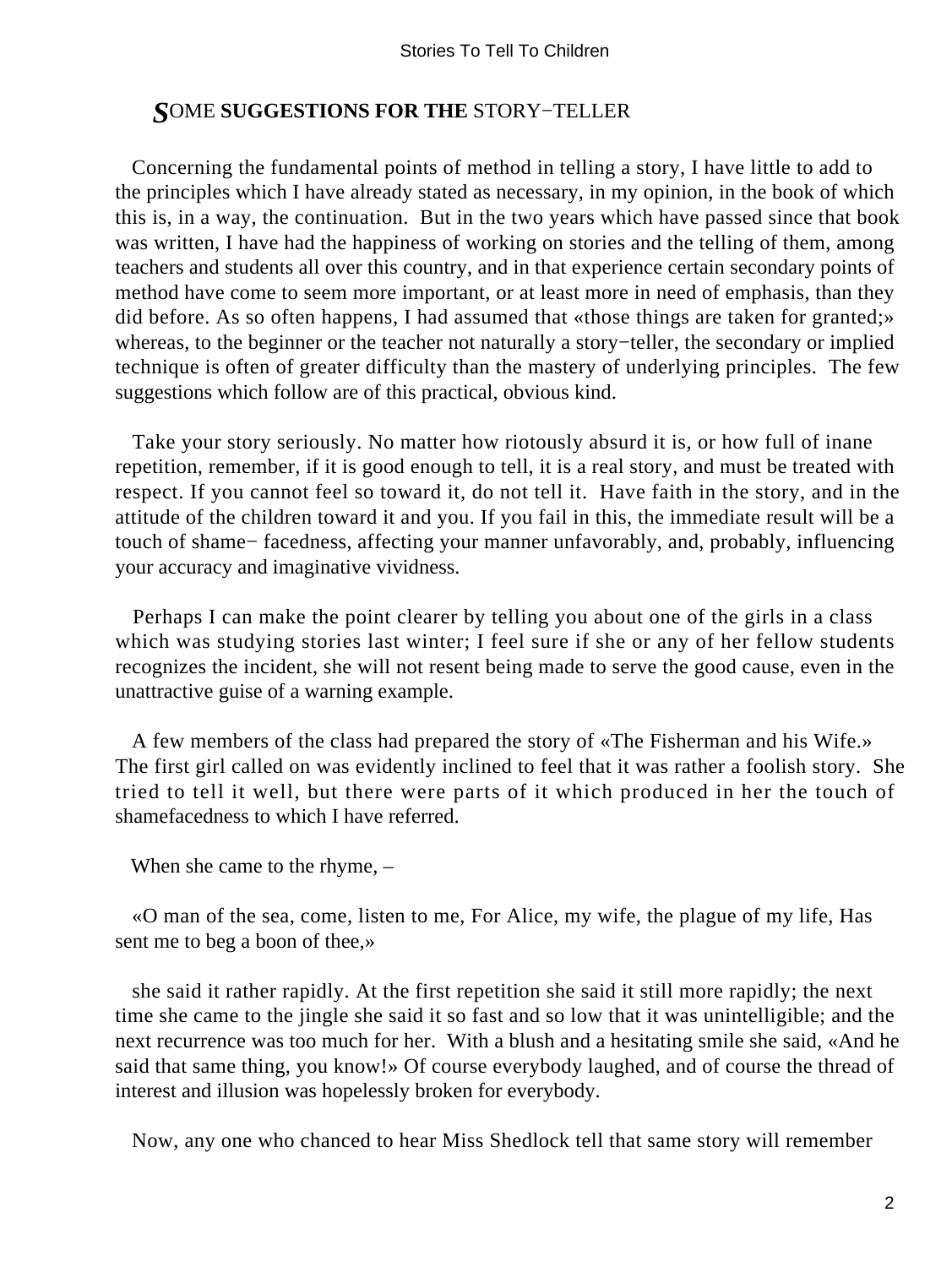that the absurd rhyme gave great opportunity for expression, in its very repetition; each time that the fisherman came to the water's edge his chagrin and unwillingness was greater, and his summons to the magic fish mirrored his feeling. The jingle IS foolish; that is a part of the charm. But if the person who tells it **FEELS** foolish, there is no charm at all! It is the same principle which applies to any address to any assemblage: if the speaker has the air of finding what he has to say absurd or unworthy of effort, the audience naturally tends to follow his lead, and find it not worth listening to.

Let me urge, then, take your story seriously.

 Next, «take your time.» This suggestion needs explaining, perhaps. It does not mean license to dawdle. Nothing is much more annoying in a speaker than too great deliberateness, or than hesitation of speech. But it means a quiet realization of the fact that the floor is yours, everybody wants to hear you, there is time enough for every point and shade of meaning and no one will think the story too long. This mental attitude must underlie proper control of speed. Never hurry. A business−like leisure is the true attitude of the storyteller.

 And the result is best attained by concentrating one's attention on the episodes of the story. Pass lightly, and comparatively swiftly, over the portions between actual episodes, but take all the time you need for the elaboration of those. And above all, do not **FEEL** hurried.

 The next suggestion is eminently plain and practical, if not an all too obvious one. It is this: if all your preparation and confidence fails you at the crucial moment, and memory plays the part of traitor in some particular, if, in short, you blunder on a detail of the story, **NEVER ADMIT IT.** If it was an unimportant detail which you misstated, pass right on, accepting whatever you said, and continuing with it; if you have been so unfortunate as to omit a fact which was a necessary link in the chain, put it in, later, as skillfully as you can, and with as deceptive an appearance of its being in the intended order; but never take the children behind the scenes, and let them hear the creaking of your mental machinery. You must be infallible. You must be in the secret of the mystery, and admit your audience on somewhat unequal terms; they should have no creeping doubts as to your complete initiation into the secrets of the happenings you relate.

 Plainly, there can be lapses of memory so complete, so all−embracing, that frank failure is the only outcome, but these are so few as not to need consideration, when dealing with so simple material as that of children's stories. There are times, too, before an adult audience, when a speaker can afford to let his hearers be amused with him over a chance mistake. But with children it is most unwise to break the spell of the entertainment in that way. Consider, in the matter of a detail of action or description, how absolutely unimportant the mere accuracy is, compared with the effect of smoothness and the enjoyment of the hearers. They will not remember the detail, for good or evil, half so long as they will remember the fact that you did not know it. So, for their sakes, as well as for the success of your story, cover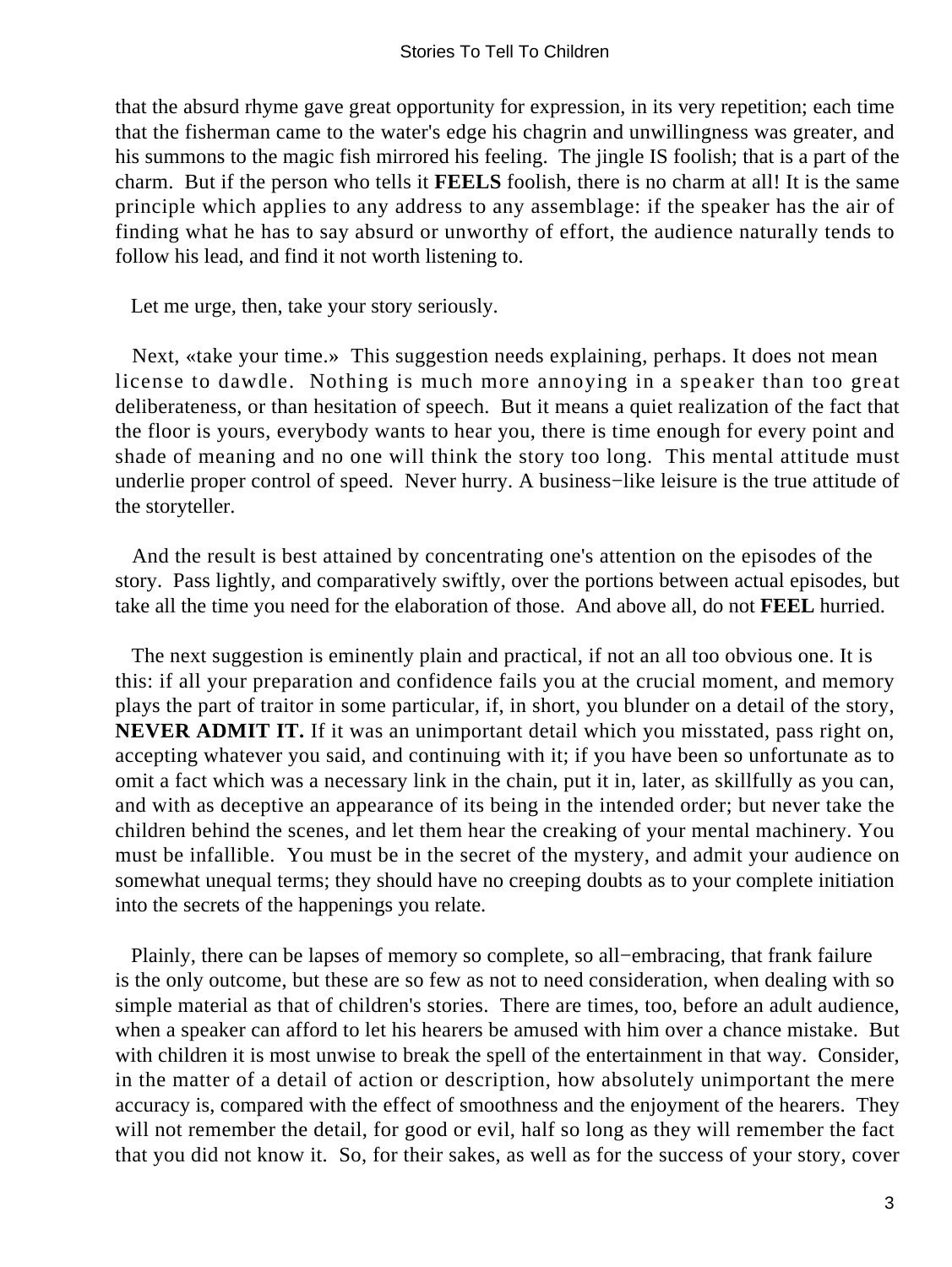your slips of memory, and let them be as if they were not.

 And now I come to two points in method which have to do especially with humorous stories. The first is the power of initiating the appreciation of the joke. Every natural humorist does this by instinct and the value of the power to story−teller can hardly be overestimated. To initiate appreciation does not mean that one necessarily gives way to mirth, though even that is sometimes natural and effective; one merely feels the approach of the humorous climax, and subtly suggests to the hearers that it will soon be «time to laugh.» The suggestion usually comes in the form of facial expression, and in the tone. And children are so much simpler, and so much more accustomed to following another's lead than their elders, that the expression can be much more outright and unguarded than would be permissible with a mature audience.

 Children like to feel the joke coming, in this way; they love the anticipation of a laugh, and they will begin to dimple, often, at your first unconscious suggestion of humor. If it is lacking, they are sometimes afraid to follow their own instincts. Especially when you are facing an audience of grown people and children together, you will find that the latter are very hesitant about initiating their own expression of humor. It is more difficult to make them forget their surroundings then, and more desirable to give them a happy lead. Often at the funniest point you will see some small listener in an agony of endeavor to cloak the mirth which he – poor mite – fears to be indecorous. Let him see that it is «the thing» to laugh, and that everybody is going to.

 Having so stimulated the appreciation of the humorous climax, it is important to give your hearers time for the full savor of the jest to permeate their consciousness. It is really robbing an audience of its rights, to pass so quickly from one point to another that the mind must lose a new one if it lingers to take in the old. Every vital point in a tale must be given a certain amount of time: by an anticipatory pause, by some form of vocal or repetitive emphasis, and by actual time. But even more than other tales does the funny story demand this. It cannot be funny without it.

 Every one who is familiar with the theatre must have noticed how careful all comedians are to give this pause for appreciation and laughter. Often the opportunity is crudely given, or too liberally offered; and that offends. But in a reasonable degree the practice is undoubtedly necessary to any form of humorous expression.

 A remarkably good example of the type of humorous story to which these principles of method apply, is the story of «Epaminondas.» It will be plain to any reader that all the several funny crises are of the perfectly unmistakable sort children like, and that, moreover, these funny spots are not only easy to see; they are easy to foresee. The teller can hardly help sharing the joke in advance, and the tale is an excellent one with which to practice for power in the points mentioned.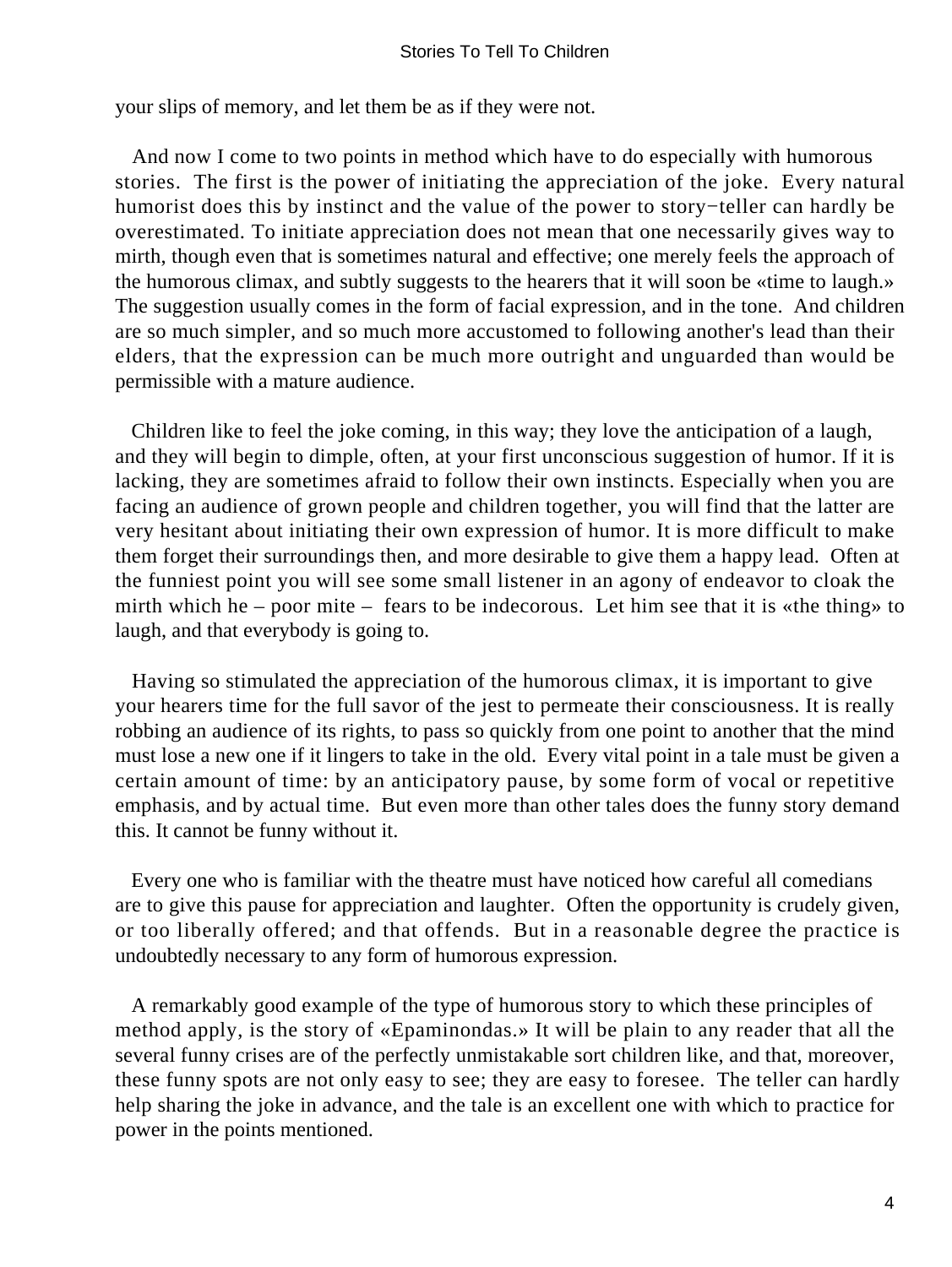Epaminondas is a valuable little rascal from other points of view, and I mean to return to him, to point a moral. But just here I want space for a word or two about the matter of variety of subject and style in school stories.

 There are two wholly different kinds of story which are equally necessary for children, I believe, and which ought to be given in about the proportion of one to three, in favor of the second kind; I make the ratio uneven because the first kind is more dominating in its effect.

 The first kind is represented by such stories as the «Pig Brother,» which has now grown so familiar to teachers that it will serve for illustration without repetition here. It is the type of story which specifically teaches a certain ethical or conduct lesson, in the form of a fable or an allegory, – it passes on to the child the conclusions as to conduct and character, to which the race has, in general, attained through centuries of experience and moralizing. The story becomes a part of the outfit of received ideas on manners and morals which is an inescapable and necessary possession of the heir of civilization.

 Children do not object to these stories in the least, if the stories are good ones. They accept them with the relish which nature seems to maintain for all truly nourishing material. And the little tales are one of the media through which we elders may transmit some very slight share of the benefit received by us, in turn, from actual or transmitted experience.

 The second kind has no preconceived moral to offer, makes no attempt to affect judgment or to pass on a standard. It simply presents a picture of life, usually in fable or poetic image, and says to the hearer, «These things are.» The hearer, then, consciously or otherwise, passes judgment on the facts. His mind says, «These things are good;» or, «This was good, and that, bad;» or, «This thing is desirable,» or the contrary.

 The story of «The Little Jackal and the Alligator» is a good illustration of this type. It is a character−story. In the naive form of a folk tale, it doubtless embodies the observations of a seeing eye, in a country and time when the little jackal and the great alligator were even more vivid images of certain human characters than they now are. Again and again, surely, the author or authors of the tales must have seen the weak, small, clever being triumph over the bulky, well−accoutred, stupid adversary. Again and again they had laughed at the discomfiture of the latter, perhaps rejoicing in it the more because it removed fear from their own houses. And probably never had they concerned themselves particularly with the basic ethics of the struggle. It was simply one of the things they saw. It was life. So they made a picture of it.

 The folk tale so made, and of such character, comes to the child somewhat as an unprejudiced newspaper account of to− day's happenings comes to us. It pleads no cause, except through its contents; it exercises no intentioned influence on our moral judgment; it is there, as life is there, to be seen and judged. And only through such seeing and judging can the individual perception attain to anything of power or originality. Just as a certain amount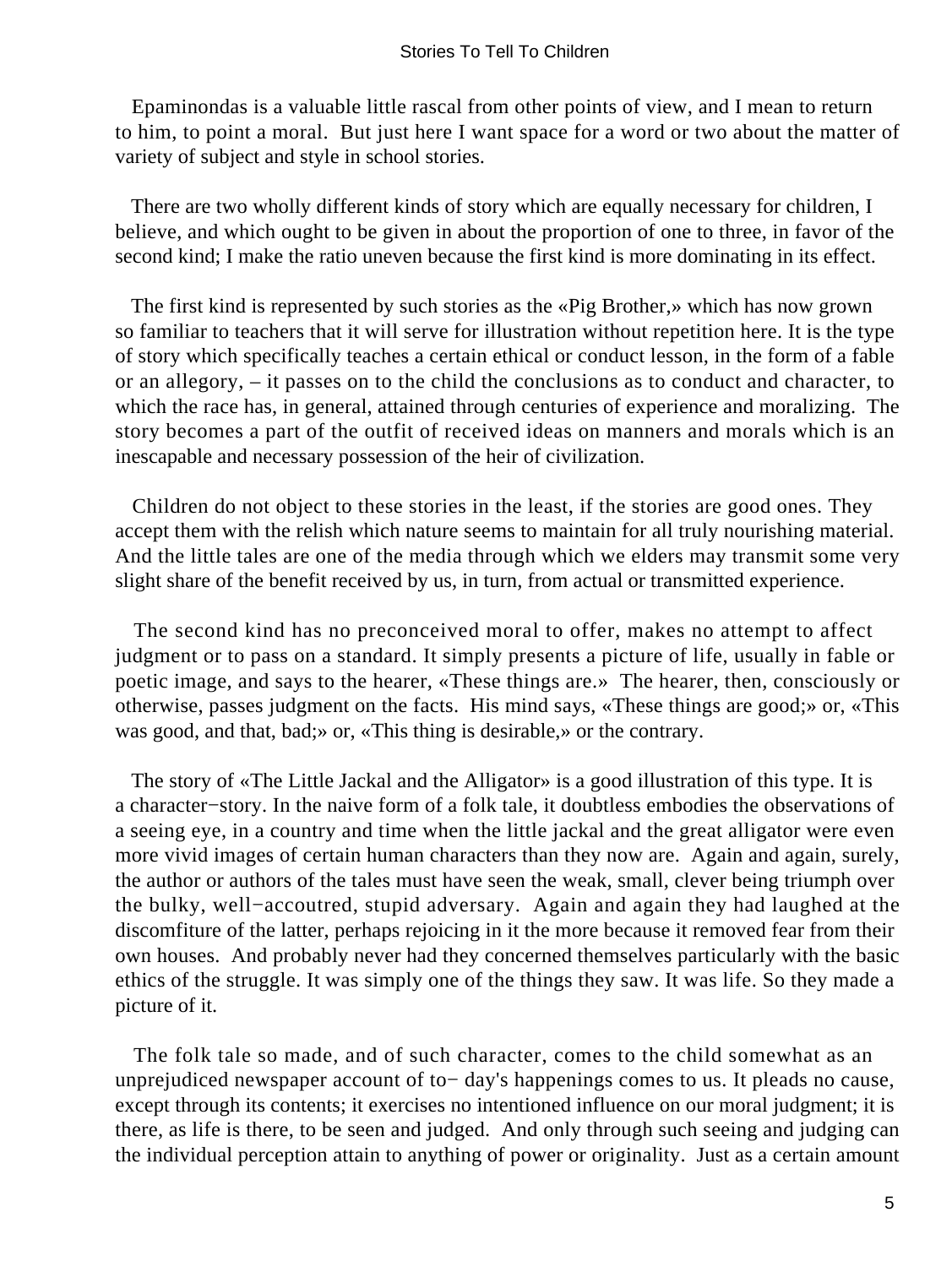of received ideas is necessary to sane development, so is a definite opportunity for first−hand judgments essential to power.

 In this epoch of well−trained minds we run some risk of an inundation of accepted ethics. The mind which can make independent judgments, can look at new facts with fresh vision, and reach conclusions with simplicity, is the perennial power in the world. And this is the mind we are not noticeably successful in developing, in our system of schooling. Let us at least have its needs before our consciousness, in our attempts to supplement the regular studies of school by such side−activities as story−telling. Let us give the children a fair proportion of stories which stimulate independent moral and practical decisions.

 And now for a brief return to our little black friend. «Epaminondas» belongs to a very large, very ancient type of funny story: the tale in which the jest depends wholly on an abnormal degree of stupidity on the part of the hero. Every race which produces stories seems to have found this theme a natural outlet for its childlike laughter. The stupidity of Lazy Jack, of Big Claus, of the Good Man, of Clever Alice, all have their counterparts in the folly of the small Epaminondas.

 Evidently, such stories have served a purpose in the education of the race. While the exaggeration of familiar attributes easily awakens mirth in a simple mind, it does more: it teaches practical lessons of wisdom and discretion. And possibly the lesson was the original cause of the story.

 Not long ago, I happened upon an instance of the teaching power of these nonsense tales, so amusing and convincing that I cannot forbear to share it. A primary teacher who heard me tell «Epaminondas» one evening, told it to her pupils the next morning, with great effect. A young teacher who was observing in the room at the time told me what befell. She said the children laughed very heartily over the story, and evidently liked it much. About an hour later, one of them was sent to the board to do a little problem. It happened that the child made an excessively foolish mistake, and did not notice it. As he glanced at the teacher for the familiar smile of encouragement, she simply raised her hands, and ejaculated «`For the law's sake!'»

 It was sufficient. The child took the cue instantly. He looked hastily at his work, broke into an irrepressible giggle, rubbed the figures out, without a word, and began again. And the whole class entered into the joke with the gusto of fellow−fools, for once wise.

 It is safe to assume that the child in question will make fewer needless mistakes for a long time because of the wholesome reminder of his likeness with one who «ain't got the sense he was born with.» And what occurred so visibly in his case goes on quietly in the hidden recesses of the mind in many cases. One «Epaminondas» is worth three lectures.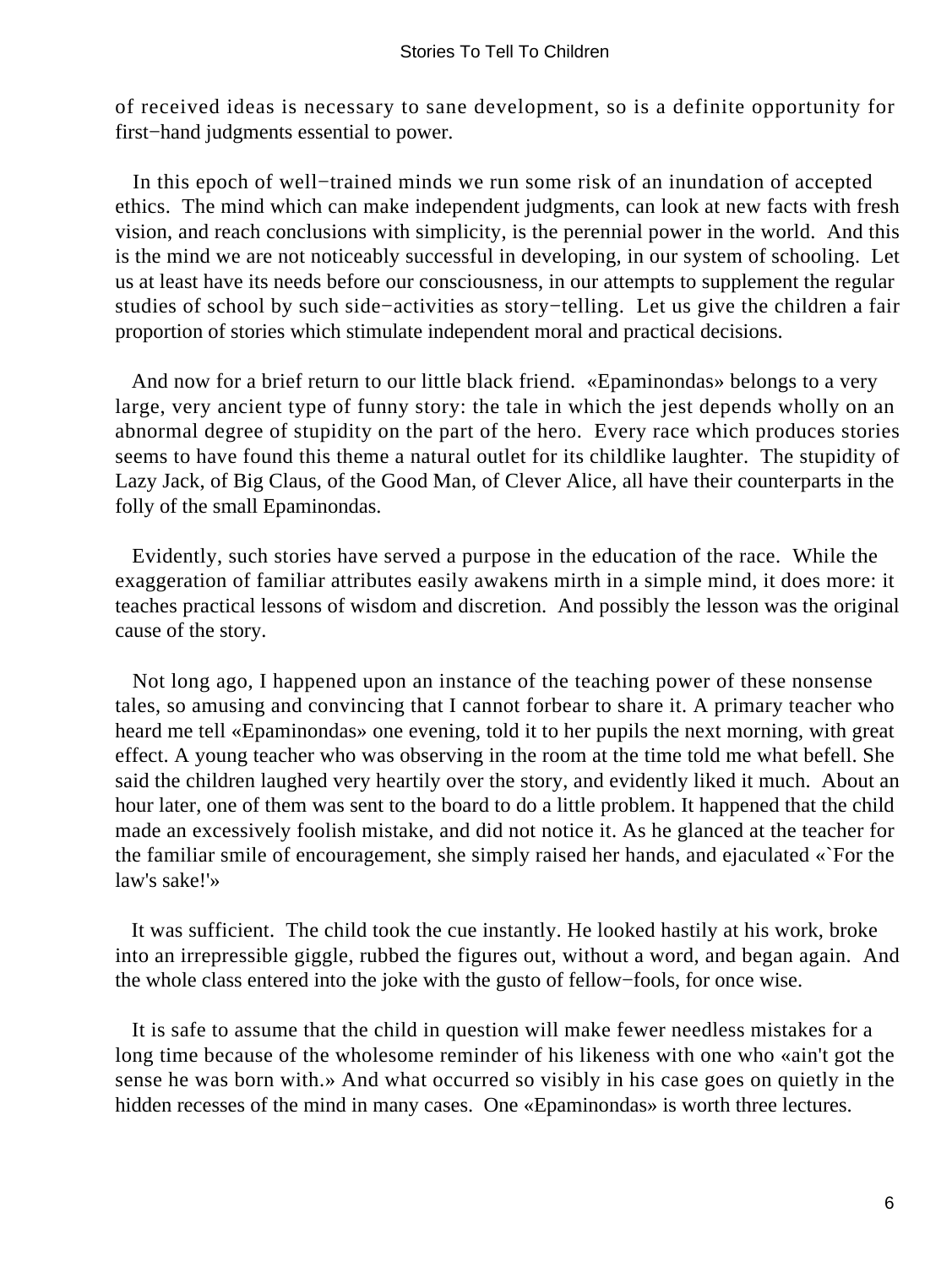I wish there were more of such funny little tales in the world's literature, all ready, as this one is, for telling to the youngest of our listeners. But masterpieces are few in any line, and stories for telling are no exception; it took generations, probably, to make this one. The demand for new sources of supply comes steadily from teachers and mothers, and is the more insistent because so often met by the disappointing recommendations of books which prove to be for reading only, rather than for telling. It would be a delight to print a list of fifty, twenty−five, even ten books which would be found full of stories to tell without much adapting. But I am grateful to have found even fewer than the ten, to which I am sure the teacher can turn with real profit. The following names are, of course, additional to the list contained in «How to Tell Stories to Children.»

 ALL **ABOUT JOHNNIE JONES.** By Carolyn Verhoeff. Milton Bradley Co., Springfield, Mass. Valuable for kindergartners as a supply of realistic stories with practical lessons in simplest form.

 OLD **DECCAN DAYS.** By Mary Frere. Joseph McDonough, Albany, New York. A splendid collection of Hindu folk tales, adaptable for all ages.

 THE **SILVER CROWN.** By Laura E. Richards. Little, Brown Co., Boston. Poetic fables with beautiful suggestions of ethical truths.

 THE CHILDREN'S **HOUR.** BY Eva March Tappan. Houghton, Mifflin Co., Boston, New York, and Chicago. A classified collection, in ten volumes, of fairy, folk tales, fables, realistic, historical, and poetical stories.

**FOR THE** CHILDREN'S **HOUR.** BY Carolyn Bailey and Clara Lewis. Milton Bradley Co., Springfield. A general collection of popular stories, well told.

 THE **SONS OF CORMAC.** By Aldis Dunbar. Longmans, Green Co., London. Rather mature but very fine Irish stories.

 For the benefit of suggestion to teachers in schools where story−telling is newly or not yet introduced in systematic form, I am glad to append the following list of stories which have been found, on several years' trial, to be especially tellable and likable, in certain grades of the Providence schools, in Rhode Island. The list is not mine, although it embodies some of my suggestions. I offer it merely as a practical result of the effort to equalize and extend the story−hour throughout the schools. Its makers would be the last to claim ideal merit for it, and they are constantly improving and developing it. I am indebted for the privilege of using it to the primary teachers of Providence, and to their supervisor, Miss Ella L. Sweeney.

# **STORIES FOR REPRODUCTION**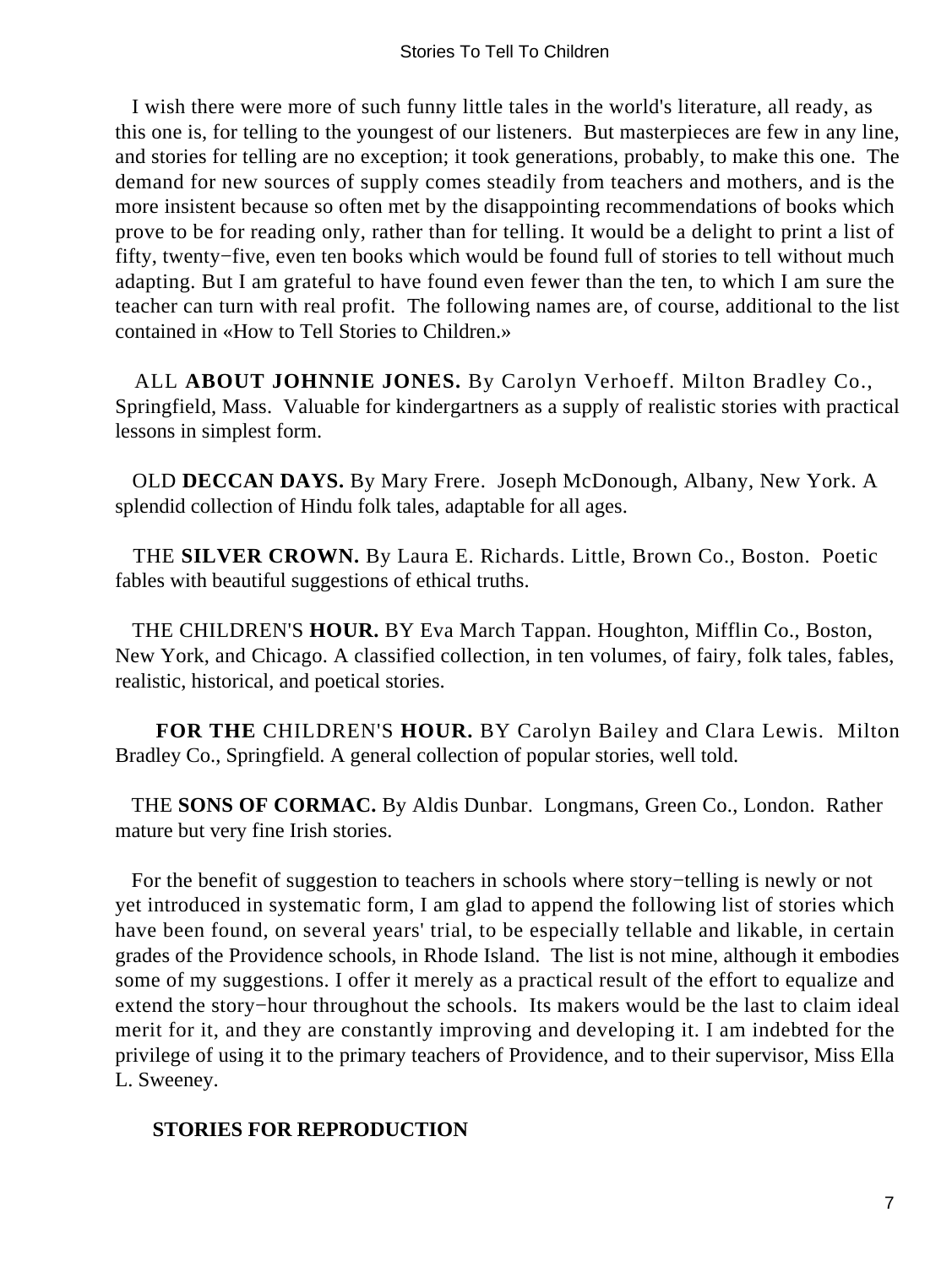**FIRST GRADE** Chicken Little The Dog and his Shadow Barnyard Talk The Hare and the Hound Little Red Hen Five Little Rabbits Little Gingerbread Boy The Three Bears The Lion and the Mouse The Red−headed Wood− The Hungry Lion pecker The Wind and the Sun Little Red Riding−Hood The Fox and the Crow Little Half−Chick The Duck and the Hen The Rabbit and the Turtle The Hare and the Tortoise The Shoemaker and the The Three Little Robins Fairies The Wolf and the Kid The Wolf and the Crane The Crow and the Pitcher The Cat and the Mouse The Fox and the Grapes Snow−White and Rose−Red

**SECOND GRADE** The North Wind The Lark and her Little The Mouse Pie Ones The Wonderful Traveler The Wolf and the Goslings The Wolf and the Fox The Ugly Duckling The Star Dollars The Country Mouse and the The Water−Lil City Mouse The Three Goats The Three Little Pigs The Boy and the Nuts Diamonds and Toads The Honest Woodman The Thrifty Squirrel The Pied Piper How the Robin's Breast King Midas became Red The Town Musicians The Old Woman and her Raggylug Pig Peter Rabbit The Sleeping Apple The Boy who cried «Wolf» The Cat and the Parrot

**THIRD GRADE** The Crane Express How the Mole became Little Black Sambo Blind The Lantern and the Fan How Fire was brought to Why the Bear has a Short the Indians Tail Echo Why the Fox has a White Piccola Tip to his Tail The Story of the Morning− Why the Wren flies low Glory Seed Jack and the Beanstalk The Discontented Pine The Talkative Tortoise Tree Fleet Wing and Sweet Voice The Bag of Winds The Golden Fleece The Foolish Weather−Vane The Little Boy who wanted The Shut−up Posy the Moon Pandora's Box Benjy in Beastland The Little Match Girl Tomtit's Peep at the World

**FOURTH GRADE** Arachne The First Snowdrop The Porcelain Stove The Three Golden Apples Moufflou Androclus and the Lion Clytie The Old Man and his The Legend of the Trailing Donkey Arbutus The Leak in the Dike Latona and the Frogs King Tawny Mane Dick Whittington and his The Little Lame Prince Cat Appleseed John Dora, the Little Girl of the Narcissus Lighthouse Why the Sea is Salt Proserpine The Little Hero of Haarlem The Miraculous Pitcher The Bell of Justice

#### STORY−TELLING **IN TEACHING ENGLISH**

 I have to speak now of a phase of elementary education which lies very close to my warmest interest, which, indeed, could easily become an active hobby if other interests did not beneficently tug at my skirts when I am minded to mount and ride too wildly. It is the hobby of many of you who are teachers, also, and I know you want to hear it discussed. I mean the growing effort to teach English and English literature to children in the natural way: by speaking and hearing, – orally.

 We are coming to a realization of the fact that our ability, as a people, to use English is pitifully inadequate and perverted. Those Americans who are not blinded by a limited horizon of cultured acquaintance, and who have given themselves opportunity to hear the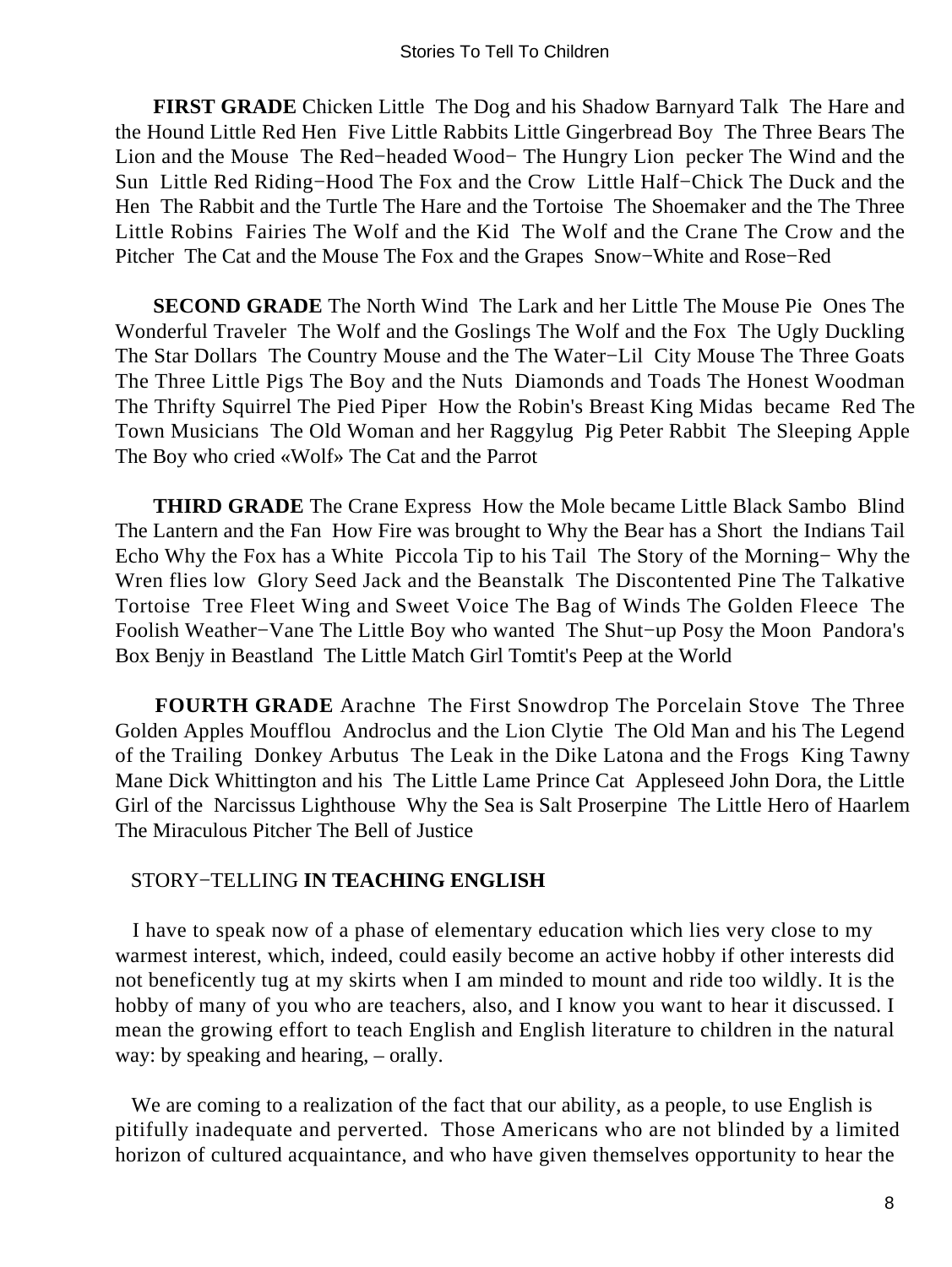natural speech of the younger generation in varying sections of the United States, must admit that it is no exaggeration to say that this country at large has no standard of English speech. There is no general sense of responsibility to our mother tongue (indeed, it is in an overwhelming degree not our mother tongue) and no general appreciation of its beauty or meaning. The average young person in every district save a half−dozen jealously guarded little precincts of good taste, uses inexpressive, ill− bred words, spoken without regard to their just sound−effects, and in a voice which is an injury to the ear of the mind, as well as a torment to the physical ear.

 The structure of the language and the choice of words are dark matters to most of our young Americans; this has long been acknowledged and struggled against. But even darker, and quite equally destructive to English expression, is their state of mind regarding pronunciation, enunciation, and voice. It is the essential connection of these elements with English speech that we have been so slow to realize. We have felt that they were externals, desirable but not necessary adjuncts, – pretty tags of an exceptional gift or culture. Many an intelligent school director to−day will say, «I don't care much about HOW you say a thing; it is **WHAT** you say that counts.» He cannot see that voice and enunciation and pronunciation are essentials. But they are. You can no more help affecting the meaning of your words by the way you say them than you can prevent the expressions of your face from carrying a message; the message may be perverted by an uncouth habit, but it will no less surely insist on recognition.

 The fact is that speech is a method of carrying ideas from one human soul to another, by way of the ear. And these ideas are very complex. They are not unmixed emanations of pure intellect, transmitted to pure intellect: they are compounded of emotions, thoughts, fancies, and are enhanced or impeded in transmission by the use of word−symbols which have acquired, by association, infinite complexities in themselves. The mood of the moment, the especial weight of a turn of thought, the desire of the speaker to share his exact soul−concept with you, – these seek far more subtle means than the mere rendering of certain vocal signs; they demand such variations and delicate adjustments of sound as will inevitably affect the listening mind with the response desired.

 There is no «what» without the «how» in speech. The same written sentence becomes two diametrically opposite ideas, given opposing inflection and accompanying voice−effect. «He stood in the front rank of the battle» can be made praiseful affirmation, scornful skepticism, or simple question, by a simple varying of voice and inflection. This is the more unmistakable way in which the «how» affects the «what.» Just as true is the less obvious fact. The same written sentiment, spoken by Wendell Phillips and by a man from the Bowery or an uneducated ranchman, is not the same to the listener. In one case the sentiment comes to the mind's ear with certain completing and enhancing qualities of sound which give it accuracy and poignancy. The words themselves retain all their possible suggestiveness in the speaker's just and clear enunciation, and have a borrowed beauty, besides, from the associations of fine habit betrayed in the voice and manner of speech. And,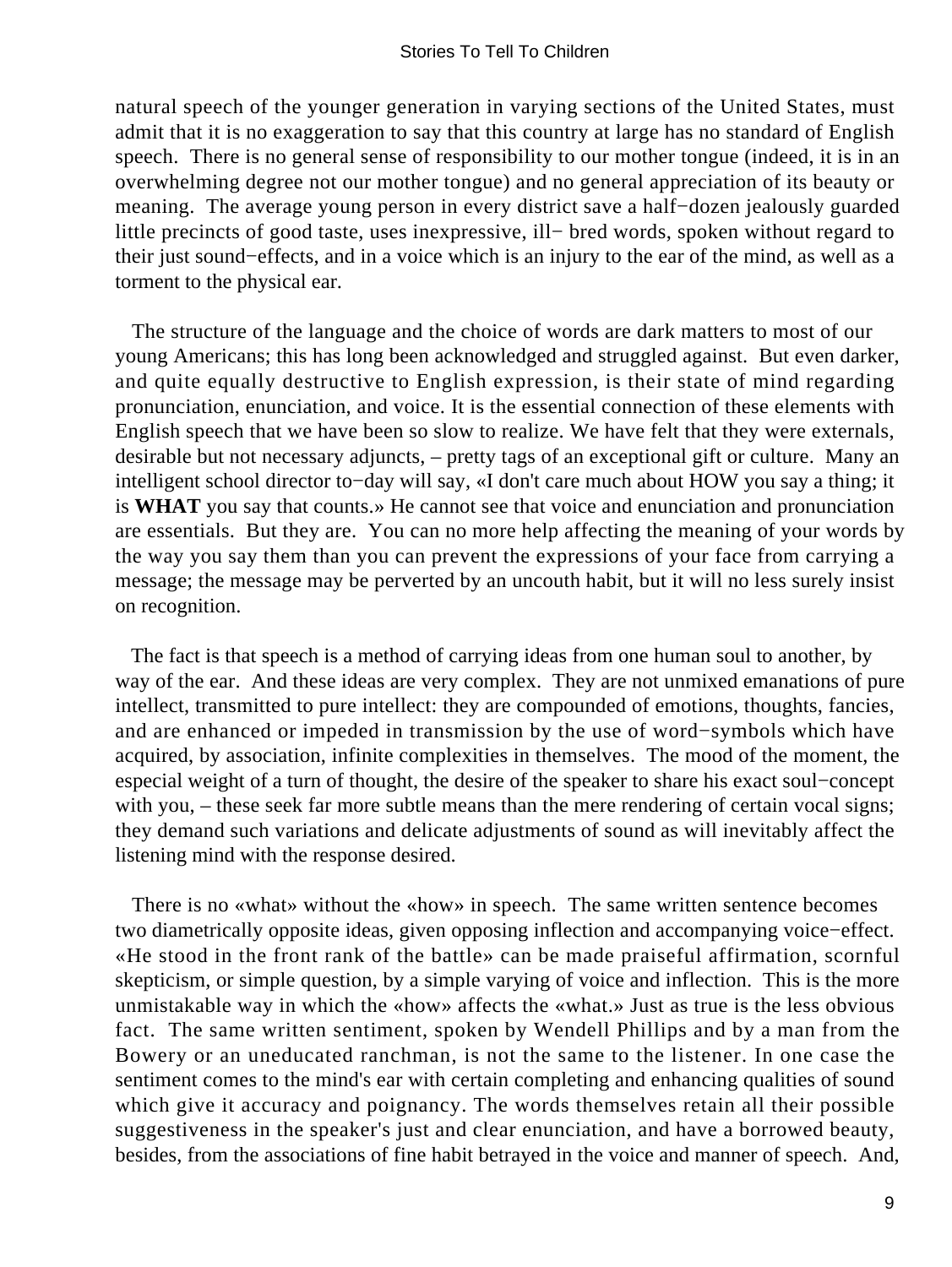further, the immense personal equation shows itself in the beauty and power of the vocal expressiveness, which carries shades of meaning, unguessed delicacies of emotion, intimations of beauty, to every ear. In the other case, the thought is clouded by unavoidable suggestions of ignorance and ugliness, brought by the pronunciation and voice, even to an unanalytical ear; the meaning is obscured by inaccurate inflection and uncertain or corrupt enunciation; but, worst of all, the personal atmosphere, the aroma, of the idea has been lost in transmission through a clumsy, ill−fitted medium.

 The thing said may look the same on a printed page, but it is not the same when spoken. And it is the spoken sentence which is the original and the usual mode of communication.

 The widespread poverty of expression in English, which is thus a matter of «how,» and to which we are awakening, must be corrected chiefly, at least at first, by the common schools. The home is the ideal place for it, but the average home of the United States is no longer a possible place for it. The child of foreign parents, the child of parents little educated and bred in limited circumstances, the child of powerful provincial influences, must all depend on the school for standards of English.

 And it is the elementary school which must meet the need, if it is to be met at all. For the conception of English expression which I am talking of can find no mode of instruction adequate to its meaning, save in constant appeal to the ear, at an age so early that unconscious habit is formed. No rules, no analytical instruction in later development, can accomplish what is needed. Hearing and speaking; imitating, unwittingly and wittingly, a good model; it is to this method we must look for redemption from present conditions.

 I believe we are on the eve of a real revolution in English teaching, – only it is a revolution which will not break the peace. The new way will leave an overwhelming preponderance of oral methods in use up to the fifth or sixth grade, and will introduce a larger proportion of oral work than has ever been contemplated in grammar and high school work. It will recognize the fact that English is primarily something spoken with the mouth and heard with the ear. And this recognition will have greatest weight in the systems of elementary teaching.

 It is as an aid in oral teaching of English that story−telling in school finds its second value; ethics is the first ground of its usefulness, English the second, – and after these, the others. It is, too, for the oral uses that the secondary forms of story−telling are so available. By secondary I mean those devices which I have tried to indicate, as used by many American teachers, in the chapter on «Specific Schoolroom Uses,» in my earlier book. They are re−telling, dramatization, and forms of seat−work. All of these are a great power in the hands of a wise teacher. If combined with much attention to voice and enunciation in the recital of poetry, and with much good reading aloud **BY THE TEACHER,** they will go far toward setting a standard and developing good habit.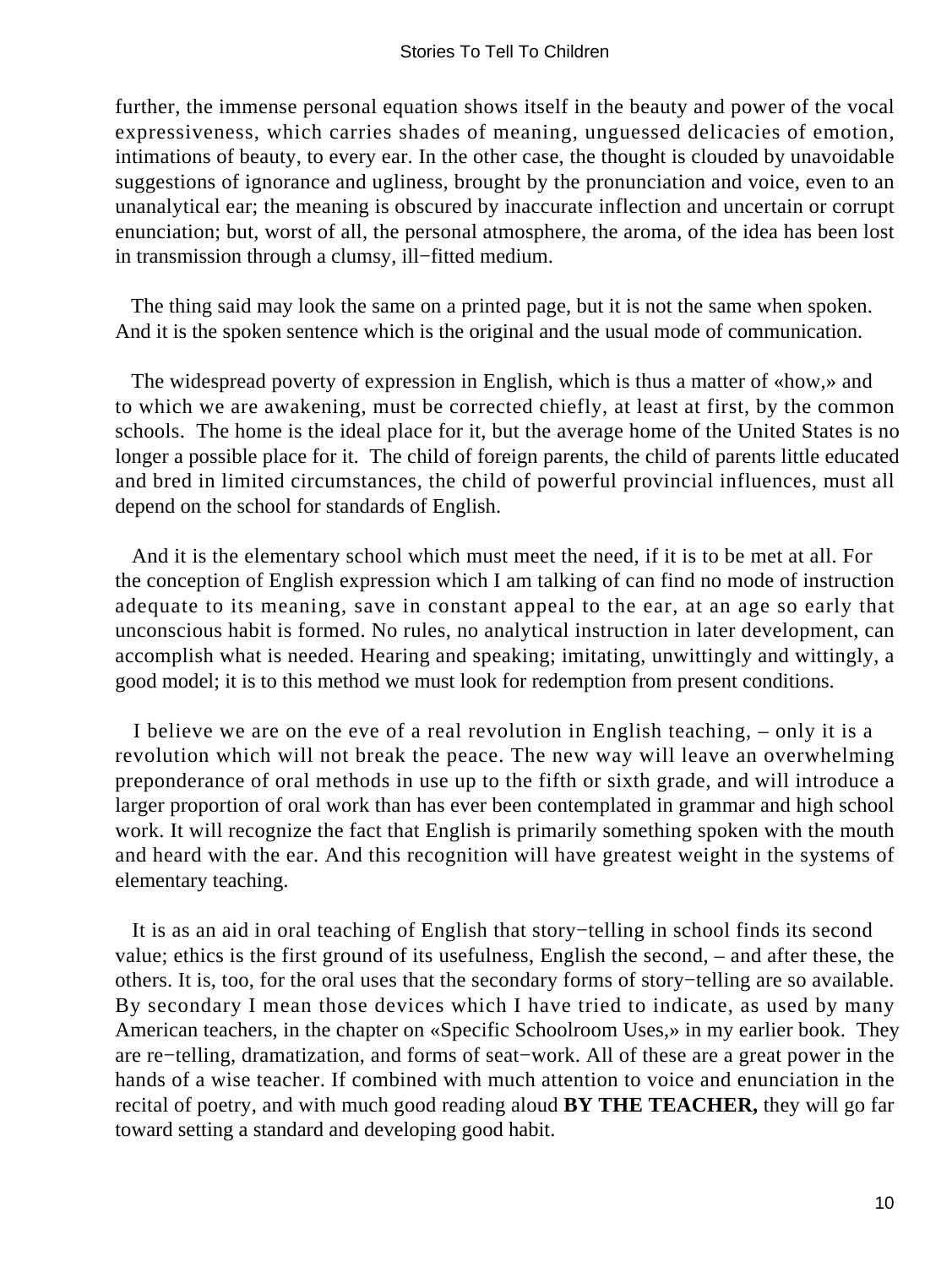But their provinces must not be confused or overestimated. I trust I may be pardoned for offering a caution or two to the enthusiastic advocate of these methods, – cautions the need of which has been forced upon me, in experience with schools.

 A teacher who uses the oral story as an English feature with little children must never lose sight of the fact that it is an aid in unconscious development; not a factor in studied, conscious improvement. This truth cannot be too strongly realized. Other exercises, in sufficiency, give the opportunity for regulated effort for definite results, but the story is one of the play− forces. Its use in English teaching is most valuable when the teacher has a keen appreciation of the natural order of growth in the art of expression: that art requires, as the old rhetorics used often to put it, «a natural facility, succeeded by an acquired difficulty.» In other words, the power of expression depends, first, on something more fundamental than the art−element; the basis of it is something to say, **ACCOMPANIED BY AN URGENT DESIRE TO SAY IT,** and **YIELDED TO WITH FREEDOM;** only after this stage is reached can the art−phase be of any use. The «why» and «how,» the analytical and constructive phases, have no natural place in this first vital epoch.

 Precisely here, however, does the dramatizing of stories and the paper−cutting, etc., become useful. A fine and thoughtful principal of a great school asked me, recently, with real concern, about the growing use of such devices. He said, «Paper−cutting is good, but what has it to do with English?» And then he added: «The children use abominable language when they play the stories; can that directly aid them to speak good English?» His observation was close and correct, and his conservatism more valuable than the enthusiasm of some of his colleagues who have advocated sweeping use of the supplementary work. But his point of view ignored the basis of expression, which is to my mind so important. Paper−cutting is external to English, of course. Its only connection is in its power to correlate different forms of expression, and to react on speech−expression through sense−stimulus. But playing the story is a closer relative to English than this. It helps, amazingly, in giving the «something to say, the urgent desire to say it,» and the freedom in trying. Never mind the crudities, – at least, at the time; work only for joyous freedom, inventiveness, and natural forms of reproduction of the ideas given. Look for very gradual changes in speech, through the permeating power of imitation, but do not forget that this is the stage of expression which inevitably precedes art.

 All this will mean that no corrections are made, except in flagrant cases of slang or grammar, though all bad slips are mentally noted, for introduction at a more favorable time. It will mean that the teacher will respect the continuity of thought and interest as completely as she would wish an audience to respect her occasional prosy periods if she were reading a report. She will remember, of course that she is not training actors for amateur theatricals, however tempting her show−material may be; she is simply letting the children play with expression, just as a gymnasium teacher introduces muscular play, – for power through relaxation.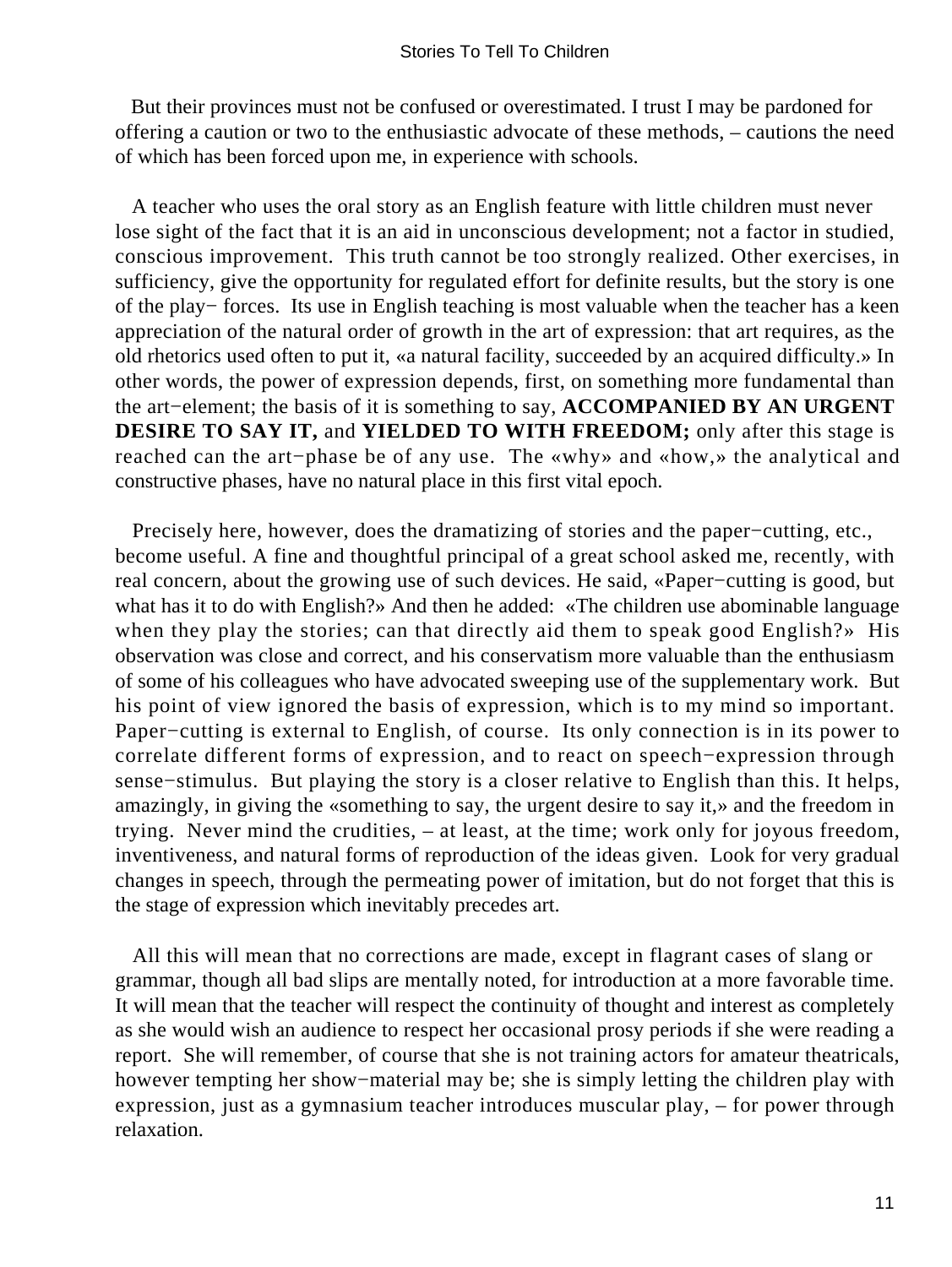When the time comes that the actors lose their unconsciousness it is the end of the story−play. Drilled work, the beginning of the art, is then the necessity.

 I have indicated that the children may be left undisturbed in their crudities and occasional absurdities. The teacher, on the other hand, must avoid, with great judgment, certain absurdities which can easily be initiated by her. The first direful possibility is in the choice of material. It is very desirable that children should not be allowed to dramatize stories of a kind so poetic, so delicate, or so potentially valuable that the material is in danger of losing future beauty to the pupils through its present crude handling. Mother Goose is a hardy old lady, and will not suffer from the grasp of the seven−year−old; and the familiar fables and tales of the «Goldilocks» variety have a firmness of surface which does not let the glamour rub off; but stories in which there is a hint of the beauty just beyond the palpable – or of a dignity suggestive of developed literature – are sorely hurt in their metamorphosis, and should be protected from it. They are for telling only.

 Another point on which it is necessary to exercise reserve is in the degree to which any story can be acted. In the justifiable desire to bring a large number of children into the action one must not lose sight of the sanity and propriety of the presentation. For example, one must not make a ridiculous caricature, where a picture, however crude, is the intention. Personally represent only such things as are definitely and dramatically personified in the story. If a natural force, the wind, for example, is represented as talking and acting like a human being in the story, it can be imaged by a person in the play; but if it remains a part of the picture in the story, performing only its natural motions, it is a caricature to enact it as a role. The most powerful instance of a mistake of this kind which I have ever seen will doubtless make my meaning clear. In playing a pretty story about animals and children, some children in a primary school were made by the teacher to take the part of the sea. In the story, the sea was said to «beat upon the shore,» as a sea would, without doubt. In the play, the children were allowed to thump the floor lustily, as a presentation of their watery functions! It was unconscionably funny. Fancy presenting even the crudest image of the mighty sea, surging up on the shore, by a row of infants squatted on the floor and pounding with their fists! Such pitfalls can be avoided by the simple rule of personifying only characters that actually behave like human beings.

 A caution which directly concerns the art of story telling itself, must be added here. There is a definite distinction between the arts of narration and dramatization which must never be overlooked. Do not, yourself, half tell and half act the story; and do not let the children do it. It is done in very good schools, sometimes, because an enthusiasm for realistic and lively presentation momentarily obscures the faculty of discrimination. A much loved and respected teacher whom I recently listened to, and who will laugh if she recognizes her blunder here, offers a good «bad example» in this particular. She said to an attentive audience of students that she had at last, with much difficulty, brought herself to the point where she could forget herself in her story: where she could, for instance, hop, like the fox, when she told the story of the «sour grapes.» She said, «It was hard at first, but now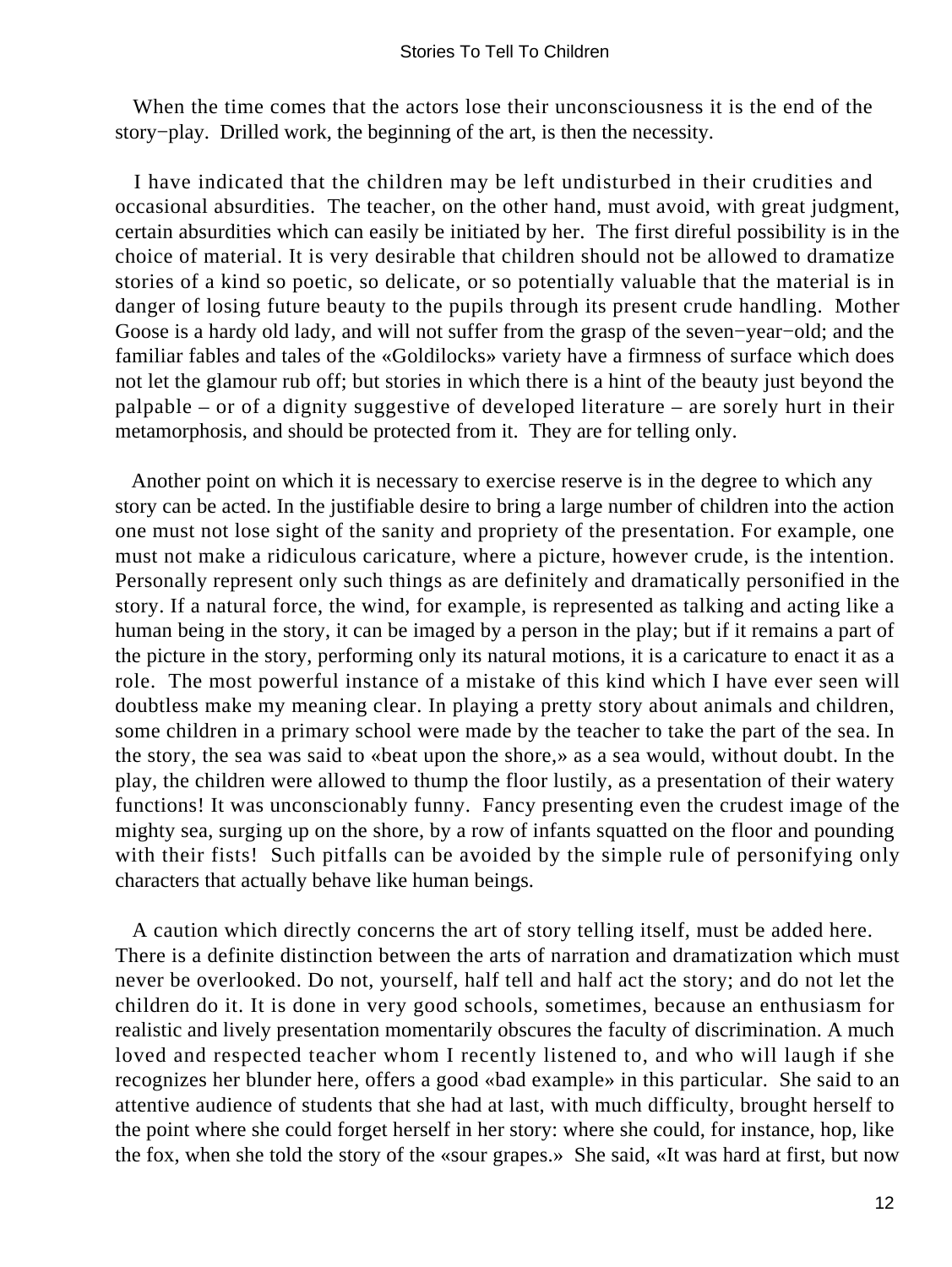it is a matter of course; **AND THE CHILDREN DO IT TOO, WHEN THEY TELL THE** STORY.» That was the pity! I saw the illustration myself a little later. The child who played fox began with a story: he said, «Once there was an old fox, and he saw some grapes;» then the child walked to the other side of the room, and looked up at an imaginary vine, and said, «He wanted some; he thought they would taste good, so he jumped for them;» at this point the child did jump, like his role; then he continued with his story, «but he couldn't get them.» And so he proceeded, with a constant alternation of narrative and dramatization which was enough to make one dizzy.

 The trouble in such work is, plainly, a lack of discriminating analysis. Telling a story necessarily implies non−identification of the teller with the event; he relates what occurs or occurred, outside of his circle of conciousness. Acting a play necessarily implies identification of the actor with the event; he presents to you a picture of the thing, in himself. It is a difference wide and clear, and the least failure to recognize it confuses the audience and injures both arts.

 In the preceding instances of secondary uses of story−telling I have come some distance from the great point, the fundamental point, of the power of imitation in breeding good habit. This power is less noticeably active in the dramatizing than in simple re−telling; in the listening and the re− telling, it is dominant for good. The child imitates what he hears you say and sees you do, and the way you say and do it, far more closely in the story−hour than in any lesson−period. He is in a more absorbent state, as it were, because there is no preoccupation of effort. Here is the great opportunity of the cultured teacher; here is the appalling opportunity of the careless or ignorant teacher. For the implications of the oral theory of teaching English are evident, concerning the immense importance of the teacher's habit. This is what it all comes to ultimately; the teacher of young children must be a person who can speak English as it should be spoken, – purely, clearly, pleasantly, and with force.

 It is a hard ideal to live up to, but it is a valuable ideal to try to live up to. And one of the best chances to work toward attainment is in telling stories, for there you have definite material, which you can work into shape and practice on in private. That practice ought to include conscious thought as to one's general manner in the schoolroom, and intelligent effort to understand and improve one's own voice. I hope I shall not seem to assume the dignity of an authority which no personal taste can claim, if I beg a hearing for the following elements of manner and voice, which appeal to me as essential. They will, probably, appear self−evident to my readers, yet they are often found wanting in the public school−teacher; it is so much easier to say «what were good to do» than to do it!

 Three elements of manner seem to me an essential adjunct to the personality of a teacher of little children: courtesy, repose vitality. Repose and vitality explain themselves; by courtesy I specifically do NOT mean the habit of mind which contents itself with drilling children in «Good− mornings» and in hat−liftings. I mean the attitude of mind which recognizes in the youngest, commonest child, the potential dignity, majesty, and mystery of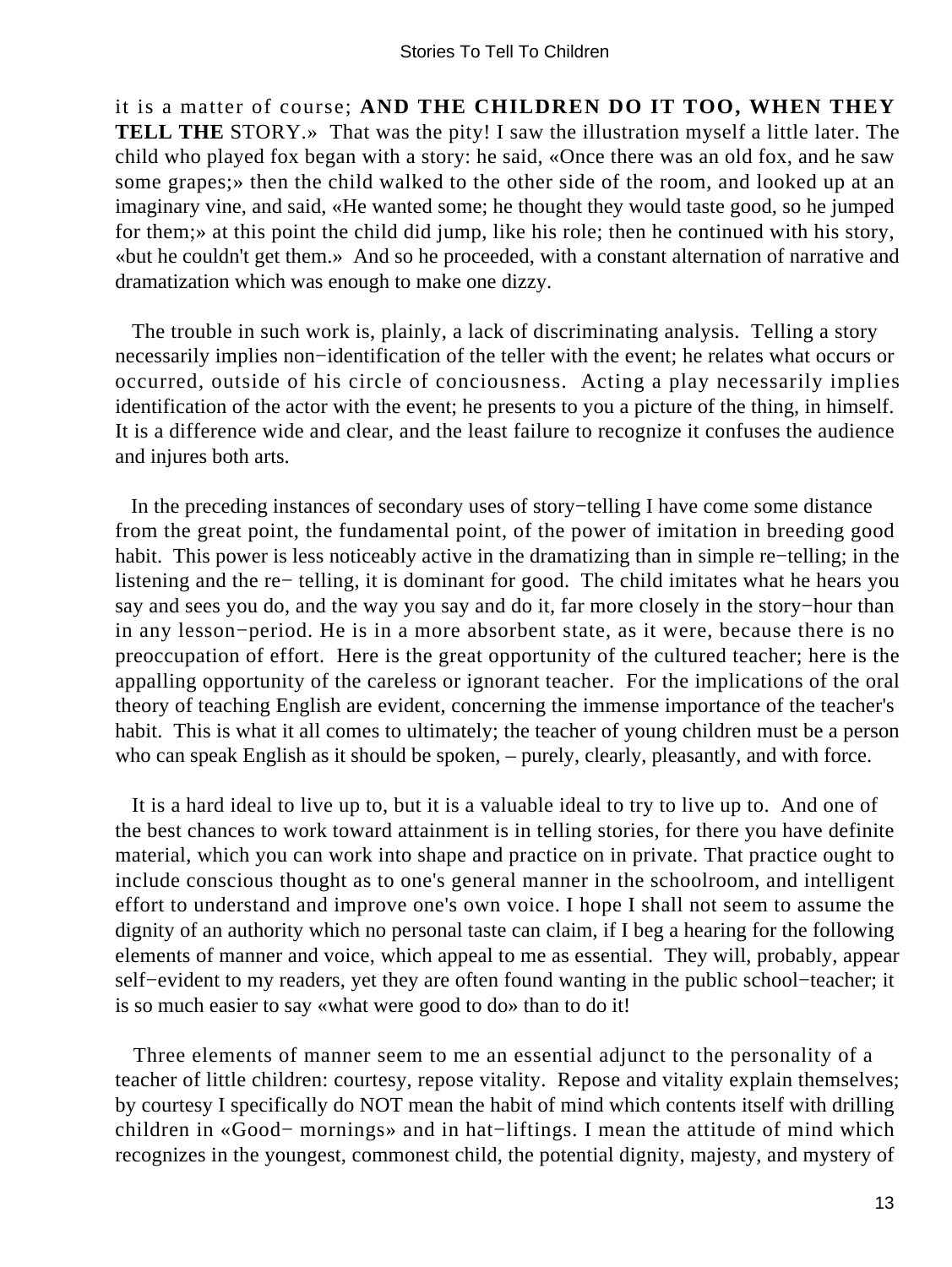the developed human soul. Genuine reverence for the humanity of the «other fellow» marks a definite degree of courtesy in the intercourse of adults, does it not? And the same quality of respect, tempered by the demands of a wise control, is exactly what is needed among children. Again and again, in dealing with young minds, the teacher who respects personality as sacred, no matter how embryonic it be, wins the victories which count for true education. Yet, all too often, we forget the claims of this reverence, in the presence of the annoyances and the needed corrections.

 As for voice: work in schoolrooms brings two opposing mistakes constantly before me: one is the repressed voice, and the other, the forced. The best way to avoid either extreme, is to keep in mind that the ideal is development of one's own natural voice, along its own natural lines. A «quiet, gentle voice» is conscientiously aimed at by many young teachers, with so great zeal that the tone becomes painfully repressed, «breathy,» and timid. This is quite as unpleasant as a loud voice, which is, in turn, a frequent result of early admonitions to «speak up.» Neither is natural. It is wise to determine the natural volume and pitch of one's speaking voice by a number of tests, made when one is thoroughly rested, at ease, and alone. Find out where your voice lies when it is left to itself, under favorable conditions, by reading something aloud or by listening to yourself as you talk to an intimate friend. Then practise keeping it in that general range, unless it prove to have a distinct fault, such as a nervous sharpness, or hoarseness. A quiet voice is good; a hushed voice is abnormal. A clear tone is restful, but a loud one is wearying.

 Perhaps the common−sense way of setting a standard for one's own voice is to remember that the, purpose of a speaking voice is to communicate with others; their ears and minds are the receivers of our tones. For this purpose, evidently, a voice should be, first of all, easy to hear; next, pleasant to hear; next, susceptible of sufficient variation to express a wide range of meaning; and finally, indicative of personality.

 Is it too quixotic to urge teachers who tell stories to little children to bear these thoughts, and better ones of their own, in mind? Not, I think, if it be fully accepted that the story hour, as a play hour, is a time peculiarly open to influences affecting the imitative faculty; that this faculty is especially valuable in forming fine habits of speech; and that an increasingly high and general standard of English speech is one of our greatest needs and our most instant opportunities in the American schools of to−day.

And now we come to the stories!

# **STORIES TO TELL TO CHILDREN**

## TWO **LITTLE RIDDLES IN** RHYME [1]

[1] These riddles were taken from the Gaelic, and are charming examples of the naive beauty of the old Irish, and of Dr. Hyde's accurate and sympathetic modern rendering. From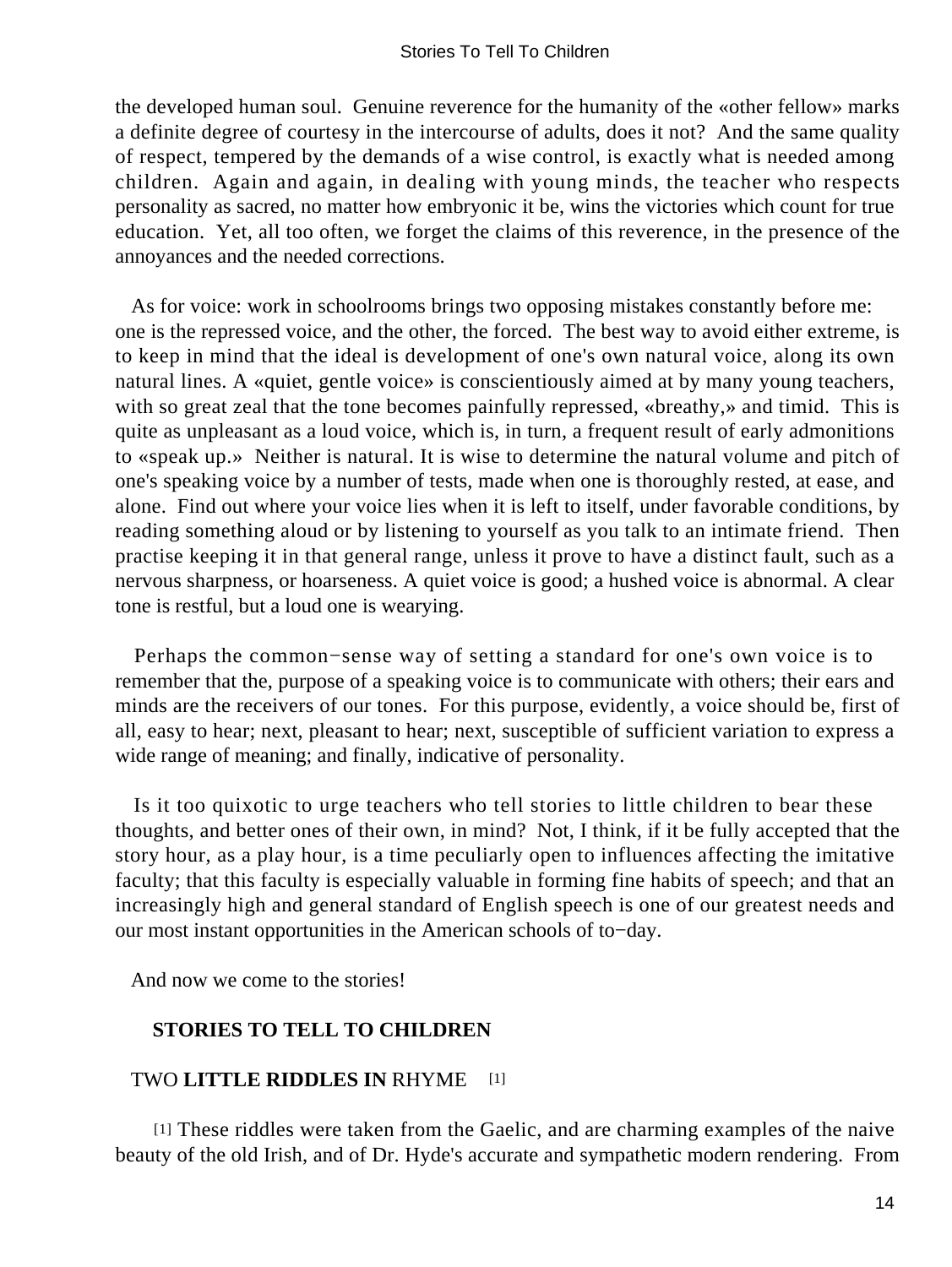«Beside the Fire» (David Nutt, London).

 There's a garden that I ken, Full of little gentlemen; Little caps of blue they wear, And green ribbons, very fair. (Flax.)

 From house to house he goes, A messenger small and slight, And whether it rains or snows, He sleeps outside in the night. (The path.)

## THE **LITTLE PINK ROSE**

 Once there was a little pink Rosebud, and she lived down in a little dark house under the ground. One day she was sitting there, all by herself, and it was very still. Suddenly, she heard a little TAP, TAP, TAP, at the door.

«Who is that?» she said.

«It's the Rain, and I want to come in;» said a soft, sad, little voice.

«No, you can't come in,» the little Rosebud said.

By and by she heard another little TAP, TAP, TAP on the window pane.

«Who is there?» she said.

The same soft little voice answered, «It's the Rain, and I want to come in!»

«No, you can't come in,» said the little Rosebud.

 Then it was very still for a long time. At last, there came a little rustling, whispering sound, all round the window: **RUSTLE, WHISPER, WHISPER.**

«Who is there?» said the little Rosebud.

«It's the Sunshine,» said a little, soft, cheery voice, «and I want to come in!»

«N – no,» said the little pink rose, «you can't come in.» And she sat still again.

Pretty soon she heard the sweet little rustling noise at the key−hole.

«Who is there?» she said.

 «It's the Sunshine,» said the cheery little voice, «and I want to come in, I want to come in!»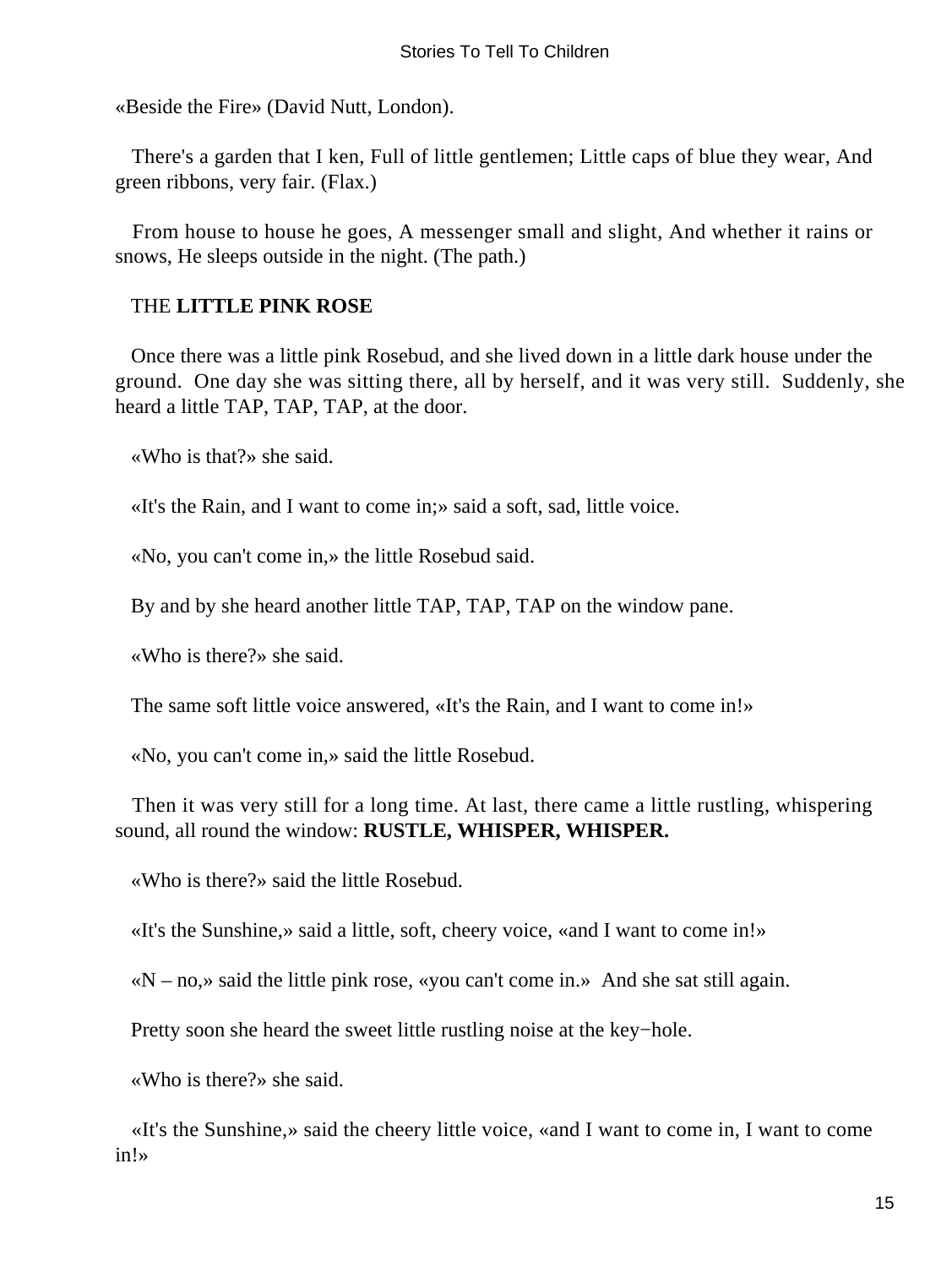«No, no,» said the little pink rose, «you cannot come in.»

 By and by, as she sat so still, she heard TAP, TAP, TAP, and **RUSTLE, WHISPER, RUSTLE,** all up and down the window pane, and on the door, and at the key−hole.

«WHO IS THERE?» she said.

 «It's the Rain and the Sun, the Rain and the Sun,» said two little voices, together, «and we want to come in! We want to come in! We want to come in!»

 «Dear, dear!» said the little Rosebud, «if there are two of you, I s'pose I shall have to let you in.»

 So she opened the door a little wee crack, and in they came. And one took one of her little hands, and the other took her other little hand, and they ran, ran, ran with her, right up to the top of the ground. Then they said, –

«Poke your head through!»

 So she poked her head through; and she was in the midst of a beautiful garden. It was springtime, and all the other flowers had their heads poked through; and she was the prettiest little pink rose in the whole garden!

THE COCK−A–DOO–DLE–DOO [1]

[1] From «The Ignominy of being Grown Up,» by Dr. Samuel M. Crothers, in the Atlantic Monthly for July, 1906.

 A very little boy made this story up «out of his head,» and told it to his papa I think you littlest ones will like it; I do.

 Once upon a time there was a little boy, and he wanted to be a cock−a−doo−dle−doo So he was a cock−a−doo−dle−doo. And he wanted to fly up into the sky. So he did fly up into the sky. And he wanted to get wings and a tail. So he did get some wings and a tail.

THE CLOUD [2]

[2] Adapted from the German of Robert Reinick's Maarchen, Lieder−und Geschichtenbuch (Velhagen und Klasing, Bielefeld and Leipsic).

 One hot summer morning a little Cloud rose out of the sea and floated lightly and happily across the blue sky. Far below lay the earth, brown, dry, and desolate, from drouth.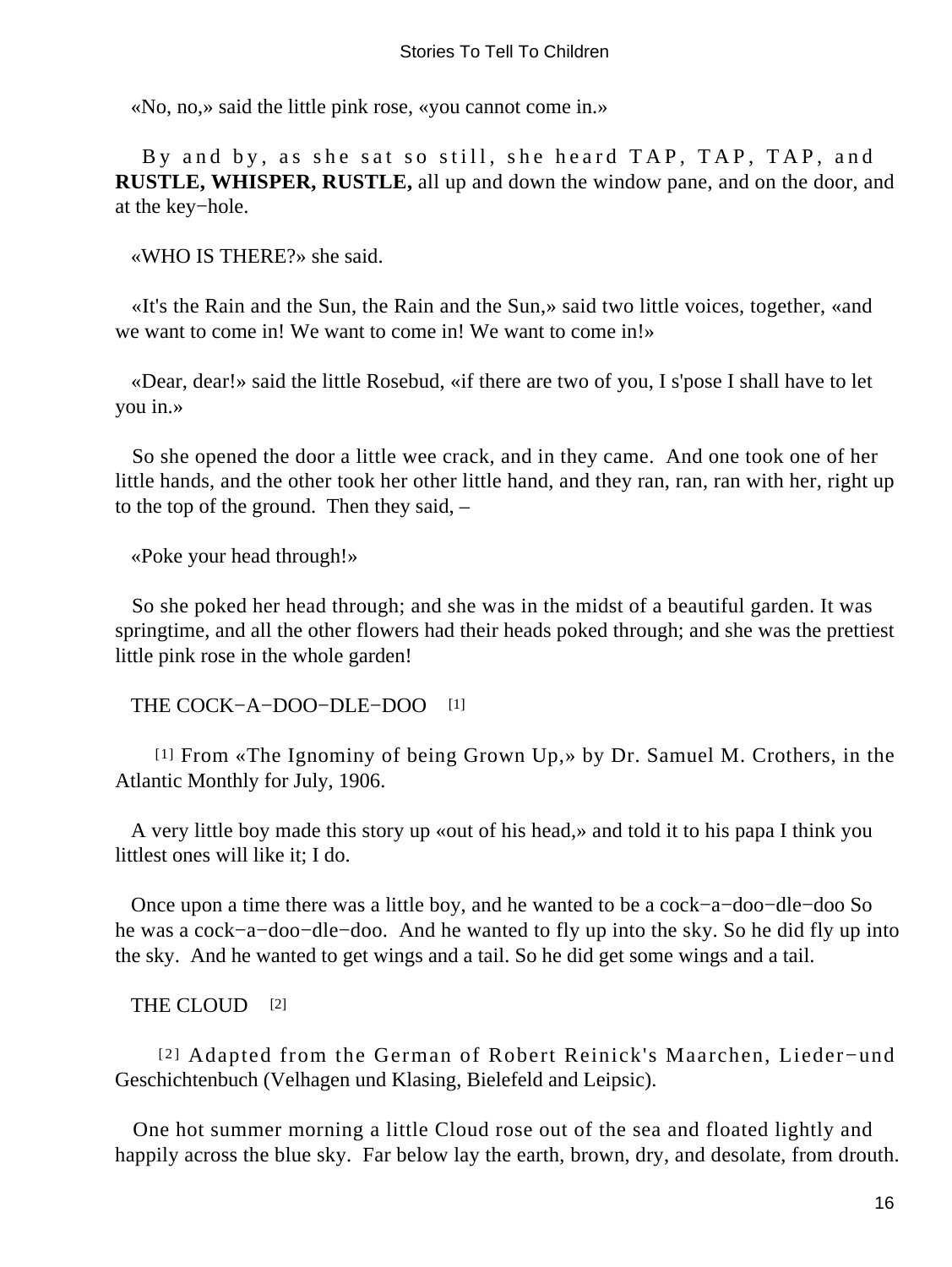The little Cloud could see the poor people of the earth working and suffering in the hot fields, while she herself floated on the morning breeze, hither and thither, without a care.

 «Oh, if I could only help the poor people down there!» she thought. «If I could but make their work easier, or give the hungry ones food, or the thirsty a drink!»

 And as the day passed, and the Cloud became larger, this wish to do something for the people of earth was ever greater in her heart.

 On earth it grew hotter and hotter; the sun burned down so fiercely that the people were fainting in its rays; it seemed as if they must die of heat, and yet they were obliged to go on with their work, for they were very poor. Sometimes they stood and looked up at the Cloud, as if they were praying, and saying, «Ah, if you could help us!»

 «I will help you; I will!» said the Cloud. And she began to sink softly down toward the earth.

 But suddenly, as she floated down, she remembered something which had been told her when she was a tiny Cloud−child, in the lap of Mother Ocean: it had been whispered that if the Clouds go too near the earth they die. When she remembered this she held herself from sinking, and swayed here and there on the breeze, thinking, – thinking. But at last she stood quite still, and spoke boldly and proudly. She said, «Men of earth, I will help you, come what may!»

 The thought made her suddenly marvelously big and strong and powerful. Never had she dreamed that she could be so big. Like a mighty angel of blessing she stood above the earth, and lifted her head and spread her wings far over the fields and woods. She was so great, so majestic, that men and animals were awe−struck at the sight; the trees and the grasses bowed before her; yet all the earth−creatures felt that she meant them well.

 «Yes, I will help you,» cried the Cloud once more. «Take me to yourselves; I will give my life for you!»

 As she said the words a wonderful light glowed from her heart, the sound of thunder rolled through the sky, and a love greater than words can tell filled the Cloud; down, down, close to the earth she swept, and gave up her life in a blessed, healing shower of rain.

 That rain was the Cloud's great deed; it was her death, too; but it was also her glory. Over the whole country−side, as far as the rain fell, a lovely rainbow sprang its arch, and all the brightest rays of heaven made its colors; it was the last greeting of a love so great that it sacrificed itself.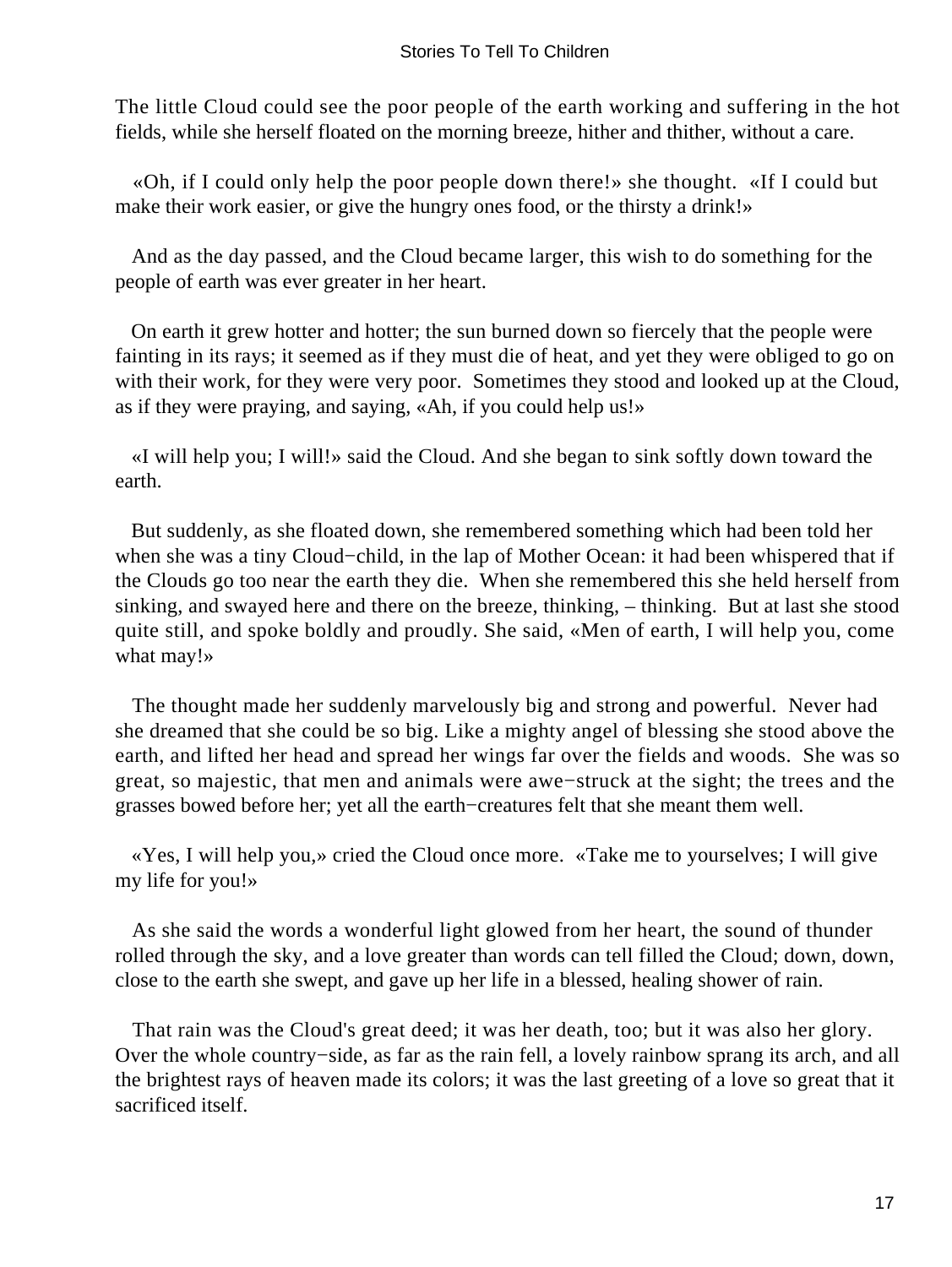Soon that, too, was gone, but long, long afterward the men and animals who were saved by the Cloud kept her blessing in their hearts.

# THE **LITTLE RED HEN**

 The little Red Hen was in the farmyard with her chickens, when she found a grain of wheat.

«Who will plant this wheat?» she said.

«Not I,» said the Goose.

«Not I,» said the Duck.

«I will, then,» said the little Red Hen, and she planted the grain of wheat.

When the wheat was ripe she said, «Who will take this wheat to the mill?»

«Not I,» said the Goose.

«Not I,» said the Duck.

«I will, then,» said the little Red Hen, and she took the wheat to the mill.

 When she brought the flour home she said, «Who will make some bread with this flour?»

«Not I,» said the Goose.

«Not I,» said the Duck.

«I will, then,» said the little Red Hen.

When the bread was baked, she said, «Who will eat this bread?»

«I will,» said the Goose

«I will,» said the Duck

 «No, you won't,» said the little Red Hen. «I shall eat it myself. Cluck! cluck!» And she called her chickens to help her.

## THE **GINGERBREAD** MAN [1]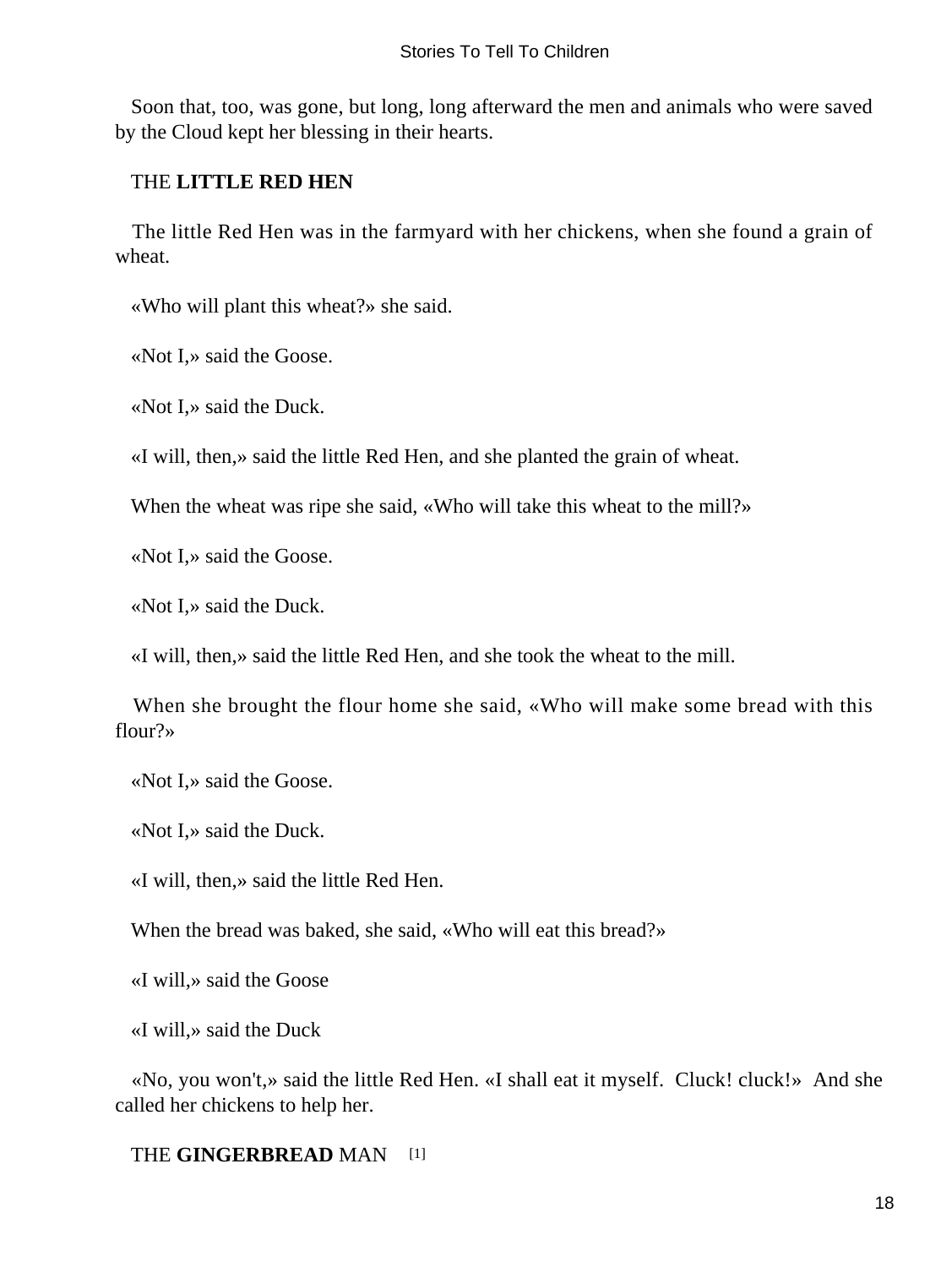[1] I have tried to give this story in the most familiar form; it varies a good deal in the hands of different story−tellers, but this is substantially the version I was «brought up on.» The form of the ending was suggested to me by the story in Carolyn Bailey's For the Children's Hour (Milton Bradley Co.).

 Once upon a time there was a little old woman and a little old man, and they lived all alone in a little old house. They hadn't any little girls or any little boys, at all. So one day, the little old woman made a boy out of gingerbread; she made him a chocolate jacket, and put cinnamon seeds in it for buttons; his eyes were made of fine, fat currants; his mouth was made of rose−colored sugar; and he had a gay little cap of orange sugar−candy. When the little old woman had rolled him out, and dressed him up, and pinched his gingerbread shoes into shape, she put him in a pan; then she put the pan in the oven and shut the door; and she thought, «Now I shall have a little boy of my own.»

 When it was time for the Gingerbread Boy to be done she opened the oven door and pulled out the pan. Out jumped the little Gingerbread Boy on to the floor, and away he ran, out of the door and down the street! The little old woman and the little old man ran after him as fast as they could, but he just laughed, and shouted, –

"Run! run! as fast as you can!

«You can't catch me, I'm the Gingerbread Man!»

And they couldn't catch him.

 The little Gingerbread Boy ran on and on, until he came to a cow, by the roadside. «Stop, little Gingerbread Boy,» said the cow; «I want to eat you.» The little Gingerbread Boy laughed, and said, –

"I have run away from a little old woman,

"And a little old man,

«And I can run away from you, I can!»

And, as the cow chased him, he looked over his shoulder and cried, –

"Run! run! as fast as you can!

«You can't catch me, I'm the Gingerbread Man!»

And the cow couldn't catch him.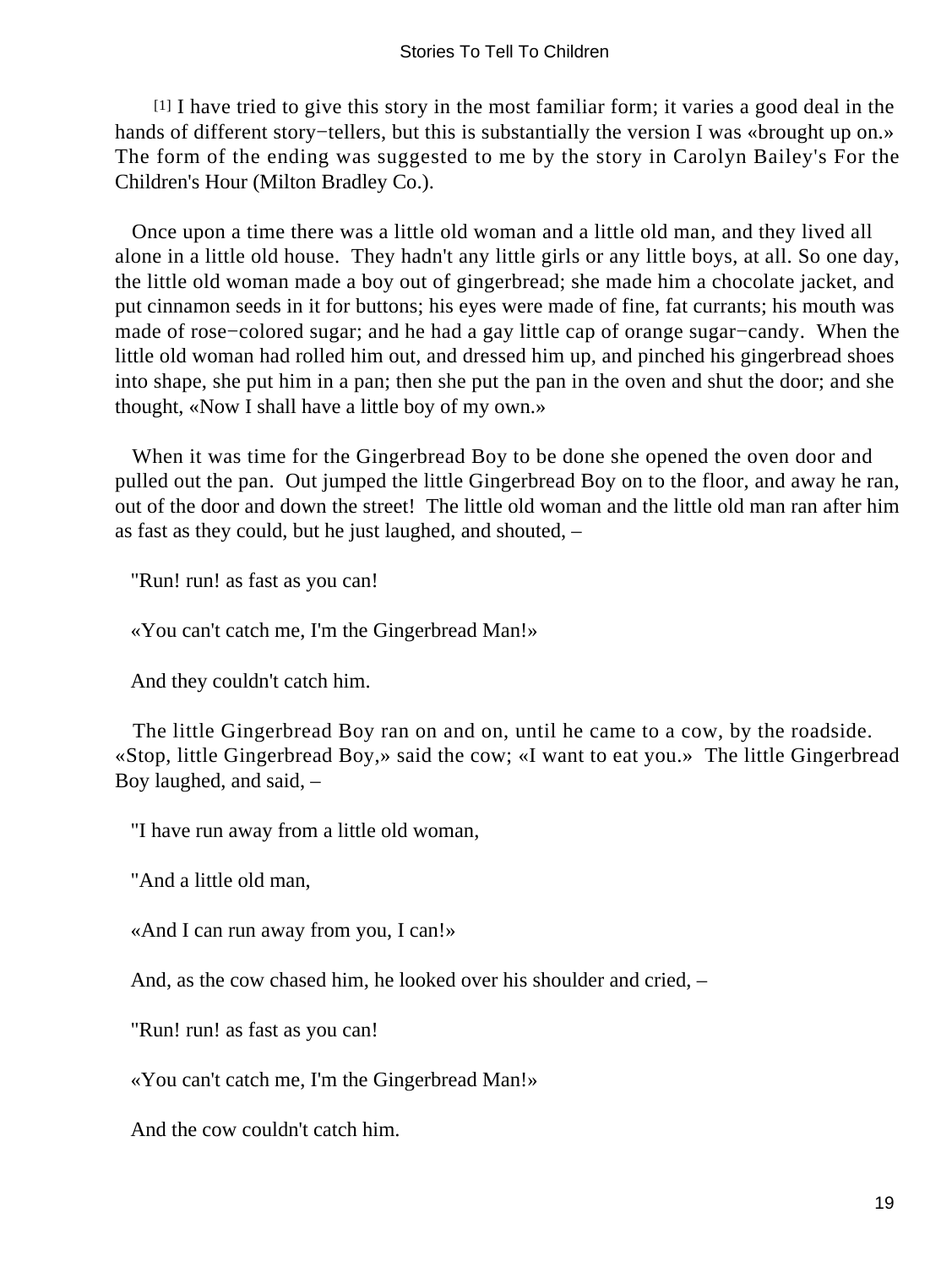The little Gingerbread Boy ran on, and on, and on, till he came to a horse, in the pasture. «Please stop, little Gingerbread Boy,» said the horse, «you look very good to eat.» But the little Gingerbread Boy laughed out loud. «Oho! oho!» he said, –

"I have run away from a little old woman,

"A little old man,

"A cow,

«And I can run away from you, I can!»

And, as the horse chased him, he looked over his shoulder and cried, –

"Run! run! as fast as you can!

«You can't catch me, I'm the Gingerbread Man!»

And the horse couldn't catch him.

 By and by the little Gingerbread Boy came to a barn full of threshers. When the threshers smelled the Gingerbread Boy, they tried to pick him up, and said, «Don't run so fast, little Gingerbread Boy; you look very good to eat.» But the little Gingerbread Boy ran harder than ever, and as he ran he cried out. –

"I have run away from a little old woman,

"A little old man,

"A cow,

"A horse,

«And I can run away from you, I can!»

 And when he found that he was ahead of the threshers, he turned and shouted back to them.  $-$ 

"Run! run! as fast as you can!

«You can't catch me, I'm the Gingerbread Man!»

And the threshers couldn't catch him.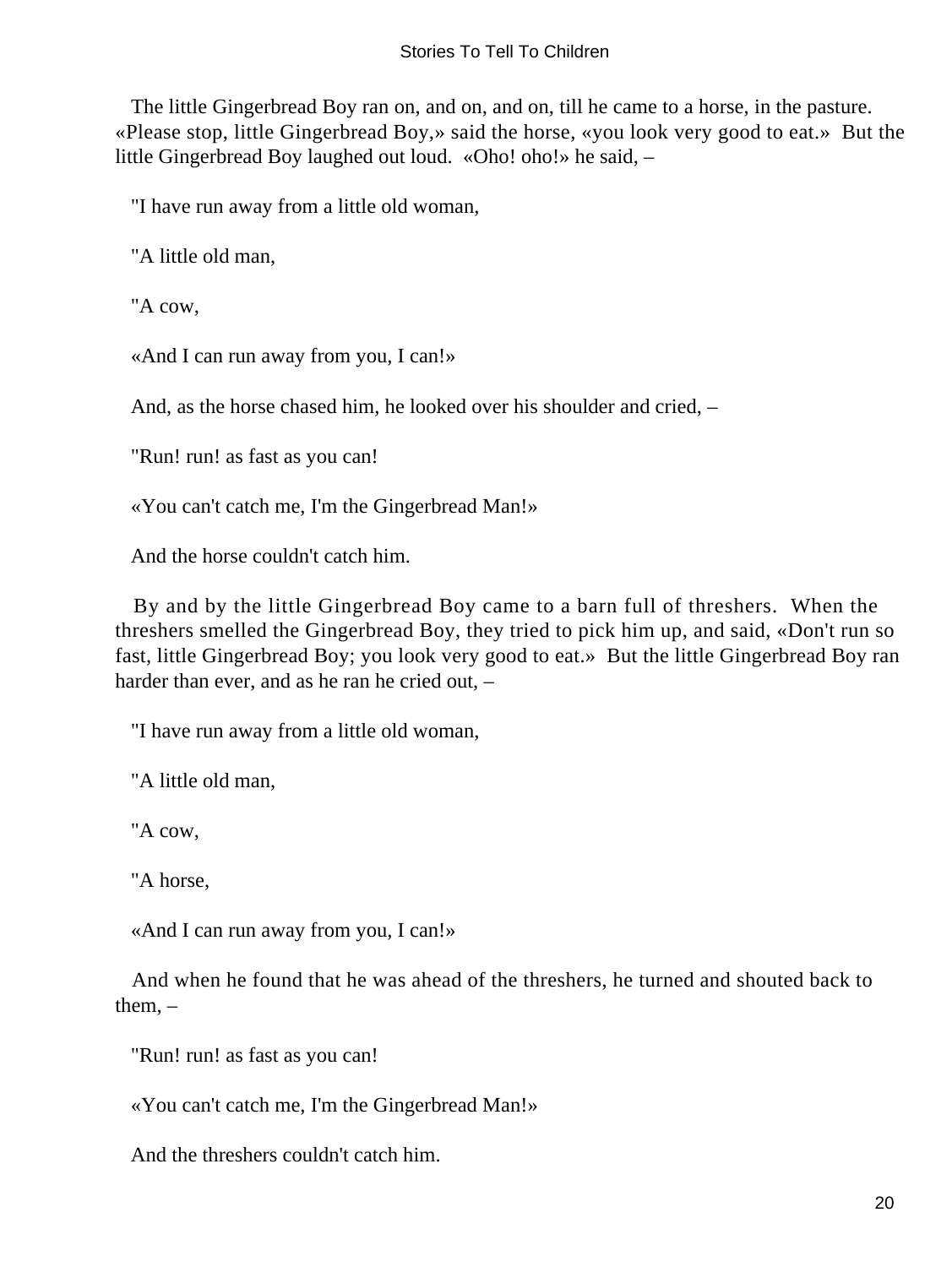#### Stories To Tell To Children

 Then the little Gingerbread Boy ran faster than ever. He ran and ran until he came to a field full of mowers. When the mowers saw how fine he looked, they ran after him, calling out, «Wait a bit! wait a bit, little Gingerbread Boy, we wish to eat you!» But the little Gingerbread Boy laughed harder than ever, and ran like the wind. «Oho! oho!» he said, –

"I have run away from a little old woman,

"A little old man,

"A cow,

"A horse,

"A barn full of threshers,

«And I can run away from you, I can!»

 And when he found that he was ahead of the mowers, he turned and shouted back to them.  $-$ 

"Run! run! as fast as you can!

«You can't catch me, I'm the Gingerbread Man!»

And the mowers couldn't catch him.

 By this time the little Gingerbread Boy was so proud that he didn't think anybody could catch him. Pretty soon he saw a fox coming across a field. The fox looked at him and began to run. But the little Gingerbread Boy shouted across to him, «You can't catch me!» The fox began to run faster, and the little Gingerbread Boy ran faster, and as he ran he chuckled, –

"I have run away from a little old woman,

"A little old man,

"A cow,

"A horse,

"A barn full of threshers,

"A field full of mowers,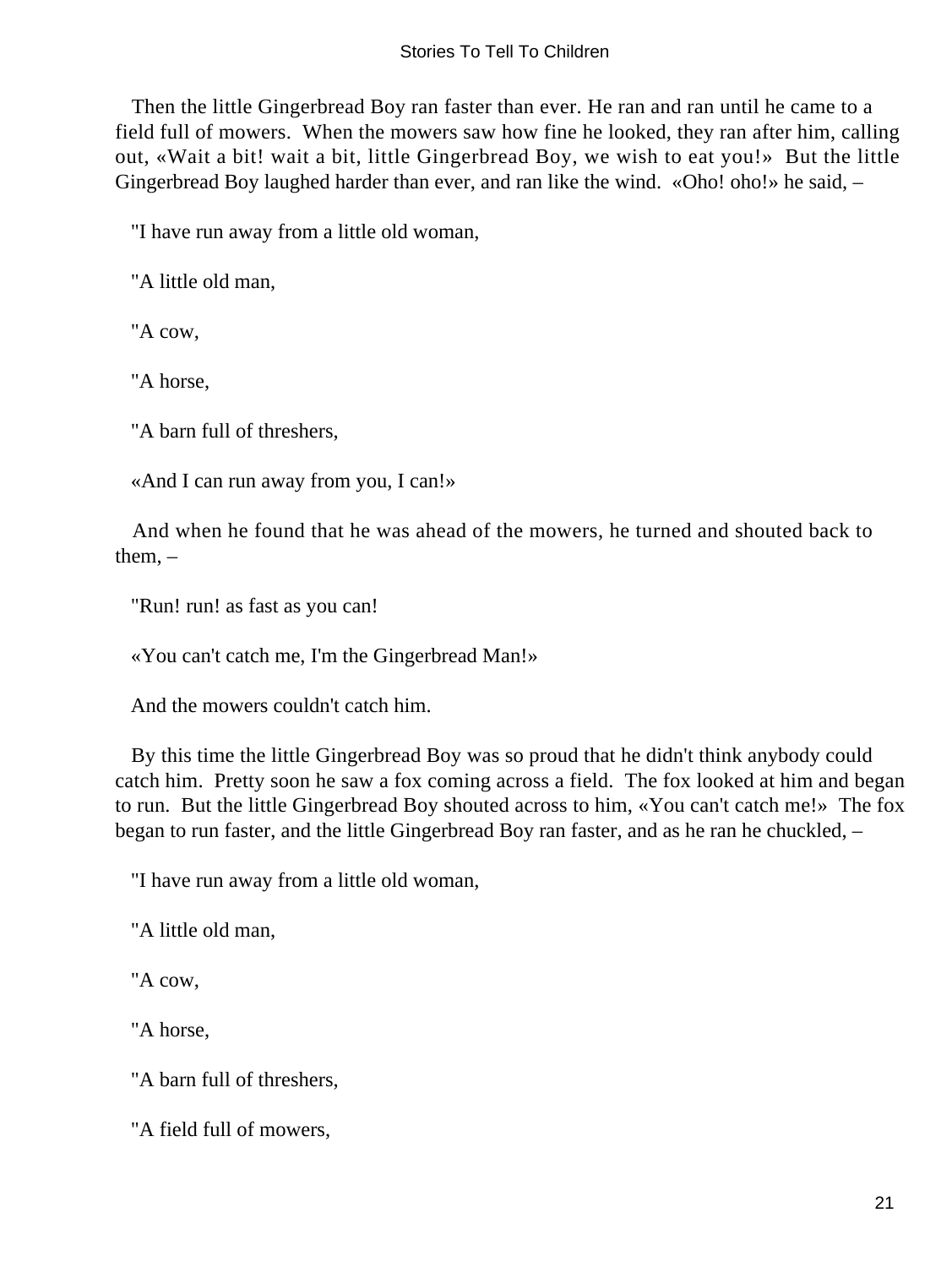"And I can run away from you, I can!

"Run! run! as fast as you can!

«You can't catch me, I'm the Gingerbread Man!»

 «Why,» said the fox, «I would not catch you if I could. I would not think of disturbing you.»

 Just then, the little Gingerbread Boy came to a river. He could not swim across, and he wanted to keep running away from the cow and the horse and the people.

«Jump on my tail, and I will take you across,» said the fox.

 So the little Gingerbread Boy jumped on the fox's tail, and the fox swam into the river. When he was a little way from shore he turned his head, and said, «You are too heavy on my tail, little Gingerbread Boy, I fear I shall let you get wet; jump on my back.»

The little Gingerbread Boy jumped on his back.

 A little farther out, the fox said, «I am afraid the water will cover you, there; jump on my shoulder.»

The little Gingerbread Boy jumped on his shoulder.

 In the middle of the stream the fox said, «Oh, dear! little Gingerbread Boy, my shoulder is sinking; jump on my nose, and I can hold you out of water.»

So the little Gingerbread Boy jumped on his nose.

The minute the fox got on shore he threw back his head, and gave a snap!

 «Dear me!» said the little Gingerbread Boy, «I am a quarter gone!» The next minute he said, «Why, I am half gone!» The next minute he said, «My goodness gracious, I am three quarters gone!»

And after that, the little Gingerbread Boy never said anything more at all.

# THE **LITTLE JACKALS AND THE** LION [1]

[1] The four stories of the little Jackal, in this book, are adapted from stories in Old Deccan Days, a collection of orally transmitted Hindu folk tales, which every teacher would gain by knowing. In the Hindu animal legends the Jackal seems to play the role assigned in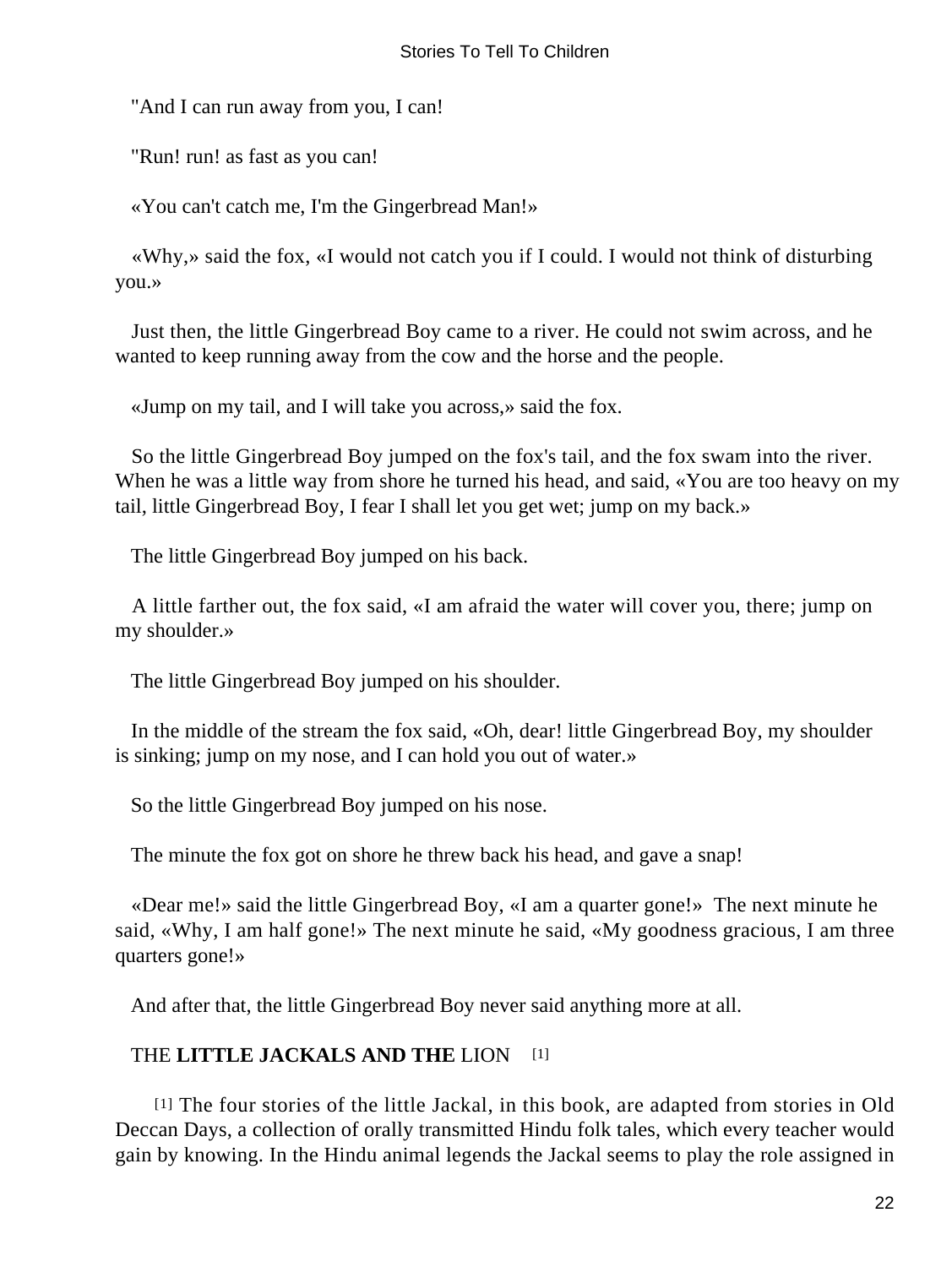Germanic lore to Reynard the Fox, and to «Bre'r Rabbit» in the stories of our Southern negroes: he is the clever and humorous trickster who comes out of every encounter with a whole skin, and turns the laugh on every enemy, however mighty.

 Once there was a great big jungle; and in the jungle there was a great big Lion; and the Lion was king of the jungle. Whenever he wanted anything to eat, all he had to do was to come up out of his cave in the stones and earth and **ROAR.** When he had roared a few times all the little people of the jungle were so frightened that they came out of their holes and hiding−places and ran, this way and that, to get away. Then, of course, the Lion could see where they were. And he pounced on them, killed them, and gobbled them up.

 He did this so often that at last there was not a single thing left alive in the jungle besides the Lion, except two little Jackals, – a little father Jackal and a little mother Jackal.

 They had run away so many times that they were quite thin and very tired, and they could not run so fast any more. And one day the Lion was so near that the little mother Jackal grew frightened; she said, –

 «Oh, Father Jackal, Father Jackal! I b'lieve our time has come! the Lion will surely catch us this time!»

«Pooh! nonsense, mother!» said the little father Jackal. «Come, we'll run on a bit!»

And they ran, ran, ran very fast, and the Lion did not catch them that time.

 But at last a day came when the Lion was nearer still and the little mother Jackal was frightened about to death.

 «Oh, Father Jackal, Father Jackal!» she cried; «I'm sure our time has come! The Lion's going to eat us this time!»

 «Now, mother, don't you fret,» said the little father Jackal; «you do just as I tell you, and it will be all right.»

 Then what did those cunning little Jackals do but take hold of hands and run up towards the Lion, as if they had meant to come all the time. When he saw them coming he stood up, and roared in a terrible voice, –

 «You miserable little wretches, come here and be eaten, at once! Why didn't you come before?»

The father Jackal bowed very low.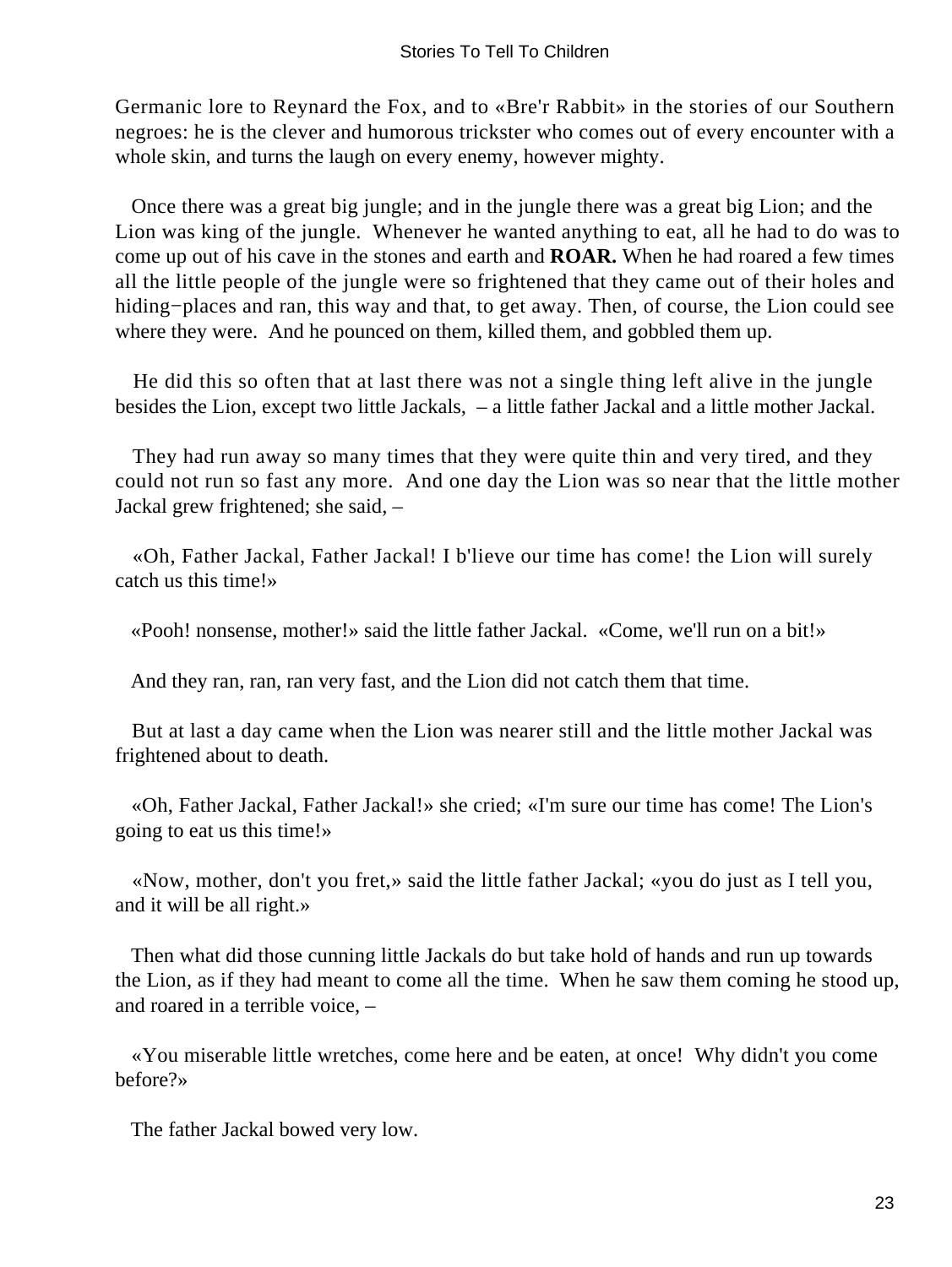«Indeed, Father Lion,» he said, «we meant to come before; we knew we ought to come before; and we wanted to come before; but every time we started to come, a dreadful great lion came out of the woods and roared at us, and frightened us so that we ran away.»

 «What do you mean?» roared the Lion. «There's no other lion in this jungle, and you know it!»

 «Indeed, indeed, Father Lion,» said the little Jackal, «I know that is what everybody thinks; but indeed and indeed there is another lion! And he is as much bigger than you as you are bigger than I! His face is much more terrible, and his roar far, far more dreadful. Oh, he is far more fearful than you!»

At that the Lion stood up and roared so that the jungle shook.

«Take me to this lion,» he said; «I'll eat him up and then I'll eat you up.»

 The little Jackals danced on ahead, and the Lion stalked behind. They led him to a place where there was a round, deep well of clear water. They went round on one side of it, and the Lion stalked up to the other.

«He lives down there, Father Lion!» said the little Jackal. «He lives down there!»

 The Lion came close and looked down into the water, – and a lion's face looked back at him out of the water!

 When he saw that, the Lion roared and shook his mane and showed his teeth. And the lion in the water shook his mane and showed his teeth. The Lion above shook his mane again and growled again, and made a terrible face. But the lion in the water made just as terrible a one, back. The Lion above couldn't stand that. He leaped down into the well after the other lion.

 But, of course, as you know very well, there wasn't any other lion! It was only the reflection in the water!

 So the poor old Lion floundered about and floundered about, and as he couldn't get up the steep sides of the well, he was drowned dead. And when he was drowned the little Jackals took hold of hands and danced round the well, and sang, –

"The Lion is dead! The Lion is dead!

"We have killed the great Lion who would have killed us!

"The Lion is dead! The Lion is dead!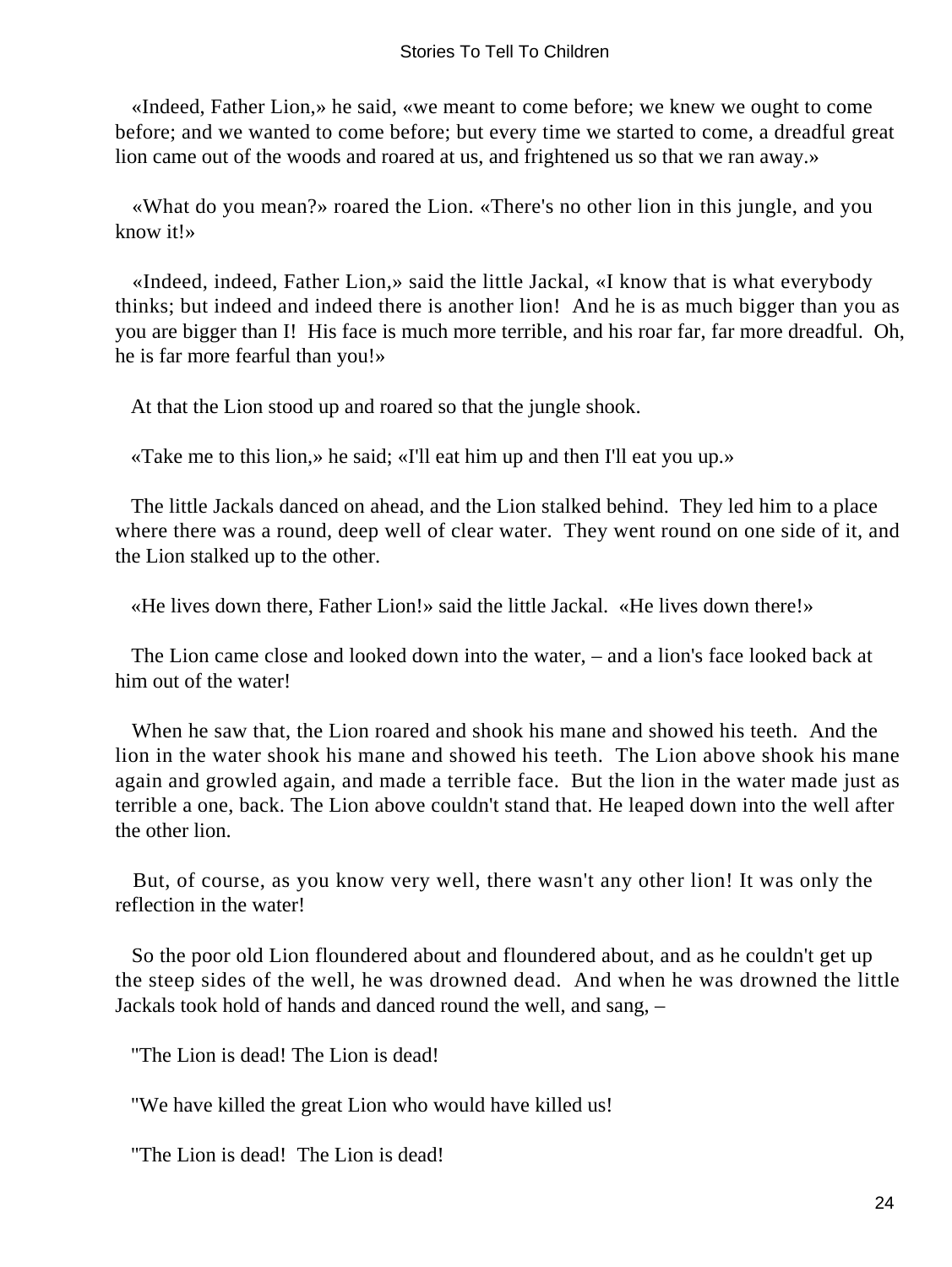«Ao! Ao! Ao!»

# THE **COUNTRY MOUSE AND THE CITY** MOUSE [1]

[1] The following story of the two mice, with the similar fables of The Boy who cried Wolf, The Frog King, and The Sun and the Wind, are given here with the hope that they may be of use to the many teachers who find the over−familiar material of the fables difficult to adapt, and who are yet aware of the great usefulness of the stories to young minds. A certain degree of vividness and amplitude must be added to the compact statement of the famous collections, and yet it is not wise to change the style−effect of a fable, wholly. I venture to give these versions, not as perfect models, surely, but as renderings which have been acceptable to children, and which I believe retain the original point simply and strongly.

 Once a little mouse who lived in the country invited a little Mouse from the city to visit him. When the little City Mouse sat down to dinner he was surprised to find that the Country Mouse had nothing to eat except barley and grain.

 «Really,» he said, «you do not live well at all; you should see how I live! I have all sorts of fine things to eat every day. You must come to visit me and see how nice it is to live in the city.»

 The little Country Mouse was glad to do this, and after a while he went to the city to visit his friend.

 The very first place that the City Mouse took the Country Mouse to see was the kitchen cupboard of the house where he lived. There, on the lowest shelf, behind some stone jars, stood a big paper bag of brown sugar. The little City Mouse gnawed a hole in the bag and invited his friend to nibble for himself.

 The two little mice nibbled and nibbled, and the Country Mouse thought he had never tasted anything so delicious in his life. He was just thinking how lucky the City Mouse was, when suddenly the door opened with a bang, and in came the cook to get some flour.

 «Run!» whispered the City Mouse. And they ran as fast as they could to the little hole where they had come in. The little Country Mouse was shaking all over when they got safely away, but the little City Mouse said, «That is nothing; she will soon go away and then we can go back.»

 After the cook had gone away and shut the door they stole softly back, and this time the City Mouse had something new to show: he took the little Country Mouse into a corner on the top shelf, where a big jar of dried prunes stood open. After much tugging and pulling they got a large dried prune out of the jar on to the shelf and began to nibble at it. This was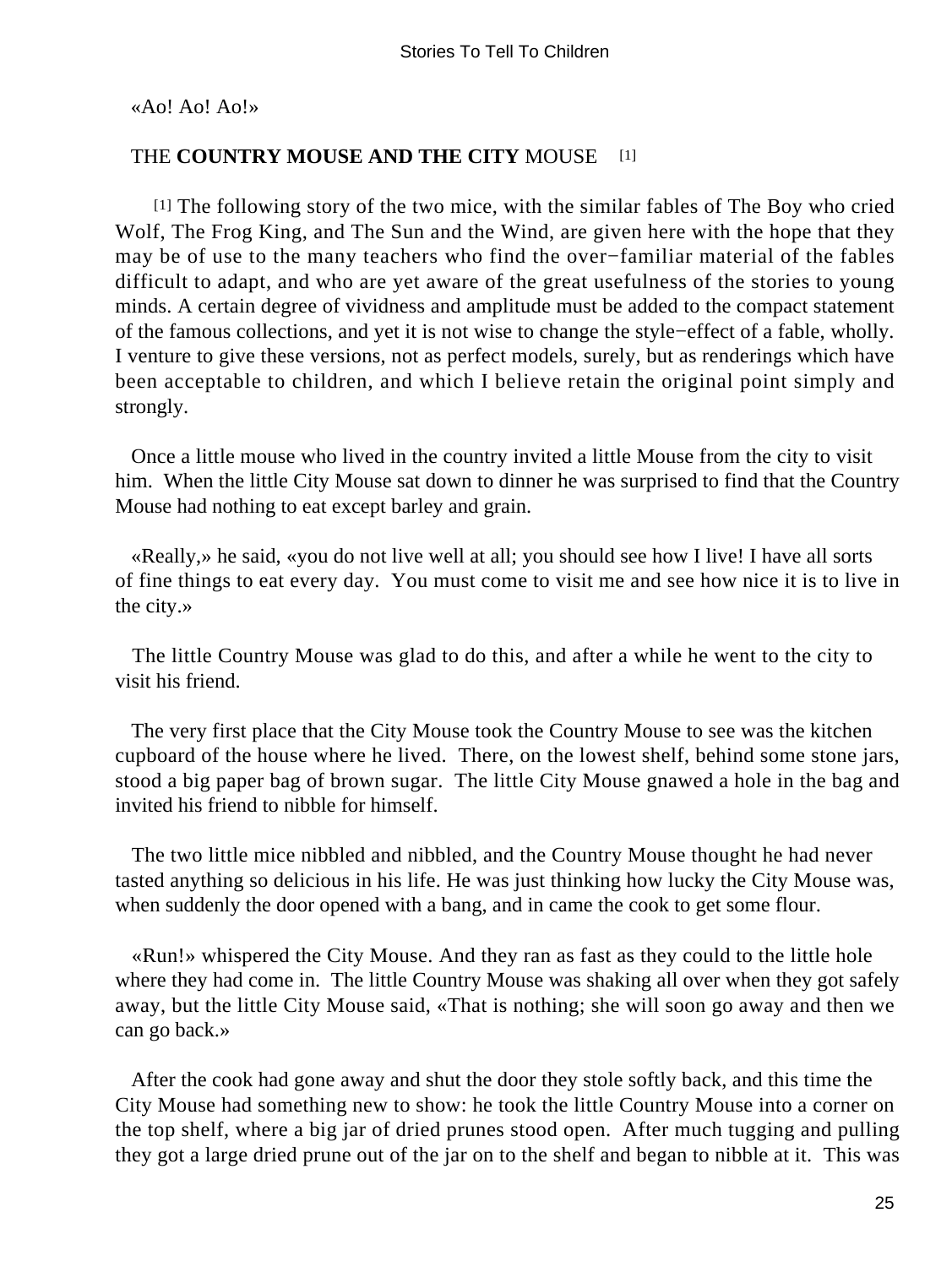even better than the brown sugar. The little Country Mouse liked the taste so much that he could hardly nibble fast enough. But all at once, in the midst of their eating, there came a scratching at the door and a sharp, loud **MIAOUW!**

 «What is that?» said the Country Mouse. The City Mouse just whispered, «Sh!» and ran as fast as he could to the hole. The Country Mouse ran after, you may be sure, as fast as HE could. As soon as they were out of danger the City Mouse said, «That was the old Cat; she is the best mouser in town, – if she once gets you, you are lost.»

 «This is very terrible,» said the little Country Mouse; «let us not go back to the cupboard again.»

 «No,» said the City Mouse, «I will take you to the cellar; there is something especial there.»

 So the City Mouse took his little friend down the cellar stairs and into a big cupboard where there were many shelves. On the shelves were jars of butter, and cheeses in bags and out of bags. Overhead hung bunches of sausages, and there were spicy apples in barrels standing about. It smelled so good that it went to the little Country Mouse's head. He ran along the shelf and nibbled at a cheese here, and a bit of butter there, until he saw an especially rich, very delicious−smelling piece of cheese on a queer little stand in a corner. He was just on the point of putting his teeth into the cheese when the City Mouse saw him.

«Stop! stop!» cried the City Mouse. «That is a trap!»

The little Country Mouse stopped and said, «What is a trap?»

 «That thing is a trap,» said the little City Mouse. «The minute you touch the cheese with your teeth something comes down on your head hard, and you're dead.»

 The little Country Mouse looked at the trap, and he looked at the cheese, and he looked at the little City Mouse. «If you'll excuse me,» he said, «I think I will go home. I'd rather have barley and grain to eat and eat it in peace and comfort, than have brown sugar and dried prunes and cheese, – and be frightened to death all the time!»

 So the little Country Mouse went back to his home, and there he stayed all the rest of his life.

## **LITTLE JACK** ROLLAROUND[1]

[1] Based on Theodor Storm's story of Der Kleine Hawelmanu (George Westermann, Braunschweig). Very freely adapted from the German story.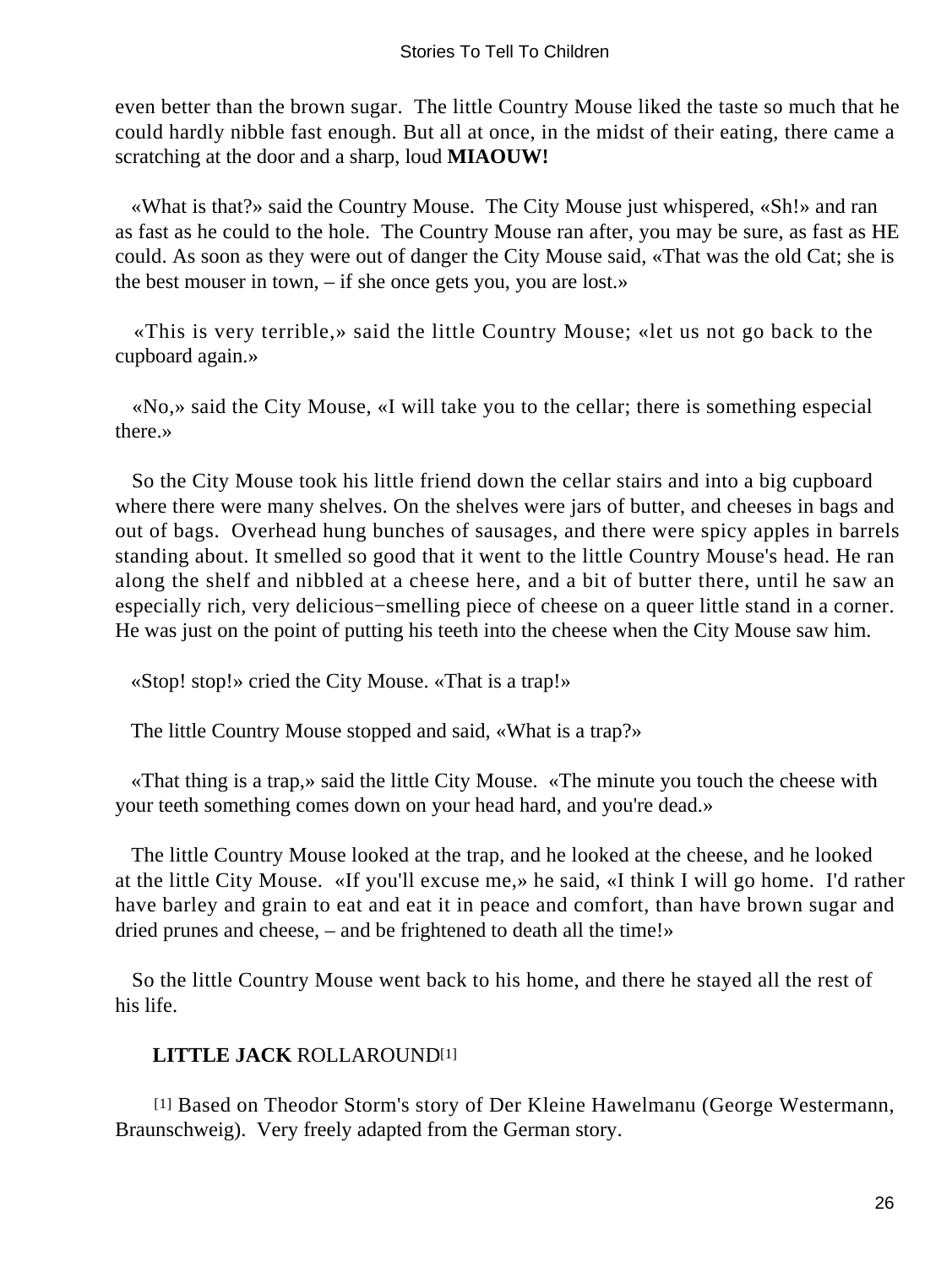Once upon a time there was a wee little boy who slept in a tiny trundle−bed near his mother's great bed. The trundle−bed had castors on it so that it could be rolled about, and there was nothing in the world the little boy liked so much as to have it rolled. When his mother came to bed he would cry, «Roll me around! roll me around!» And his mother would put out her hand from the big bed and push the little bed back and forth till she was tired. The little boy could never get enough; so for this he was called «Little Jack Rollaround.»

 One night he had made his mother roll him about, till she fell asleep, and even then he kept crying, «Roll me around! roll me around!» His mother pushed him about in her sleep, until she fell too soundly aslumbering; then she stopped. But Little Jack Rollaround kept on crying, «Roll around! roll around!»

 By and by the Moon peeped in at the window. He saw a funny sight: Little Jack Rollaround was lying in his trundle− bed, and he had put up one little fat leg for a mast, and fastened the corner of his wee shirt to it for a sail, and he was blowing at it with all his might, and saying, «Roll around! roll around!» Slowly, slowly, the little trundle−bed boat began to move; it sailed along the floor and up the wall and across the ceiling and down again!

 «More! more!» cried Little Jack Rollaround; and the little boat sailed faster up the wall, across the ceiling, down the wall, and over the floor. The Moon laughed at the sight; but when Little Jack Rollaround saw the Moon, he called out, «Open the door, old Moon! I want to roll through the town, so that the people can see me!»

 The Moon could not open the door, but he shone in through the keyhole, in a broad band. And Little Jack Rollaround sailed his trundle−bed boat up the beam, through the keyhole, and into the street.

«Make a light, old Moon,» he said; «I want the people to see me!»

 So the good Moon made a light and went along with him, and the little trundle− bed boat went sailing down the streets into the main street of the village. They rolled past the town hall and the schoolhouse and the church; but nobody saw little Jack Rollaround, because everybody was in bed, asleep.

«Why don't the people come to see me?» he shouted.

 High up on the church steeple, the Weather−vane answered, «It is no time for people to be in the streets; decent folk are in their beds.»

 «Then I'll go to the woods, so that the animals may see me,» said Little Jack. «Come along, old Moon, and make a light!»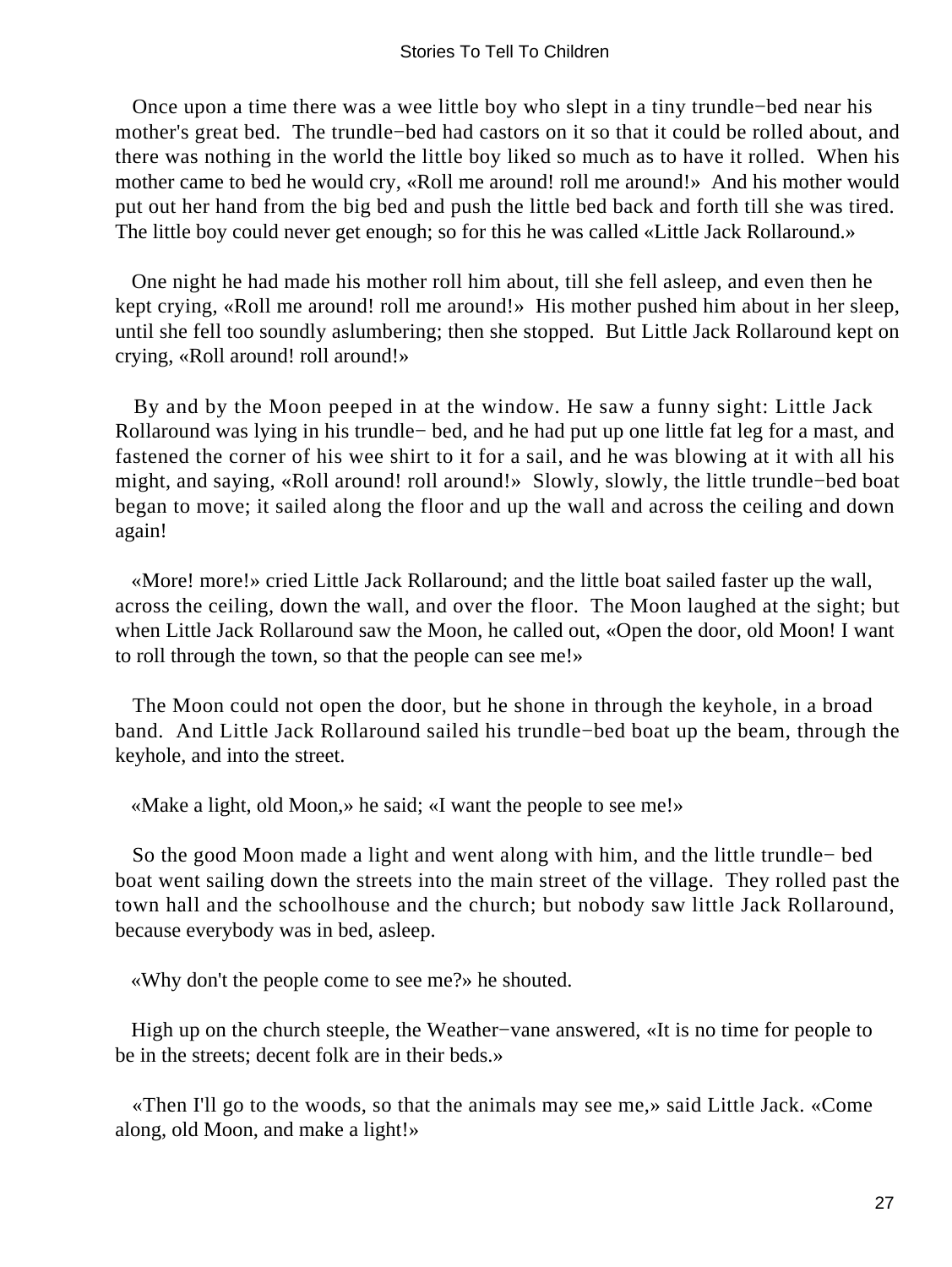#### Stories To Tell To Children

The good Moon went along and made a light, and they came to the forest. «Roll! roll!» cried the little boy; and the trundle− bed went trundling among the trees in the great wood, scaring up the chipmunks and startling the little leaves on the trees. The poor old Moon began to have a bad time of it, for the tree−trunks got in his way so that he could not go so fast as the bed, and every time he got behind, the little boy called, «Hurry up, old Moon, I want the beasts to see me!»

 But all the animals were asleep, and nobody at all looked at Little Jack Rollaround except an old White Owl; and all she said was, «Who are you?»

 The little boy did not like her, so he blew harder, and the trundle−bed boat went sailing through the forest till it came to the end of the world.

«I must go home now; it is late,» said the Moon.

«I will go with you; make a path!» said Little Jack Rollaround.

 The kind Moon made a path up to the sky, and up sailed the little bed into the midst of the sky. All the little bright Stars were there with their nice little lamps. And when he saw them, that naughty Little Jack Rollaround began to tease. «Out of the way, there! I am coming!» he shouted, and sailed the trundle−bed boat straight at them. He bumped the little Stars right and left, all over the sky, until every one of them put his little lamp out and left it dark.

«Do not treat the little Stars so,» said the good Moon.

 But Jack Rollaround only behaved the worse: «Get out of the way, old Moon!» he shouted, «I am coming!»

 And he steered the little trundle−bed boat straight into the old Moon's face, and bumped his nose!

 This was too much for the good Moon; he put out his big light, all at once, and left the sky pitch−black.

 «Make a light, old Moon! Make a light!» shouted the little boy. But the Moon answered never a word, and Jack Rollaround could not see where to steer. He went rolling criss−cross, up and down, all over the sky, knocking into the planets and stumbling into the clouds, till he did not know where he was.

 Suddenly he saw a big yellow light at the very edge of the sky. He thought it was the Moon. «Look out, I am coming!» he cried, and steered for the light.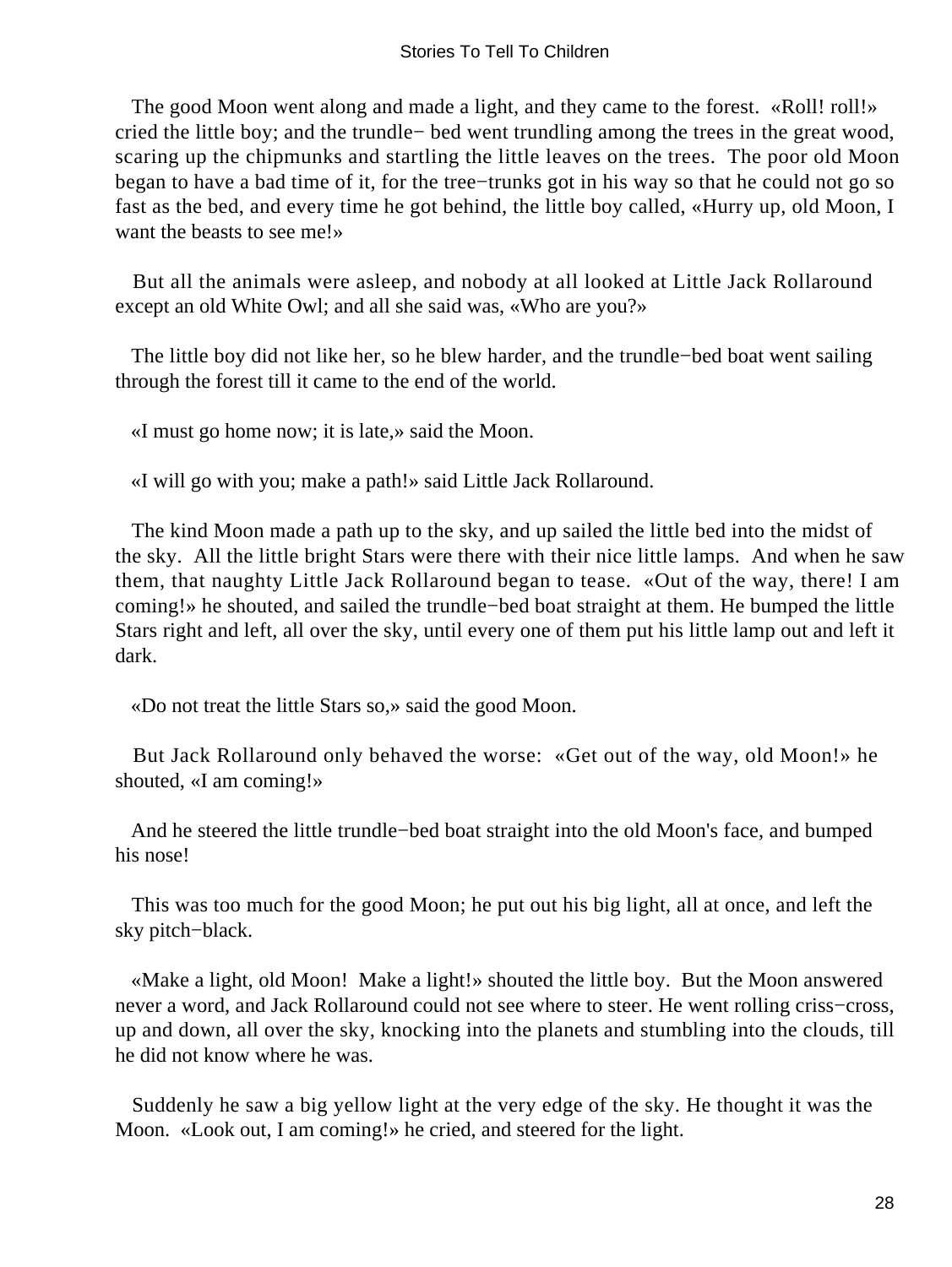But it was not the kind old Moon at all; it was the great mother Sun, just coming up out of her home in the sea, to begin her day's work.

 «Aha, youngster, what are you doing in my sky?» she said. And she picked Little Jack Rollaround up and threw him, trundle−bed boat and all, into the middle of the sea!

And I suppose he is there yet, unless somebody picked him out again.

# HOW **BROTHER RABBIT FOOLED THE WHALE AND THE** ELEPHANT [1]

[1] Adapted from two tales included in the records of the American Folk−Lore Society.

 One day little Brother Rabbit was running along on the sand, lippety, lippety, when he saw the Whale and the Elephant talking together. Little Brother Rabbit crouched down and listened to what they were saying. This was what they were saying: –

 «You are the biggest thing on the land, Brother Elephant,» said the Whale, «and I am the biggest thing in the sea; if we join together we can rule all the animals in the world, and have our way about everything.»

«Very good, very good,» trumpeted the Elephant; «that suits me; we will do it.»

 Little Brother Rabbit snickered to himself. «They won't rule me,» he said. He ran away and got a very long, very strong rope, and he got his big drum, and hid the drum a long way off in the bushes. Then he went along the beach till he came to the Whale.

 «Oh, please, dear, strong Mr. Whale,» he said, «will you have the great kindness to do me a favor? My cow is stuck in the mud, a quarter of a mile from here. And I can't pull her out. But you are so strong and so obliging, that I venture to trust you will help me out.»

The Whale was so pleased with the compliment that he said, «Yes,» at once.

 «Then,» said the Rabbit, «I will tie this end of my long rope to you, and I will run away and tie the other end round my cow, and when I am ready I will beat my big drum. When you hear that, pull very, very hard, for the cow is stuck very deep in the mud.»

«Huh!» grunted the Whale, «I'll pull her out, if she is stuck to the horns.»

 Little Brother Rabbit tied the rope−end to the whale, and ran off, lippety, lippety, till he came to the place where the Elephant was.

 «Oh, please, mighty and kindly Elephant,» he said, making a very low bow «will you do me a favor?»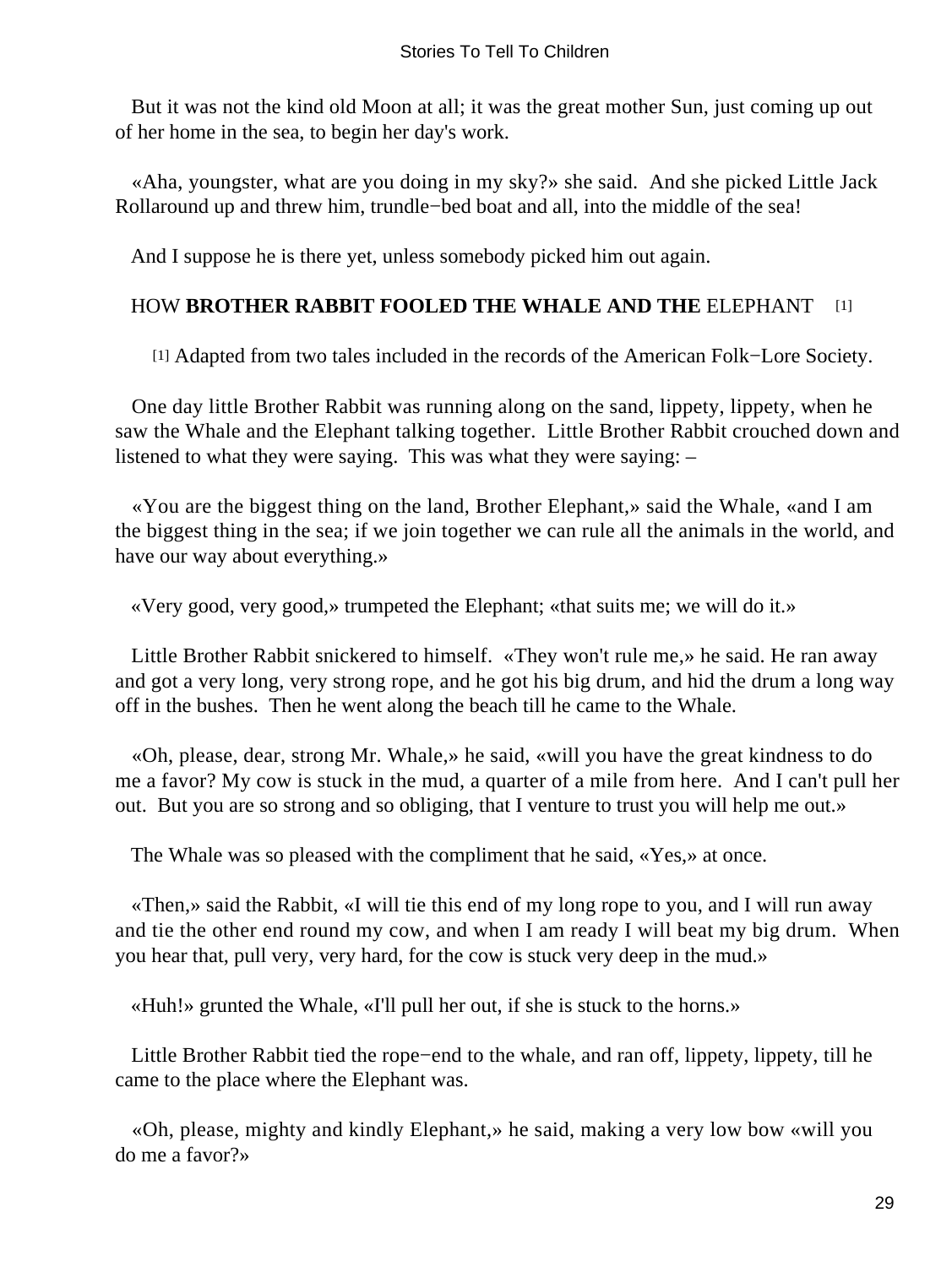«What is it?» asked the Elephant.

 «My cow is stuck in the mud, about a quarter of a mile from here,» said little Brother Rabbit, «and I cannot pull her out. Of course you could. If you will be so very obliging as to help me  $-$  »

«Certainly,» said the Elephant grandly, «certainly.»

 «Then,» said little Brother Rabbit, «I will tie one end of this long rope to your trunk, and the other to my cow, and as soon as I have tied her tightly I will beat my big drum. When you hear that, pull; pull as hard as you can, for my cow is very heavy.»

«Never fear,» said the Elephant, «I could pull twenty cows.»

 «I am sure you could,» said the Rabbit, politely, «only be sure to begin gently, and pull harder and harder till you get her.»

 Then he tied the end of the rope tightly round the Elephant's trunk, and ran away into the bushes. There he sat down and beat the big drum.

 The Whale began to pull, and the Elephant began to pull, and in a jiffy the rope tightened till it was stretched as hard as could be.

 «This is a remarkably heavy cow,» said the Elephant; «but I'll fetch her!» And he braced his forefeet in the earth, and gave a tremendous pull.

 «Dear me!» said the Whale. «That cow must be stuck mighty tight;» and he drove his tail deep in the water, and gave a marvelous pull.

 He pulled harder; the Elephant pulled harder. Pretty soon the Whale found himself sliding toward the land. The reason was, of course, that the Elephant had something solid to brace against, and, too, as fast as he pulled the rope in a little, he took a turn with it round his trunk!

 But when the Whale found himself sliding toward the land he was so provoked with the cow that he dove head first, down to the bottom of the sea. That was a pull! The Elephant was jerked off his feet, and came slipping and sliding to the beach, and into the surf. He was terribly angry. He braced himself with all his might, and pulled his best. At the jerk, up came the Whale out of the water.

«Who is pulling me?» spouted the Whale.

«Who is pulling me?» trumpeted the Elephant.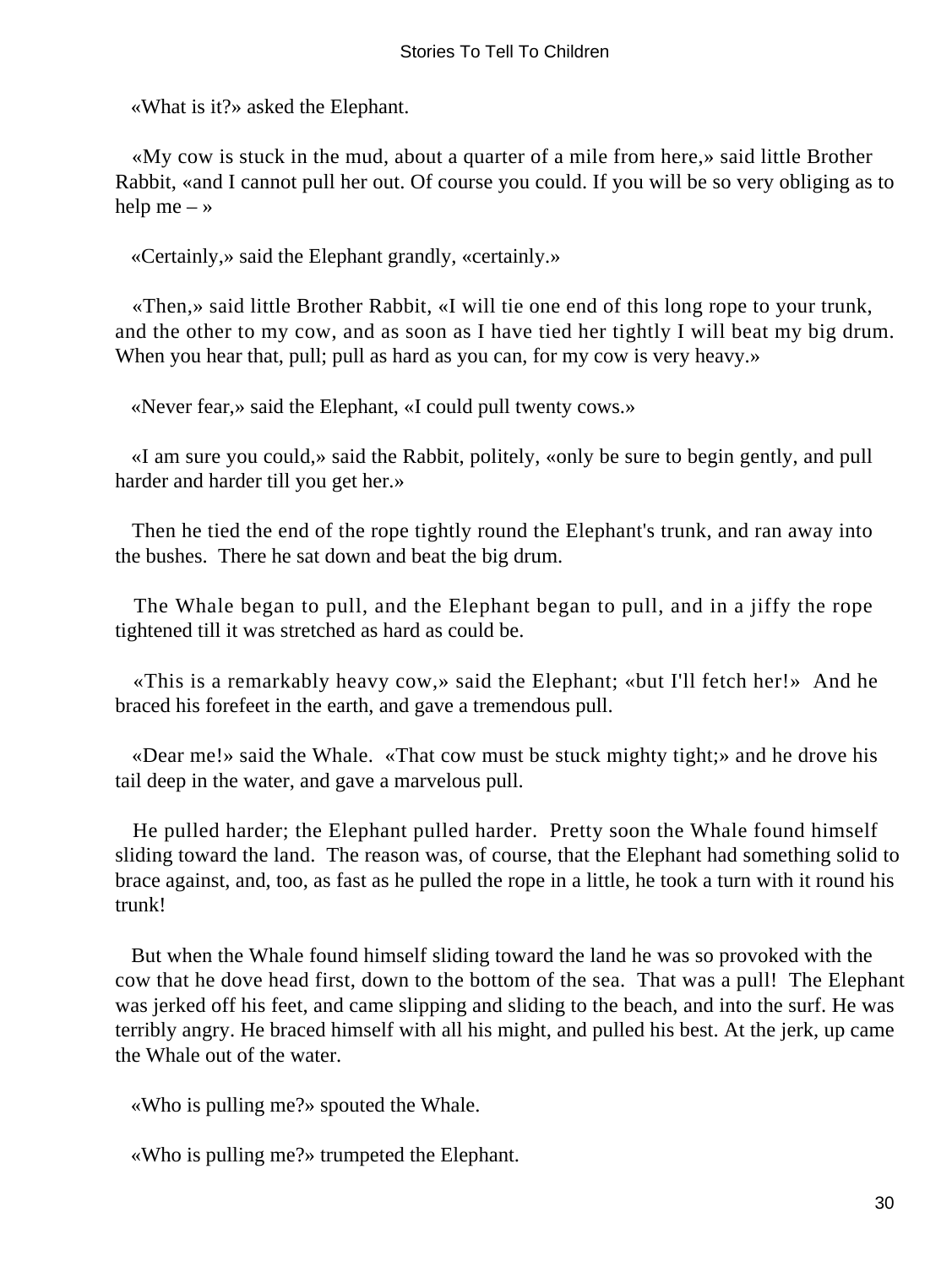And then each saw the rope in the other's hold.

«I'll teach you to play cow!» roared the Elephant.

 «I'll show you how to fool me!» fumed the Whale. And they began to pull again. But this time the rope broke, the Whale turned a somersault, and the Elephant fell over backwards.

 At that, they were both so ashamed that neither would speak to the other. So that broke up the bargain between them.

And little Brother Rabbit sat in the bushes and laughed, and laughed, and laughed.

## THE **LITTLE** HALF−CHICK

 There was once upon a time a Spanish Hen, who hatched out some nice little chickens. She was much pleased with their looks as they came from the shell. One, two, three, came out plump and fluffy; but when the fourth shell broke, out came a little half−chick! It had only one leg and one wing and one eye! It was just half a chicken.

The Hen–mother did not know what in the world to do with the queer little Half– Chick. She was afraid something would happen to it, and she tried hard to protect it and keep it from harm. But as soon as it could walk the little Half−Chick showed a most headstrong spirit, worse than any of its brothers. It would not mind, and it would go wherever it wanted to; it walked with a funny little hoppity−kick, hoppity− kick, and got along pretty fast.

 One day the little Half−Chick said, «Mother, I am off to Madrid, to see the King! Good−by.»

 The poor Hen−mother did everything she could think of, to keep him from doing so foolish a thing, but the little Half−Chick laughed at her naughtily. «I'm for seeing the King,» he said; «this life is too quiet for me.» And away he went, hoppity−kick, hoppity−kick, over the fields.

 When he had gone some distance the little Half−Chick came to a little brook that was caught in the weeds and in much trouble.

 «Little Half−Chick,» whispered the Water, «I am so choked with these weeds that I cannot move; I am almost lost, for want of room; please push the sticks and weeds away with your bill and help me.»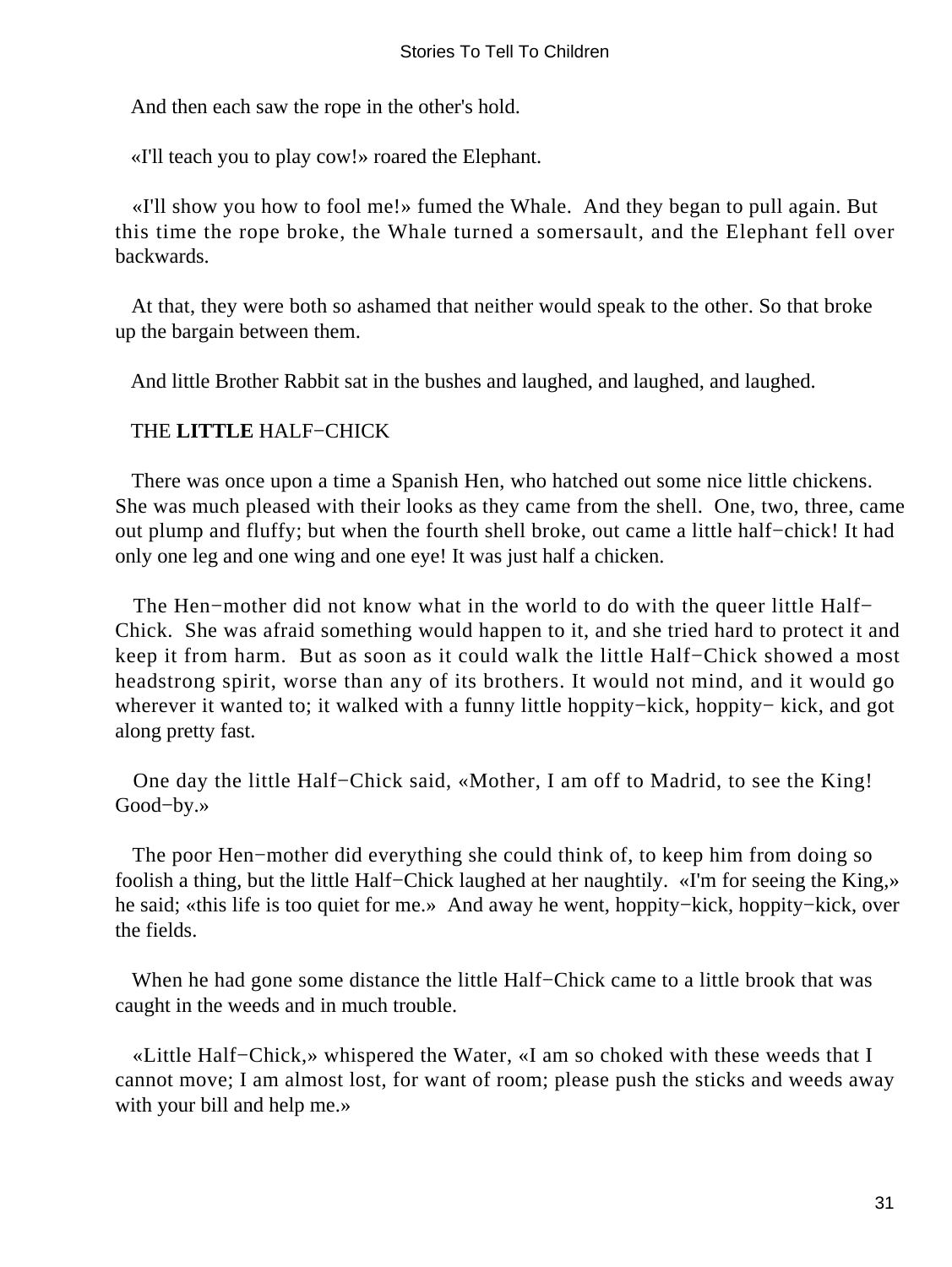#### Stories To Tell To Children

 «The idea!» said the little Half−Chick. «I cannot be bothered with you; I am off for Madrid, to see the King!» And in spite of the brook's begging he went away, hoppity−kick, hoppity−kick.

 A bit farther on, the Half−Chick came to a Fire, which was smothered in damp sticks and in great distress.

 «Oh, little Half−Chick,» said the Fire, «you are just in time to save me. I am almost dead for want of air. Fan me a little with your wing, I beg.»

 «The idea!» said the little Half−Chick. «I cannot be bothered with you; I am off to Madrid, to see the King!» And he went laughing off, hoppity−kick, hoppity−kick.

 When he had hoppity−kicked a good way, and was near Madrid, he came to a clump of bushes, where the Wind was caught fast. The Wind was whimpering, and begging to be set free.

 «Little Half−Chick,» said the Wind, «you are just in time to help me; if you will brush aside these twigs and leaves, I can get my breath; help me, quickly!»

 «Ho! the idea!» said the little Half− Chick. «I have no time to bother with you. I am going to Madrid, to see the King.» And he went off, hoppity−kick, hoppity− kick, leaving the Wind to smother.

 After a while he came to Madrid and to the palace of the King. Hoppity−kick, hoppity−kick, the little Half−Chick skipped past the sentry at the gate, and hoppity− kick, hoppity−kick, he crossed the court. But as he was passing the windows of the kitchen the Cook looked out and saw him.

 «The very thing for the King's dinner!» she said. «I was needing a chicken!» And she seized the little Half−Chick by his one wing and threw him into a kettle of water on the fire.

The Water came over the little Half– Chick's feathers, over his head, into his eye; It was terribly uncomfortable. The little Half−Chick cried out, –

«Water, don't drown me! Stay down, don't come so high!»

 But the Water said, «Little Half−Chick, little Half−Chick, when I was in trouble you would not help me,» and came higher than ever.

 Now the Water grew warm, hot, hotter, frightfully hot; the little Half−Chick cried out, «Do not burn so hot, Fire! You are burning me to death! Stop!»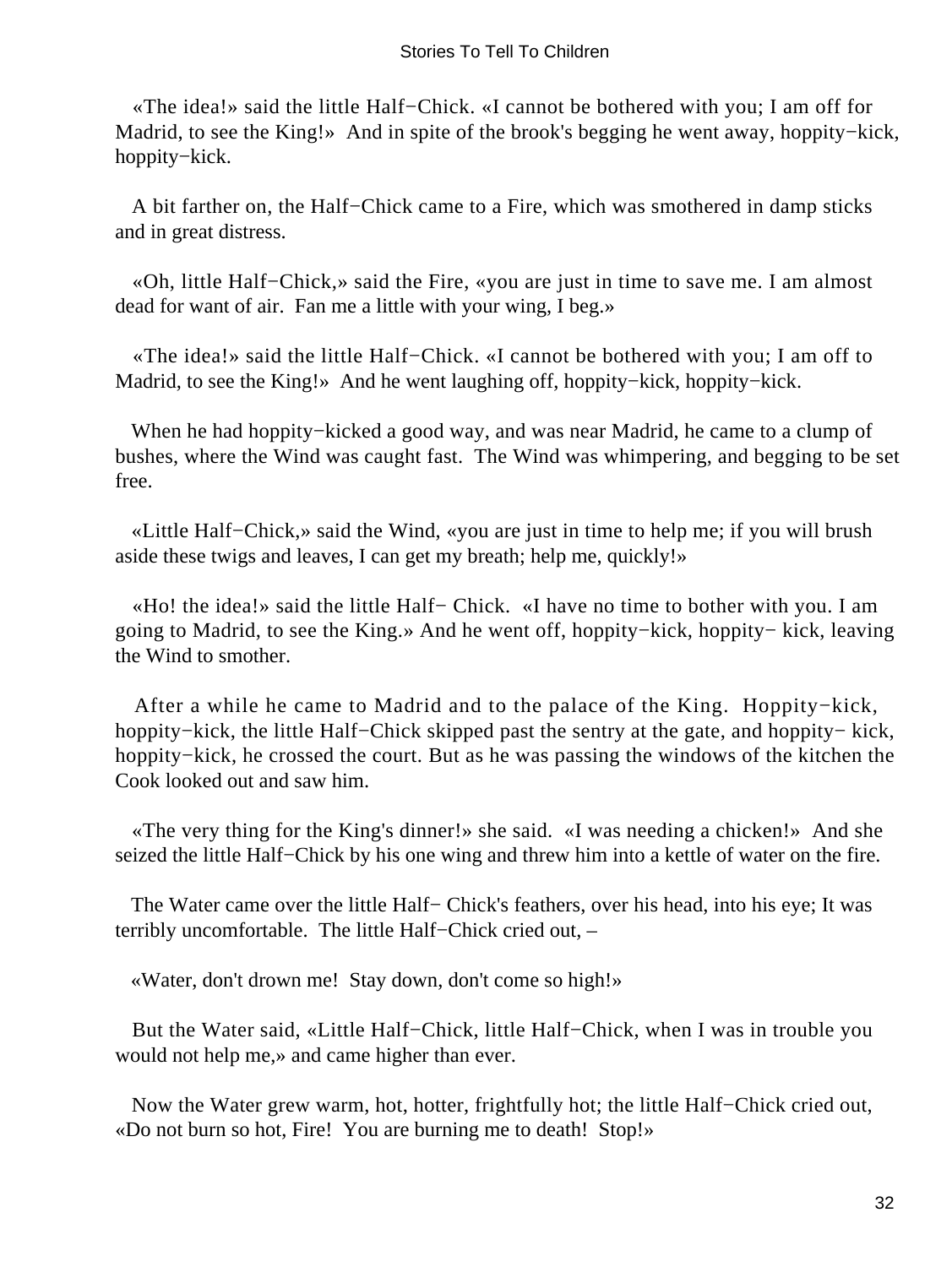#### Stories To Tell To Children

 But the Fire said, «Little Half−Chick, little Half−Chick, when I was in trouble you would not help me,» and burned hotter than ever.

 Just as the little Half−Chick thought he must suffocate, the Cook took the cover off, to look at the dinner. «Dear me,» she said, «this chicken is no good; it is burned to a cinder.» And she picked the little Half−Chick up by one leg and threw him out of the window.

 In the air he was caught by a breeze and taken up higher than the trees. Round and round he was twirled till he was so dizzy he thought he must perish. «Don't blow me so? Wind,» he cried, «let me down!»

 «Little Half−Chick, little Half−Chick,» said the Wind, «when I was in trouble you would not help me!» And the Wind blew him straight up to the top of the church steeple, and stuck him there, fast!

 There he stands to this day, with his one eye, his one wing, and his one leg. He cannot hoppity−kick any more, but he turns slowly round when the wind blows, and keeps his head toward it, to hear what it says.

THE LAMBIKIN [1]

[1] From Indian Fairy Tales. By Joseph Jacobs (David Nutt).

 Once upon a time there was a wee, wee Lambikin, who frolicked about on his little tottery legs, and enjoyed himself amazingly.

 Now one day he set off to visit his Granny, and was jumping with joy to think of all the good things he should get from her, when whom should he meet but a Jackal, who looked at the tender young morsel and said, «Lambikin! Lambikin! I'll EAT YOU!»

But Lambikin only gave a little frisk and said, –

«To Granny's house I go, Where I shall fatter grow; Then you can eat me so.»

The Jackal thought this reasonable, and let Lambikin pass.

 By and by he met a Vulture, and the Vulture, looking hungrily at the tender morsel before him, said, «Lambikin! Lambikin! I'll EAT YOU!»

But Lambikin only gave a little frisk, and said, –

«To Granny's house I go, Where I shall fatter grow; Then you can eat me so.»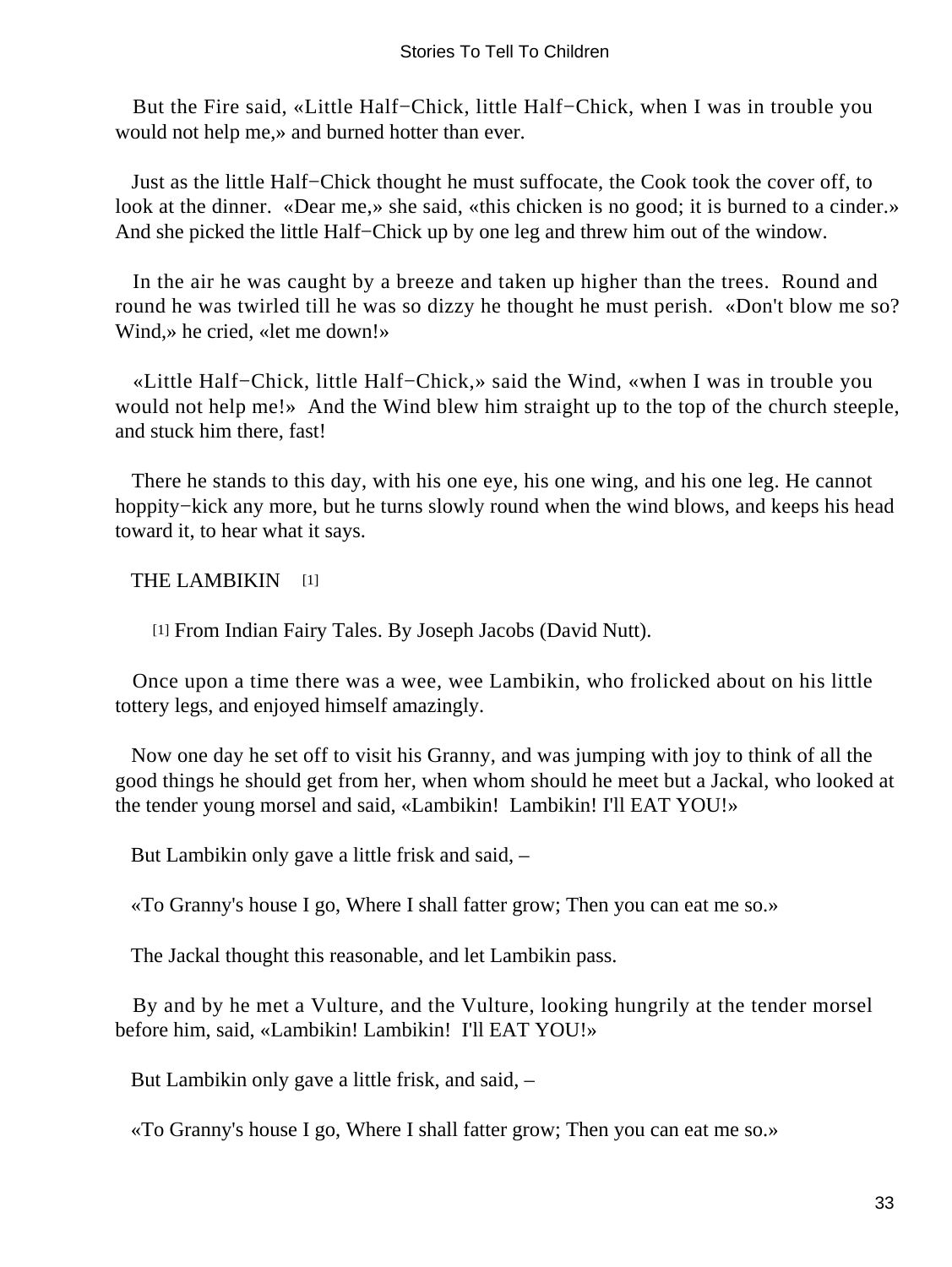The Vulture thought this reasonable, and let Lambikin pass.

 And by and by he met a Tiger, and then a Wolf and a Dog and an Eagle, and all these, when they saw the tender little morsel, said, «Lambikin! Lambikin! I'll EAT YOU!»

But to all of them Lambikin replied, with a little frisk, –

«To Granny's house I go, Where I shall fatter grow; Then you can eat me so.»

 At last he reached his Granny's house, and said, all in a great hurry, «Granny, dear, I've promised to get very fat; so, as people ought to keep their promises, please put me into the corn−bin AT ONCE.»

 So his Granny said he was a good boy, and put him into the corn−bin, and there the greedy little Lambikin stayed for seven days, and ate, and ate, and ate, until he could scarcely waddle, and his Granny said he was fat enough for anything, and must go home. But cunning little Lambikin said that would never do, for some animal would be sure to eat him on the way back, he was so plump and tender.

 «I'll tell you what you must do,» said Master Lambikin; «you must make a little drumikin out of the skin of my little brother who died, and then I can sit inside and trundle along nicely, for I'm as tight as a drum myself.»

 So his Granny made a nice little drumikin out of his brother's skin, with the wool inside, and Lambikin curled himself up snug and warm in the middle and trundled away gayly. Soon he met with the Eagle, who called out, –

«Drumikin! Drumikin! Have you seen Lambikin?»

And Mr. Lambikin, curled up in his soft, warm nest, replied, –

«Fallen into the fire, and so will you On little Drumikin! Tum−pa, tum−too!»

 «How very annoying!» sighed the Eagle, thinking regretfully of the tender morsel he had let slip.

Meanwhile Lambikin trundled along, laughing to himself, and singing, –

«Tum−pa, tum−too; Tum−pa, tum−too!»

Every animal and bird he met asked him the same question, –

«Drumikin! Drumikin! Have you seen Lambikin?»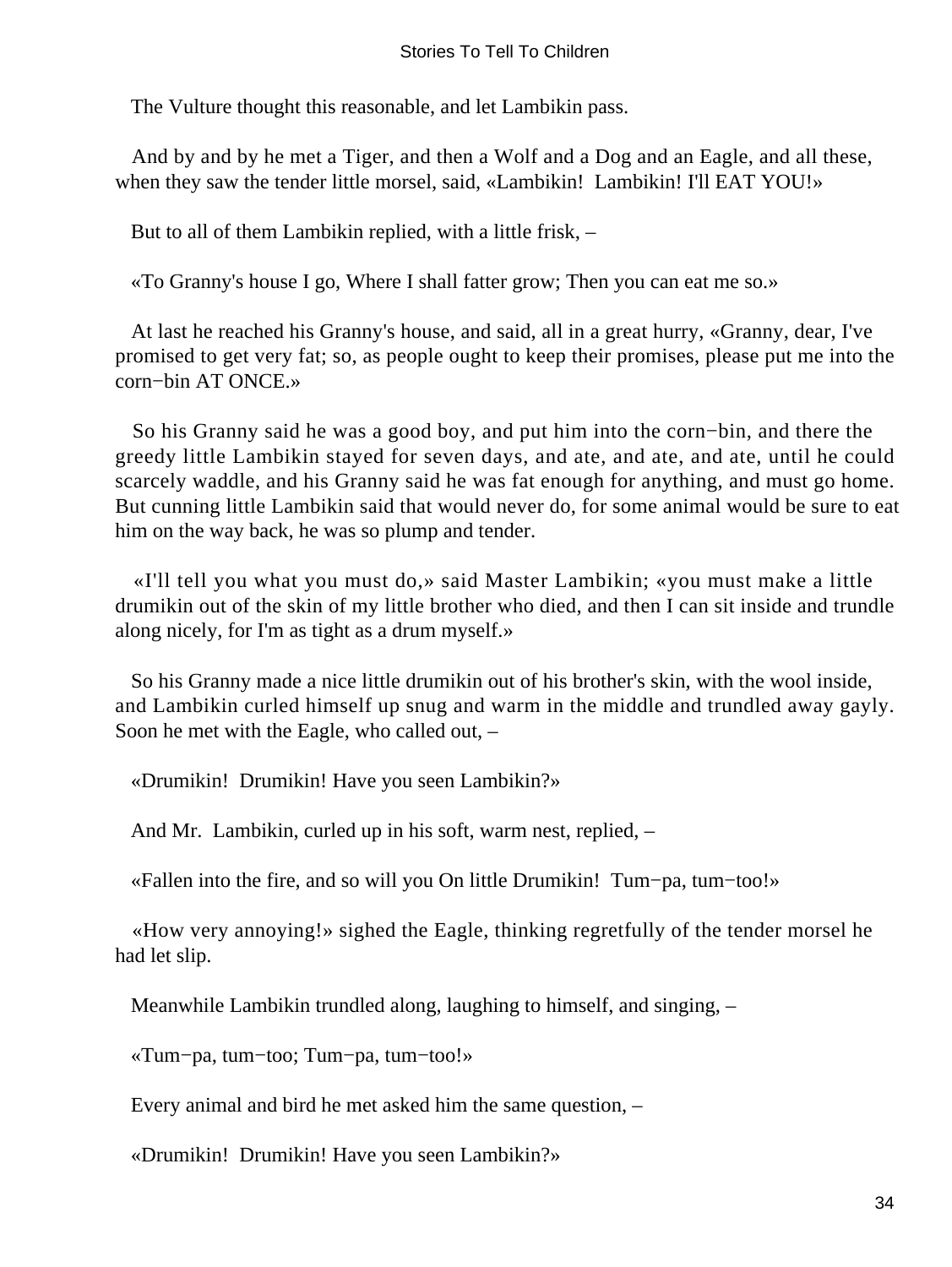And to each of them the little slyboots replied, –

 «Fallen into the fire, and so will you On little Drumikin! Tum−pa, tum−too!» Tum−pa, tum−too! tum−pa, tum−too!"

Then they all sighed to think of the tender little morsel they had let slip.

 At last the Jackal came limping along, for all his sorry looks as sharp as a needle, and he, too, called out, –

«Drumikin! Drumikin! Have you seen Lambikin?»

And Lambikin, curled up in his snug little nest, replied gayly, –

«Fallen into the fire, and so will you On little Drumikin! Tum−pa – »

 But he never got any further, for the Jackal recognized his voice at once, and cried, «Hullo! you've turned yourself inside out, have you? Just you come out of that!»

Whereupon he tore open Drumikin and gobbled up Lambikin.

THE BLACKBERRY-BUSH [1]

[1] From Celia Thaxter's Stories and Poems for Children.

 A little boy sat at his mother's knees, by the long western window, looking out into the garden. It was autumn, and the wind was sad; and the golden elm leaves lay scattered about among the grass, and on the gravel path. The mother was knitting a little stocking; her fingers moved the bright needles; but her eyes were fixed on the clear evening sky.

 As the darkness gathered, the wee boy laid his head on her lap and kept so still that, at last, she leaned forward to look into his dear round face. He was not asleep, but was watching very earnestly a blackberry−bush, that waved its one tall, dark−red spray in the wind outside the fence.

 «What are you thinking about, my darling?» she said, smoothing his soft, honey−colored hair.

 «The blackberry−bush, mamma; what does it say? It keeps nodding, nodding to me behind the fence; what does it say, mamma?»

 «It says,» she answered, `I see a happy little boy in the warm, fire−lighted room. The wind blows cold, and here it is dark and lonely; but that little boy is warm and happy and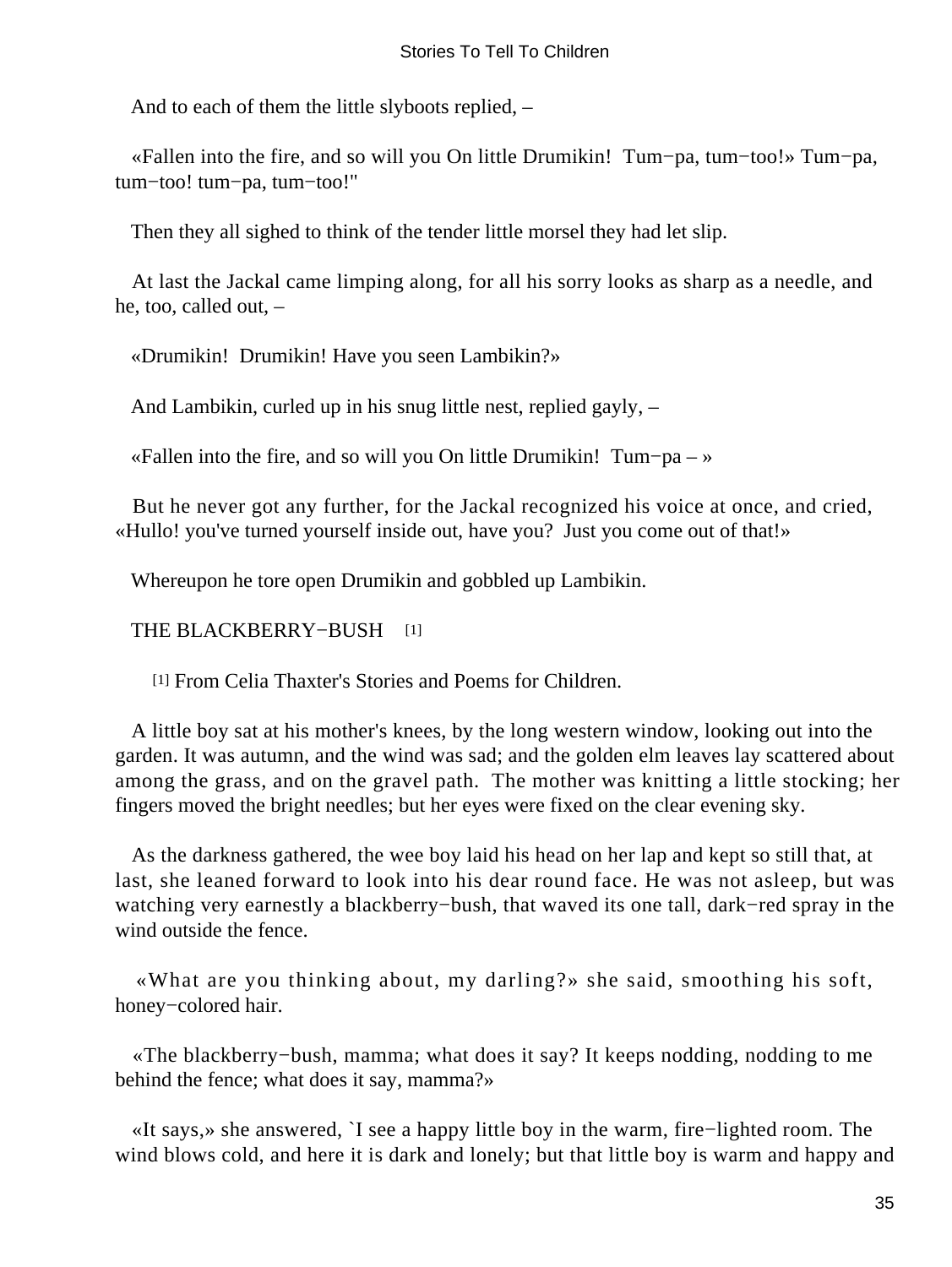safe at his mother's knees. I nod to him, and he looks at me. I wonder if he knows how happy he is!

"See, all my leaves are dark crimson. Every day they dry and wither more and more; by and by they will be so weak they can scarcely cling to my branches, and the north wind will tear them all away, and nobody will remember them any more. Then the snow will sink down and wrap me close. Then the snow will melt again and icy rain will clothe me, and the bitter wind will rattle my bare twigs up and down.

 "`I nod my head to all who pass, and dreary nights and dreary days go by; but in the happy house, so warm and bright, the little boy plays all day with books and toys. His mother and his father cherish him; he nestles on their knees in the red firelight at night, while they read to him lovely stories, or sing sweet old songs to him, – the happy little boy! And outside I peep over the snow and see a stream of ruddy light from a crack in the window− shutter, and I nod out here alone in the dark, thinking how beautiful it is.

 «`And here I wait patiently. I take the snow and the rain and the cold, and I am not sorry, but glad; for in my roots I feel warmth and life, and I know that a store of greenness and beauty is shut up safe in my small brown buds. Day and night go again and again; little by little the snow melts all away; the ground grows soft; the sky is blue; the little birds fly over crying, »It is spring! it is spring!" Ah! then through all my twigs I feel the slow sap stirring.

 «`Warmer grow the sunbeams, and softer the air. The small blades of grass creep thick about my feet; the sweet rain helps swell my shining buds. More and more I push forth my leaves, till out I burst in a gay green dress, and nod in joy and pride. The little boy comes running to look at me, and cries, »Oh, mamma! the little blackberry−bush is alive and beautiful and green. Oh, come and see!" And I hear; and I bow my head in the summer wind; and every day they watch me grow more beautiful, till at last I shake out blossoms, fair and fragrant.

 «`A few days more, and I drop the white petals down among the grass, and, lo! the green tiny berries! Carefully I hold them up to the sun; carefully I gather the dew in the summer nights; slowly they ripen; they grow larger and redder and darker, and at last they are black, shining, delicious. I hold them as high as I can for the little boy, who comes dancing out. He shouts with joy, and gathers them in his dear hand; and he runs to share them with his mother, saying, »Here is what the patient blackberry−bush bore for us: see how nice, mamma!"

 «`Ah! then indeed I am glad, and would say, if I could, »Yes, take them, dear little boy; I kept them for you, held them long up to sun and rain to make them sweet and ripe for you;« and I nod and nod in full content, for my work is done. From the window he watches me and thinks, »There is the little blackberry−bush that was so kind to me. I see it and I love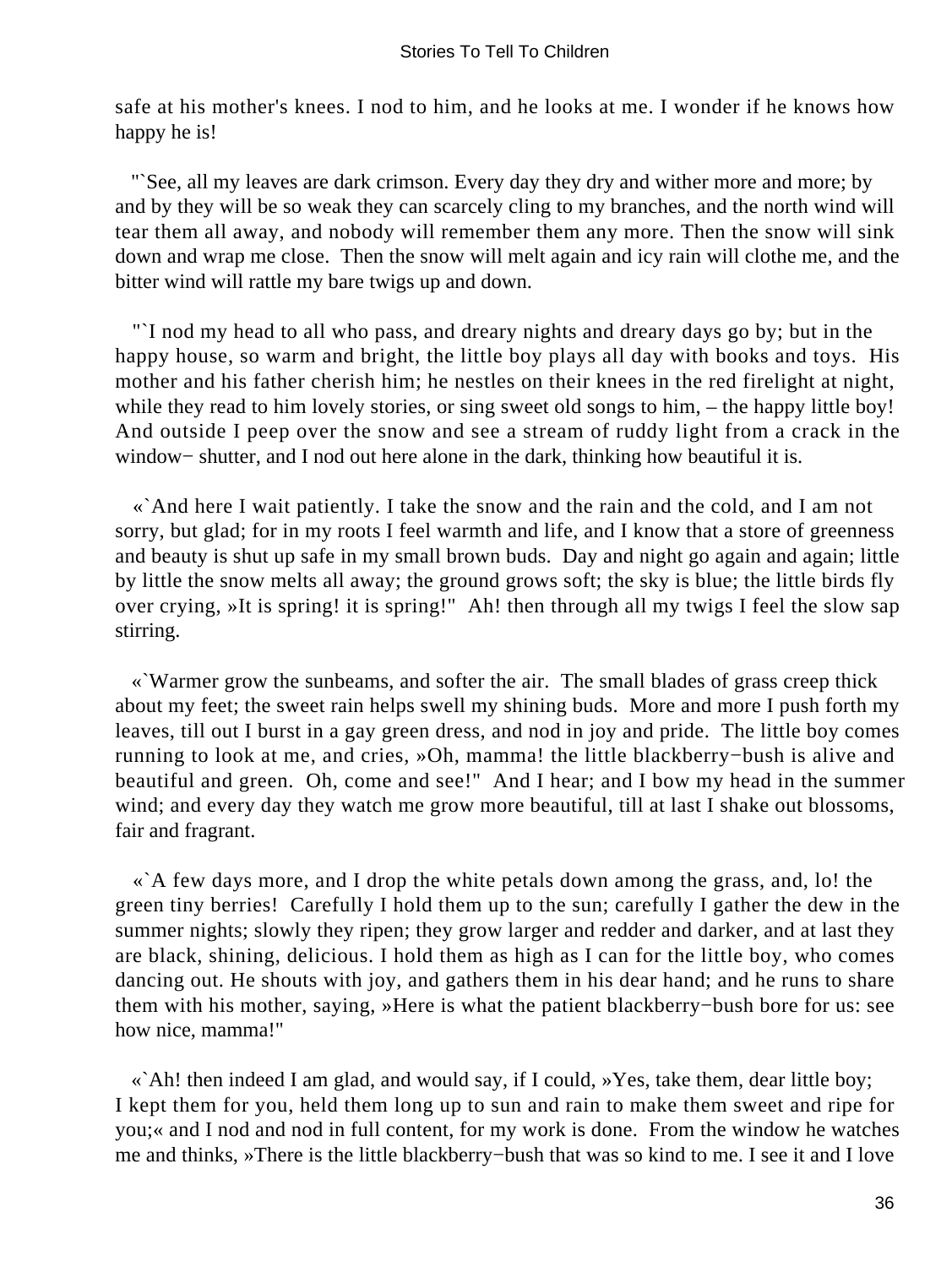it. I know it is safe out there nodding all alone, and next summer it will hold ripe berries up for me to gather again.« '»

 Then the wee boy smiled, and liked the little story. His mother took him up in her arms, and they went out to supper and left the blackberry−bush nodding up and down in the wind; and there it is nodding yet.

THE FAIRIES [1]

[1] By William Allingham.

 Up the airy mountain, Down the rushy glen, We daren't go a−hunting For fear of little men. Wee folk, good folk, Trooping all together; Green jacket, red cap, And white owl's feather!

 Down along the rocky shore Some make their home – They live on crispy pancakes Of yellow tide−foam; Some in the reeds Of the black mountain−lake, With frogs for their watch−dogs, All night awake.

 High on the hilltop The old King sits; He is now so old and gray, He's nigh lost his wits. With a bridge of white mist Columbkill he crosses, On his stately journeys From Slieveleague to Rosses; Or going up with music On cold starry nights, To sup with the Queen Of the gay Northern Lights.

 They stole little Bridget For seven years long; When she came down again Her friends were all gone. They took her lightly back, Between the night and morrow; They thought that she was fast asleep, But she was dead with sorrow. They have kept her ever since Deep within the lake, On a bed of flag−leaves, Watching till she wake.

 By the craggy hillside, Through the mosses bare, They have planted thorn−trees, For pleasure here and there. Is any man so daring As dig them up in spite, He shall find their sharpest thorns In his bed at night.

 Up the airy mountain, Down the rushy glen, We daren't go a−hunting For fear of little men. Wee folk, good folk, Trooping all together; Green jacket, red cap, And white owl's feather!

# THE **ADVENTURES OF THE LITTLE FIELD MOUSE**

 Once upon a time, there was a little brown Field Mouse; and one day he was out in the fields to see what he could see. He was running along in the grass, poking his nose into everything and looking with his two eyes all about, when he saw a smooth, shiny acorn, lying in the grass. It was such a fine shiny little acorn that he thought he would take it home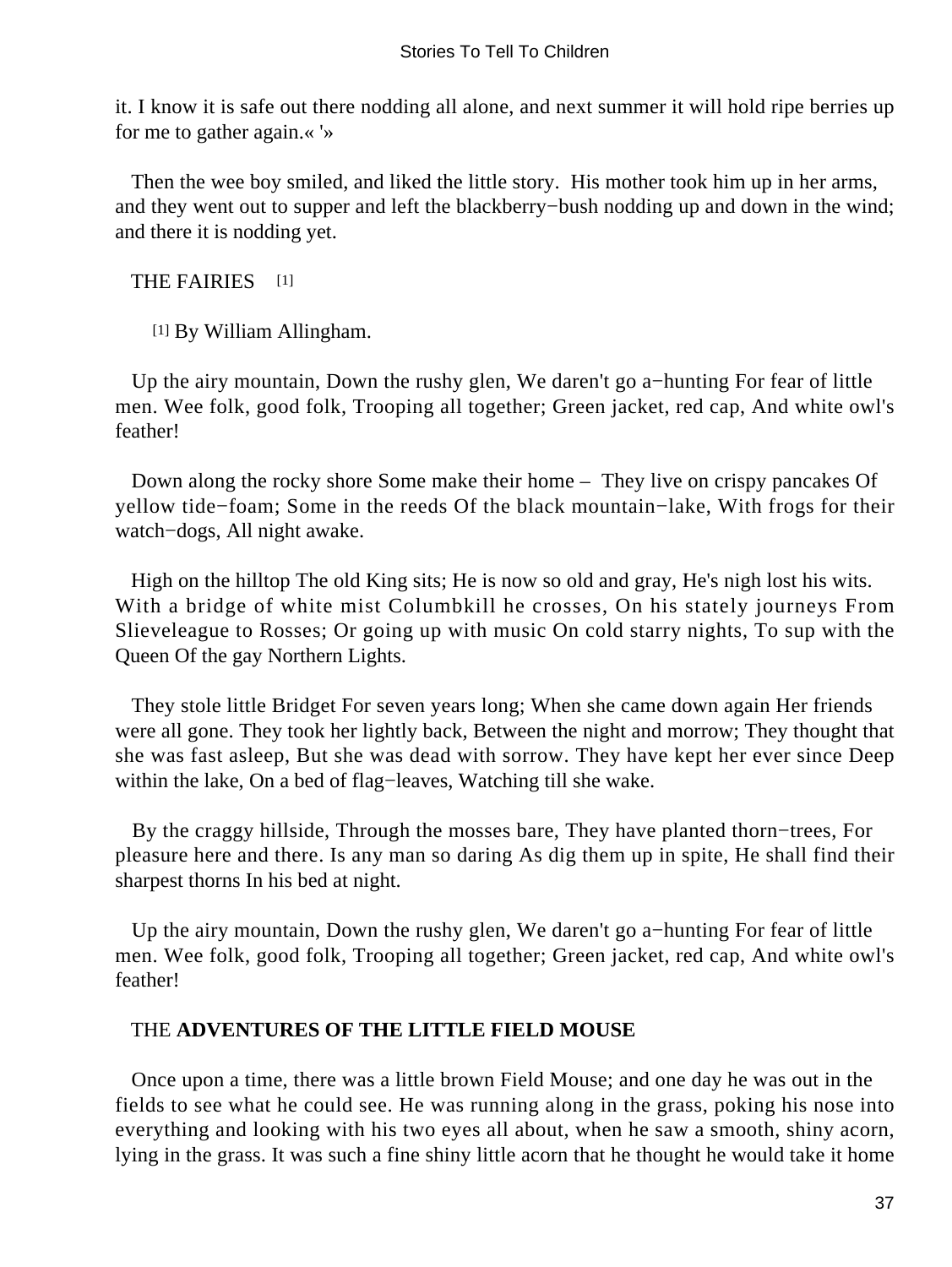#### Stories To Tell To Children

with him; so he put out his paw to touch it, but the little acorn rolled away from him. He ran after it, but it kept rolling on, just ahead of him, till it came to a place where a big oak−tree had its roots spread all over the ground. Then it rolled under a big round root.

 Little Mr. Field Mouse ran to the root and poked his nose under after the acorn, and there he saw a small round hole in the ground. He slipped through and saw some stairs going down into the earth. The acorn was rolling down, with a soft tapping sound, ahead of him, so down he went too. Down, down, down, rolled the acorn, and down, down, down, went the Field Mouse, until suddenly he saw a tiny door at the foot of the stairs.

 The shiny acorn rolled to the door and struck against it with a tap. Quickly the little door opened and the acorn rolled inside. The Field Mouse hurried as fast as he could down the last stairs, and pushed through just as the door was closing. It shut behind him, and he was in a little room. And there, before him, stood a queer little Red Man! He had a little red cap, and a little red jacket, and odd little red shoes with points at the toes.

«You are my prisoner,» he said to the Field Mouse.

«What for?» said the Field Mouse.

«Because you tried to steal my acorn,» said the little Red Man.

«It is my acorn,» said the Field Mouse; «I found it.»

«No, it isn't,» said the little Red Man, «I have it; you will never see it again.»

 The little Field Mouse looked all about the room as fast as he could, but he could not see any acorn. Then he thought he would go back up the tiny stairs to his own home. But the little door was locked, and the little Red Man had the key. And he said to the poor mouse, –

 «You shall be my servant; you shall make my bed and sweep my room and cook my broth.»

 So the little brown Mouse was the little Red Man's servant, and every day he made the little Red Man's bed and swept the little Red Man's room and cooked the little Red Man's broth. And every day the little Red Man went away through the tiny door, and did not come back till afternoon. But he always locked the door after him, and carried away the key.

 At last, one day he was in such a hurry that he turned the key before the door was quite latched, which, of course, didn't lock it at all. He went away without noticing, – he was in such a hurry.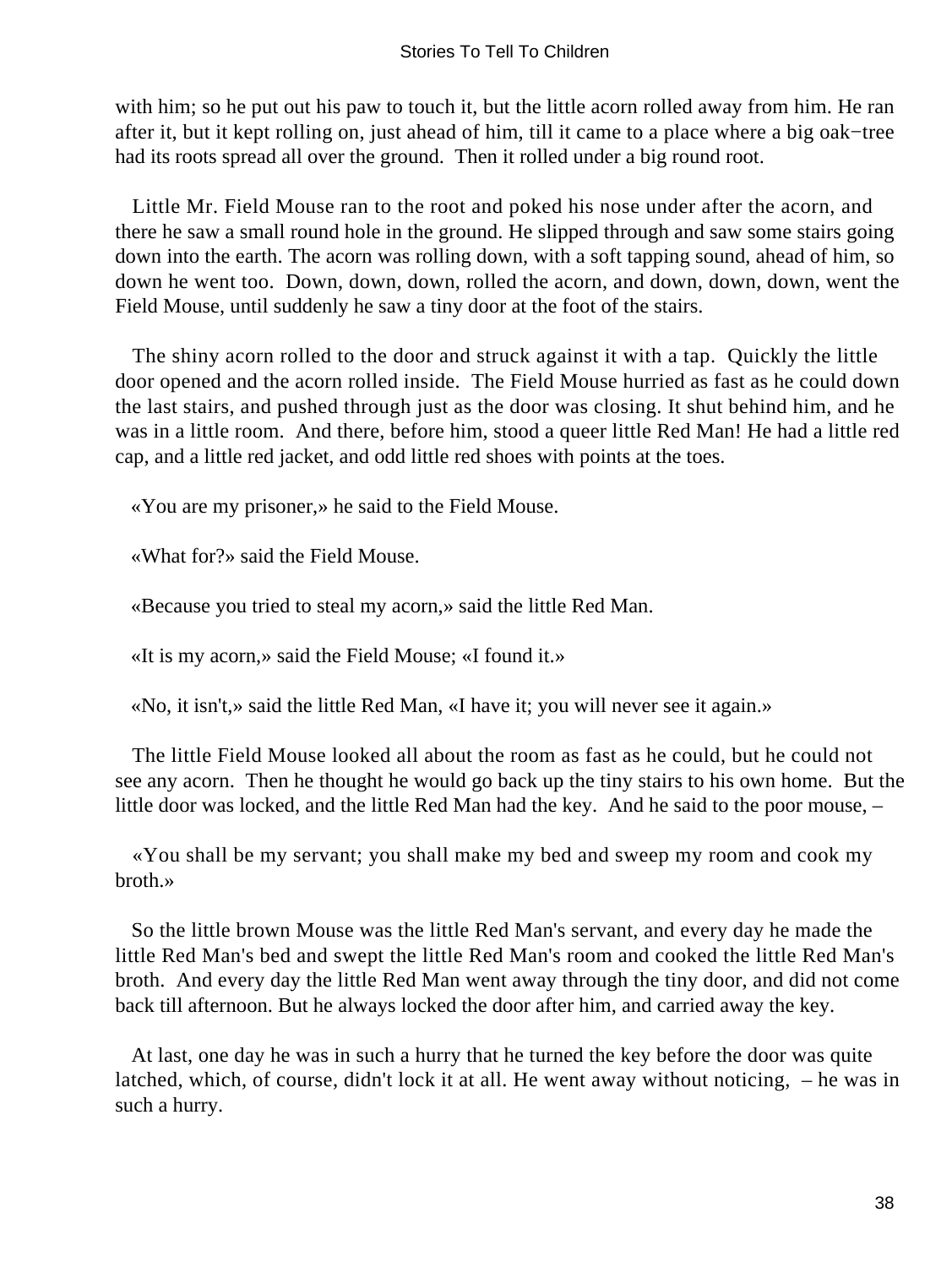The little Field Mouse knew that his chance had come to run away home. But he didn't want to go without the pretty, shiny acorn. Where it was he didn't know, so he looked everywhere. He opened every little drawer and looked in, but it wasn't in any of the drawers; he peeped on every shelf, but it wasn't on a shelf; he hunted in every closet, but it wasn't in there. Finally, he climbed up on a chair and opened a wee, wee door in the chimney− piece, – and there it was!

 He took it quickly in his forepaws, and then he took it in his mouth, and then he ran away. He pushed open the little door; he climbed up, up, up the little stairs; he came out through the hole under the root; he ran and ran through the fields; and at last he came to his own house.

When he was in his own house he set the shiny acorn on the table. I guess he set it down hard, for all at once, with a little snap, it opened! – exactly like a little box.

 And what do you think! There was a tiny necklace inside! It was a most beautiful tiny necklace, all made of jewels, and it was just big enough for a lady mouse. So the little Field Mouse gave the tiny necklace to his little Mouse−sister. She thought it was perfectly lovely. And when she wasn't wearing it she kept it in the shiny acorn box.

 And the little Red Man never knew what had become of it, because he didn't know where the little Field Mouse lived.

# **ANOTHER LITTLE RED** HEN[1]

[1] Adapted from the verse version, which is given here as an alternative.

 Once upon a time there was a little Red Hen, who lived on a farm all by herself. An old Fox, crafty and sly, had a den in the rocks, on a hill near her house. Many and many a night this old Fox used to lie awake and think to himself how good that little Red Hen would taste if he could once get her in his big kettle and boil her for dinner. But he couldn't catch the little Red Hen, because she was too wise for him. Every time she went out to market she locked the door of the house behind her, and as soon as she came in again she locked the door behind her and put the key in her apron pocket, where she kept her scissors and a sugar cooky.

 At last the old Fox thought up a way to catch the little Red Hen. Early in the morning he said to his old mother, «Have the kettle boiling when I come home to− night, for I'll be bringing the little Red Hen for supper.» Then he took a big bag and slung it over his shoulder, and walked till he came to the little Red Hen's house. The little Red Hen was just coming out of her door to pick up a few sticks for kindling wood. So the old Fox hid behind the wood− pile, and as soon as she bent down to get a stick, into the house he slipped, and scurried behind the door.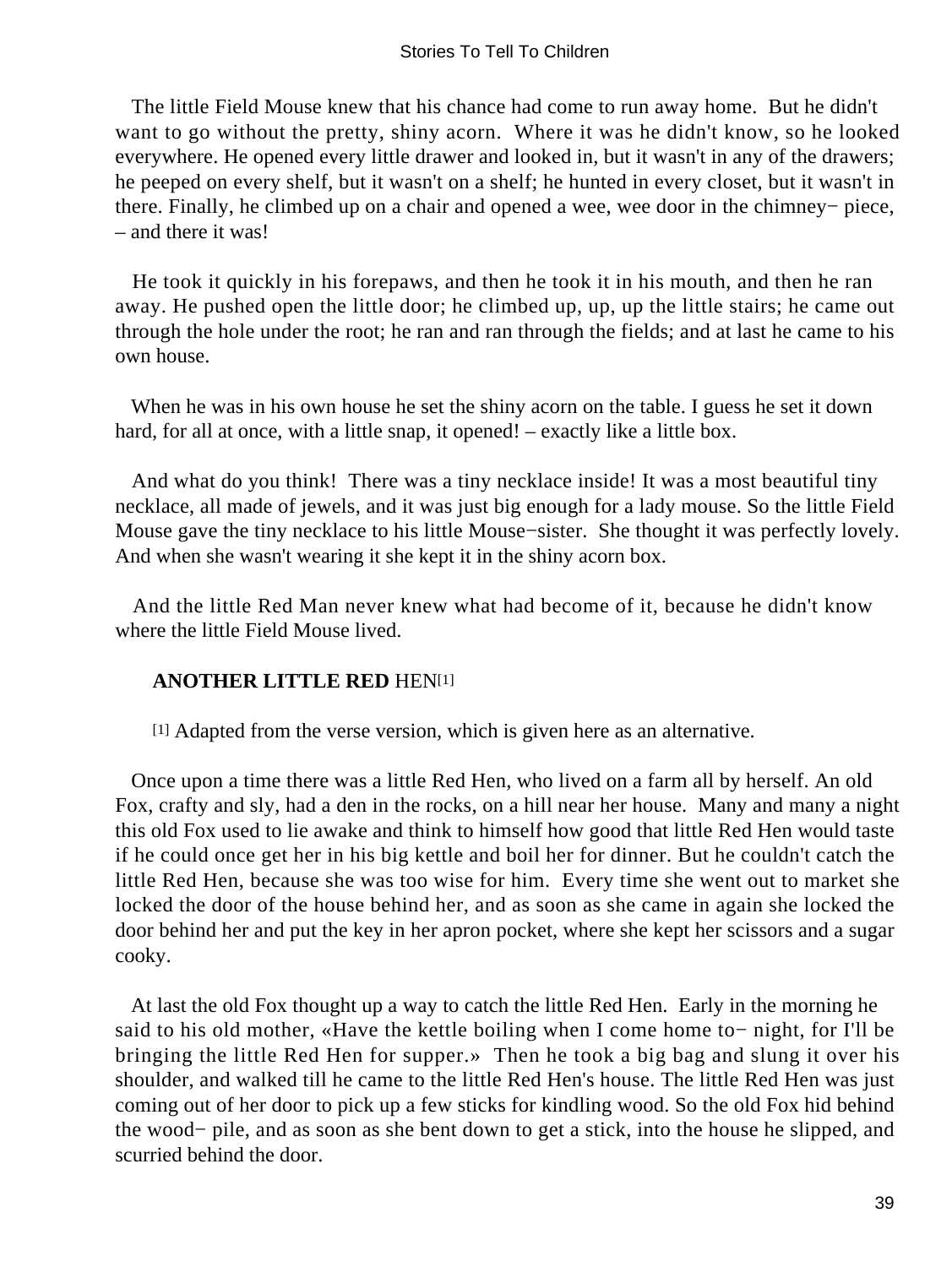In a minute the little Red Hen came quickly in, and shut the door and locked it. «I'm glad I'm safely in,» she said. Just as she said it, she turned round, and there stood the ugly old Fox, with his big bag over his shoulder. Whiff! how scared the little Red Hen was! She dropped her apronful of sticks, and flew up to the big beam across the ceiling. There she perched, and she said to the old Fox, down below, «You may as well go home, for you can't get me.»

 «Can't I, though!» said the Fox. And what do you think he did? He stood on the floor underneath the little Red Hen and twirled round in a circle after his own tail. And as he spun, and spun, and spun, faster, and faster, and faster, the poor little Red Hen got so dizzy watching him that she couldn't hold on to the perch. She dropped off, and the old Fox picked her up and put her in his bag, slung the bag over his shoulder, and started for home, where the kettle was boiling.

 He had a very long way to go, up hill, and the little Red Hen was still so dizzy that she didn't know where she was. But when the dizziness began to go off, she whisked her little scissors out of her apron pocket, and snip! she cut a little hole in the bag; then she poked her head out and saw where she was, and as soon as they came to a good spot she cut the hole bigger and jumped out herself. There was a great big stone lying there, and the little Red Hen picked it up and put it in the bag as quick as a wink. Then she ran as fast as she could till she came to her own little farm− house, and she went in and locked the door with the big key.

 The old Fox went on carrying the stone and never knew the difference. My, but it bumped him well! He was pretty tired when he got home. But he was so pleased to think of the supper he was going to have that he did not mind that at all. As soon as his mother opened the door he said, «Is the kettle boiling?»

«Yes,» said his mother; «have you got the little Red Hen?»

 «I have,» said the old Fox. «When I open the bag you hold the cover off the kettle and I'll shake the bag so that the Hen will fall in, and then you pop the cover on, before she can jump out.»

 «All right,» said his mean old mother; and she stood close by the boiling kettle, ready to put the cover on.

 The Fox lifted the big, heavy bag up till it was over the open kettle, and gave it a shake. Splash! thump! splash! In went the stone and out came the boiling water, all over the old Fox and the old Fox's mother!

And they were scalded to death.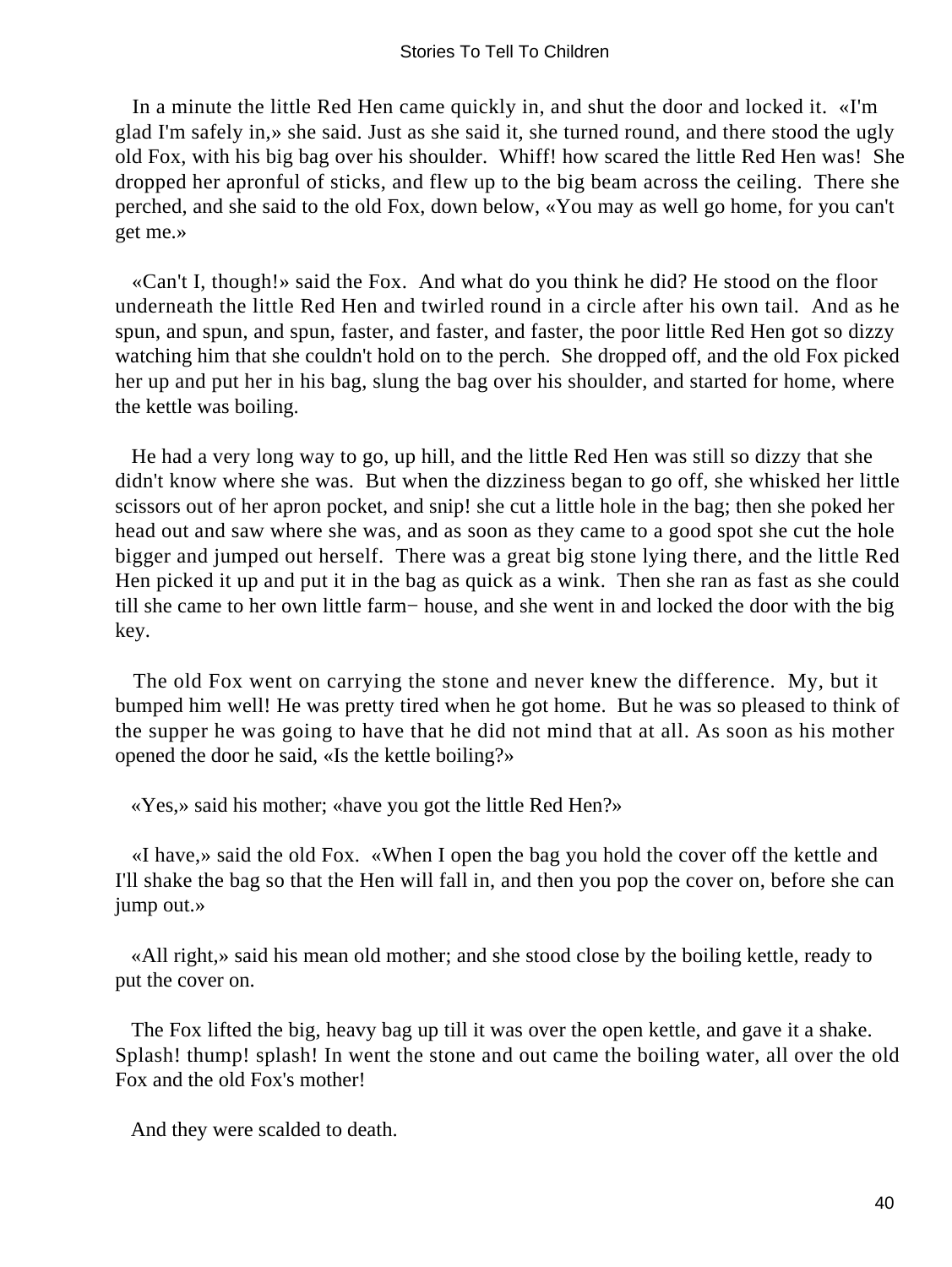But the little Red Hen lived happily ever after, in her own little farmhouse.

## THE **STORY OF THE LITTLE RID** HIN [1]

[1] From Horace E. Scudder's Doings of the Bodley Family in Town and Country (Houghton, Mifflin Co.).

 There was once't upon a time A little small Rid Hin, Off in the good ould country Where yees ha' nivir bin.

 Nice and quiet shure she was, And nivir did any harrum; She lived alane all be herself, And worked upon her farrum.

 There lived out o'er the hill, In a great din o' rocks, A crafty, shly, and wicked Ould folly iv a Fox.

 This rashkill iv a Fox, He tuk it in his head He'd have the little Rid Hin: So, whin he wint to bed,

 He laid awake and thaught What a foine thing 'twad be To fetch her home and bile her up For his ould marm and he.

 And so he thaught and thaught, Until he grew so thin That there was nothin' left of him But jist his bones and shkin.

 But the small Rid Hin was wise, She always locked her door, And in her pocket pit the key, To keep the Fox out shure.

 But at last there came a schame Intil his wicked head, And he tuk a great big bag And to his mither said,  $-$ 

 «Now have the pot all bilin' Agin the time I come; We'll ate the small Rid Hin to−night, For shure I'll bring her home.»

 And so away he wint Wid the bag upon his back, An' up the hill and through the woods Saftly he made his track.

 An' thin he came alang, Craping as shtill's a mouse, To where the little small Rid Hin Lived in her shnug ould house.

 An' out she comes hersel', Jist as he got in sight, To pick up shticks to make her fire: «Aha!» says Fox, "all right.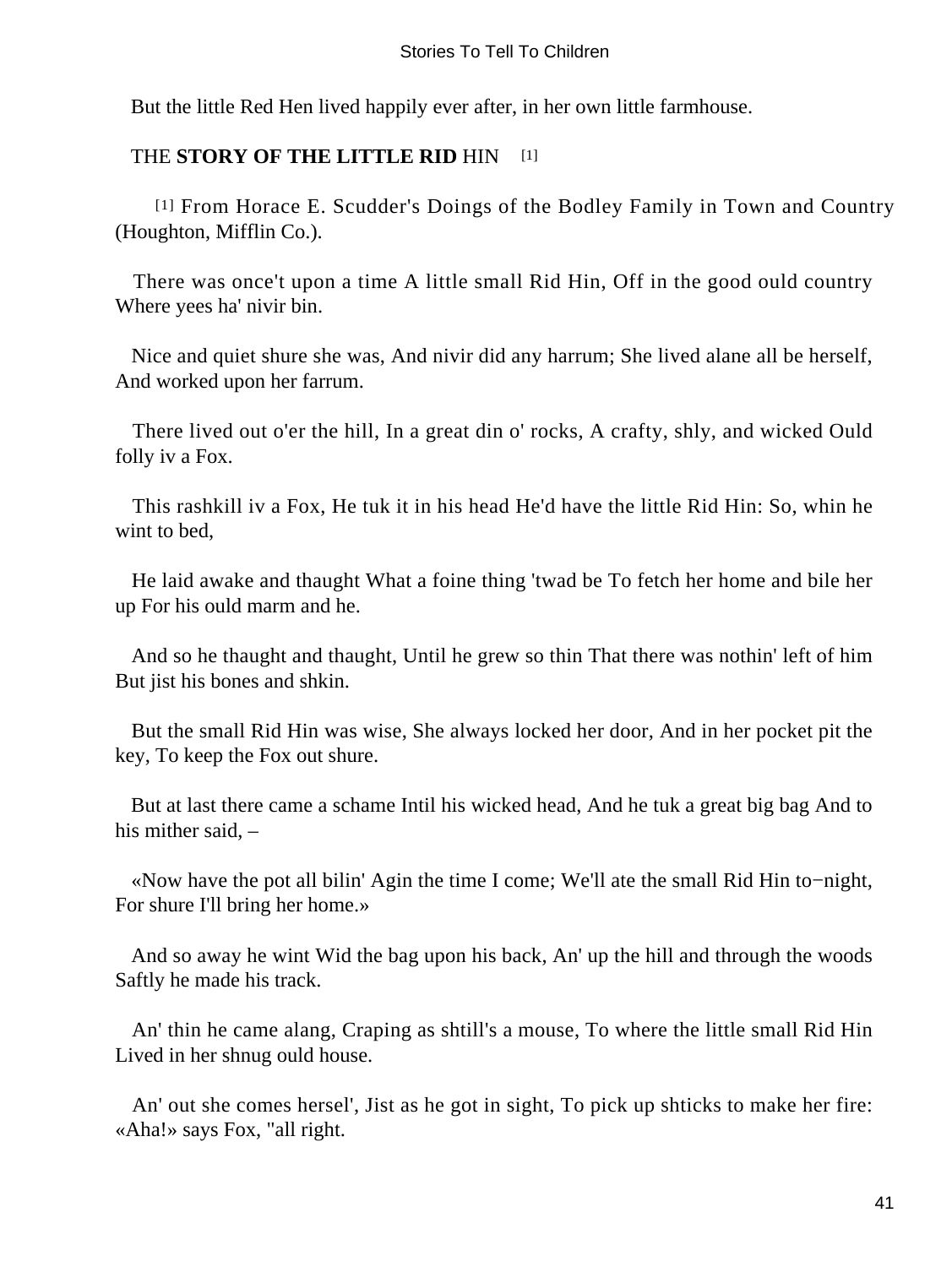«Begorra, now, I'll have yees Widout much throuble more;» An' in he shlips quite unbeknownst, An' hides be'ind the door.

 An' thin, a minute afther, In comes the small Rid Hin, An' shuts the door, and locks it, too, An' thinks, «I'm safely in.»

 An' thin she tarns around An' looks be'ind the door; There shtands the Fox wid his big tail Shpread out upon the floor.

 Dear me! she was so schared Wid such a wondrous sight, She dropped her apronful of shticks, An' flew up in a fright,

 An' lighted on the bame Across on top the room; «Aha!» says she, «ye don't have me; Ye may as well go home.»

 «Aha!» says Fox, «we'll see; I'll bring yees down from that.» So out he marched upon the floor Right under where she sat.

 An' thin he whiruled around, An' round an' round an' round, Fashter an' fashter an' fashter, Afther his tail on the ground.

 Until the small Rid Hin She got so dizzy, shure, Wid lookin' at the Fox's tail, She jist dropped on the floor.

 An' Fox he whipped her up, An' pit her in his bag, An' off he started all alone, Him and his little dag.

 All day he tracked the wood Up hill an' down again; An' wid him, shmotherin' in the bag, The little small Rid Hin.

 Sorra a know she knowed Awhere she was that day; Says she, «I'm biled an' ate up, shure, An' what'll be to pay?»

 Thin she betho't hersel', An' tuk her schissors out, An' shnipped a big hole in the bag, So she could look about.

 An' 'fore ould Fox could think She lept right out – she did, An' thin picked up a great big shtone, An' popped it in instid.

 An' thin she rins off home, Her outside door she locks; Thinks she, «You see you don't have me, You crafty, shly ould Fox.»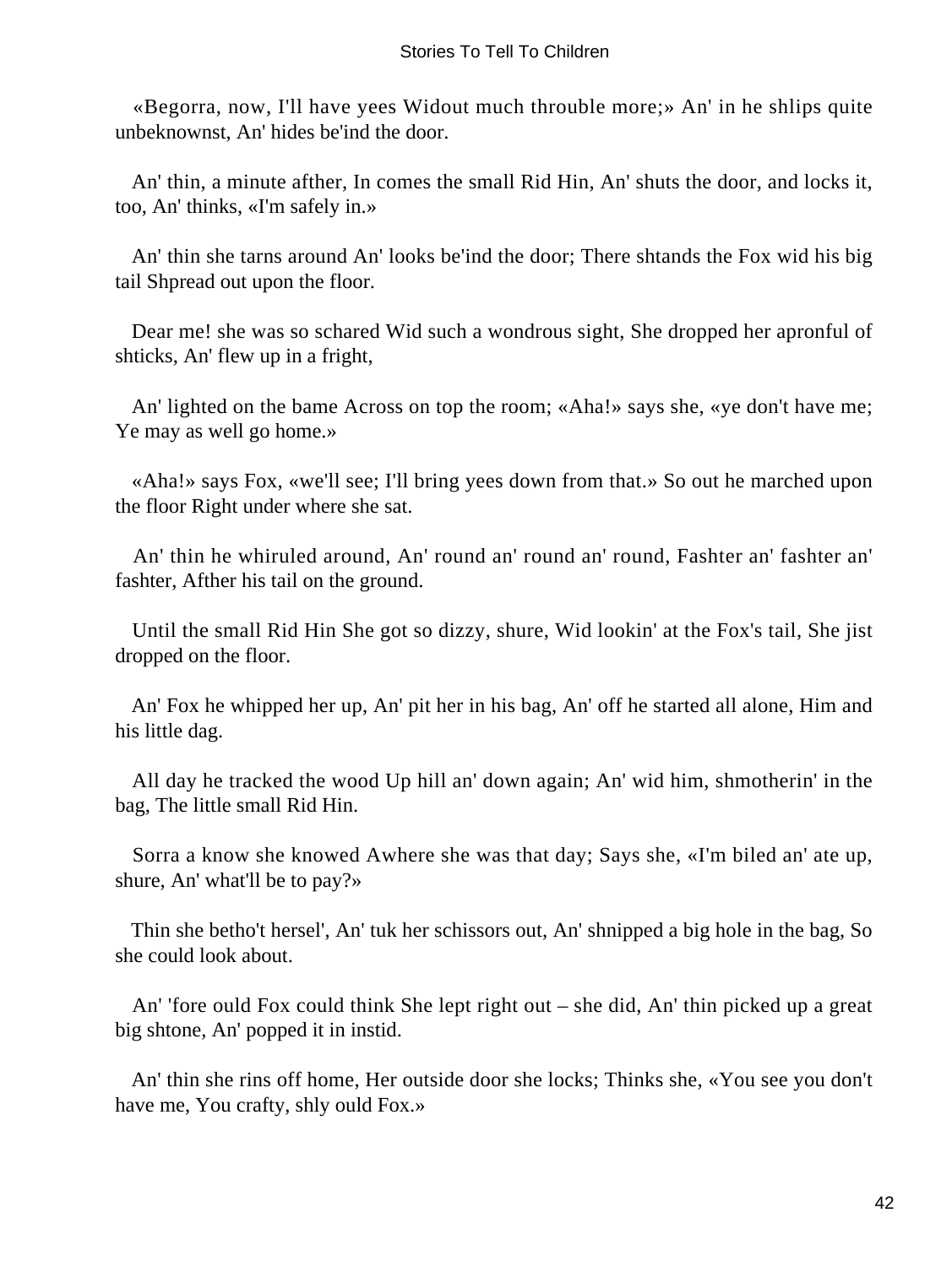An' Fox, he tugged away Wid the great big hivy shtone, Thimpin' his shoulders very bad As he wint in alone.

 An' whin he came in sight O' his great din o' rocks, Jist watchin' for him at the door He shpied ould mither Fox.

 «Have ye the pot a−bilin'?» Says he to ould Fox thin; «Shure an' it is, me child,» says she; «Have ye the small Rid Hin?»

 «Yes, jist here in me bag, As shure as I shtand here; Open the lid till I pit her in: Open it – niver fear.»

 So the rashkill cut the sthring, An' hild the big bag over; «Now when I shake it in,» says he, «Do ye pit on the cover.»

 «Yis, that I will;» an' thin The shtone wint in wid a dash, An' the pot oy bilin' wather Came over them ker−splash.

 An' schalted 'em both to death, So they couldn't brathe no more; An' the little small Rid Hin lived safe, Jist where she lived before.

# THE **STORY OF EPAMINONDAS AND HIS** AUNTIE [1]

[1] A Southern nonsense tale.

 Epaminondas used to go to see his Auntie 'most every day, and she nearly always gave him something to take home to his Mammy.

One day she gave him a big piece of cake; nice, yellow, rich gold−cake.

 Epaminondas took it in his fist and held it all scrunched up tight, like this, and came along home. By the time he got home there wasn't anything left but a fistful of crumbs. His Mammy said, –

«What you got there, Epaminondas?»

«Cake, Mammy,» said Epaminondas.

 «Cake!» said his Mammy. «Epaminondas, you ain't got the sense you was born with! That's no way to carry cake. The way to carry cake is to wrap it all up nice in some leaves and put it in your hat, and put your hat on your head, and come along home. You hear me, Epaminondas?»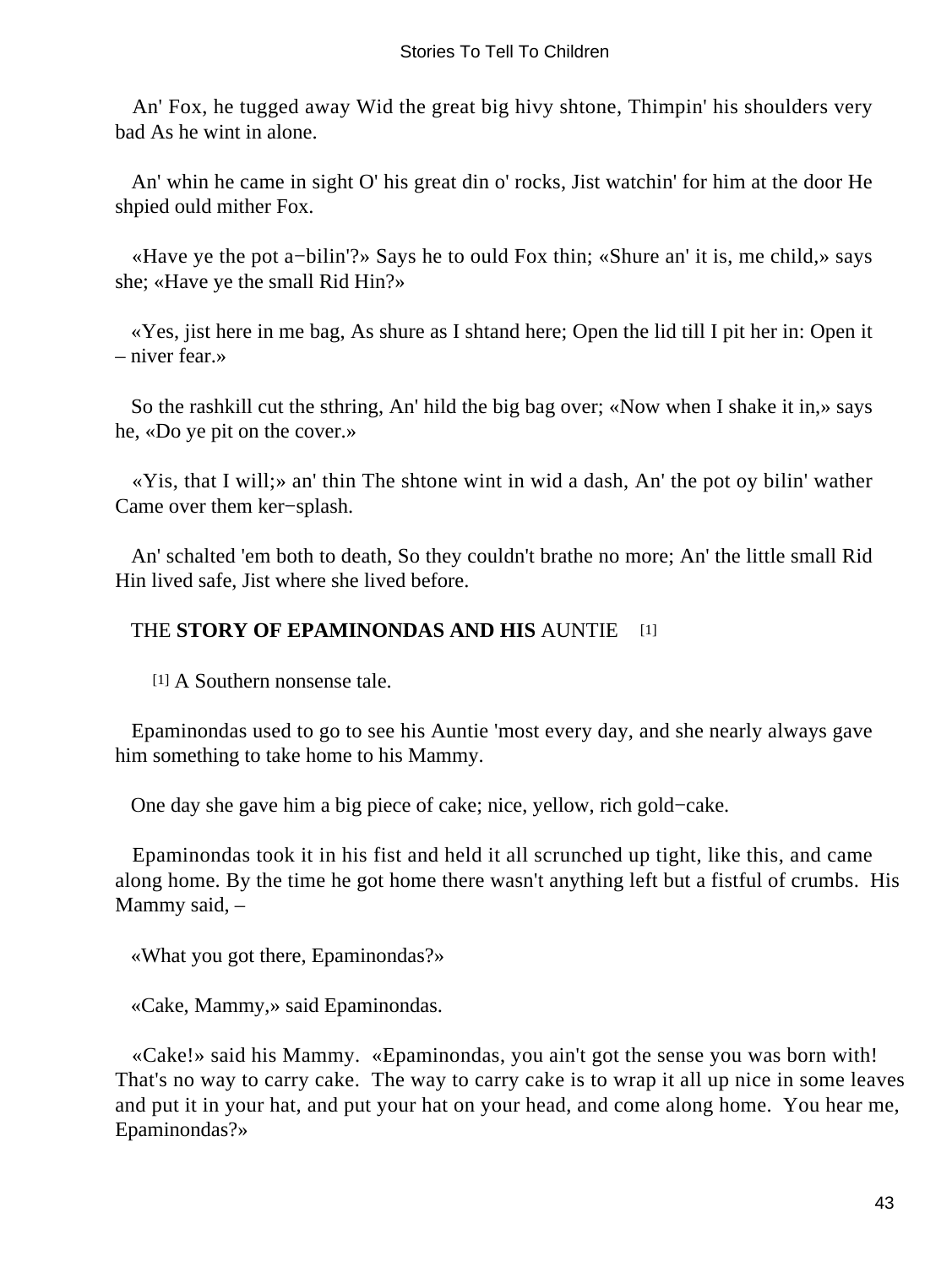«Yes, Mammy,» said Epaminondas.

 Next day Epaminondas went to see his Auntie, and she gave him a pound of butter for his Mammy; fine, fresh, sweet butter.

 Epaminondas wrapped it up in leaves and put it in his hat, and put his hat on his head, and came along home. It was a very hot day. Pretty soon the butter began to melt. It melted, and melted, and as it melted it ran down Epaminondas' forehead; then it ran over his face, and in his ears, and down his neck. When he got home, all the butter Epaminondas had was **ON HIM.** His Mammy looked at him, and then she said, –

«Law's sake! Epaminondas, what you got in your hat?»

«Butter, Mammy,» said Epaminondas; «Auntie gave it to me.»

 «Butter!» said his Mammy. «Epaminondas, you ain't got the sense you was born with! Don't you know that's no way to carry butter? The way to carry butter is to wrap it up in some leaves and take it down to the brook, and cool it in the water, and cool it in the water, and cool it in the water, and then take it on your hands, careful, and bring it along home.»

«Yes, Mammy,» said Epaminondas.

 By and by, another day, Epaminondas went to see his Auntie again, and this time she gave him a little new puppy−dog to take home.

 Epaminondas put it in some leaves and took it down to the brook; and there he cooled it in the water, and cooled it in the water, and cooled it in the water; then he took it in his hands and came along home. When he got home, the puppy−dog was dead. His Mammy looked at it, and she said, –

«Law's sake! Epaminondas, what you got there?»

«A puppy−dog, Mammy,» said Epaminondas.

 «A PUPPY−DOG!» said his Mammy. «My gracious sakes alive, Epaminondas, you ain't got the sense you was born with! That ain't the way to carry a puppy−dog! The way to carry a puppy−dog is to take a long piece of string and tie one end of it round the puppy−dog's neck and put the puppy−dog on the ground, and take hold of the other end of the string and come along home, like this.»

«All right, Mammy,» said Epaminondas.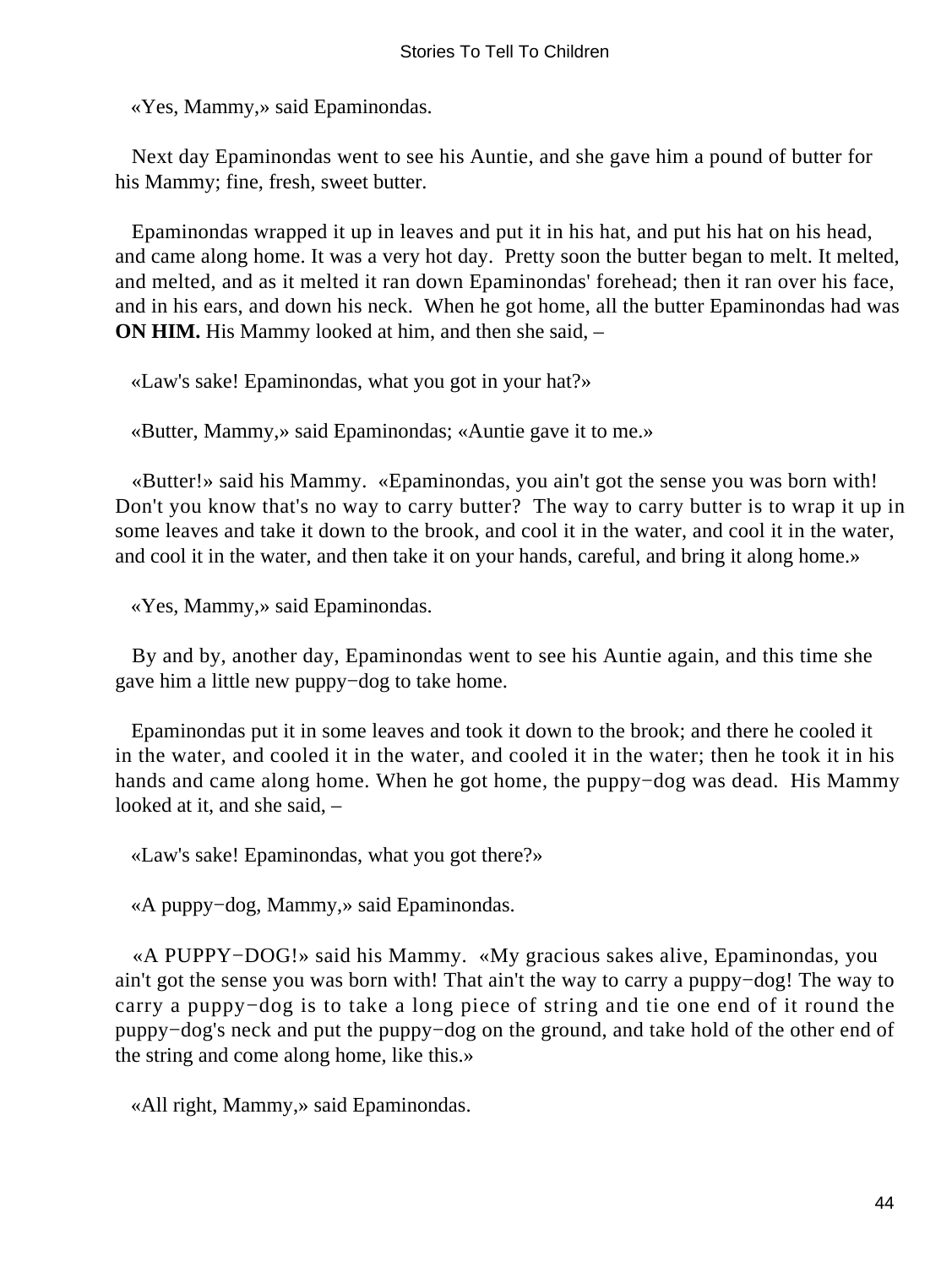Next day, Epaminondas went to see his Auntie again, and when he came to go home she gave him a loaf of bread to carry to his Mammy; a brown, fresh, crusty loaf of bread.

 So Epaminondas tied a string around the end of the loaf and took hold of the end of the string and came along home, like this. (Imitate dragging something along the ground.) When he got home his Mammy looked at the thing on the end of the string, and she said, –

«My laws a−massy! Epaminondas, what you got on the end of that string?»

«Bread, Mammy,» said Epaminondas; «Auntie gave it to me.»

 «Bread!!!» said his Mammy. «O Epaminondas, Epaminondas, you ain't got the sense you was born with; you never did have the sense you was born with; you never will have the sense you was born with! Now I ain't gwine tell you any more ways to bring truck home. And don't you go see your Auntie, neither. I'll go see her my own self. But I'll just tell you one thing, Epaminondas! You see these here six mince pies I done make? You see how I done set 'em on the doorstep to cool? Well, now, you hear me, Epaminondas, **YOU BE CAREFUL HOW YOU STEP ON THOSE** PIES!»

«Yes, Mammy,» said Epaminondas.

 Then Epaminondas' Mammy put on her bonnet and her shawl and took a basket in her hand and went away to see Auntie. The six mince pies sat cooling in a row on the doorstep.

And then, – and then, – Epaminondas WAS careful how he stepped on those pies!

He stepped (imitate) – right – in – the – middle – of – every – one......... And, do you know, children, nobody knows what happened next! The person who told me the story didn't know; nobody knows. But you can guess.

### THE **BOY WHO CRIED** «WOLF!»

There was once a shepherd–boy who kept his flock at a little distance from the village. Once he thought he would play a trick on the villagers and have some fun at their expense. So he ran toward the village crying out, with all his might, –

«Wolf! Wolf! Come and help! The wolves are at my lambs!»

 The kind villagers left their work and ran to the field to help him. But when they got there the boy laughed at them for their pains; there was no wolf there.

 Still another day the boy tried the same trick, and the villagers came running to help and got laughed at again. Then one day a wolf did break into the fold and began killing the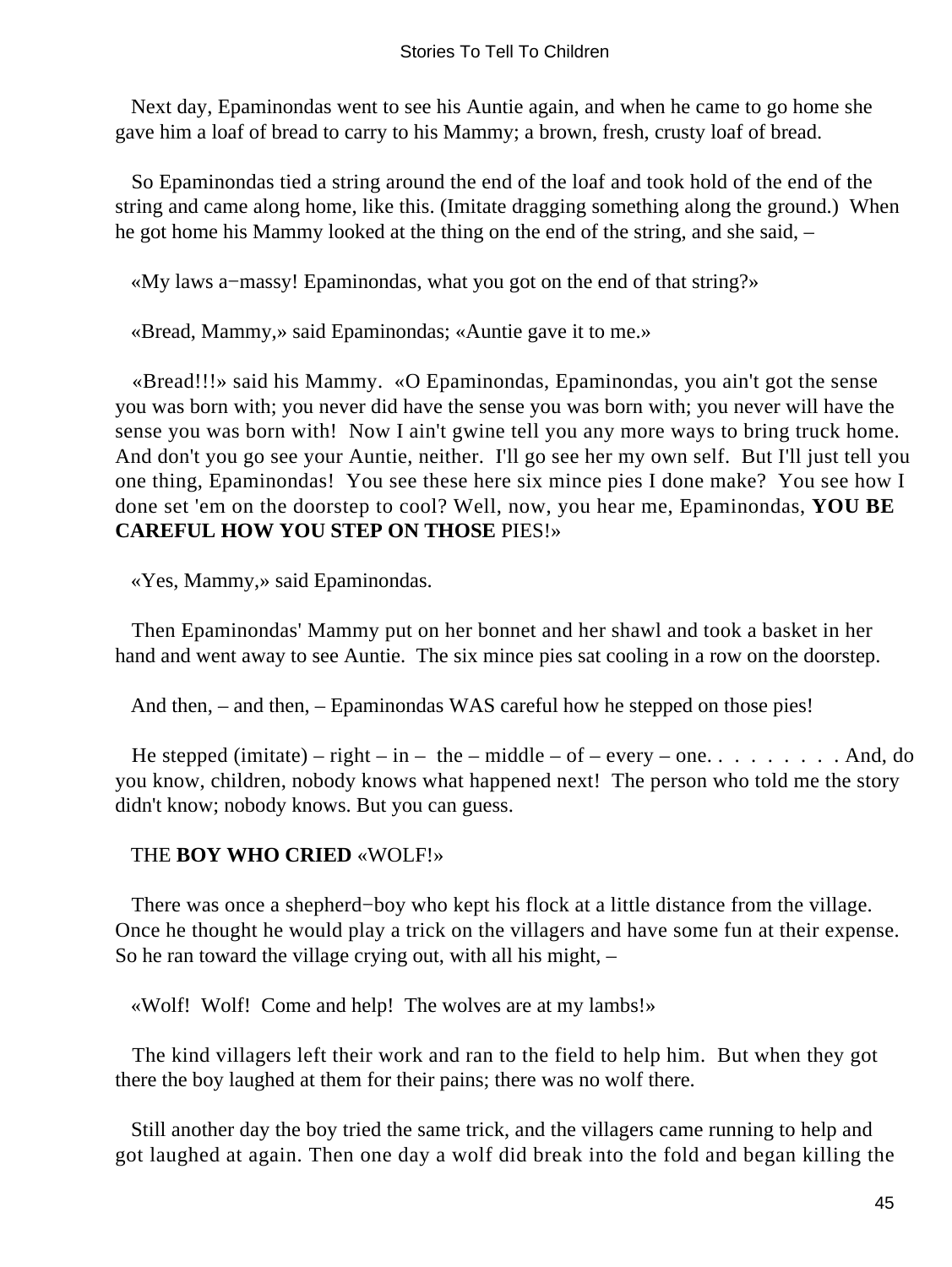lambs. In great fright, the boy ran for help. «Wolf! Wolf!» he screamed. «There is a wolf in the flock! Help!»

 The villagers heard him, but they thought it was another mean trick; no one paid the least attention, or went near him. And the shepherd−boy lost all his sheep.

 That is the kind of thing that happens to people who lie: even when they tell the truth no one believes them.

# THE **FROG KING**

Did you ever hear the old story about the foolish Frogs? The Frogs in a certain swamp decided that they needed a king; they had always got along perfectly well without one, but they suddenly made up their minds that a king they must have. They sent a messenger to Jove and begged him to send a king to rule over them.

 Jove saw how stupid they were, and sent a king who could not harm them: he tossed a big log into the middle of the pond.

 At the splash the Frogs were terribly frightened, and dove into their holes to hide from King Log. But after a while, when they saw that the king never moved, they got over their fright and went and sat on him. And as soon as they found he really could not hurt them they began to despise him; and finally they sent another messenger to Jove to ask for a new king.

Jove sent an eel.

 The Frogs were much pleased and a good deal frightened when King Eel came wriggling and swimming among them. But as the days went on, and the eel was perfectly harmless, they stopped being afraid; and as soon as they stopped fearing King Eel they stopped respecting him.

 Soon they sent a third messenger to Jove, and begged that they might have a better king, – a king who was worth while.

 It was too much; Jove was angry at their stupidity at last. «I will give you a king such as you deserve!» he said; and he sent them a Stork.

 As soon as the Frogs came to the surface to greet the new king, King Stork caught them in his long bill and gobbled them up. One after another they came bobbing up, and one after another the stork ate them. He was indeed a king worthy of them!

# THE **SUN AND THE WIND**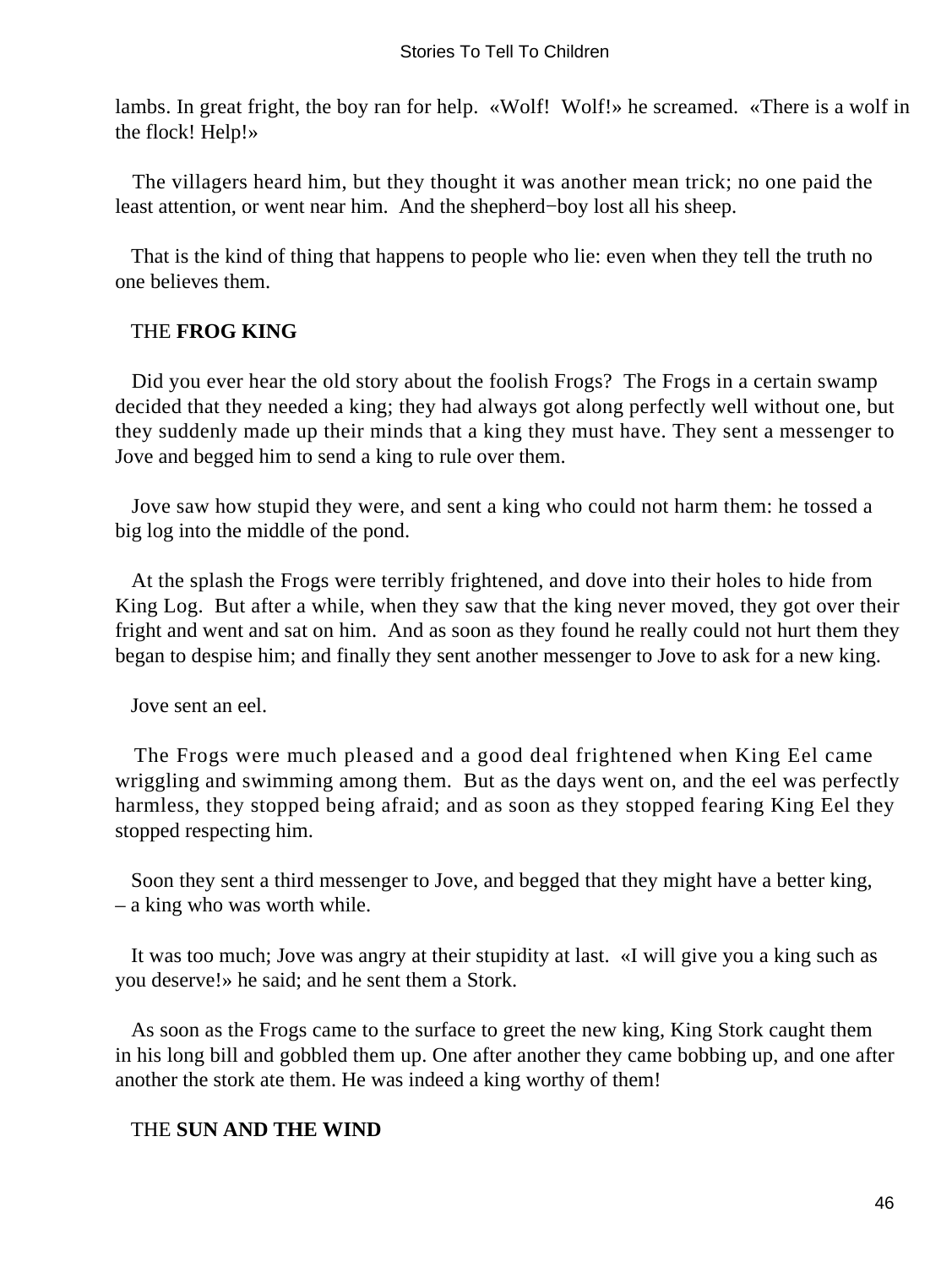The Sun and the Wind once had a quarrel as to which was the stronger. Each believed himself to be the more powerful. While they were arguing they saw a traveler walking along the country highway, wearing a great cloak.

 «Here is a chance to test our strength,» said the Wind; «let us see which of us is strong enough to make that traveler take off his cloak; the one who can do that shall be acknowledged the more powerful.»

«Agreed,» said the Sun.

 Instantly the Wind began to blow; he puffed and tugged at the man's cloak, and raised a storm of hail and rain, to beat at it. But the colder it grew and the more it stormed, the tighter the traveler held his cloak around him. The Wind could not get it off.

 Now it was the Sun's turn. He shone with all his beams on the man's shoulders. As it grew hotter and hotter, the man unfastened his cloak; then he threw it back; at last he took it off! The Sun had won.

## THE **LITTLE JACKAL AND THE ALLIGATOR**

 The little Jackal was very fond of shell− fish. He used to go down by the river and hunt along the edges for crabs and such things. And once, when he was hunting for crabs, he was so hungry that he put his paw into the water after a crab without looking first, – which you never should do! The minute he put in his paw, **SNAP!** – the big Alligator who lives in the mud down there had it in his jaws.

 «Oh, dear!» thought the little Jackal; «the big Alligator has my paw in his mouth! In another minute he will pull me down and gobble me up! What shall I do? what shall I do?» Then he thought, suddenly, «I'll deceive him!»

So he put on a very cheerful voice, as if nothing at all were the matter, and he said, –

 «Ho! ho! Clever Mr. Alligator! Smart Mr. Alligator, to take that old bulrush root for my paw! I'll hope you'll find it very tender!»

 The old Alligator was hidden away beneath the mud and bulrush leaves, and he couldn't see anything. He thought, «Pshaw! I've made a mistake.» So he opened his mouth and let the little Jackal go.

The little Jackal ran away as fast as he could, and as he ran he called out, –

«Thank you, Mr. Alligator! Kind Mr. Alligator! SO kind of you to let me go!»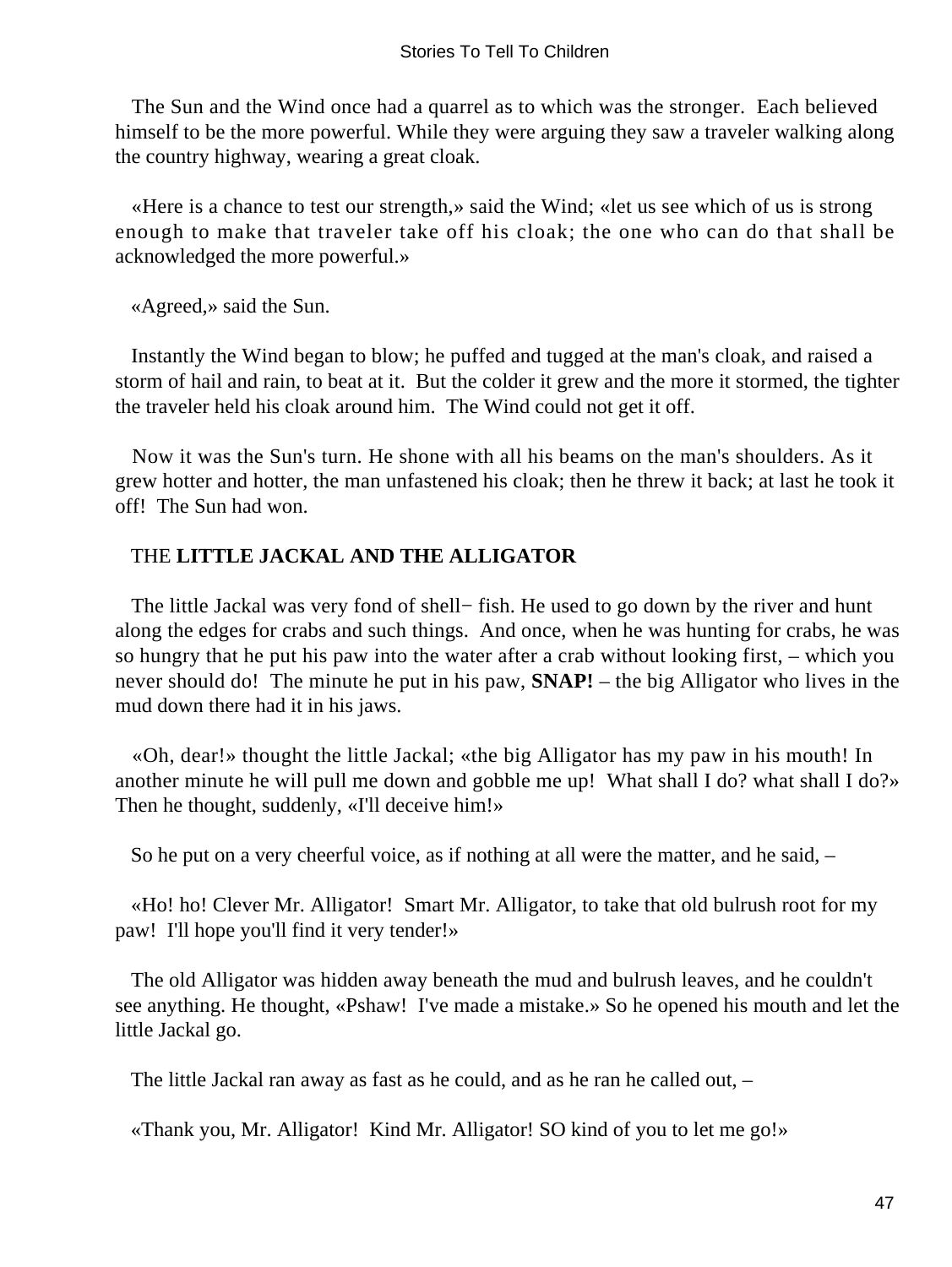The old Alligator lashed with his tail and snapped with his jaws, but it was too late; the little Jackal was out of reach.

 After this the little Jackal kept away from the river, out of danger. But after about a week he got such an appetite for crabs that nothing else would do at all; he felt that he must have a crab. So he went down by the river and looked all around, very carefully. He didn't see the old Alligator, but he thought to himself, «I think I'll not take any chances.» So he stood still and began to talk out loud to himself. He said, –

 «When I don't see any little crabs on the land I most generally see them sticking out of the water, and then I put my paw in and catch them. I wonder if there are any fat little crabs in the water today?»

 The old Alligator was hidden down in the mud at the bottom of the river, and when he heard what the little Jackal said, he thought, «Aha! I'll pretend to be a little crab, and when he puts his paw in, I'll make my dinner of him.» So he stuck the black end of his snout above the water and waited.

The little Jackal took one look, and then he said, –

 «Thank you, Mr. Alligator! Kind Mr. Alligator! You are **EXCEEDINGLY** kind to show me where you are! I will have dinner elsewhere.» And he ran away like the wind.

The old Alligator foamed at the mouth, he was so angry, but the little Jackal was gone.

 For two whole weeks the little Jackal kept away from the river. Then, one day he got a feeling inside him that nothing but crabs could satisfy; he felt that he must have at least one crab. Very cautiously, he went down to the river and looked all around. He saw no sign of the old Alligator. Still, he did not mean to take any chances. So he stood quite still and began to talk to himself, – it was a little way he had. He said, –

 «When I don't see any little crabs on the shore, or sticking up out of the water, I usually see them blowing bubbles from under the water; the little bubbles go **PUFF, PUFF, PUFF,** and then they go POP, POP, POP, and they show me where the little juicy crabs are, so I can put my paw in and catch them. I wonder if I shall see any little bubbles to−day?»

 The old Alligator, lying low in the mud and weeds, heard this, and he thought, «Pooh! THAT'S easy enough; I'll just blow some little crab−bubbles, and then he will put his paw in where I can get it.»

 So he blew, and he blew, a mighty blast, and the bubbles rose in a perfect whirlpool, fizzing and swirling.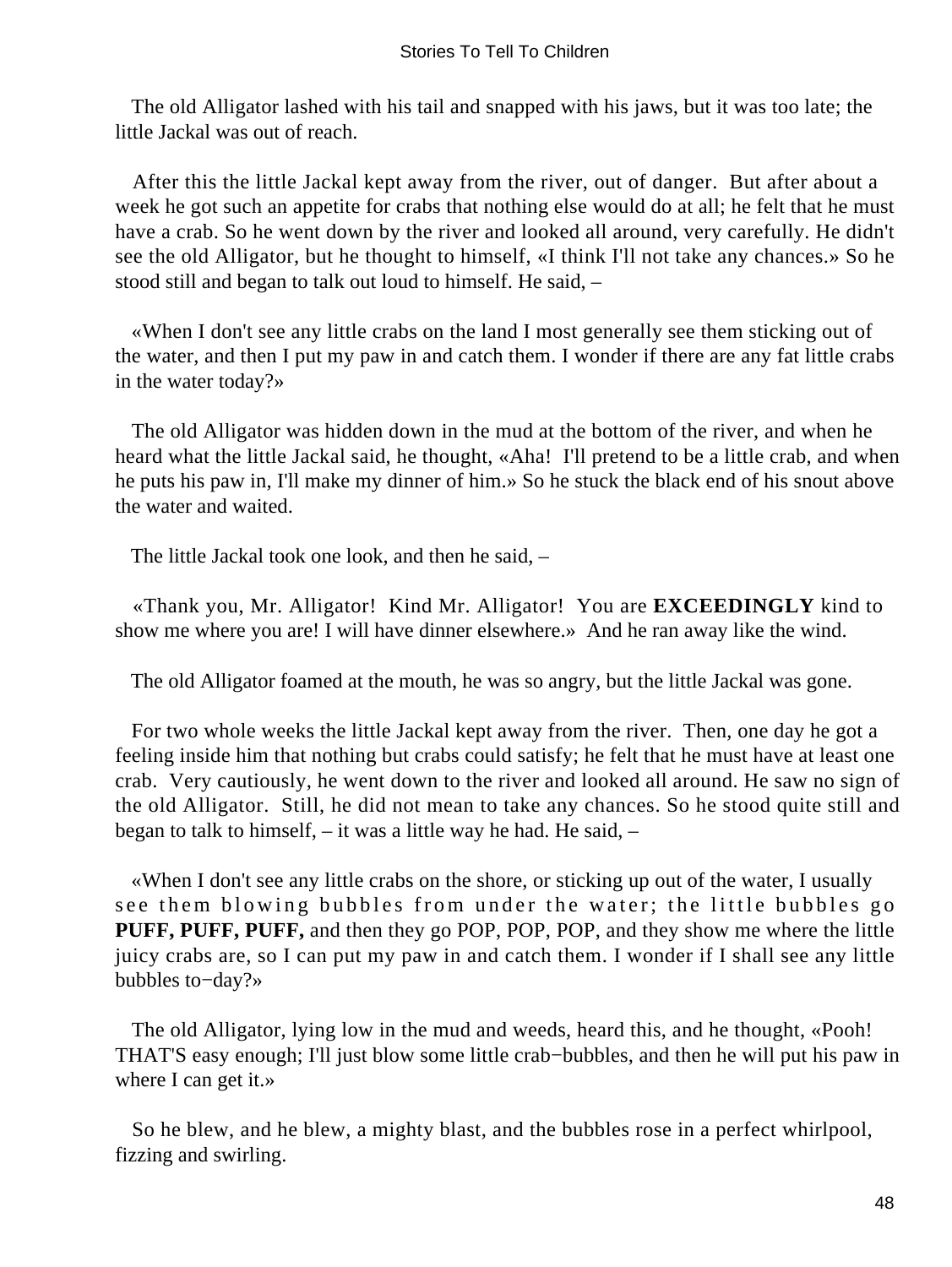The little Jackal didn't have to be told who was underneath those bubbles: he took one quick look, and off he ran. But as he went, he sang, –

 «Thank you, Mr. Alligator! Kind Mr. Alligator! You are the kindest Alligator in the world, to show me where you are, so nicely! I'll breakfast at another part of the river.»

 The old Alligator was so furious that he crawled up on the bank and went after the little Jackal; but, dear, dear, he couldn't catch the little Jackal; he ran far too fast.

 After this, the little Jackal did not like to risk going near the water, so he ate no more crabs. But he found a garden of wild figs, which were so good that he went there every day, and ate them instead of shell−fish.

 Now the old Alligator found this out, and he made up his mind to have the little Jackal for supper, or to die trying. So he crept, and crawled, and dragged himself over the ground to the garden of wild figs. There he made a huge pile of figs under the biggest of the wild fig trees, and hid himself in the pile.

 After a while the little Jackal came dancing into the garden, very happy and care−free, – BUT looking all around. He saw the huge pile of figs under the big fig tree.

 «H−m,» he thought, «that looks singularly like my friend, the Alligator. I'll investigate a bit.»

He stood quite still and began to talk to himself, – it was a little way he had. He said, –

 «The little figs I like best are the fat, ripe, juicy ones that drop off when the breeze blows; and then the wind blows them about on the ground, this way and that; the great heap of figs over there is so still that I think they must be all bad figs.»

The old Alligator, underneath his fig pile, thought, –

 «Bother the suspicious little Jackal, I shall have to make these figs roll about, so that he will think the wind moves them.» And straightway he humped himself up and moved, and sent the little figs flying, – and his back showed through.

 The little Jackal did not wait for a second look. He ran out of the garden like the wind. But as he ran he called back, –

 «Thank you, again, Mr. Alligator; very sweet of you to show me where you are; I can't stay to thank you as I should like: good−by!»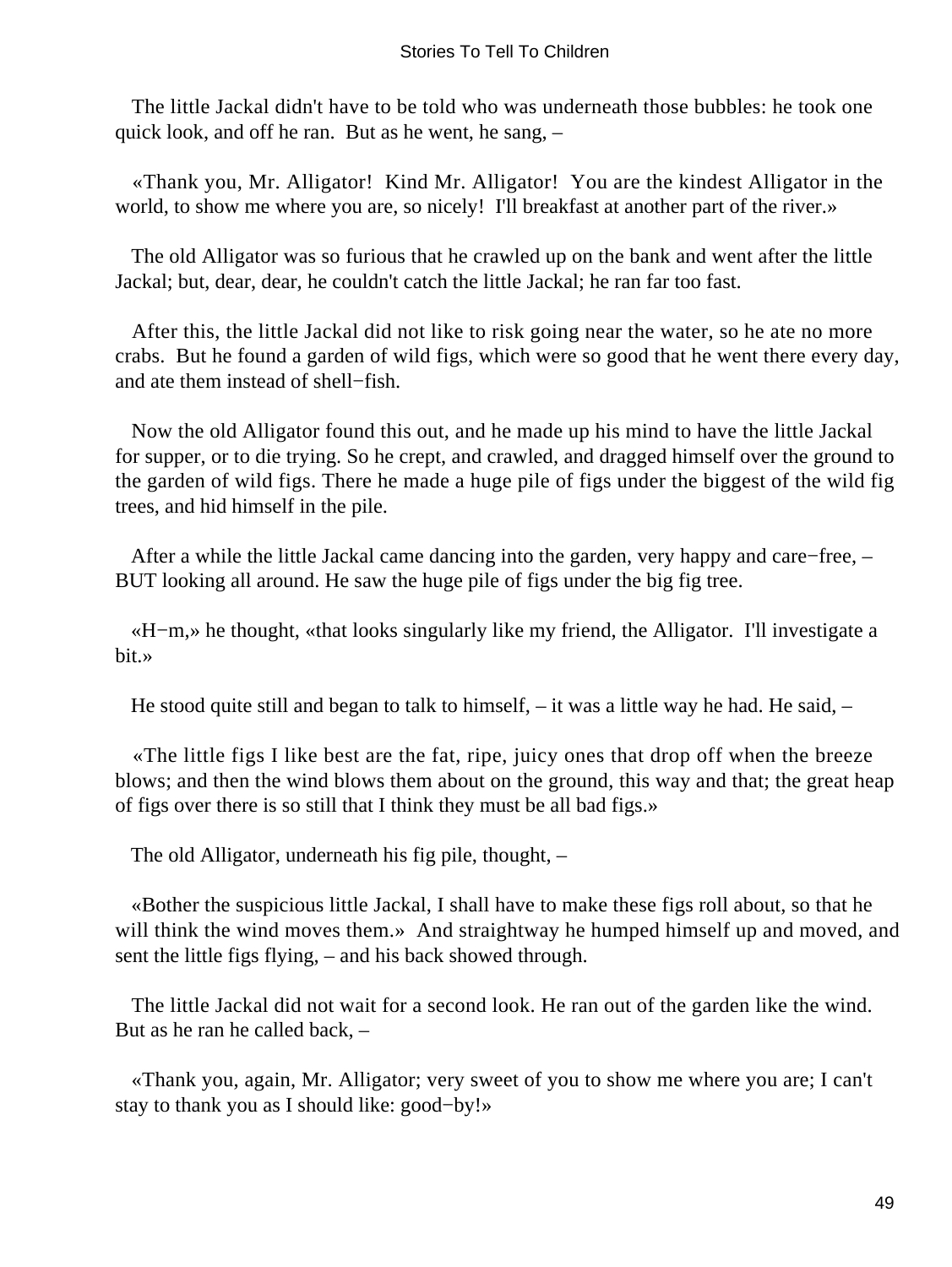#### Stories To Tell To Children

 At this the old Alligator was beside himself with rage. He vowed that he would have the little Jackal for supper this time, come what might. So he crept and crawled over the ground till he came to the little Jackal's house. Then he crept and crawled inside, and hid himself there in the house, to wait till the little Jackal should come home.

 By and by the little Jackal came dancing home, happy and care−free, – BUT looking all around. Presently, as he came along, he saw that the ground was all scratched up as if something very heavy had been dragged over it. The little Jackal stopped and looked.

«What's this? what's this?» he said.

 Then he saw that the door of his house was crushed at the sides and broken, as if something very big had gone through it.

«What's this? What's this?» the little Jackal said. «I think I'll investigate a little!»

 So he stood quite still and began to talk to himself (you remember, it was a little way he had), but loudly. He said,  $-$ 

 «How strange that my little House doesn't speak to me! Why don't you speak to me, little House? You always speak to me, if everything is all right, when I come home. I wonder if anything is wrong with my little House?»

 The old Alligator thought to himself that he must certainly pretend to be the little House, or the little Jackal would never come in. So he put on as pleasant a voice as he could (which is not saying much) and said, –

«Hullo, little Jackal!»

Oh! when the little Jackal heard that, he was frightened enough, for once.

 «It's the old Alligator,» he said, «and if I don't make an end of him this time he will certainly make an end of me. What shall I do?»

He thought very fast. Then he spoke out pleasantly.

 «Thank you, little House,» he said, «it's good to hear your pretty voice, dear little House, and I will be in with you in a minute; only first I must gather some firewood for dinner.»

 Then he went and gathered firewood, and more firewood, and more firewood; and he piled it all up solid against the door and round the house; and then he set fire to it!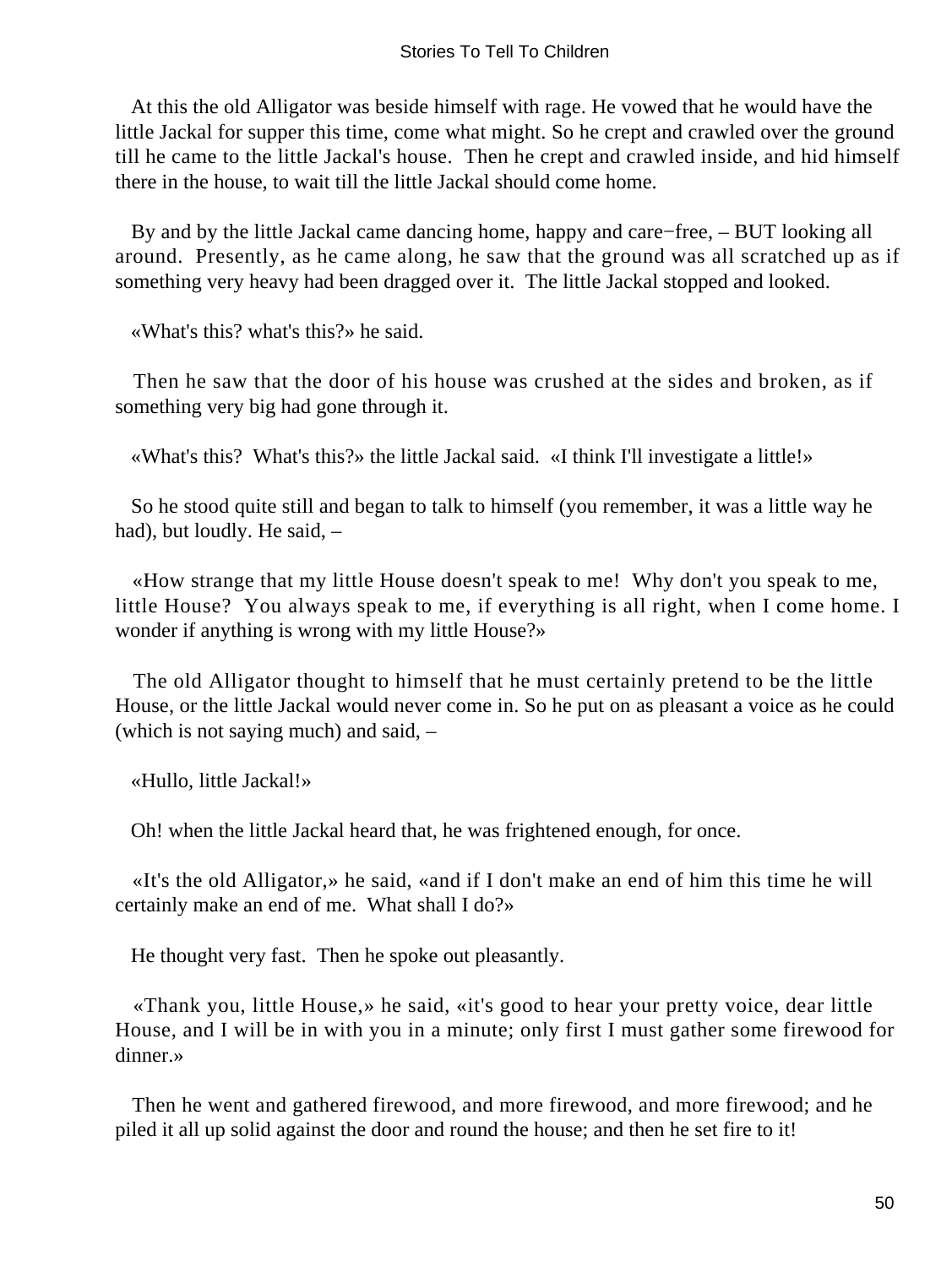And it smoked and burned till it smoked that old Alligator to smoked herring!

# THE **LARKS IN THE CORNFIELD**

 There was once a family of little Larks who lived with their mother in a nest in a cornfield. When the corn was ripe the mother Lark watched very carefully to see if there were any sign of the reapers' coming, for she knew that when they came their sharp knives would cut down the nest and hurt the baby Larks. So every day, when she went out for food, she told the little Larks to look and listen very closely to everything that went on, and to tell her all they saw and heard when she came home.

One day when she came home the little Larks were much frightened.

 «Oh, Mother, dear Mother,» they said, «you must move us away to−night! The farmer was in the field to−day, and he said, `The corn is ready to cut; we must call in the neighbors to help.' And then he told his son to go out to−night and ask all the neighbors to come and reap the corn to−morrow.»

 The mother Lark laughed. «Don't be frightened,» she said; «if he waits for his neighbors to reap the corn we shall have plenty of time to move; tell me what he says to−morrow.»

 The next night the little Larks were quite trembling with fear; the moment their mother got home they cried out, «Mother, you must surely move us to−night! The farmer came to−day and said, `The corn is getting too ripe; we cannot wait for our neighbors; we must ask our relatives to help us.' And then he called his son and told him to ask all the uncles and cousins to come to−morrow and cut the corn. Shall we not move to−night?»

 «Don't worry,» said the mother Lark; «the uncles and cousins have plenty of reaping to do for themselves; we'll not move yet.»

 The third night, when the mother Lark came home, the baby Larks said, «Mother, dear, the farmer came to the field to−day, and when he looked at the corn he was quite angry; he said, `This will never do! The corn is getting too ripe; it's no use to wait for our relatives, we shall have to cut this corn ourselves.' And then he called his son and said, `Go out to−night and hire reapers, and to−morrow we will begin to cut.'»

 «Well,» said the mother, «that is another story; when a man begins to do his own business, instead of asking somebody else to do it, things get done. I will move you out to−night.»

### A **TRUE STORY ABOUT A GIRL**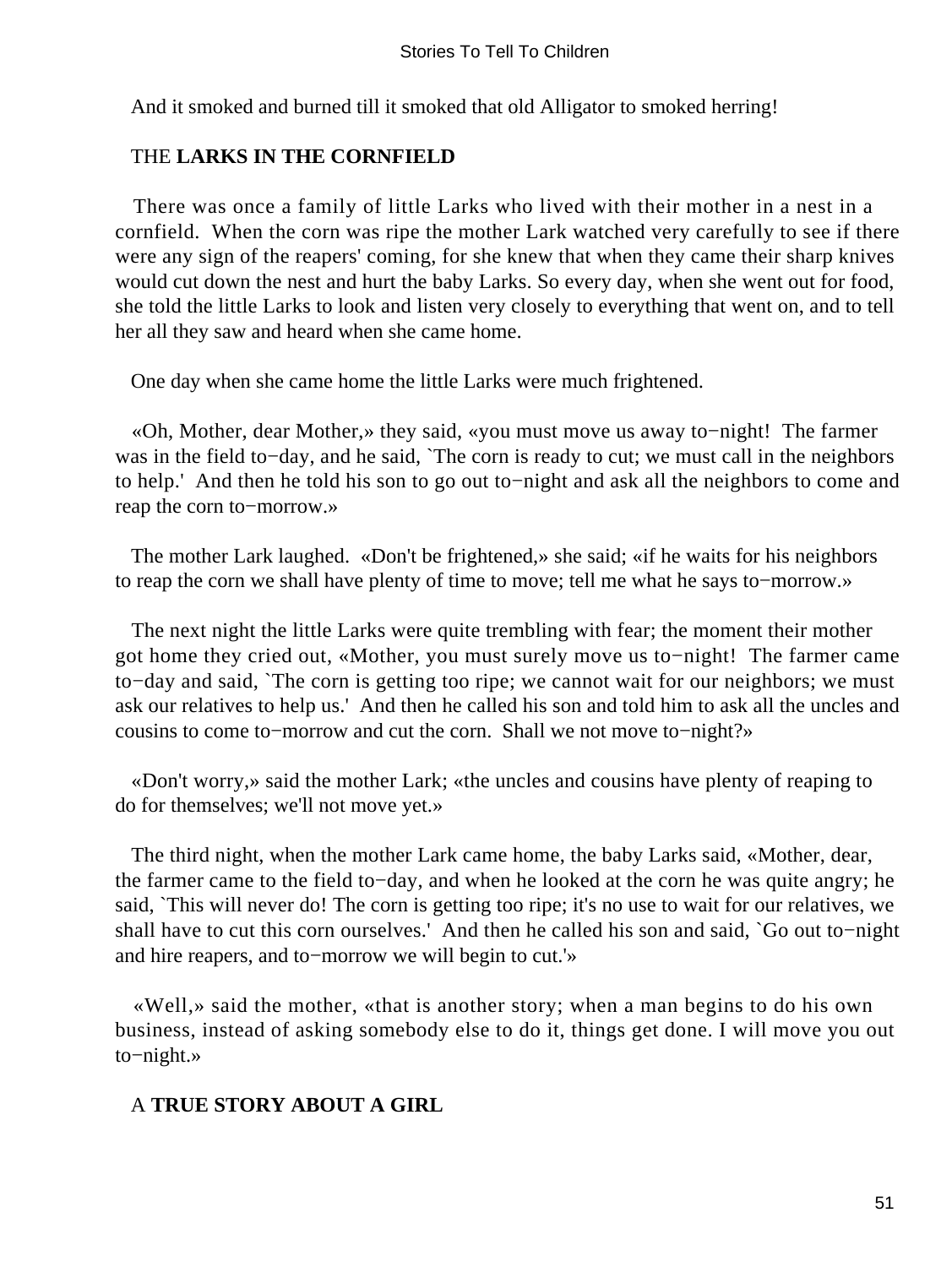Once there were four little girls who lived in a big, bare house, in the country. They were very poor, but they had the happiest times you ever heard of, because they were very rich in everything except just money. They had a wonderful, wise father, who knew stories to tell, and who taught them their lessons in such a beautiful way that it was better than play; they had a lovely, merry, kind mother, who was never too tired to help them work or watch them play; and they had all the great green country to play in. There were dark, shadowy woods, and fields of flowers, and a river. And there was a big barn.

 One of the little girls was named Louisa. She was very pretty, and ever so strong; she could run for miles through the woods and not get tired. And she had a splendid brain in her little head; it liked study, and it thought interesting thoughts all day long.

 Louisa liked to sit in a corner by herself, sometimes, and write thoughts in her diary; all the little girls kept diaries. She liked to make up stories out of her own head, and sometimes she made verses.

 When the four little sisters had finished their lessons, and had helped their mother sew and clean, they used to go to the big barn to play; and the best play of all was theatricals. Louisa liked theatricals better than anything.

 They made the barn into a theatre, and the grown people came to see the plays they acted. They used to climb up on the hay− mow for a stage, and the grown people sat in chairs on the floor. It was great fun. One of the plays they acted was Jack and the Bean−Stalk. They had a ladder from the floor to the loft, and on the ladder they tied a squash vine all the way up to the loft, to look like the wonderful bean−stalk. One of the little girls was dressed up to look like Jack, and she acted that part. When it came to the place in the story where the giant tried to follow Jack, the little girl cut down the bean−stalk, and down came the giant tumbling from the loft. The giant was made out of pillows, with a great, fierce head of paper, and funny clothes.

 Another story that they acted was Cinderella. They made a wonderful big pumpkin out of the wheelbarrow, trimmed with yellow paper, and Cinderella rolled away in it, when the fairy godmother waved her wand.

 One other beautiful story they used to play. It was the story of Pilgrim's Progress; if you have never heard it, you must be sure to read it as soon as you can read well enough to understand the old−fashioned words. The little girls used to put shells in their hats for a sign they were on a pilgrimage, as the old pilgrims used to do; then they made journeys over the hill behind the house, and through the woods, and down the lanes; and when the pilgrimage was over they had apples and nuts to eat, in the happy land of home.

 Louisa loved all these plays, and she made some of her own and wrote them down so that the children could act them.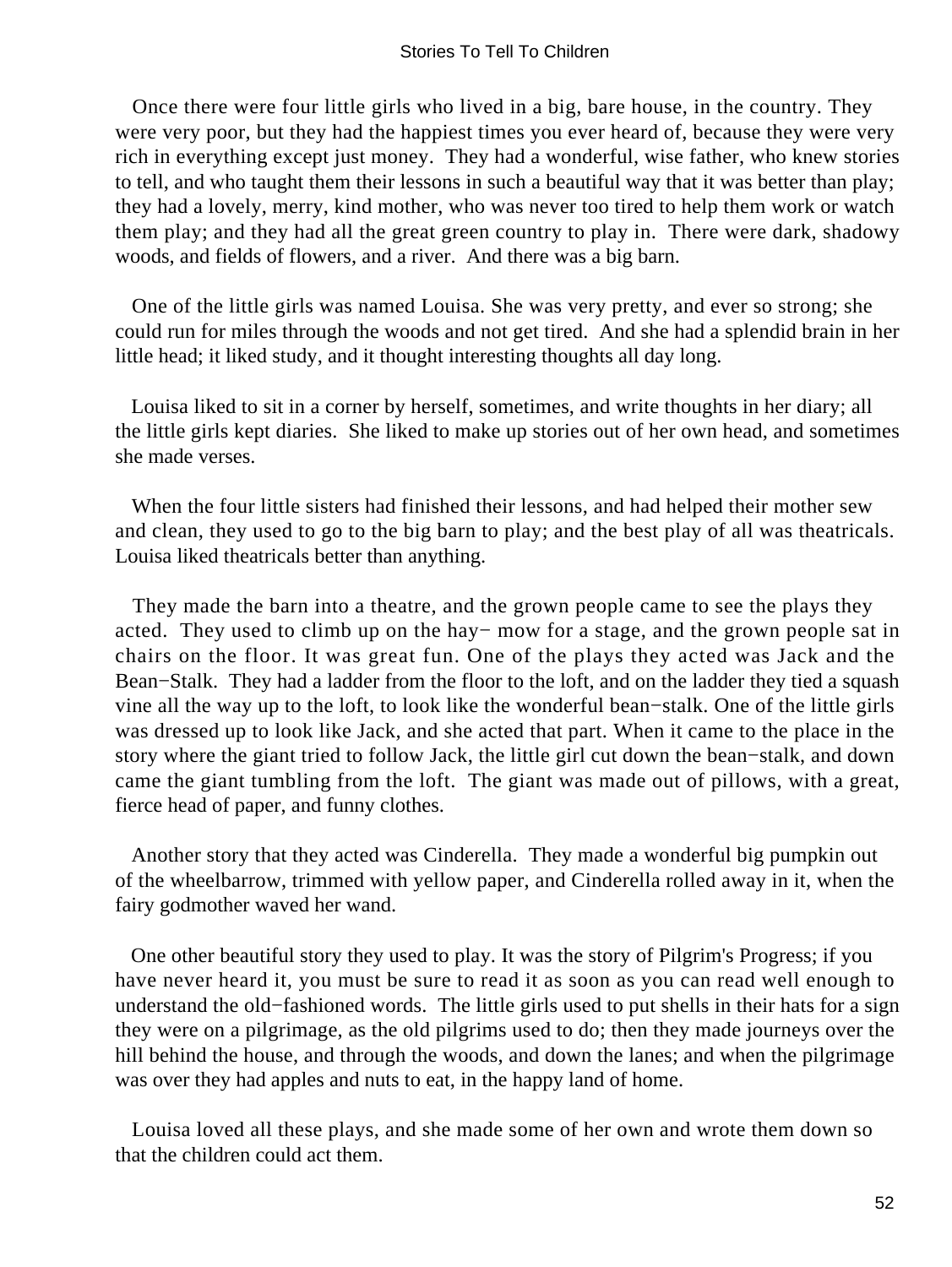But better than fun or writing Louisa loved her mother, and by and by, as the little girl began to grow into a big girl, she felt very sad to see her dear mother work so hard. She helped all she could with the housework, but nothing could really help the tired mother except money; she needed money for food and clothes, and some one grown up, to help in the house. But there never was enough money for these things, and Louisa's mother grew more and more weary, and sometimes ill. I cannot tell you how much Louisa suffered over this.

 At last, as Louisa thought about it, she came to care more about helping her mother and her father and her sisters than about anything else in all the world. And she began to work very hard to earn money. She sewed for people, and when she was a little older she taught some little girls their lessons, and then she wrote stories for the papers. Every bit of money she earned, except what she had to use, she gave to her dear family. It helped very much, but it was so little that Louisa never felt as if she were doing anything.

 Every year she grew more unselfish, and every year she worked harder. She liked writing stories best of all her work, but she did not get much money for them, and some people told her she was wasting her time.

 At last, one day, a publisher asked Louisa, who was now a woman, to write a book for girls. Louisa was not very well, and she was very tired, but she always said, «I'll try,» when she had a chance to work; so she said, «I'll try,» to the publisher. When she thought about the book she remembered the good times she used to have with her sisters in the big, bare house in the country. And so she wrote a story and put all that in it; she put her dear mother and her wise father in it, and all the little sisters, and besides the jolly times and the plays, she put the sad, hard times in, – the work and worry and going without things.

When the book was written, she called it «Little Women,» and sent it to the publisher.

 And, children, the little book made Louisa famous. It was so sweet and funny and sad and real, – like our own lives, – that everybody wanted to read it. Everybody bought it, and much money came from it. After so many years, little Louisa's wish came true: she bought a nice house for her family; she sent one of her sisters to Europe, to study; she gave her father books; but best of all, she was able to see to it that the beloved mother, so tired and so ill, could have rest and happiness. Never again did the dear mother have to do any hard work, and she had pretty things about her all the rest of her life.

 Louisa Alcott, for that was Louisa's name, wrote many beautiful books after this, and she became one of the most famous women of America. But I think the most beautiful thing about her is what I have been telling you: that she loved her mother so well that she gave her whole life to make her happy.

### MY **KINGDOM**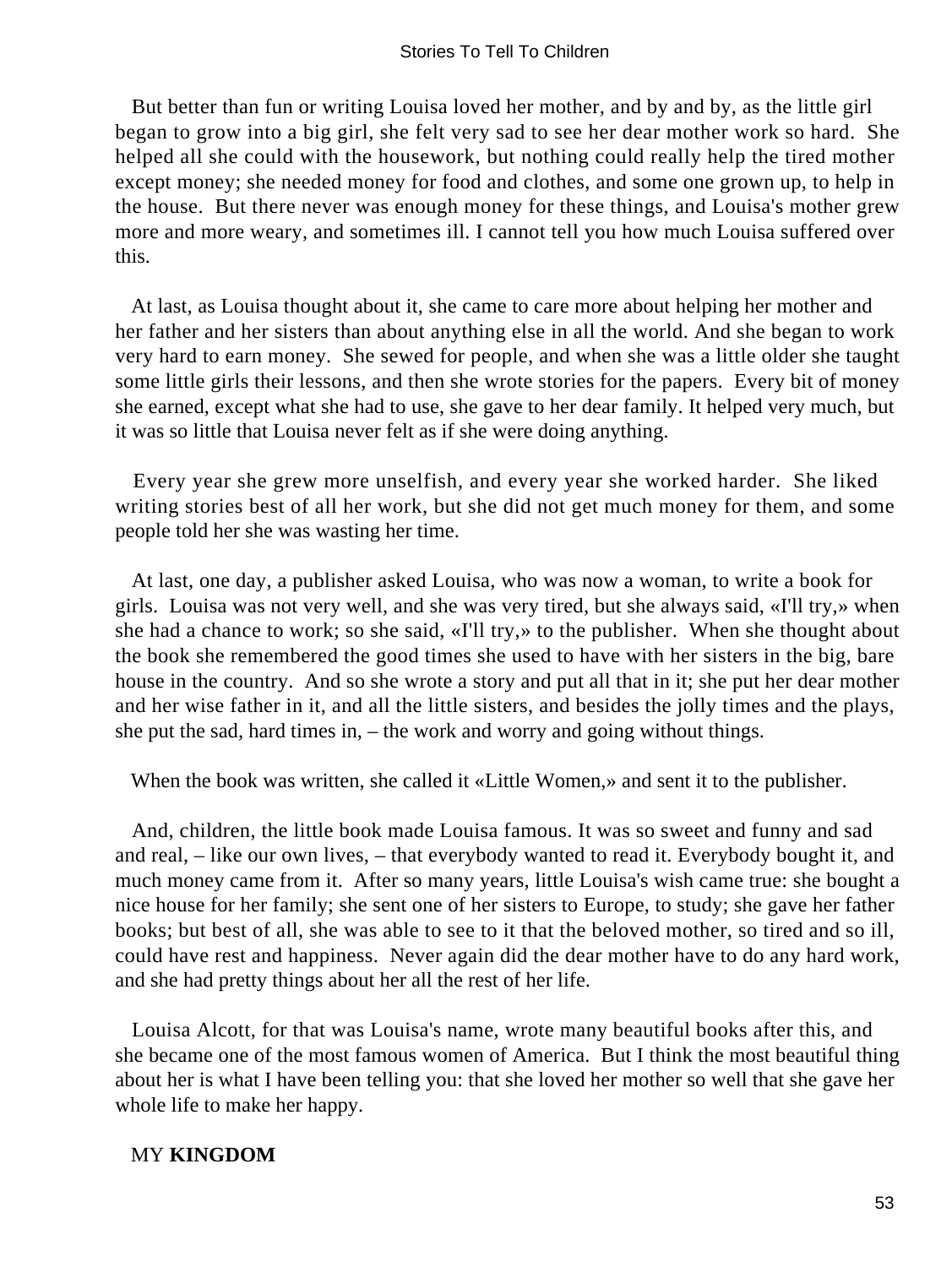The little Louisa I told you about, who wrote verses and stories in her diary, used to like to play that she was a princess, and that her kingdom was her own mind. When she had unkind or dissatisfied thoughts, she tried to get rid of them by playing they were enemies of the kingdom; and she drove them out with soldiers; the soldiers were patience, duty, and love. It used to help Louisa to be good to play this, and I think it may have helped make her the splendid woman she was afterward. Maybe you would like to hear a poem she wrote about it, when she was only fourteen years old.[1] It will help you, too, to think the same thoughts.

[1] From Louisa M. Alcott's Life, Letters, and Journals (Little, Brown Co.). Copyright, 1878, by Louisa M. Alcott. Copyright, 1906, by J. S. P. Alcott.

 A little kingdom I possess, Where thoughts and feelings dwell, And very hard I find the task Of governing it well; For passion tempts and troubles me, A wayward will misleads, And selfishness its shadow casts On all my words and deeds.

 How can I learn to rule myself, To be the child I should, Honest and brave, nor ever tire Of trying to be good? How can I keep a sunny soul To shine along life's way? How can I tune my little heart To sweetly sing all day?

 Dear Father, help me with the love That casteth out my fear, Teach me to lean on thee, and feel That thou art very near,

 That no temptation is unseen, No childish grief too small, Since thou, with patience infinite, Doth soothe and comfort all.

 I do not ask for any crown But that which all may win, Nor seek to conquer any world, Except the one within. Be thou my guide until I find, Led by a tender hand, Thy happy kingdom in **MYSELF,** And dare to take command.

PICCOLA [1]

[1] From Celia Thaxter's Stories and Poems for Children Houghton, Mifflin Co.).

 Poor, sweet Piccola! Did you hear What happened to Piccola, children dear? 'T is seldom Fortune such favor grants As fell to this little maid of France.

 'Twas Christmas−time, and her parents poor Could hardly drive the wolf from the door, Striving with poverty's patient pain Only to live till summer again.

 No gifts for Piccola! Sad were they When dawned the morning of Christmas−day; Their little darling no joy might stir, St. Nicholas nothing would bring to her!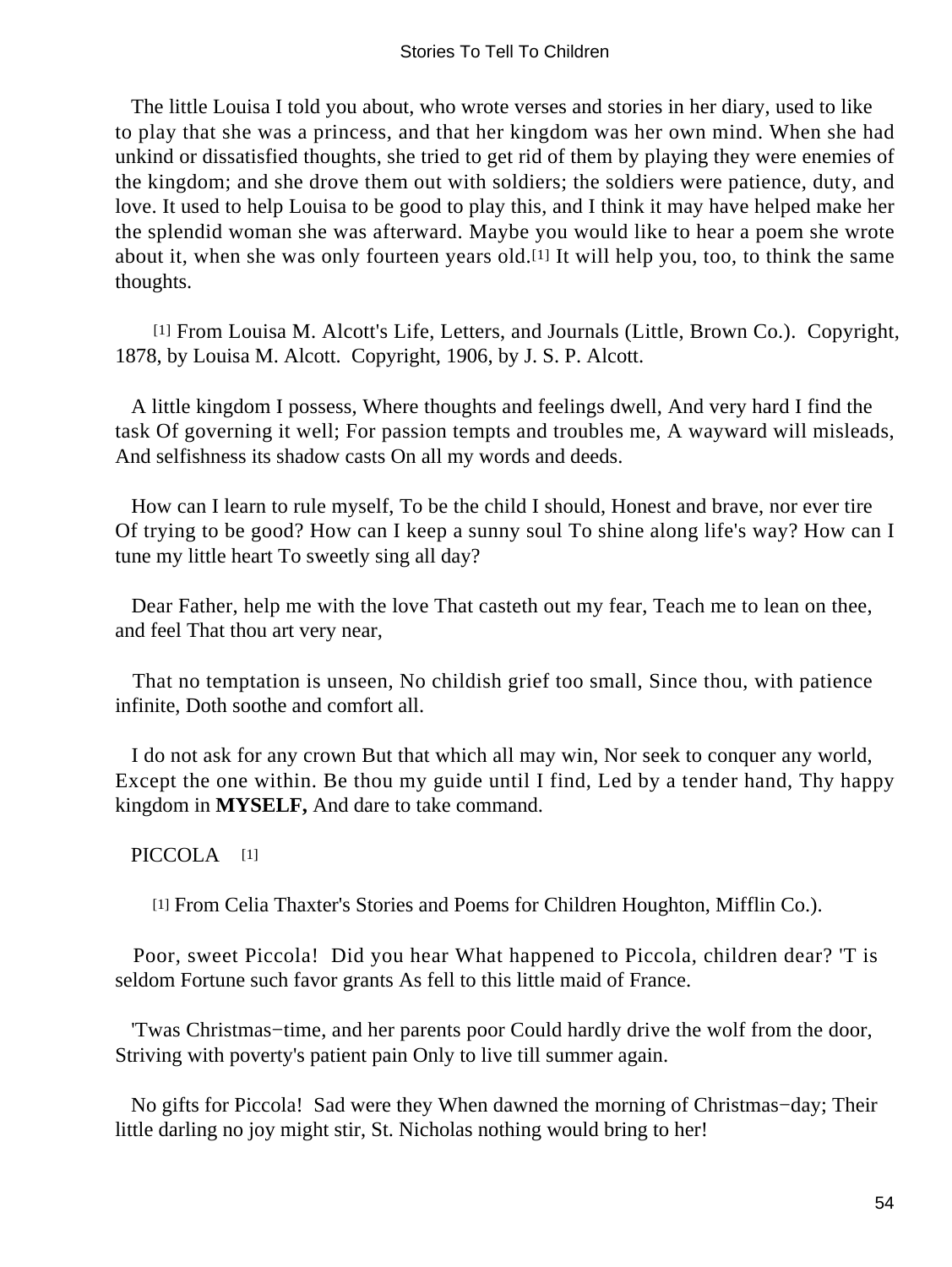But Piccola never doubted at all That something beautiful must befall Every child upon Christmas−day, And so she slept till the dawn was gray.

 And full of faith, when at last she woke, She stole to her shoe as the morning broke; Such sounds of gladness filled all the air, 'T was plain St. Nicholas had been there!

 In rushed Piccola sweet, half wild: Never was seen such a joyful child. «See what the good saint brought!» she cried, And mother and father must peep inside.

 Now such a story who ever heard? There was a little shivering bird! A sparrow, that in at the window flew, Had crept into Piccola's tiny shoe!

 «How good poor Piccola must have been!» She cried, as happy as any queen, While the starving sparrow she fed and warmed, And danced with rapture, she was so charmed.

 Children, this story I tell to you, Of Piccola sweet and her bird, is true. In the far−off land of France, they say, Still do they live to this very day.

## THE **LITTLE FIR TREE**

 [When I was a very little girl some one, probably my mother, read to me Hans Christian Andersen's story of the Little Fir Tree. It happened that I did not read it for myself or hear it again during my childhood. One Christmas day, when I was grown up, I found myself at a loss for the «one more» story called for by some little children with whom I was spending the holiday. In the mental search for buried treasure which ensued, I came upon one or two word−impressions of the experiences of the Little Fir Tree, and forthwith wove them into what I supposed to be something of a reproduction of the original. The latter part of the story had wholly faded from my memory, so that I «made up» to suit the tastes of my audience. Afterward I told the story to a good many children, at one time or another, and it gradually took the shape it has here. It was not until several years later that, in re−reading Andersen for other purposes, I came upon the real story of the Little Fir Tree, and read it for myself. Then indeed I was amused, and somewhat distressed, to find how far I had wandered from the text.

 I give this explanation that the reader may know I do not presume to offer the little tale which follows as an «adaptation» of Andersen's famous story. I offer it plainly as a story which children have liked, and which grew out of my early memories of Andersen's «The Little Fir Tree»].

 Once there was a Little Fir Tree, slim and pointed, and shiny, which stood in the great forest in the midst of some big fir trees, broad, and tall, and shadowy green. The Little Fir Tree was very unhappy because he was not big like the others. When the birds came flying into the woods and lit on the branches of the big trees and built their nests there, he used to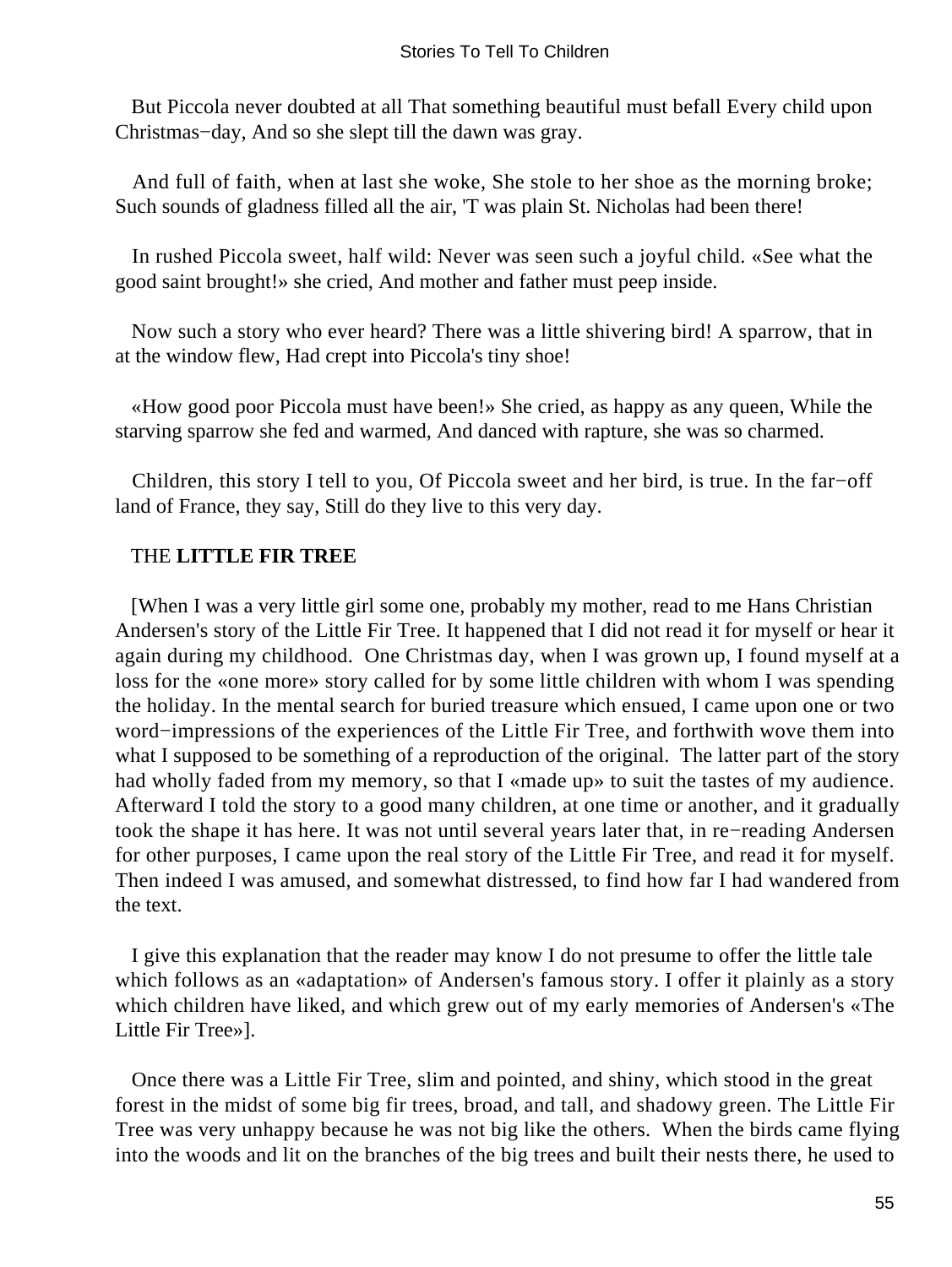call up to them, –

 «Come down, come down, rest in my branches!» But they always said, – «Oh, no, no; you are too little!»

 And when the splendid wind came blowing and singing through the forest, it bent and rocked and swung the tops of the big trees, and murmured to them. Then the Little Fir Tree looked up, and called, –

«Oh, please, dear wind, come down and play with me!» But he always said, –

«Oh, no; you are too little, you are too little!»

 And in the winter the white snow fell softly, softly, and covered the great trees all over with wonderful caps and coats of white. The Little Fir Tree, close down in the cover of the others, would call up, –

 «Oh, please, dear snow, give me a cap, too! I want to play, too!» But the snow always said, –

«Oh no, no, no; you are too little, you are too little!»

 The worst of all was when men came into the wood, with sledges and teams of horses. They came to cut the big trees down and carry them away. And when one had been cut down and carried away the others talked about it, and nodded their heads. And the Little Fir Tree listened, and heard them say that when you were carried away so, you might become the mast of a mighty ship, and go far away over the ocean, and see many wonderful things; or you might be part of a fine house in a great city, and see much of life. The Little Fir Tree wanted greatly to see life, but he was always too little; the men passed him by.

 But by and by, one cold winter's morning, men came with a sledge and horses, and after they had cut here and there they came to the circle of trees round the Little Fir Tree, and looked all about.

«There are none little enough,» they said.

Oh! how the Little Fir Tree pricked up his needles!

 «Here is one,» said one of the men, «it is just little enough.» And he touched the Little Fir Tree.

 The Little Fir Tree was happy as a bird, because he knew they were about to cut him down. And when he was being carried away on the sledge he lay wondering, SO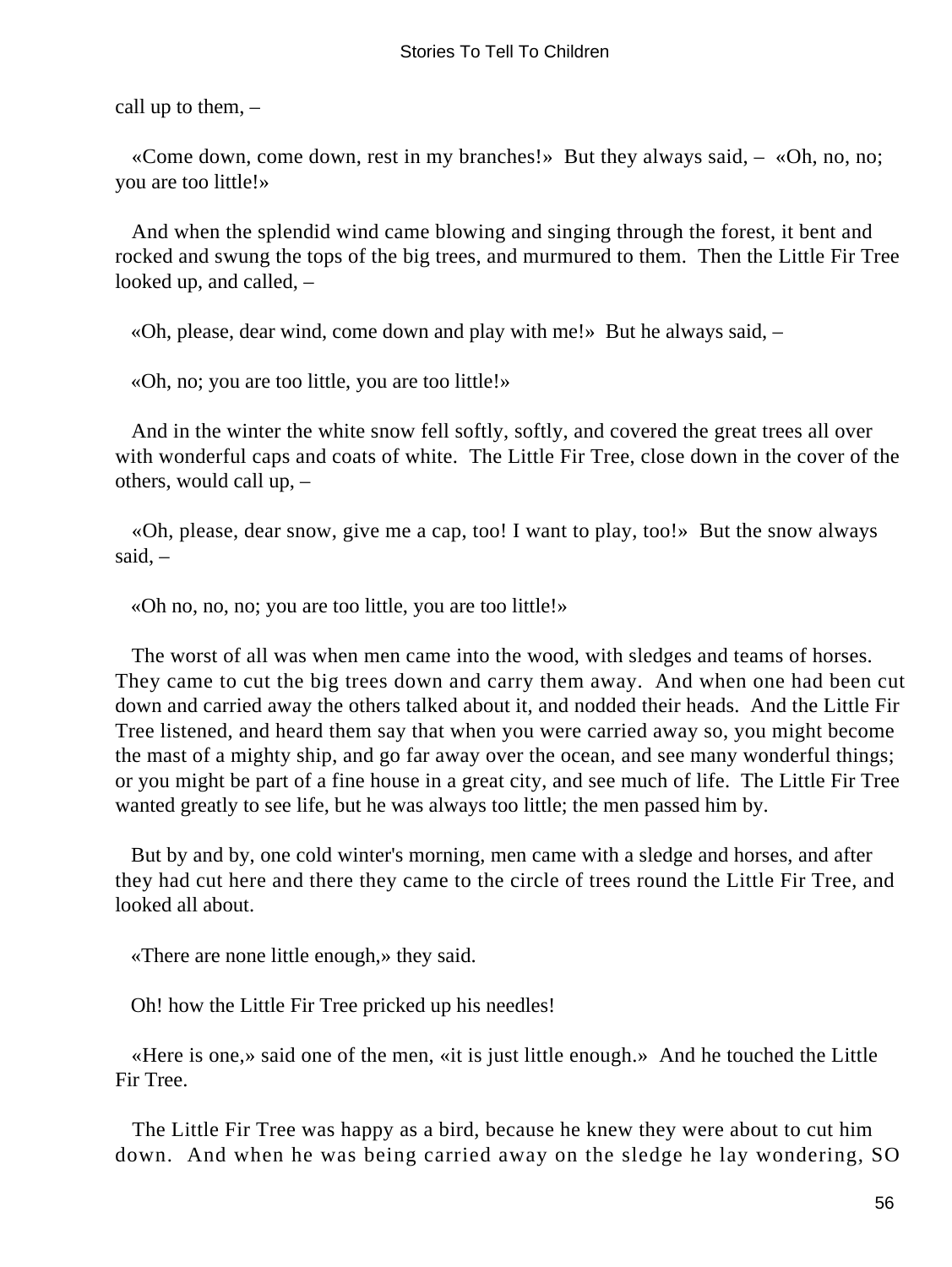contentedly, whether he should be the mast of a ship or part of a fine city house. But when they came to the town he was taken out and set upright in a tub and placed on the edge of a sidewalk in a row of other fir trees, all small, but none so little as he. And then the Little Fir Tree began to see life.

 People kept coming to look at the trees and to take them away. But always when they saw the Little Fir Tree they shook their heads and said, –

«It is too little, too little.»

 Until, finally, two children came along, hand in hand, looking carefully at all the small trees. When they saw the Little Fir Tree they cried out, –

«We'll take this one; it is just little enough!»

 They took him out of his tub and carried him away, between them. And the happy Little Fir Tree spent all his time wondering what it could be that he was just little enough for; he knew it could hardly be a mast or a house, since he was going away with children.

 He kept wondering, while they took him in through some big doors, and set him up in another tub, on the table, in a bare little room. Pretty soon they went away, and came back again with a big basket, carried between them. Then some pretty ladies, with white caps on their heads and white aprons over their blue dresses, came bringing little parcels. The children took things out of the basket and began to play with the Little Fir Tree, just as he had often begged the wind and the snow and the birds to do. He felt their soft little touches on his head and his twigs and his branches. And when he looked down at himself, as far as he could look, he saw that he was all hung with gold and silver chains! There were strings of white fluffy stuff drooping around him; his twigs held little gold nuts and pink, rosy balls and silver stars; he had pretty little pink and white candles in his arms; but last, and most wonderful of all, the children hung a beautiful white, floating doll−angel over his head! The Little Fir Tree could not breathe, for joy and wonder. What was it that he was, now? Why was this glory for him?

 After a time every one went away and left him. It grew dusk, and the Little Fir Tree began to hear strange sounds through the closed doors. Sometimes he heard a child crying. He was beginning to be lonely. It grew more and more shadowy.

 All at once, the doors opened and the two children came in. Two of the pretty ladies were with them. They came up to the Little Fir Tree and quickly lighted all the little pink and white candles. Then the two pretty ladies took hold of the table with the Little Fir Tree on it and pushed it, very smoothly and quickly, out of the doors, across a hall, and in at another door.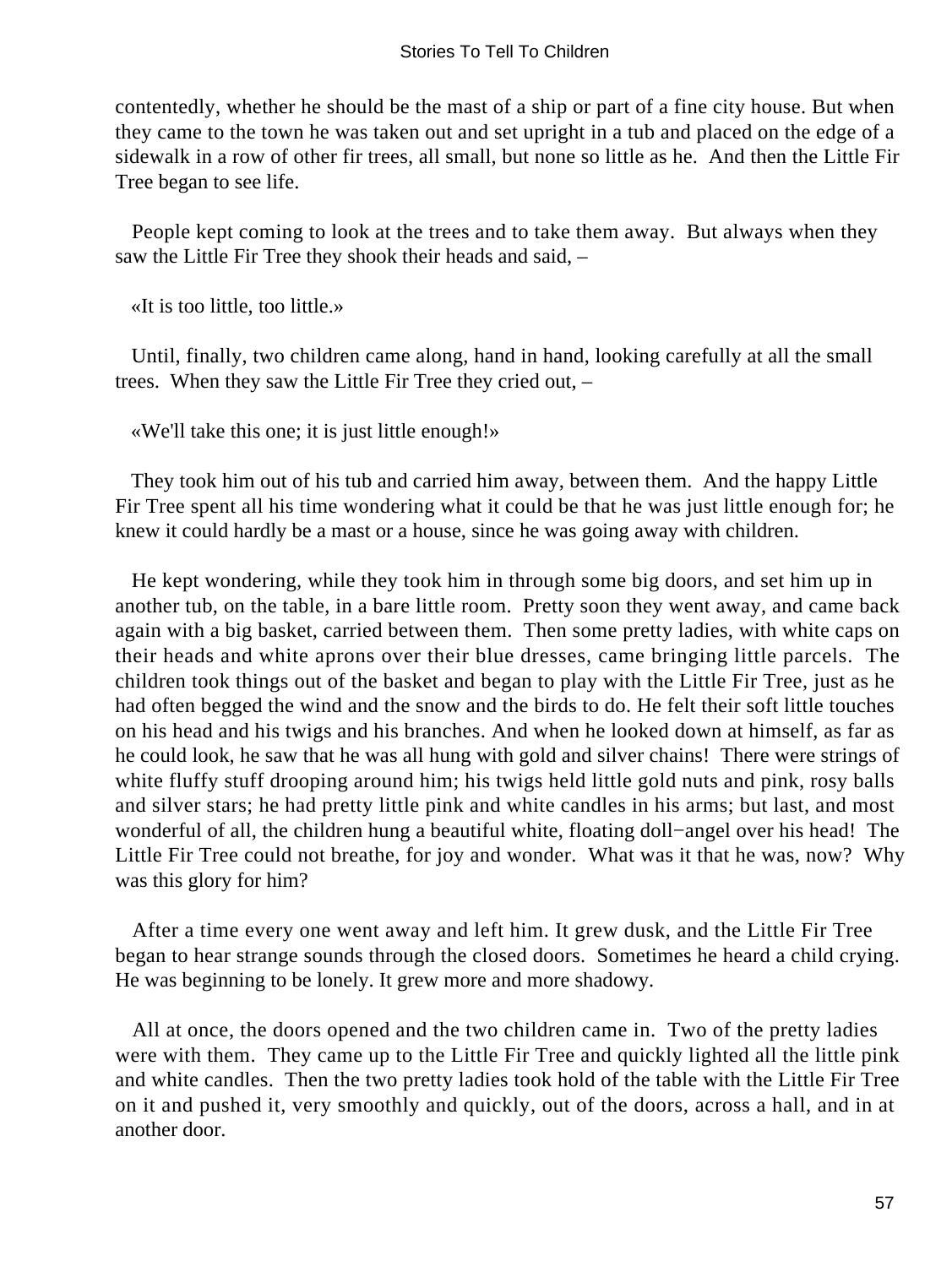The Little Fir Tree had a sudden sight of a long room with many little white beds in it, of children propped up on pillows in the beds, and of other children in great wheeled chairs, and others hobbling about or sitting in little chairs. He wondered why all the little children looked so white and tired; he did not know that he was in a hospital. But before he could wonder any more his breath was quite taken away by the shout those little white children gave.

«Oh! oh! m−m! m−m!» they cried.

«How pretty! How beautiful! Oh, isn't it lovely!»

 He knew they must mean him, for all their shining eyes were looking straight at him. He stood as straight as a mast, and quivered in every needle, for joy. Presently one little weak child−voice called out, –

«It's the nicest Christmas tree I ever saw!»

 And then, at last, the Little Fir Tree knew what he was; he was a Christmas tree! And from his shiny head to his feet he was glad, through and through, because he was just little enough to be the nicest kind of tree in the world!

#### HOW **MOSES WAS SAVED**

 Thousands of years ago, many years before David lived, there was a very wise and good man of his people who was a friend and adviser of the king of Egypt. And for love of this friend, the king of Egypt had let numbers of the Israelites settle in his land. But after the king and his Israelitish friend were dead, there was a new king, who hated the Israelites. When he saw how strong they were, and how many there were of them, he began to be afraid that some day they might number more than the Egyptians, and might take his land from him.

 Then he and his rulers did a wicked thing. They made the Israelites slaves. And they gave them terrible tasks to do, without proper rest, or food, or clothes. For they hoped that the hardship would kill off the Israelites. They thought the old men would die and the young men be so ill and weary that they could not bring up families, and so the race would vanish away.

 But in spite of the work and suffering, the Israelites remained strong, and more and more boys grew up, to make the king afraid.

 Then he did the wickedest thing of all. He ordered his soldiers to kill every boy baby that should be born in an Israelitish family; he did not care about the girls, because they could not grow up to fight.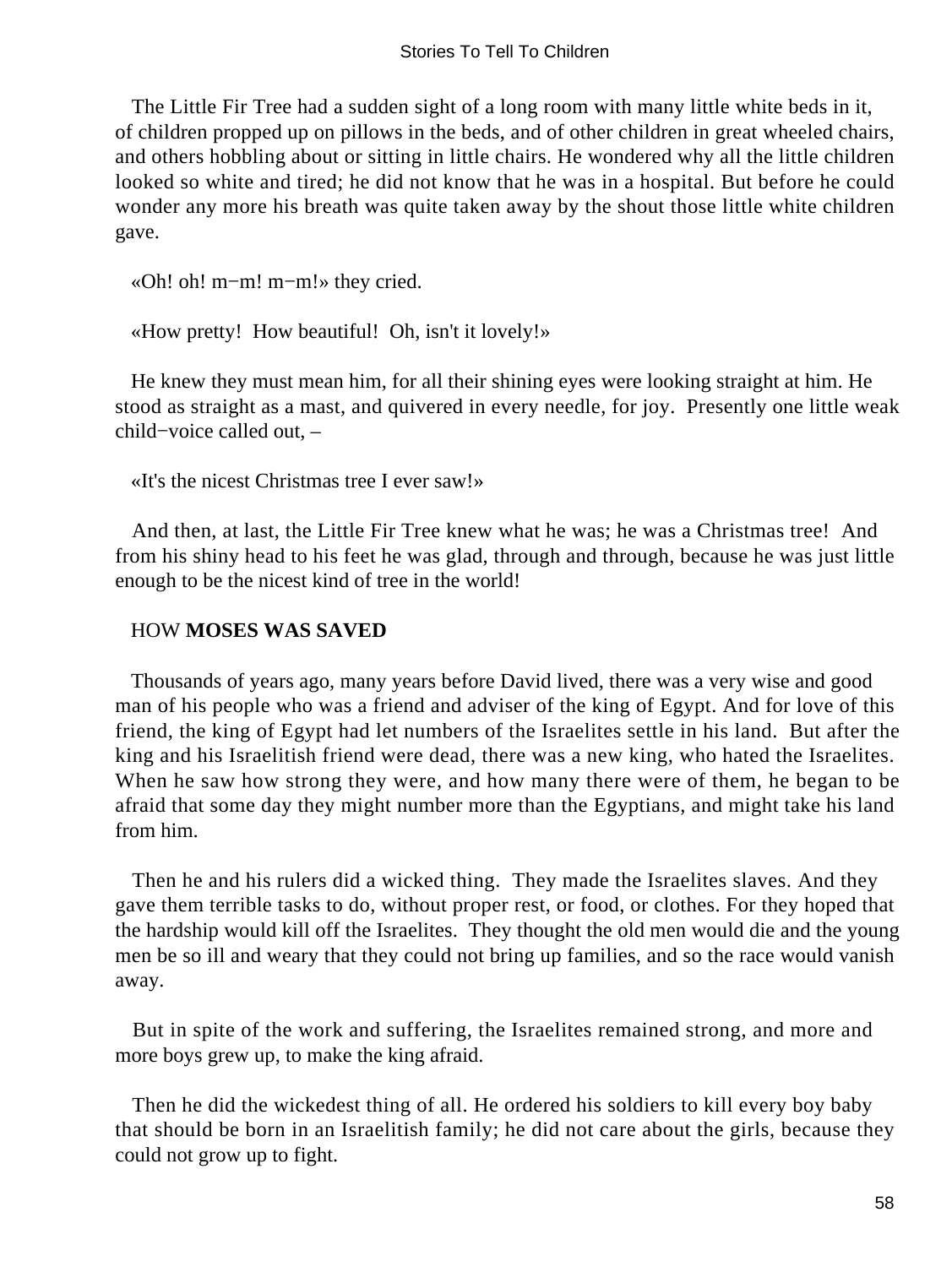Very soon after this evil order, a boy baby was born in a certain Israelitish family. When his mother first looked at him her heart was nearly broken, for he was even more beautiful than most babies are, – so strong and fair and sweet. But he was a boy! How could she save him from death?

 Somehow, she contrived to keep him hidden for three whole months. But at the end of that time, she saw that it was not going to be possible to keep him safe any longer. She had been thinking all this time about what she should do, and now she carried out her plan.

 First, she took a basket made of bulrushes and daubed it all over with pitch so that it was water−tight, and then she laid the baby in it; then she carried it to the edge of the river and laid it in the flags by the river's brink. It did not show at all, unless one were quite near it. Then she kissed her little son and left him there. But his sister stood far off, not seeming to watch, but really watching carefully to see what would happen to the baby.

 Soon there was the sound of talk and laughter, and a train of beautiful women came down to the water's edge. It was the king's daughter, come down to bathe in the river, with her maidens. The maidens walked along by the river's side.

 As the king's daughter came near to the water, she saw the strange little basket lying in the flags, and she sent her maid to bring it to her. And when she had opened it, she saw the child; the poor baby was crying. When she saw him, so helpless and so beautiful, crying for his mother, the king's daughter pitied him and loved him. She knew the cruel order of her father, and she said at once, «This is one of the Hebrews' children.»

 At that moment the baby's sister came to the princess and said, «Shall I go and find thee a nurse from the Hebrew women, so that she may nurse the child for thee?» Not a word did she say about whose child it was, but perhaps the princess guessed; I don't know. At all events, she told the little girl to go.

So the maiden went, and brought her mother!

 Then the king's daughter said to the baby's mother, «Take this child away and nurse it for me, and I will give thee wages.»

 Was not that a strange thing? And can you think how happy the baby's mother was? For now the baby would be known only as the princess's adopted child, and would be safe.

 And it was so. The mother kept him until he was old enough to be taken to the princess's palace. Then he was brought and given to the king's daughter, and he became her son. And she named him Moses.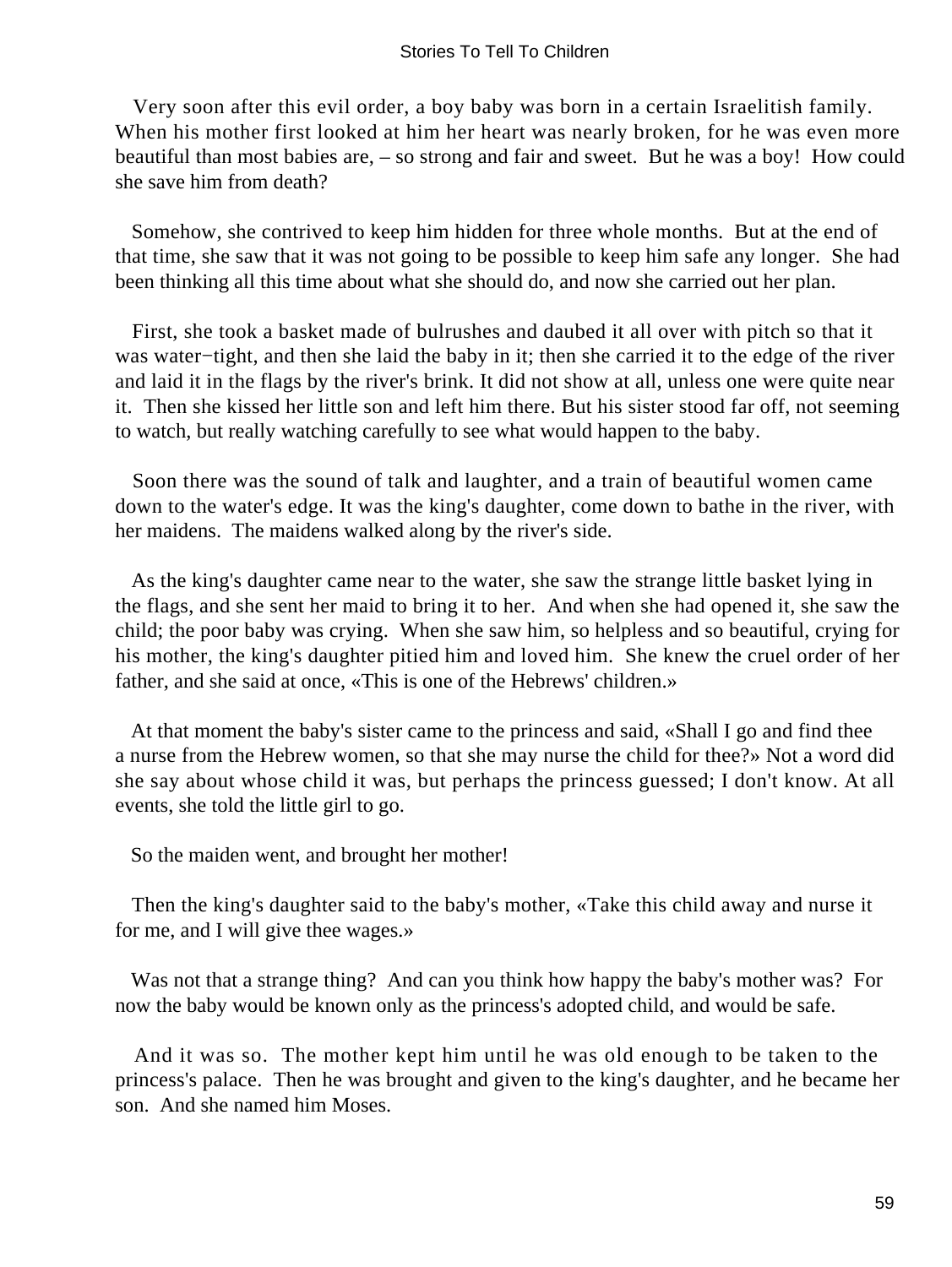But the strangest part of the whole story is, that when Moses grew to be a man he became so strong and wise that it was he who at last saved his people from the king and conquered the Egyptians. The one child saved by the king's own daughter was the very one the king would most have wanted to kill, if he had known.

#### **THE TEN** FAIRIES[1]

[1] Adapted from the facts given in the German of Die Zehn {Feeen?}, by H. A. Guerber.

 Once upon a time there was a dear little girl, whose name was Elsa. Elsa's father and mother worked very hard and became rich. But they loved Elsa so much that they did not like to have her do any work; very foolishly, they let her play all the time. So when Elsa grew up, she did not know how to do anything; she could not make bread, she could not sweep a room, she could not sew a seam; she could only laugh and sing. But she was so sweet and merry that everybody loved her. And by and by, she married one of the people who loved her, and had a house of her own to take care of.

 Then, then, my dears, came hard times for Elsa! There were so many things to be done in the house, and she did not know how to do any of them! And because she had never worked at all it made her very tired even to try; she was tired before the morning was over, every day. The maid would come and say, «How shall I do this?» or «How shall I do that?» And Elsa would have to say, «I don't know.» Then the maid would pretend that she did not know, either; and when she saw her mistress sitting about doing nothing, she, too, sat about, idle.

 Elsa's husband had a hard time of it; he did not have good things to eat, and they were not ready at the right time, and the house looked all in a clutter. It made him sad, and that made Elsa sad, for she wanted to do everything just right.

 At last, one day, Elsa's husband went away quite cross; he said to her, as he went out the door, «It is no wonder that the house looks so, when you sit all day with your hands in your lap!»

 Little Elsa cried bitterly when he was gone, for she did not want to make her husband unhappy and cross, and she wanted the house to look nice. «Oh, dear,» she sobbed, «I wish I could do things right! I wish I could work! I wish – I wish I had ten good fairies to work for me! Then I could keep the house!»

 As she said the words, a great gray man stood before her; he was wrapped in a strange gray cloak that covered him from head to foot; and he smiled at Elsa. «What is the matter, dear?» he said. «Why do you cry?»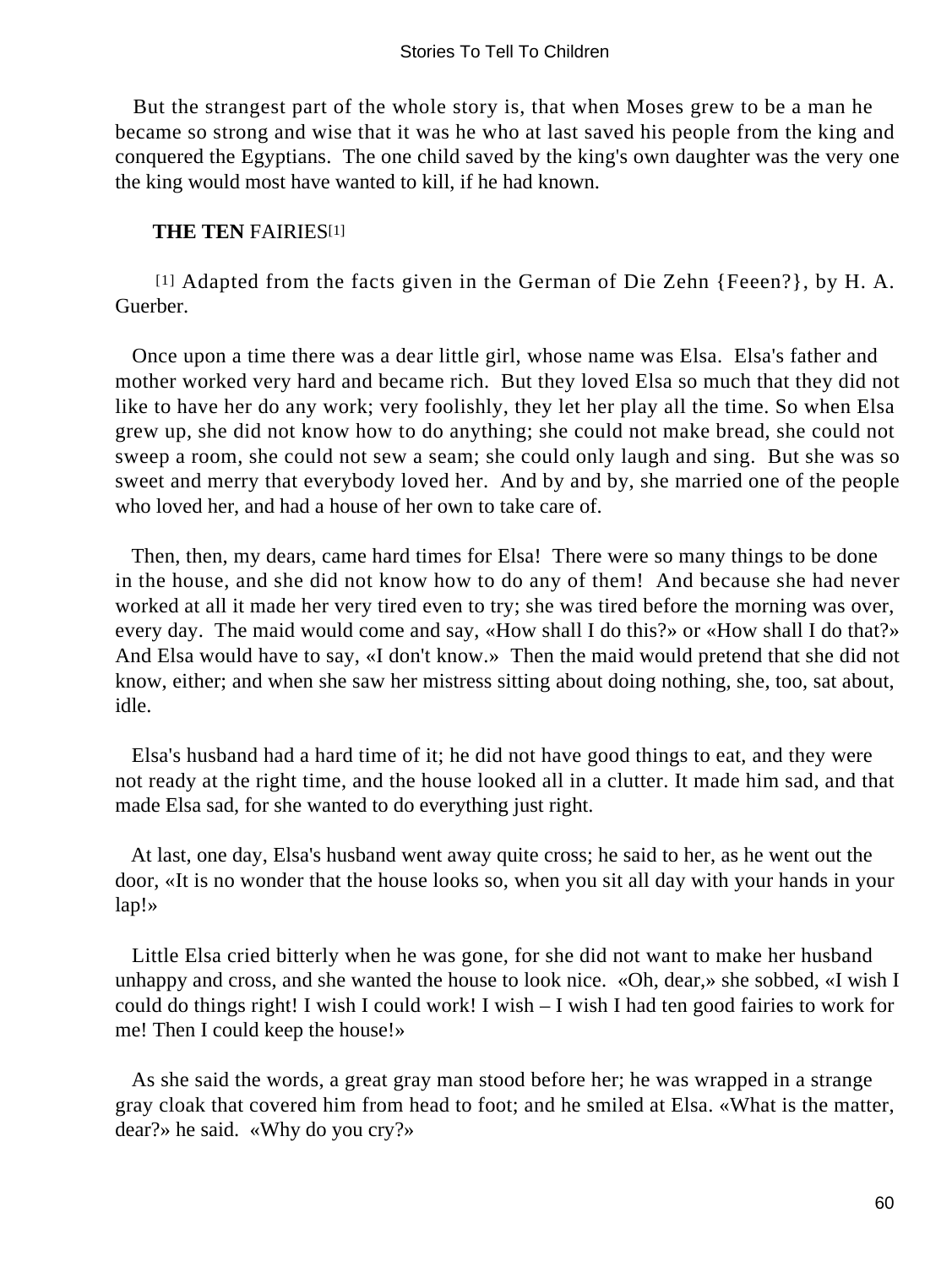«Oh, I am crying because I do not know how to keep the house,» said Elsa. «I cannot make bread, I cannot sweep, I cannot sew a seam; when I was a little girl I never learned to work, and now I cannot do anything right. I wish I had ten good fairies to help me!»

 «You shall have them, dear,» said the gray man, and he shook his strange gray cloak. Pouf! Out hopped ten tiny fairies, no bigger than that!

 «These shall be your servants, Elsa,» said the gray man; «they are faithful and clever, and they will do everything you want them to, just right. But the neighbors might stare and ask questions if they saw these little chaps running about your house, so I will hide them away for you. Give me your little useless hands.»

Wondering, Elsa stretched out her pretty, little, white hands.

«Now stretch out your little useless fingers, dear!»

Elsa stretched out her pretty pink fingers.

 The gray man touched each one of the ten little fingers, and as he touched them he said their names: «Little Thumb; Fore− finger; Thimble−finger; Ring−finger; Little Finger; Little Thumb; Forefinger; Thimble−finger; Ring−finger; Little Finger!» And as he named the fingers, one after another, the tiny fairies bowed their tiny heads; there was a fairy for every name.

«Hop! hide yourselves away!» said the gray man.

 Hop, hop! The fairies sprang to Elsa's knee, then to the palms of her hands, and then−whisk! they were all hidden away in her little pink fingers, a fairy in every finger! And the gray man was gone.

 Elsa sat and looked with wonder at her little white hands and the ten useless fingers. But suddenly the little fingers began to stir. The tiny fairies who were hidden away there weren't used to staying still, and they were getting restless. They stirred so that Elsa jumped up and ran to the cooking table, and took hold of the bread board. No sooner had she touched the bread board than the little fairies began to work: they measured the flour, mixed the bread, kneaded the loaves, and set them to rise, quicker than you could wink; and when the bread was done, it was the nicest you could wish. Then the little fairy−fingers seized the broom, and in a twinkling they were making the house clean. And so it went, all day. Elsa flew about from one thing to another, and the ten fairies did it all, just right.

When the maid saw her mistress working, she began to work, too; and when she saw how beautifully everything was done, she was ashamed to do anything badly herself. In a little while the housework was going smoothly, and Elsa could laugh and sing again.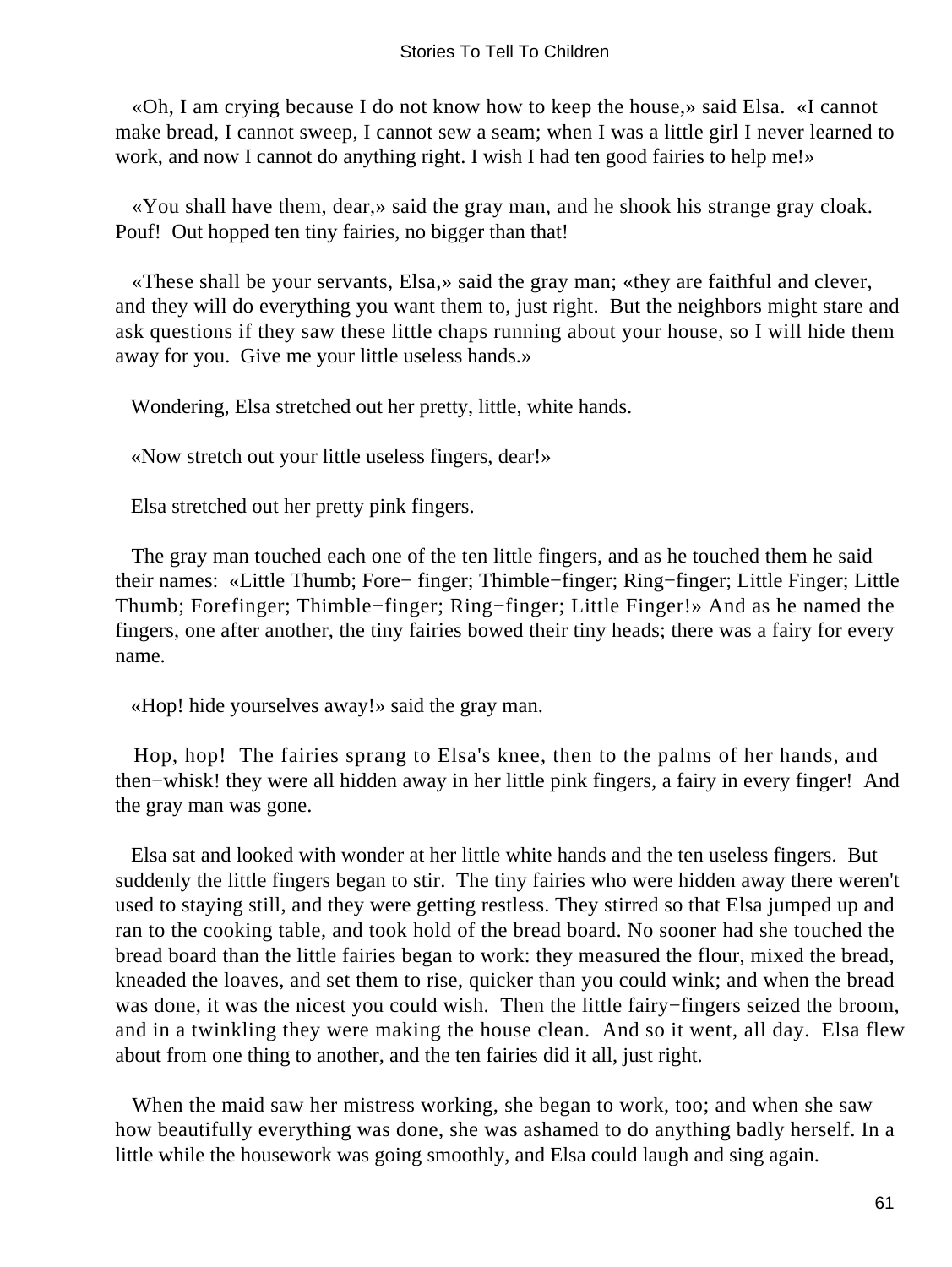There was no more crossness in that house. Elsa's husband grew so proud of her that he went about saying to everybody, «My grandmother was a fine housekeeper, and my mother was a fine housekeeper, but neither of them could hold a candle to my wife. She has only one maid, but, to see the work done, you would think she had as many servants as she has fingers on her hands!»

When Elsa heard that, she used to laugh, but she never, never told.

### THE **ELVES AND THE SHOEMAKER**

 Once upon a time there was an honest shoemaker, who was very poor. He worked as hard as he could, and still he could not earn enough to keep himself and his wife. At last there came a day when he had nothing left but one piece of leather, big enough to make one pair of shoes. He cut out the shoes, ready to stitch, and left them on the bench; then he said his prayers and went to bed, trusting that he could finish the shoes on the next day and sell them.

 Bright and early the next morning, he rose and went to his work−bench. There lay a pair of shoes, beautifully made, and the leather was gone! There was no sign of any one's having been there. The shoemaker and his wife did not know what to make of it. But the first customer who came was so pleased with the beautiful shoes that he bought them, and paid so much that the shoemaker was able to buy leather enough for two pairs.

 Happily, he cut them out, and then, as it was late, he left the pieces on the bench, ready to sew in the morning. But when morning came, two pairs of shoes lay on the bench, most beautifully made, and no sign of any one who had been there. The shoemaker and his wife were quite at a loss.

 That day a customer came and bought both pairs, and paid so much for them that the shoemaker bought leather for four pairs, with the money.

 Once more he cut out the shoes and left them on the bench. And in the morning all four pairs were made.

 It went on like this until the shoemaker and his wife were prosperous people. But they could not be satisfied to have so much done for them and not know to whom they should be grateful. So one night, after the shoemaker had left the pieces of leather on the bench, he and his wife hid themselves behind a curtain, and left a light in the room.

 Just as the clock struck twelve the door opened softly, and two tiny elves came dancing into the room, hopped on to the bench, and began to put the pieces together. They were quite naked, but they had wee little scissors and hammers and thread. Tap! tap! went the little hammers; stitch, stitch, went the thread, and the little elves were hard at work. No one ever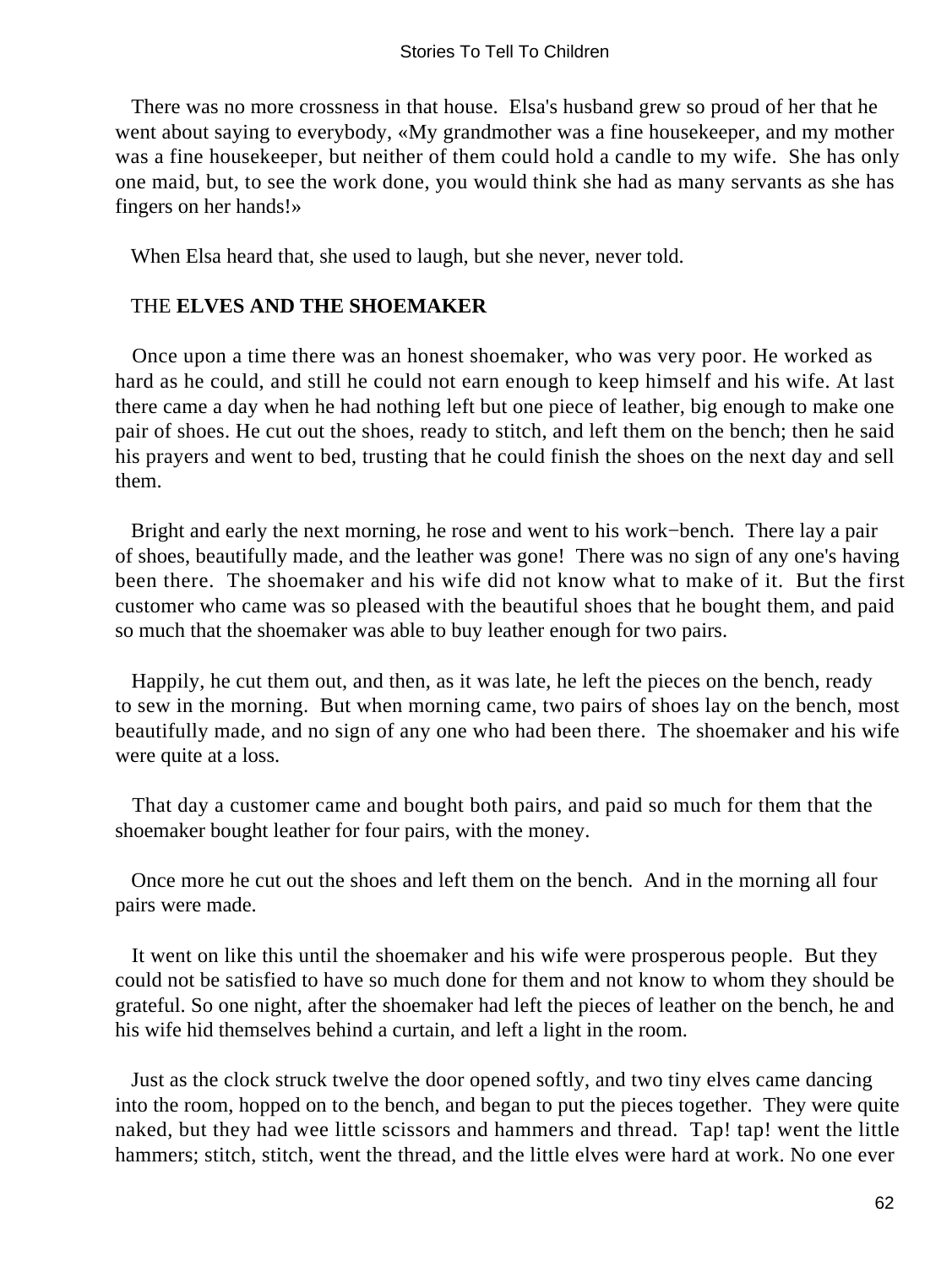worked so fast as they. In almost no time all the shoes were stitched and finished. Then the tiny elves took hold of each other's hands and danced round the shoes on the bench, till the shoemaker and his wife had hard work not to laugh aloud. But as the clock struck two, the little creatures whisked away out of the window, and left the room all as it was before.

 The shoemaker and his wife looked at each other, and said, «How can we thank the little elves who have made us happy and prosperous?»

«I should like to make them some pretty clothes,» said the wife, «they are quite naked.»

«I will make the shoes if you will make the coats,» said her husband.

 That very day they set about it. The wife cut out two tiny, tiny coats of green, two weeny, weeny waistcoats of yellow, two little pairs of trousers, of white, two bits of caps, bright red (for every one knows the elves love bright colors), and her husband made two little pairs of shoes with long, pointed toes. They made the wee clothes as dainty as could be, with nice little stitches and pretty buttons; and by Christmas time, they were finished.

 On Christmas eve, the shoemaker cleaned his bench, and on it, instead of leather, he laid the two sets of gay little fairy− clothes. Then he and his wife hid away as before, to watch.

 Promptly at midnight, the little naked elves came in. They hopped upon the bench; but when they saw the little clothes there, they laughed and danced for joy. Each one caught up his little coat and things and began to put them on. Then they looked at each other and made all kinds of funny motions in their delight. At last they began to dance, and when the clock struck two, they danced quite away, out of the window.

 They never came back any more, but from that day they gave the shoemaker and his wife good luck, so that they never needed any more help.

## WHO **KILLED THE** OTTER'S BABIES [1]?

[1] Adapted from the story as told in Fables and Folk Tales From an Eastern Forest, by Walter Skeat.

 Once the Otter came to the Mouse−deer and said, «Friend Mouse−deer, will you please take care of my babies while I go to the river, to catch fish?»

«Certainly,» said the Mouse−deer, «go along.»

 But when the Otter came back from the river, with a string of fish, he found his babies crushed flat.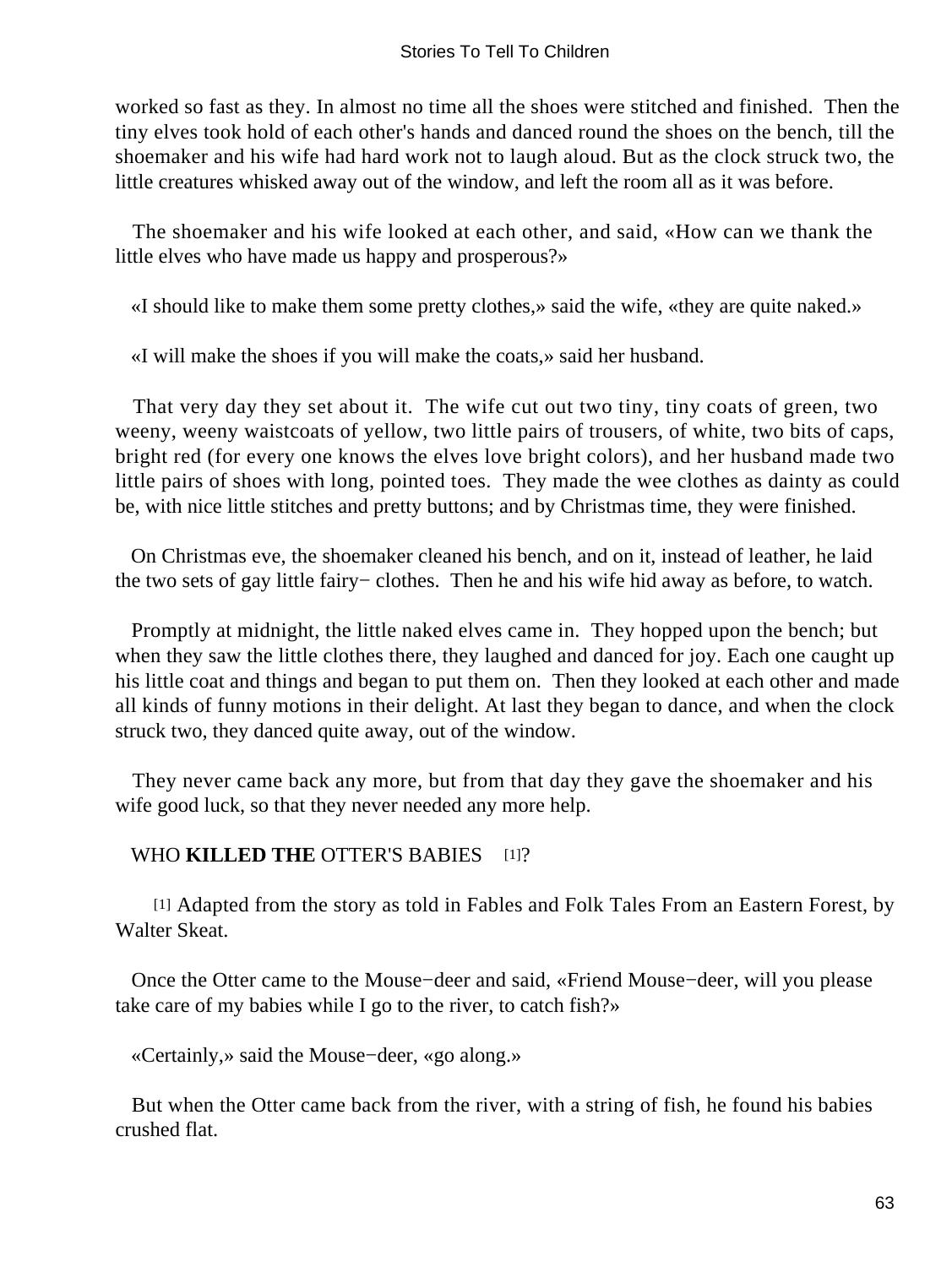#### Stories To Tell To Children

 «What does this mean, Friend Mouse− deer?» he said. «Who killed my children while you were taking care of them?»

 «I am very sorry,» said the Mouse−deer, «but you know I am Chief Dancer of the War−dance, and the Woodpecker came and sounded the war−gong, so I danced. I forgot your children, and trod on them.»

«I shall go to King Solomon,» said the Otter, «and you shall be punished.»

Soon the Mouse−deer was called before King Solomon.

«Did you kill the Otter's babies?» said the king.

«Yes, your Majesty,» said the Mouse− deer, «but I did not mean to.»

«How did it happen?» said the king.

 «Your Majesty knows,» said the Mouse− deer, «that I am Chief Dancer of the War−dance. The Woodpecker came and sounded the war−gong, and I had to dance; and as I danced I trod on the Otter's children.»

 «Send for the Woodpecker,» said King Solomon. And when the Woodpecker came, he said to him, «Was it you who sounded the war−gong?»

«Yes, your Majesty,» said the Woodpecker, «but I had to.»

«Why?» said the king.

 «Your Majesty knows,» said the Woodpecker, «that I am Chief Beater of the War−gong, and I sounded the gong because I saw the Great Lizard wearing his sword.»

 «Send for the Great Lizard,» said King Solomon. When the Great Lizard came, he asked him, «Was it you who were wearing your sword?»

«Yes, your Majesty,» said the Great Lizard; «but I had to.»

«Why?» said the king.

 «Your Majesty knows,» said the Great Lizard, «that I am Chief Protector of the Sword. I wore my sword because the Tortoise came wearing his coat of mail.»

So the Tortoise was sent for.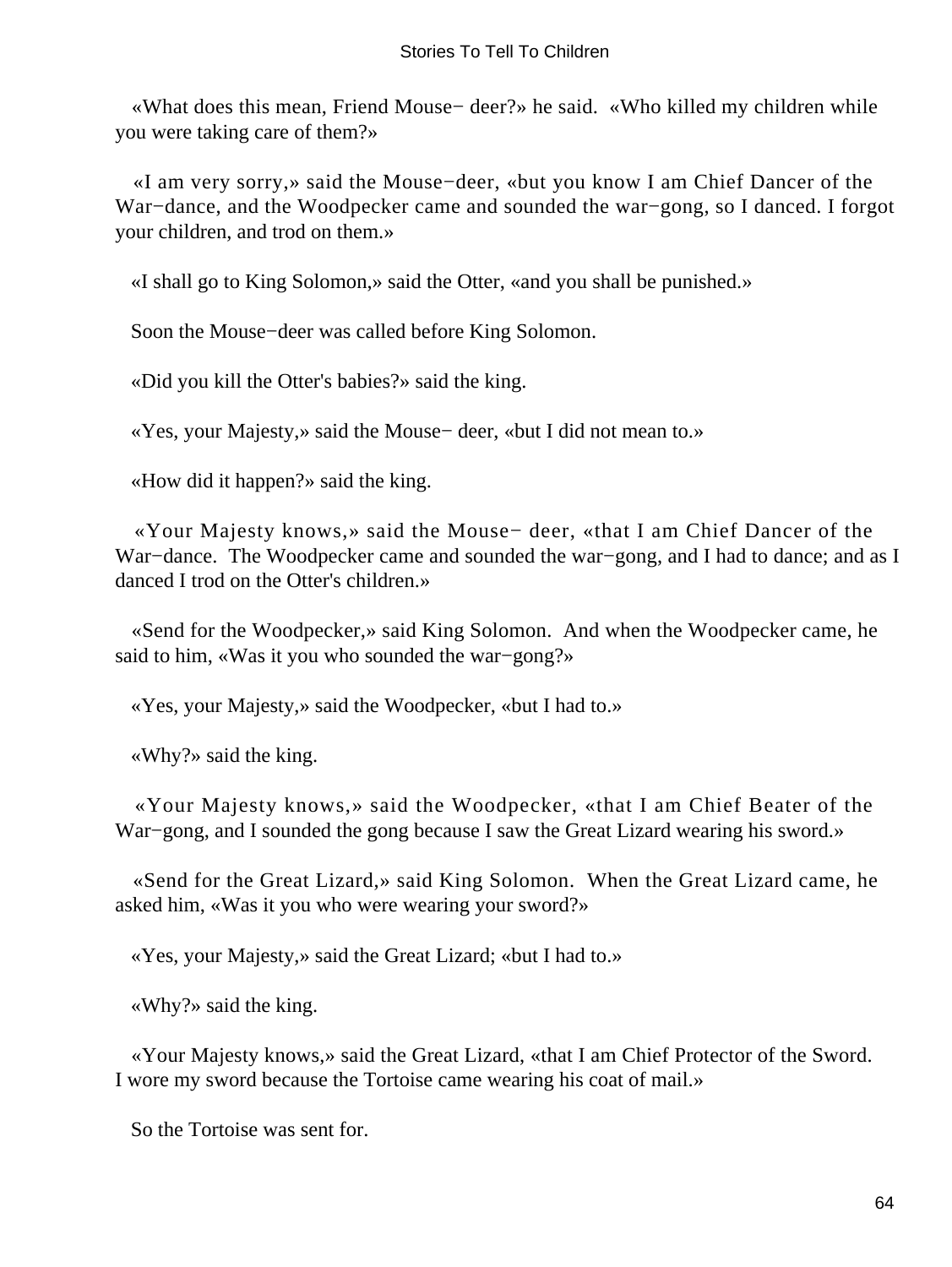«Why did you wear your coat of mail?» said the king.

 «I put it on, your Majesty,» said the Tortoise, «because I saw the King−crab trailing his three−edged pike.»

Then the King−crab was sent for.

«Why were you trailing your three− edged pike?» said King Solomon.

 «Because, your Majesty,» said the Kingerab, «I saw that the Crayfish had shouldered his lance.»

Immediately the Crayfish was sent for.

«Why did you shoulder your lance?» said the king.

 «Because, your Majesty,» said the Crayfish, «I saw the Otter coming down to the river to kill my children.»

 «Oh,» said King Solomon, «if that is the case, the Otter killed the Otter's children. And the Mouse−deer cannot be held, by the law of the land!»

EARLY [1]

[1] From The singing Leaves, by Josephine Preston Peabody (Houghton, Mifflin and Co.).

 I like to lie and wait to see My mother braid her hair. It is as long as it can be, And yet she doesn't care. I love my mother's hair.

 And then the way her fingers go; They look so quick and white, – In and out, and to and fro, And braiding in the light, And it is always right.

 So then she winds it, shiny brown, Around her head into a crown, Just like the day before. And then she looks and pats it down, And looks a minute more; While I stay here all still and cool. Oh, isn't morning beautiful?

### THE **BRAHMIN,** THE **TIGER,** AND **THE JACKAL**

 Do you know what a Brahmin is? A Brahmin is a very good and gentle kind of man who lives in India, and who treats all the beasts as if they were his brothers. There is a great deal more to know about Brahmins, but that is enough for the story.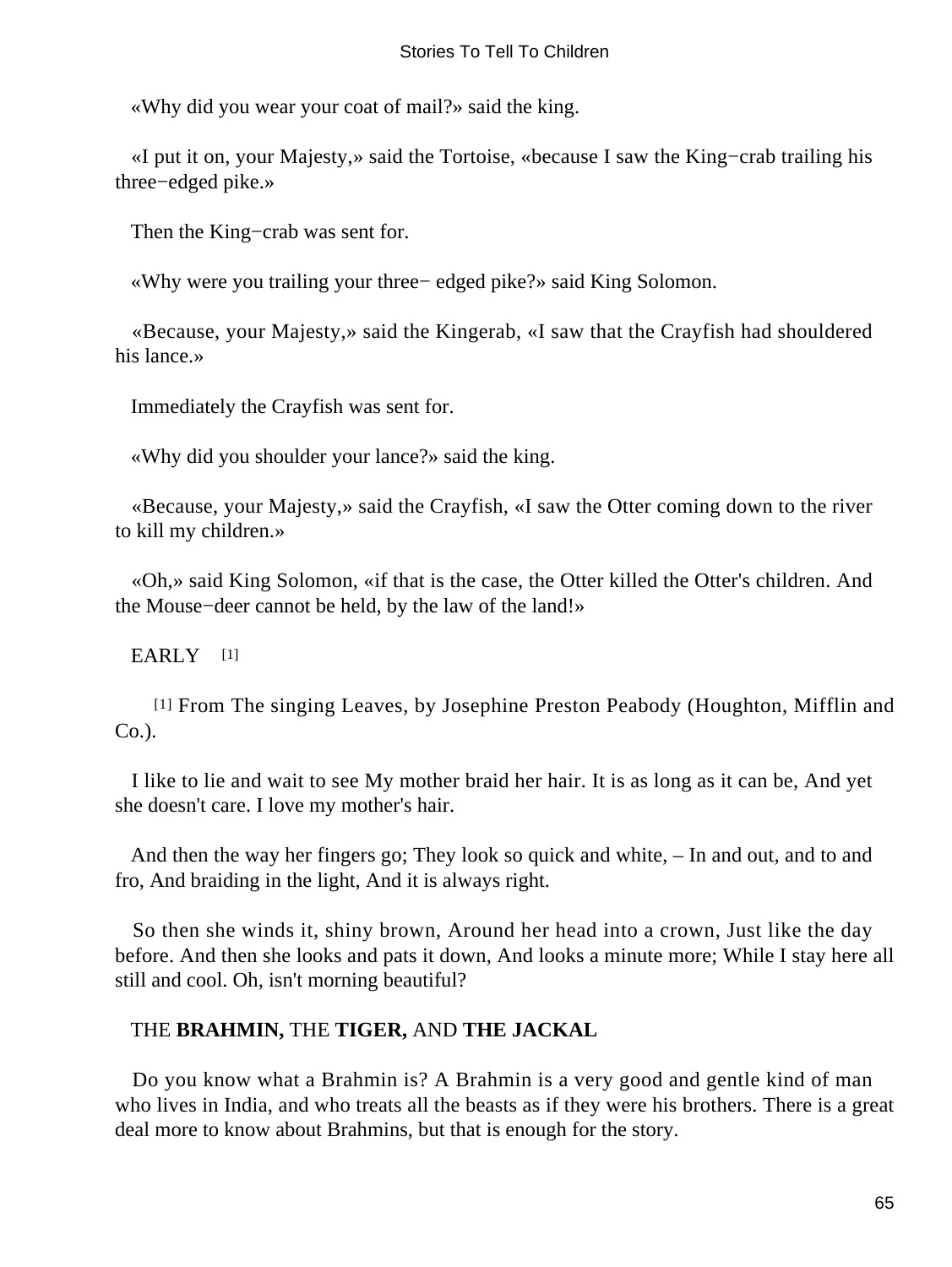#### Stories To Tell To Children

 One day a Brahmin was walking along a country road when he came upon a Tiger, shut up in a strong iron cage. The villagers had caught him and shut him up there for his wickedness.

 «Oh, Brother Brahmin, Brother Brahmin,» said the Tiger, «please let me out, to get a little drink! I am so thirsty, and there is no water here.»

 «But Brother Tiger,» said the Brahmin, «you know if I should let you out, you would spring on me and eat me up.»

 «Never, Brother Brahmin!» said the Tiger. «Never in the world would I do such an ungrateful thing! Just let me out a little minute, to get a little, little drink of water, Brother Brahmin!»

 So the Brahmin unlocked the door and let the Tiger out. The moment he was out he sprang on the Brahmin, and was about to eat him up.

 «But, Brother Tiger,» said the Brahmin, «you promised you would not. It is not fair or just that you should eat me, when I set you free.»

«It is perfectly right and just,» said the Tiger, «and I shall eat you up.»

 However, the Brahmin argued so hard that at last the Tiger agreed to wait and ask the first five whom they should meet, whether it was fair for him to eat the Brahmin, and to abide by their decision.

 The first thing they came to, to ask, was an old Banyan Tree, by the wayside. (A banyan tree is a kind of fruit tree.)

 «Brother Banyan,» said the Brahmin, eagerly, «does it seem to you right or just that this Tiger should eat me, when I set him free from his cage?»

The Banyan Tree looked down at them and spoke in a tired voice.

 «In the summer,» he said, «when the sun is hot, men come and sit in the cool of my shade and refresh themselves with the fruit of my branches. But when evening falls, and they are rested, they break my twigs and scatter my leaves, and stone my boughs for more fruit. Men are an ungrateful race. Let the Tiger eat the Brahmin.»

The Tiger sprang to eat the Brahmin, but the Brahmin said, –

«Wait, wait; we have asked only one. We have still four to ask.»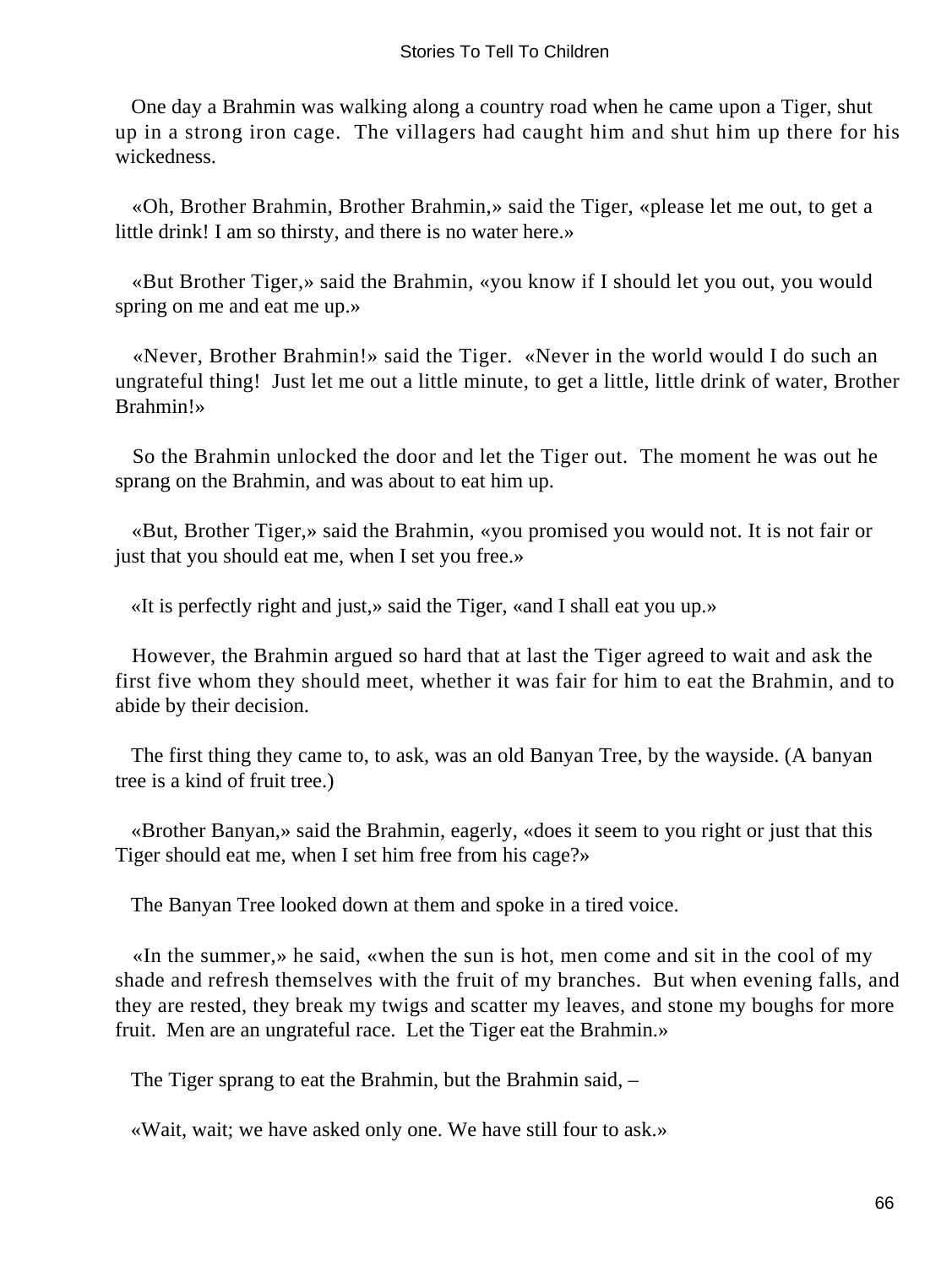Presently they came to a place where an old Bullock was lying by the road. The Brahmin went up to him and said, –

 «Brother Bullock, oh, Brother Bullock, does it seem to you a fair thing that this Tiger should eat me up, after I have just freed him from a cage?»

The Bullock looked up, and answered in a deep, grumbling voice, –

 «When I was young and strong my master used me hard, and I served him well. I carried heavy loads and carried them far. Now that I am old and weak and cannot work, he leaves me without food or water, to die by the wayside. Men are a thankless lot. Let the Tiger eat the Brahmin.»

The Tiger sprang, but the Brahmin spoke very quickly: –

«Oh, but this is only the second, Brother Tiger; you promised to ask five.»

 The Tiger grumbled a good deal, but at last he went on again with the Brahmin. And after a time they saw an Eagle, high overhead. The Brahmin called up to him imploringly, –

 «Oh, Brother Eagle, Brother Eagle! Tell us if it seems to you fair that this Tiger should eat me up, when I have just saved him from a frightful cage?»

 The Eagle soared slowly overhead a moment, then he came lower, and spoke in a thin, clear voice.

 «I live high in the air,» he said, «and I do no man any harm. Yet as often as they find my eyrie, men stone my young and rob my nest and shoot at me with arrows. Men are a cruel breed. Let the Tiger eat the Brahmin!»

 The Tiger sprang upon the Brahmin, to eat him up; and this time the Brahmin had very hard work to persuade him to wait. At last he did persuade him, however, and they walked on together. And in a little while they saw an old Alligator, lying half buried in mud and slime, at the river's edge.

 «Brother Alligator, oh, Brother Alligator!» said the Brahmin, «does it seem at all right or fair to you that this Tiger should eat me up, when I have just now let him out of a cage?»

The old Alligator turned in the mud, and grunted, and snorted; then he said,

 «I lie here in the mud all day, as harmless as a pigeon; I hunt no man, yet every time a man sees me, he throws stones at me, and pokes me with sharp sticks, and jeers at me. Men are a worthless lot. Let the Tiger eat the Brahmin!»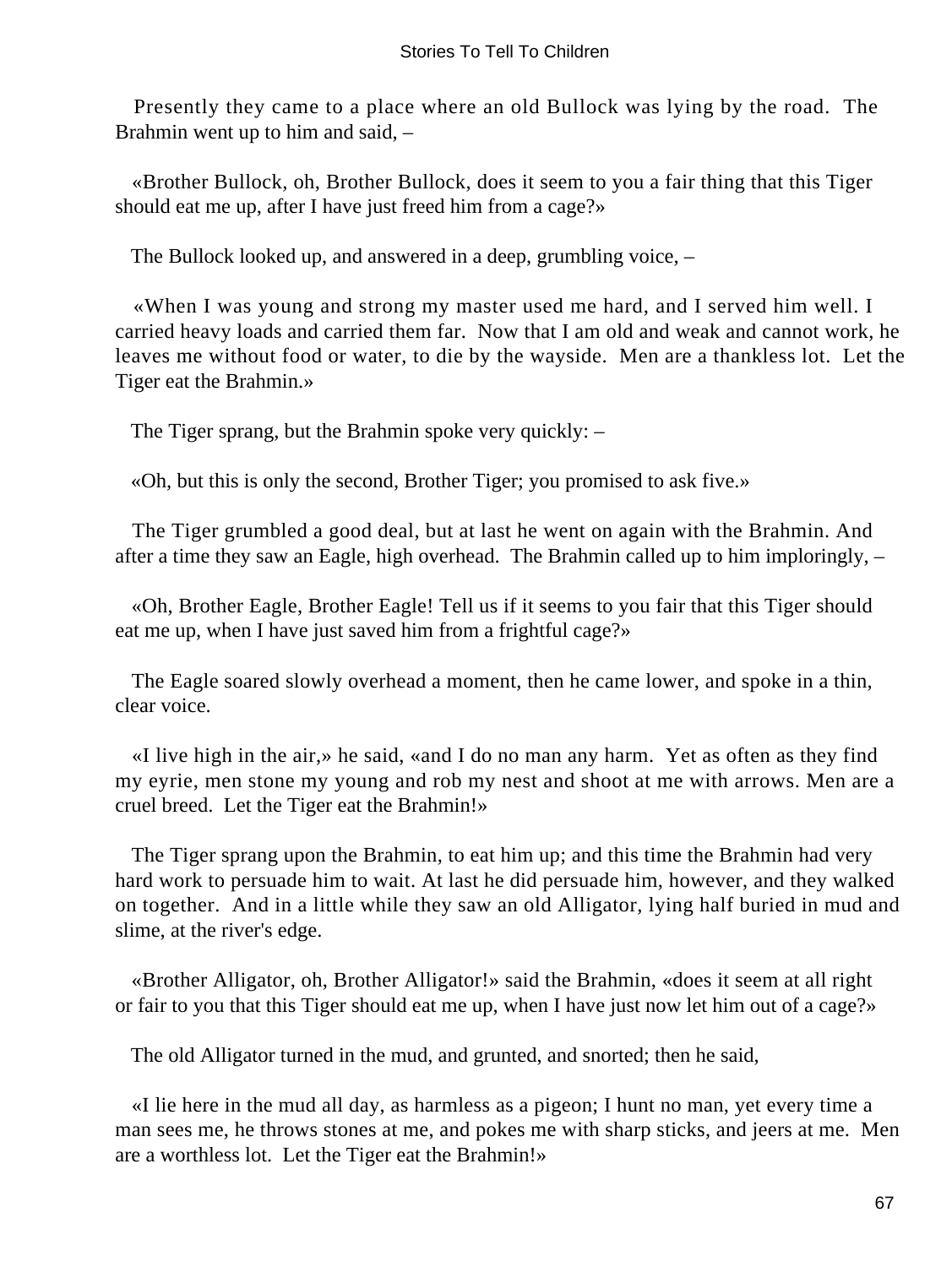At this the Tiger was bound to eat the Brahmin at once. The poor Brahmin had to remind him, again and again, that they had asked only four.

«Wait till we've asked one more! Wait until we see a fifth!» he begged.

Finally, the Tiger walked on with him.

After a time, they met the little Jackal, coming gayly down the road toward them.

 «Oh, Brother Jackal, dear Brother Jackal,» said the Brahmin, «give us your opinion! Do you think it right or fair that this Tiger should eat me, when I set him free from a terrible cage?»

«Beg pardon?» said the little Jackal.

 «I said,» said the Brahmin, raising his voice, «do you think it is fair that the Tiger should eat me, when I set him free from his cage?»

«Cage?» said the little Jackal, vacantly.

 $\langle$  Yes, yes, his cage,  $\rangle$  said the Brahmin.  $\langle$  We want your opinion. Do you think –  $\rangle$ 

 «Oh,» said the little Jackal, «you want my opinion? Then may I beg you to speak a little more loudly, and make the matter quite clear? I am a little slow of understanding. Now what was it?»

 «Do you think,» said the Brahmin, «it is right for this Tiger to eat me, when I set him free from his cage?»

«What cage?» said the little Jackal.

«Why, the cage he was in,» said the Brahmin. «You see – »

«But I don't altogether understand,» said the little Jackal, «You `set him free,' you say?»

«Yes, yes, yes!» said the Brahmin.

«It was this way: I was walking along, and I saw the Tiger  $\rightarrow \infty$ 

 «Oh, dear, dear!» interrupted the little Jackal; «I never can see through it, if you go on like that, with a long story. If you really want my opinion you must make the matter clear. What sort of cage was it?»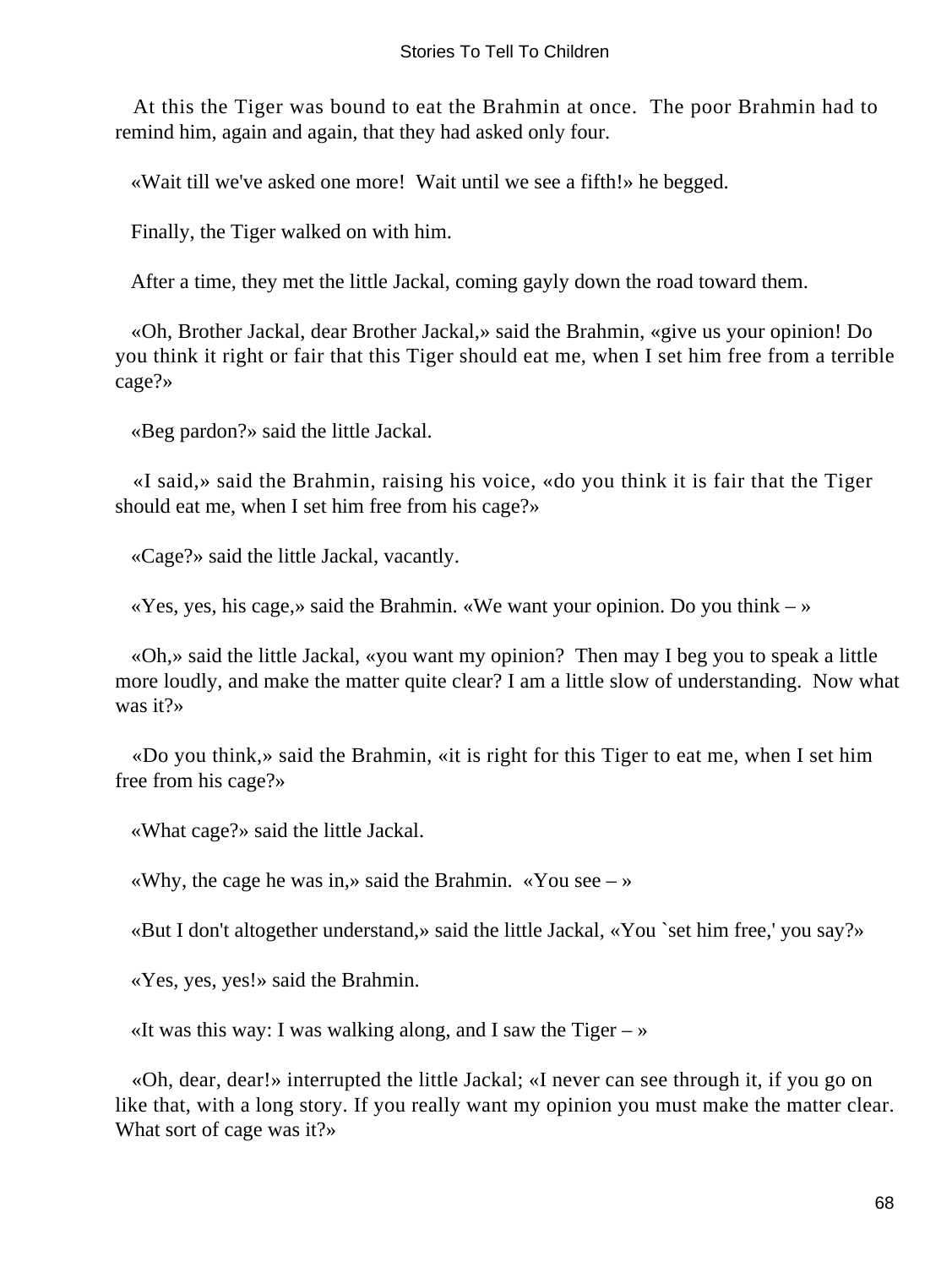«Why, a big, ordinary cage, an iron cage,» said the Brahmin.

 «That gives me no idea at all,» said the little Jackal. «See here, my friends, if we are to get on with this matter you'd best show me the spot. Then I can understand in a jiffy. Show me the cage.»

 So the Brahmin, the Tiger, and the little Jackal walked back together to the spot where the cage was.

 «Now, let us understand the situation,» said the little Jackal. «Brahmin, where were you?»

«I stood here by the roadside,» said the Brahmin.

«Tiger, where were you?» said the little Jackal.

«Why, in the cage, of course,» roared the Tiger.

 «Oh, I beg your pardon, Father Tiger,» said the little Jackal, «I really am SO stupid; I cannot **QUITE** understand what happened. If you will have a little patience, – HOW were you in the cage? What position were you in?»

 «I stood here,» said the Tiger, leaping into the cage, «with my head over my shoulder, so.»

 «Oh, thank you, thank you,» said the little Jackal, «that makes it **MUCH** clearer; but I still don't **QUITE** understand – forgive my slow mind – why did you not come out, by yourself?»

«Can't you see that the door shut me in?» said the Tiger.

 «Oh, I do beg your pardon,» said the little Jackal. «I know I am very slow; I can never understand things well unless I see just how they were if you could show me now exactly how that door works I am sure I could understand. How does it shut?»

«It shuts like this,» said the Brahmin, pushing it to.

«Yes; but I don't see any lock,» said the little Jackal, «does it lock on the outside?»

«It locks like this,» said the Brahmin. And he shut and bolted the door!

 «Oh, does it, indeed?» said the little Jackal. «Does it, **INDEED!** Well, Brother Brahmin, now that it is locked. I should advise you to let it stay locked! As for you, my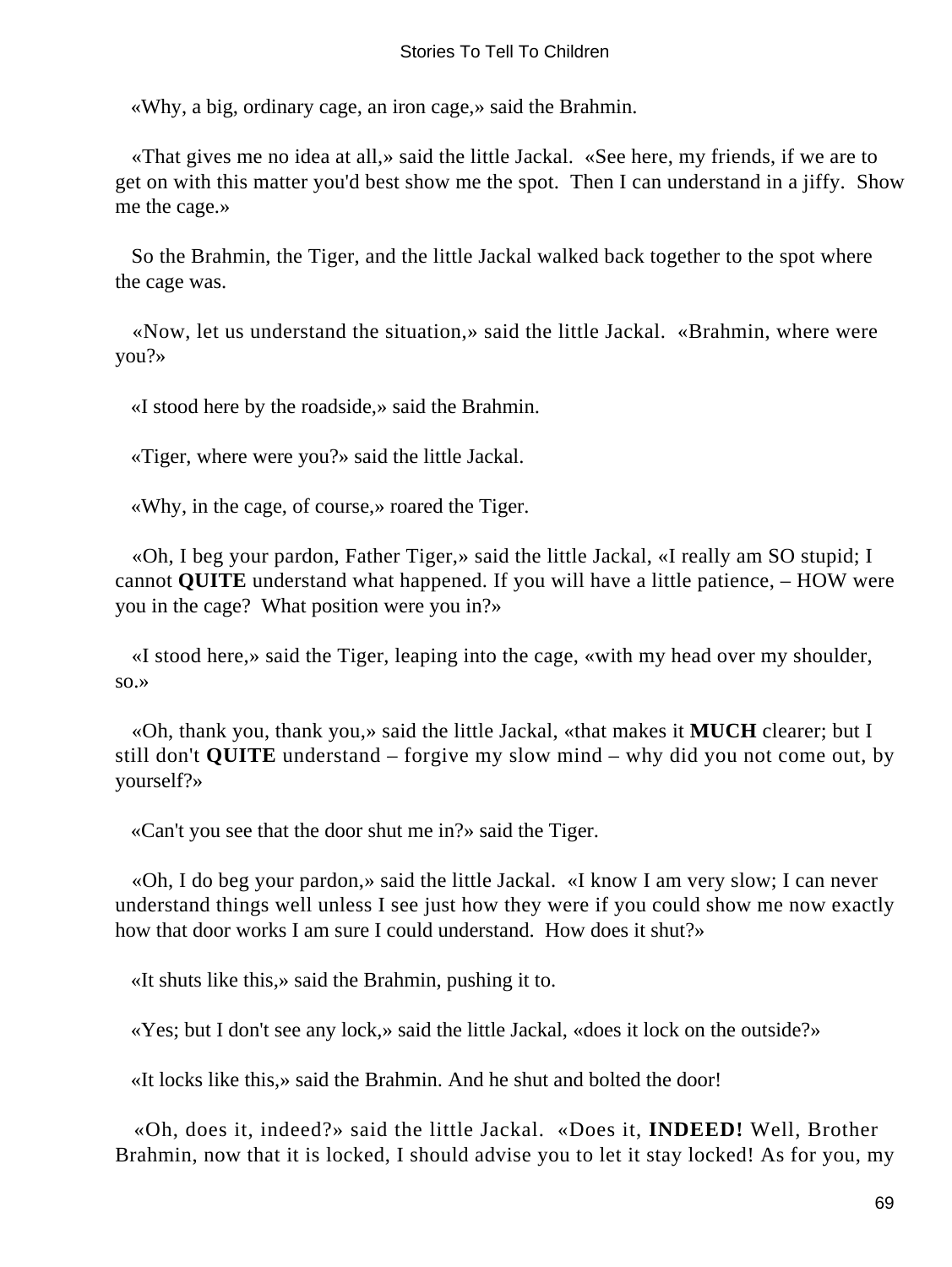friend,» he said to the Tiger, "I think you will wait a good while before you'll find any one to let you out again!

Then he made a very low bow to the Brahmin.

«Good−by, Brother,» he said. «Your way lies that way, and mine lies this; good−by!»

#### THE **LITTLE JACKAL AND THE CAMEL**

 All these stories about the little Jackal that I have told you, show how clever the little Jackal was. But you know – if you don't, you will when you are grown up – that no matter how clever you are, sooner or later you surely meet some one who is cleverer. It is always so in life. And it was so with the little Jackal. This is what happened.

 The little Jackal was, as you know, exceedingly fond of shell−fish, especially of river crabs. Now there came a time when he had eaten all the crabs to be found on his own side of the river. He knew there must be plenty on the other side, if he could only get to them, but he could not swim.

One day he thought of a plan. He went to his friend the Camel, and said, –

 «Friend Camel, I know a spot where the sugar−cane grows thick; I'll show you the way, if you will take me there.»

«Indeed I will,» said the Camel, who was very fond of sugar−cane. «Where is it?»

 «It is on the other side of the river,» said the little Jackal; «but we can manage it nicely, if you will take me on your back and swim over.»

 The Camel was perfectly willing, so the little Jackal jumped on his back, and the Camel swam across the river, carrying him. When they were safely over, the little Jackal jumped down and showed the Camel the sugar−cane field; then he ran swiftly along the river bank, to hunt for crabs; the Camel began to eat sugar−cane. He ate happily, and noticed nothing around him.

 Now, you know, a Camel is very big, and a Jackal is very little. Consequently, the little Jackal had eaten his fill by the time the Camel had barely taken a mouthful. The little Jackal had no mind to wait for his slow friend; he wanted to be off home again, about his business. So he ran round and round the sugar−cane field, and as he ran he sang and shouted, and made a great hullabaloo.

Of course, the villagers heard him at once.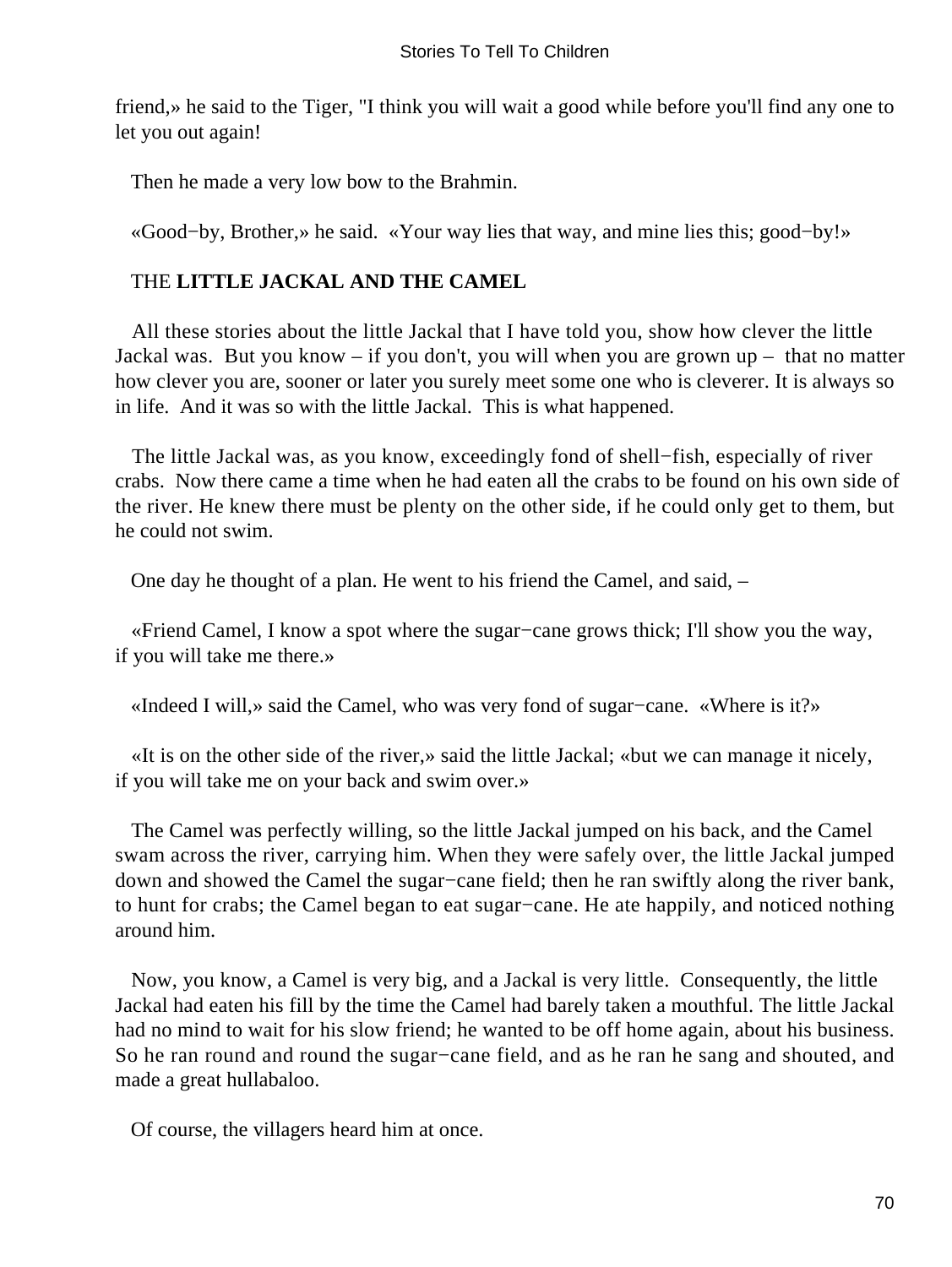«There is a Jackal in the sugar−cane,» they said; «he will dig holes and destroy the roots; we must go down and drive him out.» So they came down, with sticks and stones. When they got there, there was no Jackal to be seen; but they saw the great Camel, eating away at the juicy sugar− cane. They ran at him and beat him, and stoned him, and drove him away half dead.

 When they had gone, leaving the poor Camel half killed, the little Jackal came dancing back from somewhere or other.

«I think it's time to go home, now,» he said; «don't you?»

 «Well, you **ARE a** pretty friend!» said the Camel. «The idea of your making such a noise, with your shouting and singing! You brought this upon me. What in the world made you do it? Why did you shout and sing?»

«Oh, I don't know WHY,» said the little Jackal, – «I always sing after dinner!»

«So?» said the Camel, «Ah, very well, let us go home now.»

 He took the little Jackal kindly on his back and started into the water. When he began to swim he swam out to where the river was the very deepest. There he stopped, and said, –

«Oh, Jackal!»

«Yes,» said the little Jackal.

«I have the strangest feeling,» said the Camel, – «I feel as if I must roll over.»

 «`Roll over'!» cried the Jackal. «My goodness, don't do that! If you do that, you'll drown me! What in the world makes you want to do such a crazy thing? Why should you want to roll over?»

«Oh, I don't know WHY,» said the Camel slowly, «but I always roll over after dinner!»

So he rolled over.

And the little Jackal was drowned, for his sins, but the Camel came safely home.

### THE **GULLS OF SALT LAKE**

 The story I am going to tell you is about something that really happened, many years ago, when most of the mothers and fathers of the children here were not born, themselves. At that time, nearly all the people in the United States lived between the Atlantic Ocean and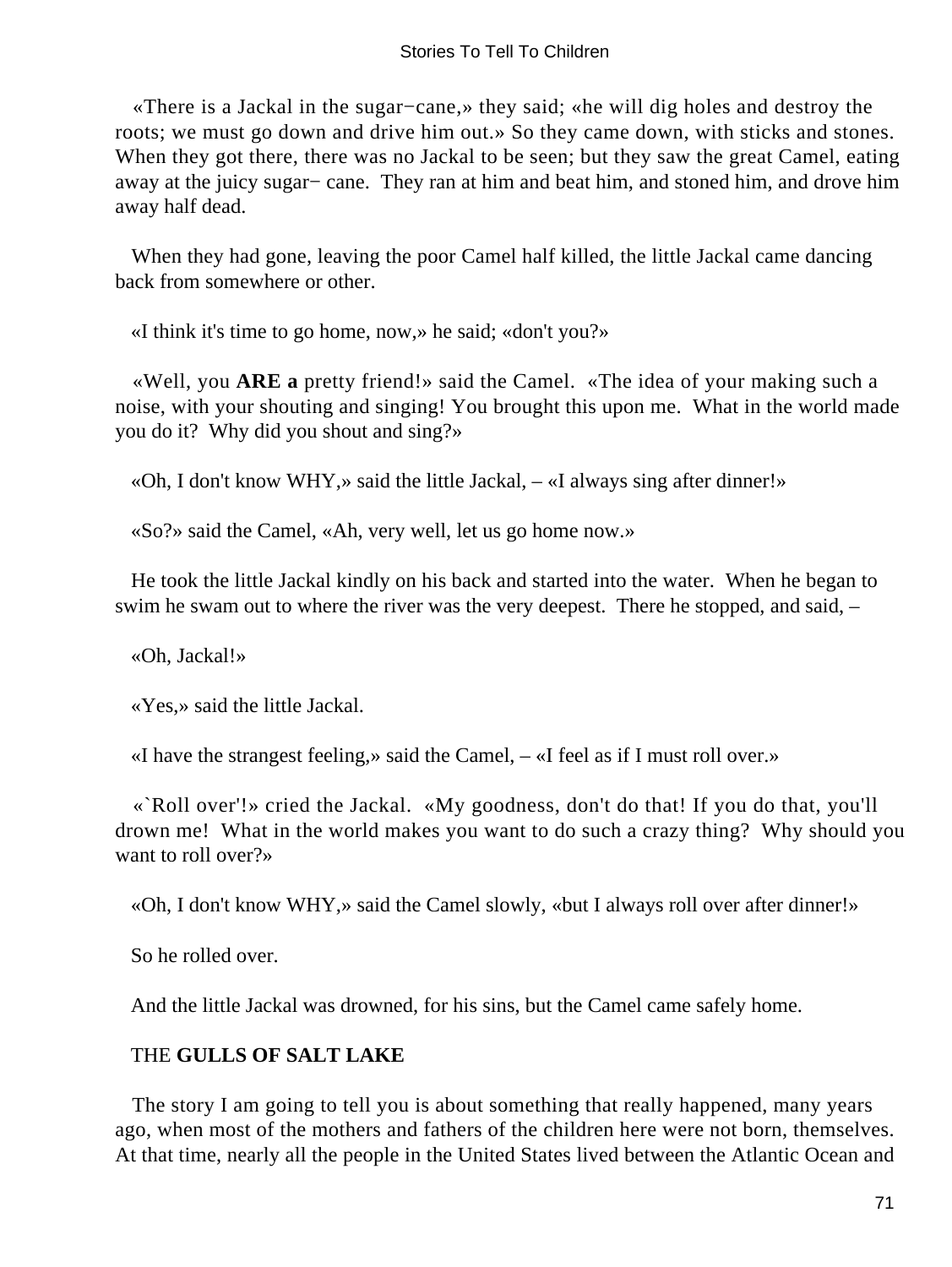the Mississippi River. Beyond were plains, reaching to the foot of the mighty Rocky Mountains, where Indians and wild beasts roamed. The only white men there were a few hunters and trappers.

 One year a brave little company of people traveled across the plains in big covered wagons with many horses, and finally succeeded in climbing to the top of the great Rockies and down again into a valley in the very midst of the mountains. It was a valley of brown, bare, desert soil, in a climate where almost no rain falls; but the snows on the mountain−tops sent down little streams of pure water, the winds were gentle, and lying like a blue jewel at the foot of the western hills was a marvelous lake of salt water, – an inland sea. So the pioneers settled there and built them huts and cabins for the first winter.

 It had taken them many months to make the terrible journey; many had died of weariness and illness on the way; many died of hardship during the winter; and the provisions they had brought in their wagons were so nearly gone that, by spring, they were living partly on roots, dug from the ground. All their lives now depended on the crops of grain and vegetables which they could raise in the valley. They made the barren land good by spreading water from the little streams over it, – what we call «irrigating;» and they planted enough corn and grain and vegetables for all the people. Every one helped, and every one watched for the sprouting, with hopes, and prayers, and careful eyes.

 In good time the seeds sprouted, and the dry, brown earth was covered with a carpet of tender, green, growing things. No farmer's garden at home in the East could have looked better than the great garden of the desert valley. And from day to day the little shoots grew and flourished till they were all well above the ground.

 Then a terrible thing happened. One day the men who were watering the crops saw a great number of crickets swarming over the ground at the edge of the gardens nearest the mountains. They were hopping from the barren places into the young, green crops, and as they settled down they ate the tiny shoots and leaves to the ground. More came, and more, and ever more, and as they came they spread out till they covered a big corner of the grain field. And still more and more, till it was like an army of black, hopping, crawling crickets, streaming down the side of the mountain to kill the crops.

 The men tried to kill the crickets by beating the ground, but the numbers were so great that it was like beating at the sea. Then they ran and told the terrible news, and all the village came to help. They started fires; they dug trenches and filled them with water; they ran wildly about in the fields, killing what they could. But while they fought in one place new armies of crickets marched down the mountain− sides and attacked the fields in other places. And at last the people fell on their knees and wept and cried in despair, for they saw starvation and death in the fields.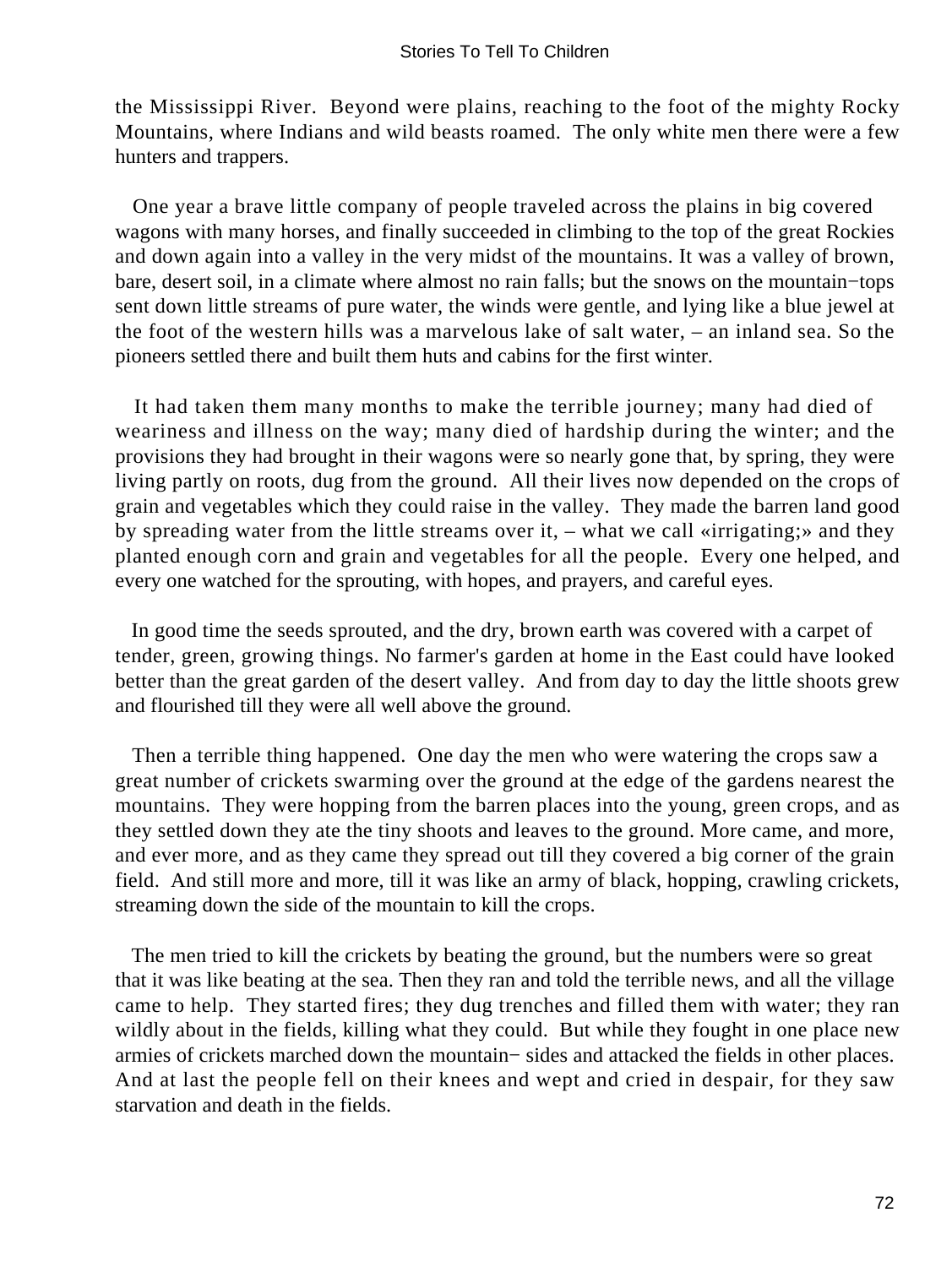A few knelt to pray. Others gathered round and joined them, weeping. More left their useless struggles and knelt beside their neighbors. At last nearly all the people were kneeling on the desolate fields praying for deliverance from the plague of crickets.

 Suddenly, from far off in the air toward the great salt lake, there was the sound of flapping wings. It grew louder. Some of the people looked up, startled. They saw, like a white cloud rising from the lake, a flock of sea gulls flying toward them. Snow−white in the sun, with great wings beating and soaring, in hundreds and hundreds, they rose and circled and came on.

«The gulls! the gulls!» was the cry. «What does it mean?»

 The gulls flew overhead, with a shrill chorus of whimpering cries, and then, in a marvelous white cloud of spread wings and hovering breasts, they settled down over the seeded ground.

 «Oh! woe! woe!» cried the people. «The gulls are eating what the crickets have left! they will strip root and branch!»

But all at once, some one called out, –

«No, no! See! they are eating the crickets! They are eating only the crickets!»

 It was true. The gulls devoured the crickets in dozens, in hundreds, in swarms. They ate until they were gorged, and then they flew heavily back to the lake, only to come again with new appetite. And when at last they finished, they had stripped the fields of the cricket army; and the people were saved.

 To this day, in the beautiful city of Salt Lake, which grew out of that pioneer village, the little children are taught to love the sea gulls. And when they learn drawing and weaving in the schools, their first design is often a picture of a cricket and a gull.

THE NIGHTINGALE [1]

[1] Adapted from Hans Christian Andersen.

 A long, long time ago, as long ago as when there were fairies, there lived an emperor in China, who had a most beautiful palace, all made of crystal. Outside the palace was the loveliest garden in the whole world, and farther away was a forest where the trees were taller than any other trees in the world, and farther away, still, was a deep wood. And in this wood lived a little Nightingale. The Nightingale sang so beautifully that everybody who heard her remembered her song better than anything else that he heard or saw. People came from all over the world to see the crystal palace and the wonderful garden and the great forest; but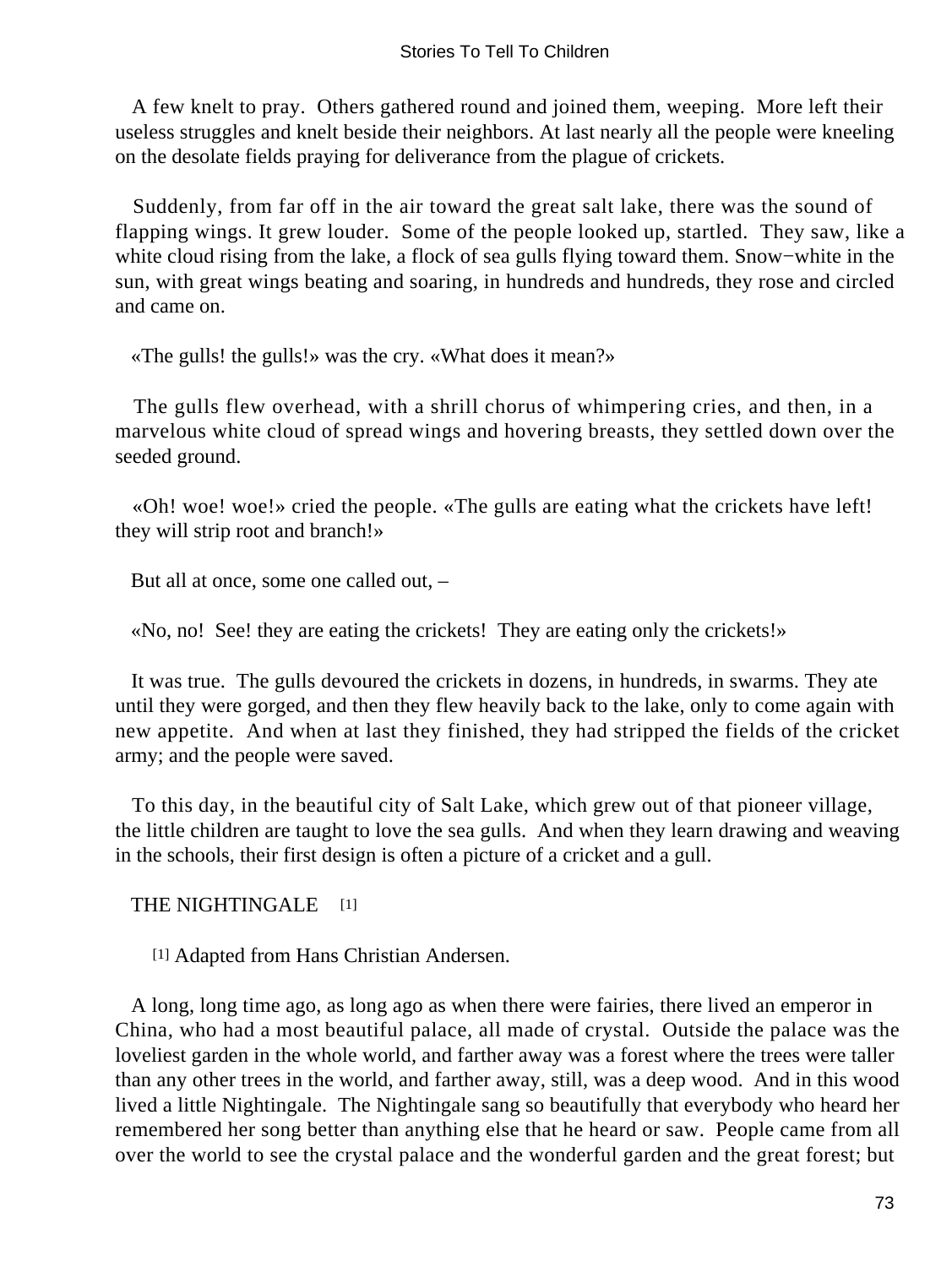when they went home and wrote books about these things they always wrote, «But the Nightingale is the best of all.»

 At last it happened that the Emperor came upon a book which said this, and he at once sent for his Chamberlain.

«Who is this Nightingale?» said the Emperor. «Why have I never heard him sing?»

 The Chamberlain, who was a very important person, said, «There cannot be any such person; I have never heard his name.»

 «The book says there is a Nightingale,» said the Emperor. «I command that the Nightingale be brought here to sing for me this evening.»

 The Chamberlain went out and asked all the great lords and ladies and pages where the Nightingale could be found, but not one of them had ever heard of him. So the Chamberlain went back to the Emperor and said, «There is no such person.»

 «The book says there is a Nightingale,» said the Emperor; «if the Nightingale is not here to sing for me this evening I will have the court trampled upon, immediately after supper.»

 The Chamberlain did not want to be trampled upon, so he ran out and asked everybody in the palace about the Nightingale. At last, a little girl who worked in the kitchen to help the cook's helper, said, «Oh, yes, I know the Nightingale very well. Every night, when I go to carry scraps from the kitchen to my mother, who lives in the wood beyond the forest, I hear the Nightingale sing.»

The Chamberlain asked the little cook– maid to take him to the Nightingale's home, and many of the lords and ladies followed after. When they had gone a little way, they heard a cow moo.

 «Ah!» said the lords and ladies, «that must be the Nightingale; what a large voice for so small a creature!»

«Oh, no,» said the little girl, «that is just a cow, mooing.»

 A little farther on they heard some bull− frogs, in a swamp. «Surely that is the Nightingale,» said the courtiers; «it really sounds like church−bells!»

«Oh, no,» said the little girl, «those are bullfrogs, croaking.»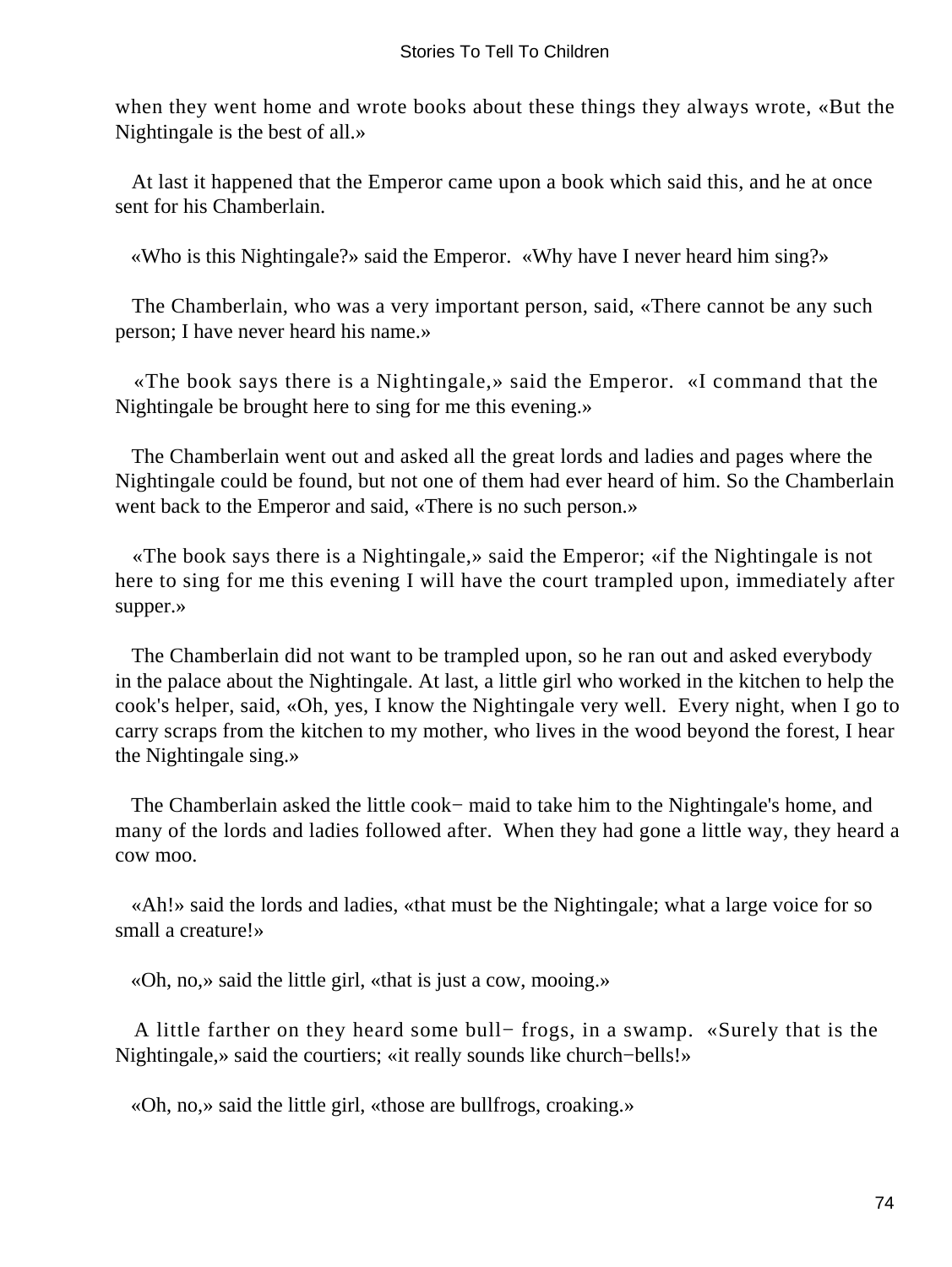At last they came to the wood where the Nightingale was. «Hush!» said the little girl, «she is going to sing.» And, sure enough, the little Nightingale began to sing. She sang so beautifully that you have never in all your life heard anything like it.

 «Dear, dear,» said the courtiers, «that is very pleasant; does that little gray bird really make all that noise? She is so pale that I think she has lost her color for fear of us.»

 The Chamberlain asked the little Nightingale to come and sing for the Emperor. The little Nightingale said she could sing better in her own greenwood, but she was so sweet and kind that she came with them.

 That evening the palace was all trimmed with the most beautiful flowers you can imagine, and rows and rows of little silver bells, that tinkled when the wind blew in, and hundreds and hundreds and hundreds of wax candles, that shone like tiny stars. In the great hall there was a gold perch for the Nightingale, beside the Emperor's throne.

 When all the people were there, the Emperor asked the Nightingale to sing. Then the little gray Nightingale filled her throat full, and sang. And, my dears, she sang so beautifully that the Emperor's eyes filled up with tears! And, you know, emperors do not cry at all easily. So he asked her to sing again, and this time she sang so marvelously that the tears came out of his eyes and ran down his cheeks. That was a great success. They asked the little Nightingale to sing, over and over again, and when they had listened enough the Emperor said that she should be made «Singer in Chief to the Court.» She was to have a golden perch near the Emperor's bed, and a little gold cage, and was to be allowed to go out twice every day. But there were twelve servants appointed to wait on her, and those twelve servants went with her every time she went out, and each of the twelve had hold of the end of a silken string which was tied to the little Nightingale's leg! It was not so very much fun to go out that way!

 For a long, long time the Nightingale sang every evening to the Emperor and his court, and they liked her so much that the ladies all tried to sound like her; they used to put water in their mouths and then make little sounds like this: glu−glu−glug. And when the courtiers met each other in the halls, one would say «Night,» and the other would say «ingale,» and that was conversation.

 At last, one day, there came a little package to the Emperor, on the outside of which was written, «The Nightingale.» Inside was an artificial bird, something like a Nightingale, only it was made of gold, and silver, and rubies, and emeralds, and diamonds. When it was wound up it played a waltz tune, and as it played it moved its little tail up and down. Everybody in the court was filled with delight at the music of the new nightingale. They made it sing that same tune thirty−three times, and still they had not had enough. They would have made it sing the tune thirty−four times, but the Emperor said, «I should like to hear the real Nightingale sing, now.»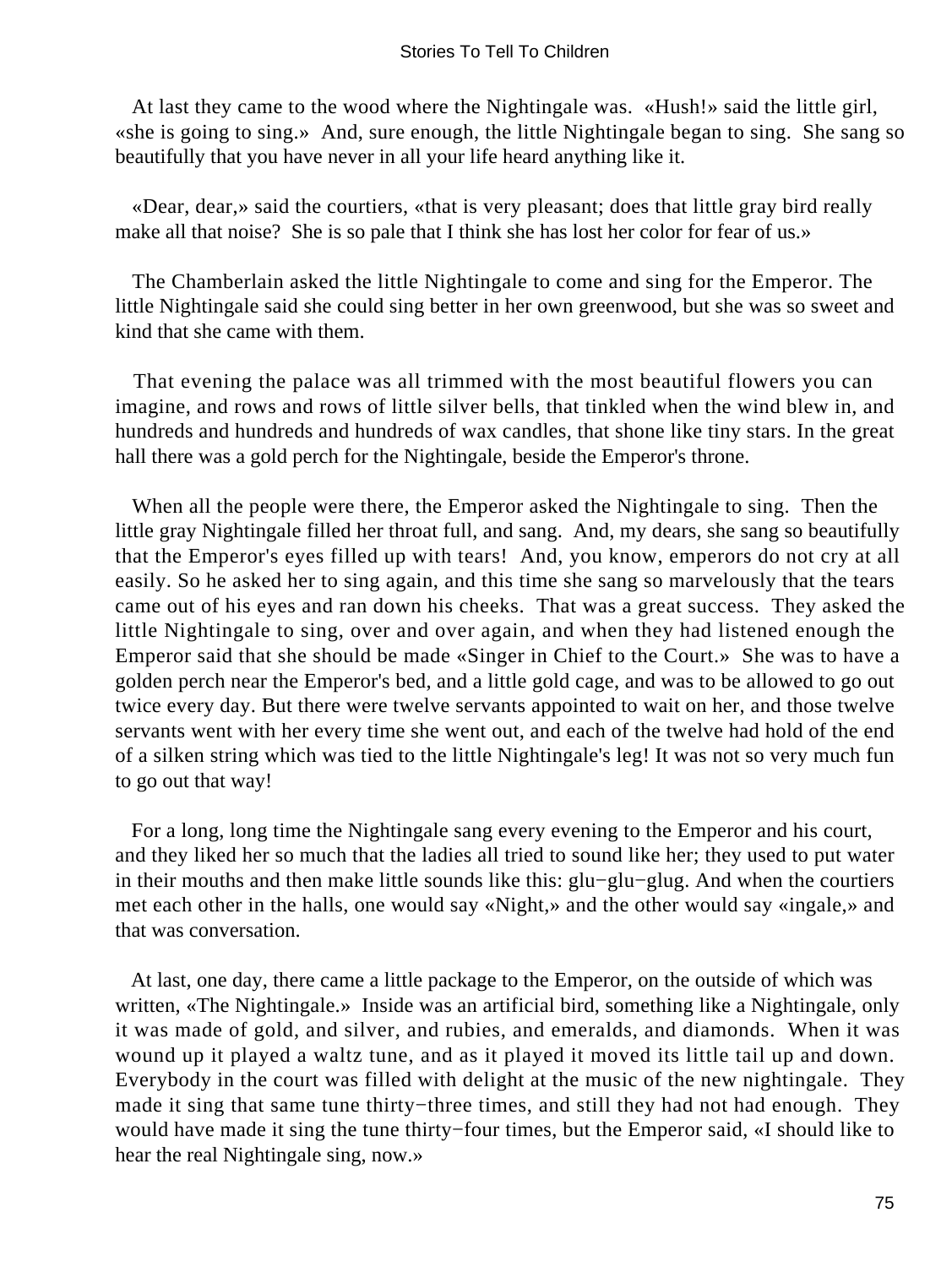But when they looked about for the real little Nightingale, they could not find her anywhere! She had taken the chance, while everybody was listening to the waltz tunes, to fly away through the window to her own greenwood.

 «What a very ungrateful bird!» said the lords and ladies. «But it does not matter; the new nightingale is just as good.»

 So the artificial nightingale was given the real Nightingale's little gold perch, and every night the Emperor wound her up, and she sang waltz tunes to him. The people in the court liked her even better than the old Nightingale, because they could all whistle her tunes, – which you can't do with real nightingales.

 About a year after the artificial nightingale came, the Emperor was listening to her waltz−tune, when there was a SNAP and WHIR−R−R inside the bird, and the music stopped. The Emperor ran to his doctor but he could not do anything. Then he ran to his clock−maker, but he could not do much. Nobody could do much. The best they could do was to patch the gold nightingale up so that it could sing once a year; even that was almost too much, and the tune was pretty shaky. Still, the Emperor kept the gold nightingale on the perch in his own room.

 A long time went by, and then, at last, the Emperor grew very ill, and was about to die. When it was sure that he could not live much longer, the people chose a new emperor and waited for the old one to die. The poor Emperor lay, quite cold and pale, in his great big bed, with velvet curtains, and tall candlesticks all about. He was quite alone, for all the courtiers had gone to congratulate the new emperor, and all the servants had gone to talk it over.

 When the Emperor woke up, he felt a terrible weight on his chest. He opened his eyes, and there was Death, sitting on his heart. Death had put on the Emperor's gold crown, and he had the gold sceptre in one hand, and the silken banner in the other; and he looked at the Emperor with his great hollow eyes. The room was full of shadows, and the shadows were full of faces. Everywhere the Emperor looked, there were faces. Some were very, very ugly, and some were sweet and lovely; they were all the things the Emperor had done in his life, good and bad. And as he looked at them they began to whisper. They whispered, «DO **YOU REMEMBER** THIS?» «DO **YOU REMEMBER** THAT?» The Emperor remembered so much that he cried out loud, «Oh, bring the great drum! Make music, so that I may not hear these dreadful whispers!» But there was nobody there to bring the drum.

 Then the Emperor cried, «You little gold nightingale, can you not sing something for me? I have given you gifts of gold and jewels, and kept you always by my side; will you not help me now?» But there was nobody to wind the little gold nightingale up, and of course it could not sing.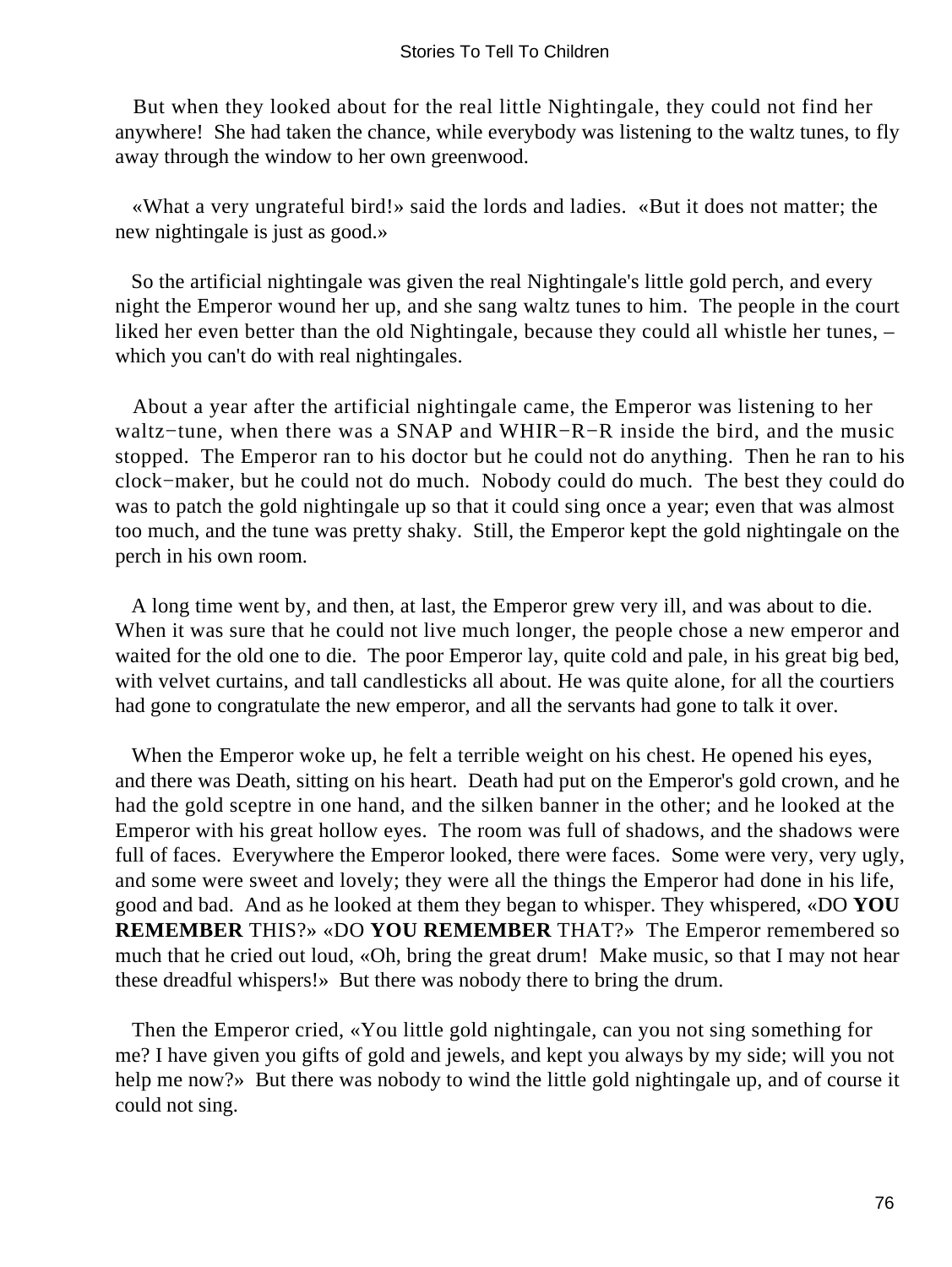The Emperor's heart grew colder and colder where Death crouched upon it, and the dreadful whispers grew louder and louder, and the Emperor's life was almost gone. Suddenly, through the open window, there came a most lovely song. It was so sweet and so loud that the whispers died quite away. Presently the Emperor felt his heart grow warm, then he felt the blood flow through his limbs again; he listened to the song until the tears ran down his cheeks; he knew that it was the little real Nightingale who had flown away from him when the gold nightingale came.

 Death was listening to the song, too; and when it was done and the Emperor begged for more, Death, too, said, «Please sing again, little Nightingale!»

«Will you give me the Emperor's gold crown for a song?» said the little Nightingale.

«Yes,» said Death; and the little Nightingale bought the Emperor's crown for a song.

«Oh, sing again, little Nightingale,» begged Death.

 «Will you give me the Emperor's sceptre for another song?» said the little gray Nightingale.

 «Yes,» said Death; and the little Nightingale bought the Emperor's sceptre for another song.

 Once more Death begged for a song, and this time the little Nightingale got the banner for her singing. Then she sang one more song, so sweet and so sad that it made Death think of his garden in the churchyard, where he always liked best to be. And he rose from the Emperor's heart and floated away through the window.

 When Death was gone, the Emperor said to the little Nightingale, «Oh, dear little Nightingale, you have saved me from Death! Do not leave me again. Stay with me on this little gold perch, and sing to me always!»

 «No, dear Emperor,» said the little Nightingale, «I sing best when I am free; I cannot live in a palace. But every night when you are quite alone, I will come and sit in the window and sing to you, and tell you everything that goes on in your kingdom: I will tell you where the poor people are who ought to be helped, and where the wicked people are who ought to be punished. Only, dear Emperor, be sure that you never let anybody know that you have a little bird who tells you everything.»

 After the little Nightingale had flown away, the Emperor felt so well and strong that he dressed himself in his royal robes and took his gold sceptre in his hand. And when the courtiers came in to see if he were dead, there stood the Emperor with his sword in one hand and his sceptre in the other, and said, «Good−morning!»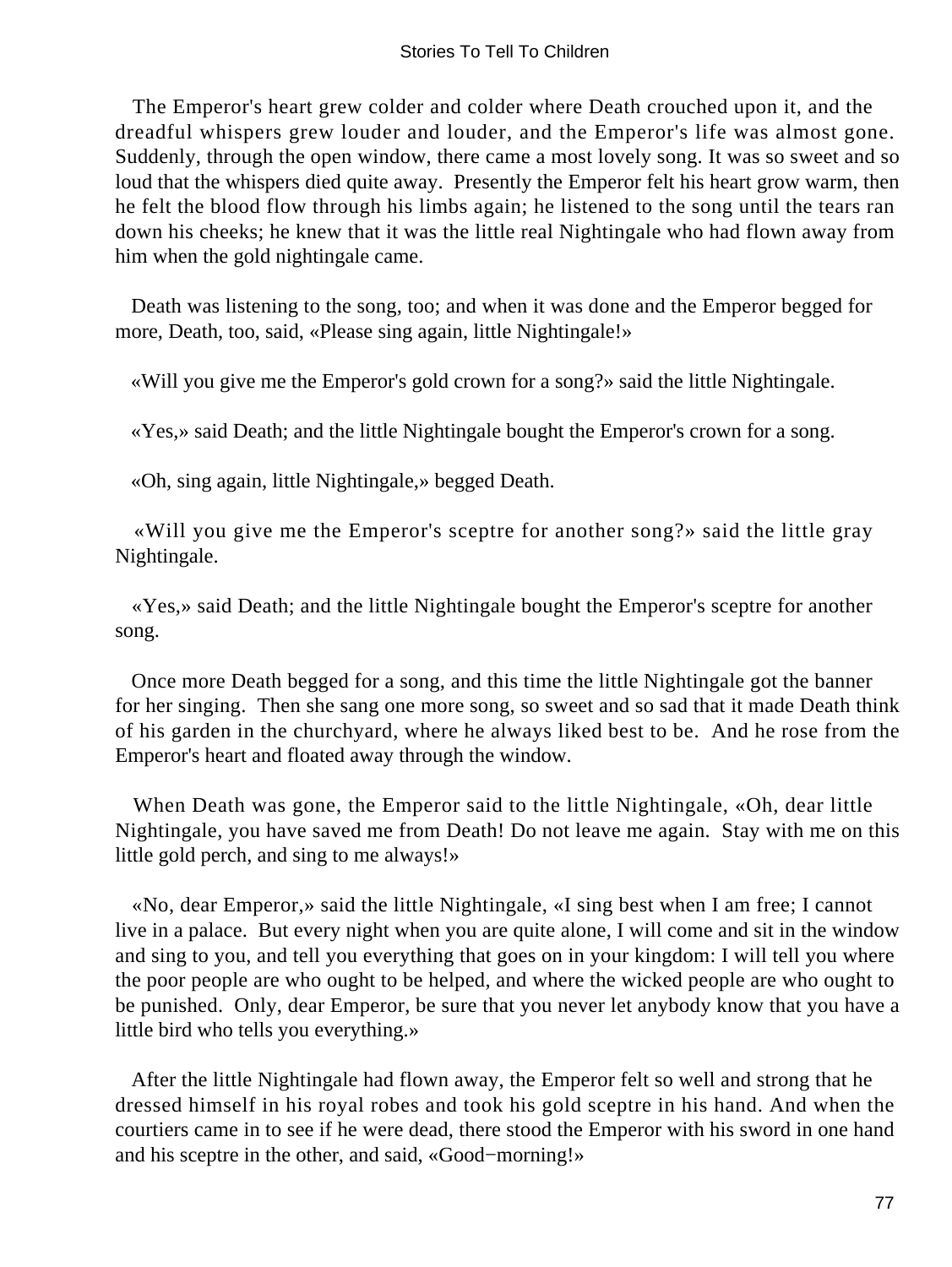### MARGERY'S GARDEN [1]

[1] I have always been inclined to avoid, in my work among children, the «how to make» and «how to do» kind of story; it is too likely to trespass on the ground belonging by right to its more artistic and less intentional kinsfolk. Nevertheless, there is a legitimate place for the instruction−story. Within its own limits, and especially in a school use, it has a real purpose to serve, and a real desire to meet. Children have a genuine taste for such morsels of practical information, if the bites aren't made too big and too solid. And to the teacher of the first grades, from whom so much is demanded in the way of practical instruction, I know that these stories are a boon. They must be chosen with care, and used with discretion, but they need never be ignored.

 I venture to give some little stories of this type, which I hope may be of use in the schools where country life and country work is an unknown experience to the children.

 There was once a little girl named Margery, who had always lived in the city. The flat where her mother and father lived was at the top of a big apartment−house, and you couldn't see a great deal from the windows, except clothes−lines on other people's roofs. Margery did not know much about trees and flowers, but she loved them dearly; whenever it was a pleasant Sunday she used to go with her mother and father to the park and look at the lovely flower−beds. They seemed always to be finished, though, and Margery was always wishing she could see them grow.

 One spring, when Margery was nine, her father's work changed so that he could move into the country, and he took a little house a short distance outside the town where his new position was. Margery was delighted. And the very first thing she said, when her father told her about it, was, «Oh, may I have a garden? **MAY I** have a garden?»

 Margery's mother was almost as eager for a garden as she was, and Margery's father said he expected to live on their vegetables all the rest of his life! So it was soon agreed that the garden should be the first thing attended to.

 Behind the little house were apple trees, a plum tree, and two or three pear trees; then came a stretch of rough grass, and then a stone wall, with a gate leading into the pasture. It was in the grassy land that the garden was to be. A big piece was to be used for corn and peas and beans, and a little piece at the end was to be saved for Margery.

«What shall we have in it?» asked her mother.

 «Flowers,» said Margery, with shining eyes, – «blue, and white, and yellow, and pink, – every kind of flower!»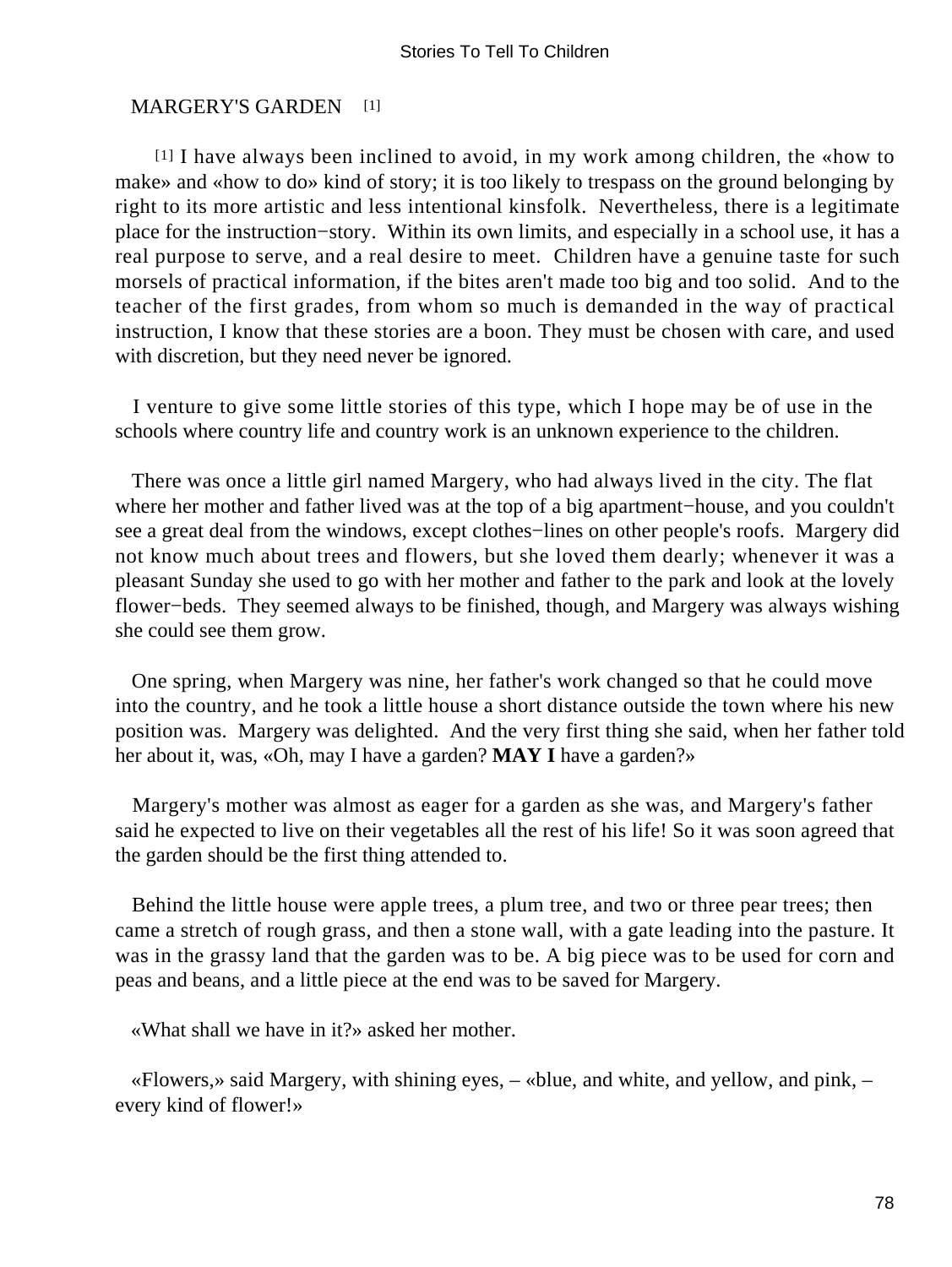«Surely, flowers,» said her mother, «and shall we not have a little salad garden in the midst, as they do in England?»

«What is a salad garden?» Margery asked.

 «It is a garden where you have all the things that make nice salad,» said her mother, laughing, for Margery was fond of salads; «you have lettuce, and endive, and romaine, and parsley, and radishes, and cucumbers, and perhaps little beets and young onions.»

«Oh! how good it sounds!» said Margery. «I vote for the salad garden.»

 That very evening, Margery's father took pencil and paper, and drew out a plan for her garden; first, they talked it all over, then he drew what they decided on; it looked like the diagram on the next page.

 «The outside strip is for flowers,» said Margery's father, «and the next marks mean a footpath, all the way round the beds; that is so you can get at the flowers to weed and to pick; there is a wider path through the middle, and the rest is all for rows of salad vegetables.»

«Papa, it is glorious!» said Margery.

 Papa laughed. «I hope you will still think it glorious when the weeding time comes,» he said, «for you know, you and mother have promised to take care of this garden, while I take care of the big one.»

 «I wouldn't NOT take care of it for anything!» said Margery. «I want to feel that it is my very own.»

Her father kissed her, and said it was certainly her «very own.»

 Two evenings after that, when Margery was called in from her first ramble in a «really, truly pasture,» she found the expressman at the door of the little house.

 «Something for you, Margery,» said her mother, with the look she had when something nice was happening.

It was a box, quite a big box, with a label on it that said: –

# *MISS MARGERY BROWN,*

# *WOODVILLE, MASS.*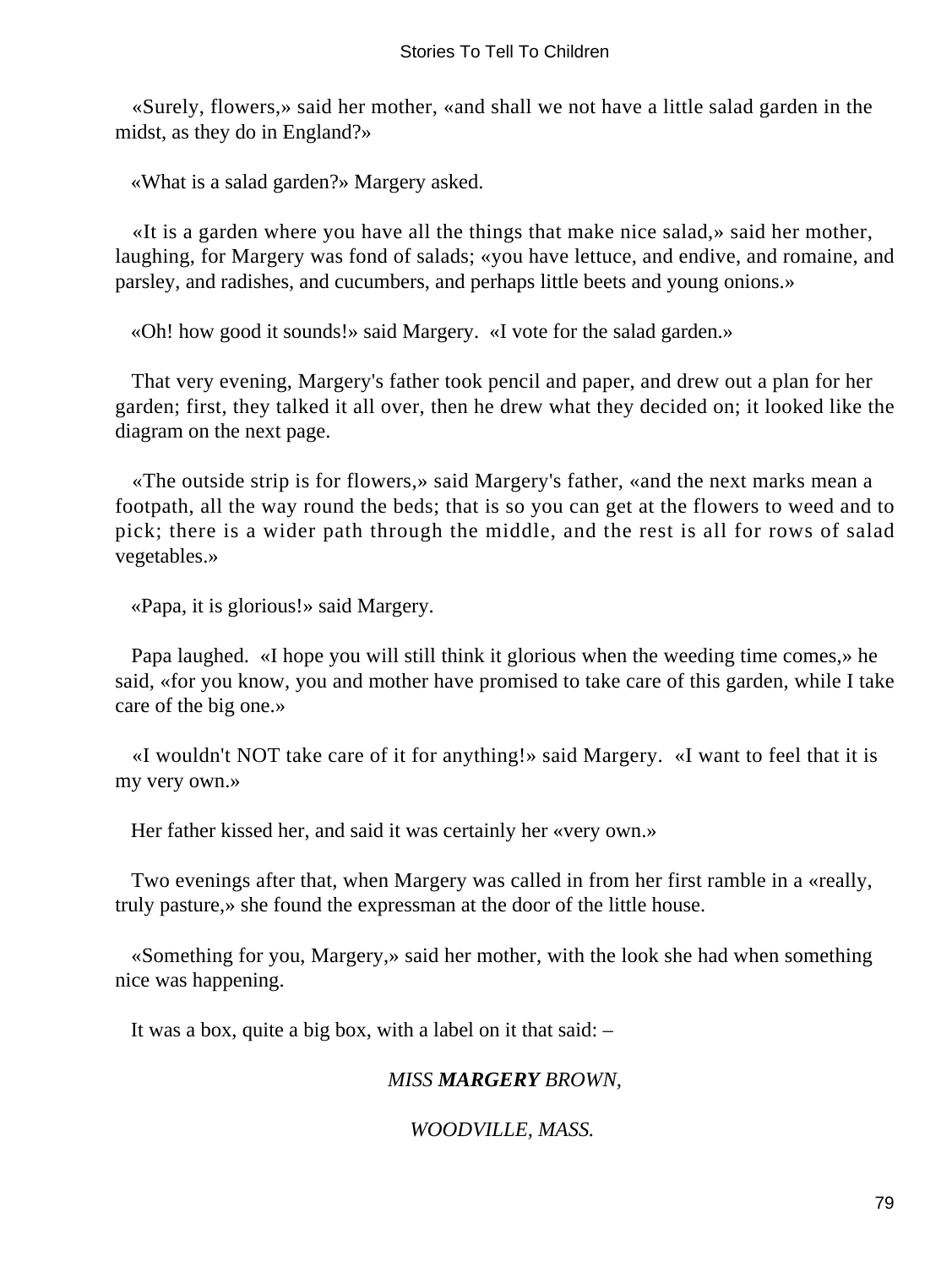From Seeds and Plants Company, Boston.

 Margery could hardly wait to open it. It was filled with little packages, all with printed labels; and in the packages, of course, were seeds. It made Margery dance, just to read the names, – nasturtium, giant helianthus, coreopsis, calendula, Canterbury bells: more names than I can tell you, and other packages, bigger, that said, «Peas: Dwarf Telephone,» and «Sweet Corn,» and such things! Margery could almost smell the posies, she was so excited. Only, she had seen so little of flowers that she did not always know what the names meant. She did not know that a helianthus was a sunflower till her mother told her, and she had never seen the dear, blue, bell−shaped flowers that always grow in old−fashioned gardens, and are called Canterbury bells. She thought the calendula must be a strange, grand flower, by its name; but her mother told her it was the gay, sturdy, every−dayish little posy called a marigold. There was a great deal for a little city girl to be surprised about, and it did seem as if morning was a long way off!

 «Did you think you could plant them in the morning?» asked her mother. «You know, dear, the ground has to be made ready first; it takes a little time, – it may be several days before you can plant.»

 That was another surprise. Margery had thought she could begin to sow the seed right off.

 But this was what was done. Early the next morning, a man came driving into the yard, with two strong white horses; in his wagon was a plough. I suppose you have seen ploughs, but Margery never had, and she watched with great interest, while the man and her father took the plough from the cart and harnessed the horses to it. It was a great, three−cornered piece of sharp steel, with long handles coming up from it, so that a man could hold it in place. It looked like this: –

 «I brought a two−horse plough because it's green land,» the man said. Margery wondered what in the world he meant; it was green grass, of course, but what had that to do with the kind of plough? «What does he mean, father?» she whispered, when she got a chance. «He means that this land has not been ploughed before, or not for many years; it will be hard to turn the soil, and one horse could not pull the plough,» said her father. So Margery had learned what «green land» was.

 The man was for two hours ploughing the little strip of land. He drove the sharp end of the plough into the soil, and held it firmly so, while the horses dragged it along in a straight line. Margery found it fascinating to see the long line of dark earth and green grass come rolling up and turn over, as the knife passed it. She could see that it took real skill and strength to keep the line even, and to avoid the stones. Sometimes the plough struck a hidden stone, and then the man was jerked almost off his feet. But he only laughed, and said, «Tough piece of land; be a lot better the second year.»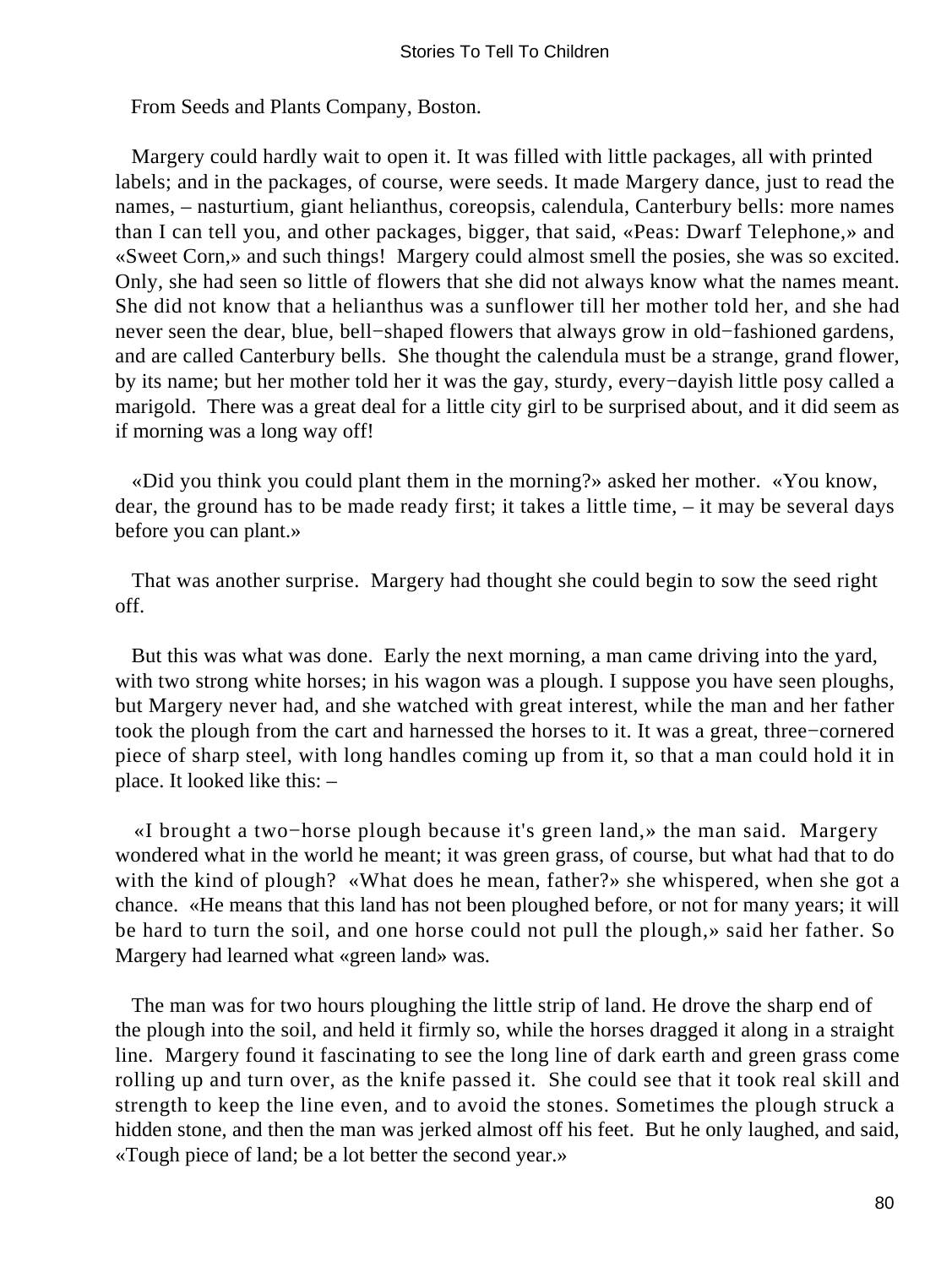When he had ploughed, the man went back to his cart and unloaded another farm implement. This one was like a three−cornered platform of wood, with a long, curved, strong rake under it. It was called a harrow, and it looked like this: –

 The man harnessed the horses to it, and then he stood on the platform and drove all over the strip of land. It was fun to watch, but perhaps it was a little hard to do. The man's weight kept the harrow steady, and let the teeth of the rake scratch and cut the ground up, so that it did not stay in ridges.

«He scrambles the ground, father!» said Margery.

 «It needs scrambling,» laughed her father. «We are going to get more weeds than we want on this green land, and the more the ground is broken, the fewer there will be.»

 After the ploughing and harrowing, the man drove off, and Margery's father said he would do the rest of the work in the late afternoons, when he came home from business; they could not afford too much help, he said, and he had learned to take care of a garden when he was a boy. So Margery did not see any more done until the next day.

 But the next day there was hard work for Margery's father! Every bit of that «scrambled» turf had to be broken up still more with a mattock and a spade, and then the pieces which were full of grass−roots had to be taken on a fork and shaken, till the earth fell out; then the grass was thrown to one side. That would not have had to be done if the land had been ploughed in the fall; the grass would have rotted in the ground, and would have made fertilizer for the plants. Now, Margery's father put the fertilizer on the top, and then raked it into the earth.

 At last, it was time to make the place for the seeds. Margery and her mother helped. Father tied one end of a cord to a little stake, and drove the stake in the ground at one end of the garden. Then he took the cord to the other end of the garden and pulled it tight, tied it to another stake, and drove that down. That made a straight line for him to see. Then he hoed a trench, a few inches deep, the whole length of the cord, and scattered fertilizer in it. Pretty soon the whole garden was in lines of little trenches.

«Now for the corn,» said father.

 Margery ran and brought the seed box, and found the package of corn. It looked like kernels of gold, when it was opened.

«May I help?» Margery asked, when she saw how pretty it was.

«If you watch me sow one row, I think you can do the next,» said her father.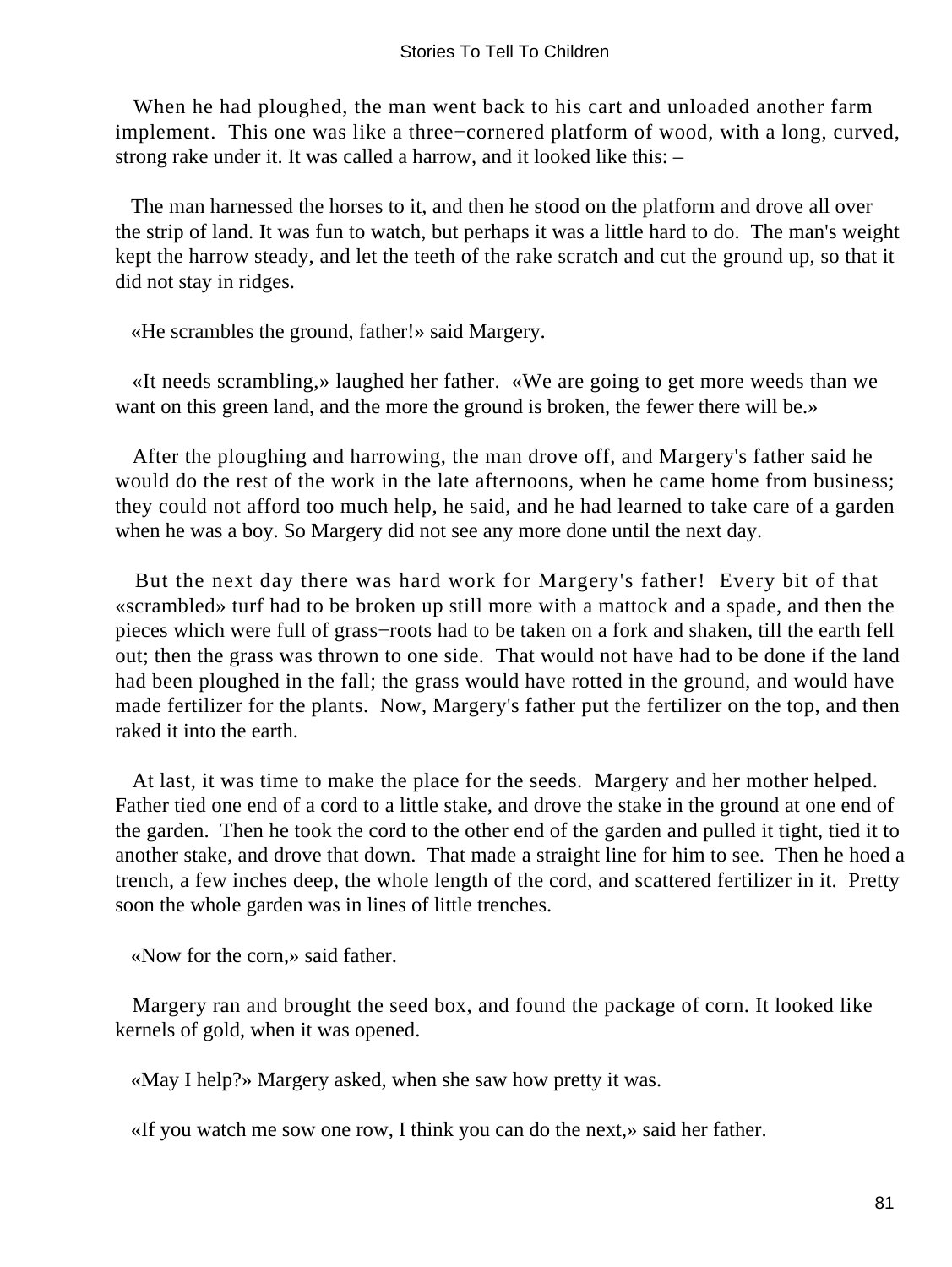So Margery watched. Her father took a handful of kernels, and, stooping, walked slowly along the line, letting the kernels fall, five or six at a time, in spots about a foot apart; he swung his arm with a gentle, throwing motion, and the golden seeds trickled out like little showers, very exactly. It was pretty to watch; it made Margery think of a photograph her teacher had, a photograph of a famous picture called «The Sower.» Perhaps you have seen it.

 Putting in the seed was not so easy to do as to watch; sometimes Margery got in too much, and sometimes not enough; but her father helped fix it, and soon she did better.

 They planted peas, beans, spinach, carrots, and parsnips. And Margery's father made a row of holes, after that, for the tomato plants. He said those had to be transplanted; they could not be sown from seed.

 When the seeds were in the trenches they had to be covered up, and Margery really helped at that. It is fun to do it. You stand beside the little trench and walk backward, and as you walk you hoe the loose earth back over the seeds; the same dirt that was hoed up you pull back again. Then you rake very gently over the surface, with the back of a rake, to even it all off. Margery liked it, because now the garden began to look **LIKE a** garden.

 But best of all was the work next day, when her own little particular garden was begun. Father Brown loved Margery and Margery's mother so much that he wanted their garden to be perfect, and that meant a great deal more work. He knew very well that the old grass would begin to come through again on such «green» soil, and that it would make terribly hard weeding. He was not going to have any such thing for his two «little girls,» as he called them. So he fixed that little garden very fine! This is what he did.

 After he had thrown out all the turf, he shoveled clean earth on to the garden, – as much as three solid inches of it; not a bit of grass was in that. Then it was ready for raking and fertilizing, and for the lines. The little footpaths were marked out by Father Brown's feet; Margery and her mother laughed well when they saw it, for it looked like some kind of dance. Mr. Brown had seen gardeners do it when he was a little boy, and he did it very nicely: he walked along the sides of the square, with one foot turned a little out, and the other straight, taking such tiny steps that his feet touched each other all the time. This tramped out a path just wide enough for a person to walk.

The wider path was marked with lines and raked.

 Margery thought, of course, all the flowers would be put in as the vegetables were; but she found that it was not so. For some, her father poked little holes with his finger; for some, he made very shallow ditches; and some very small seeds were just scattered lightly over the top of the ground.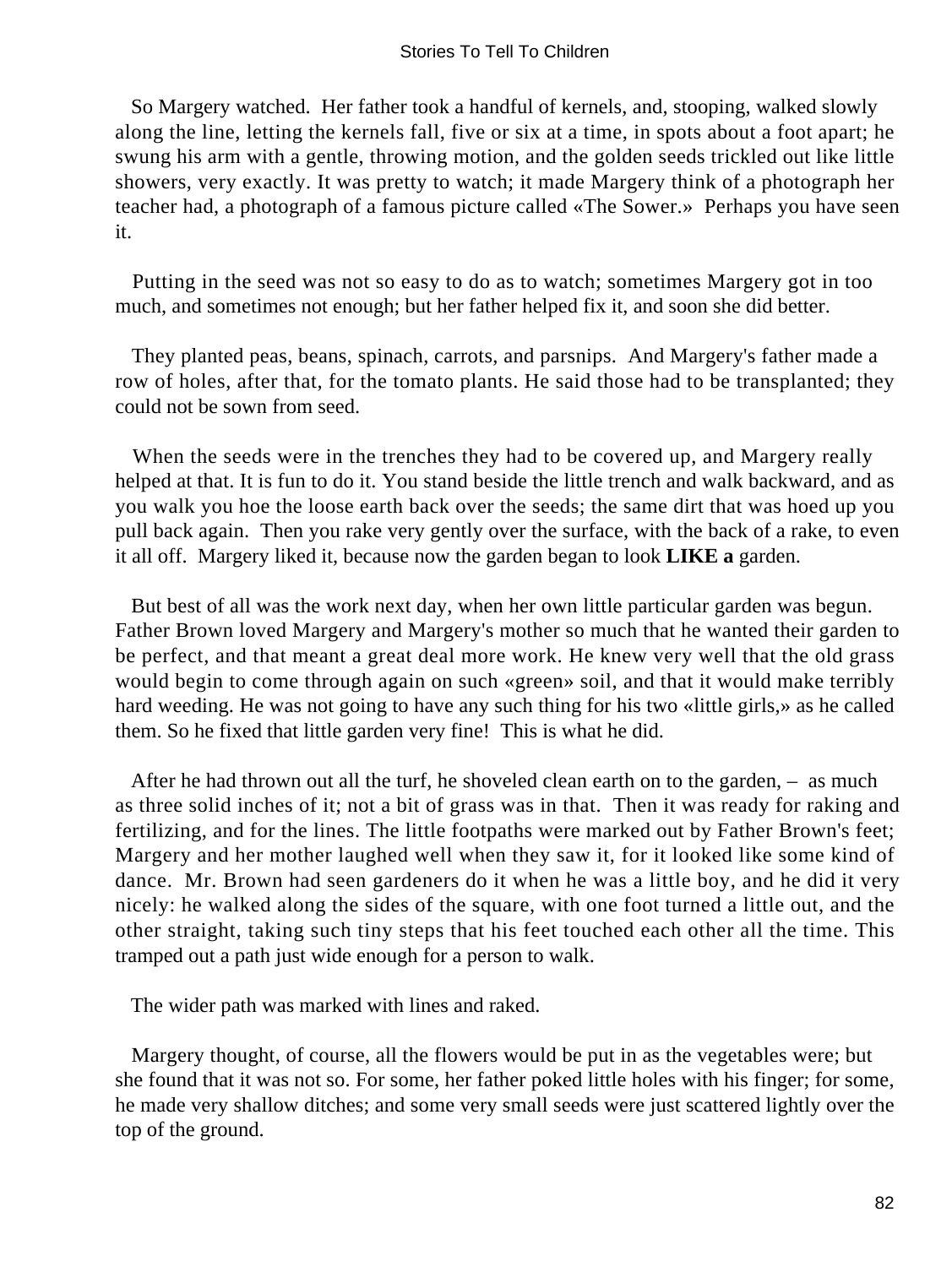Margery and her mother had taken so much pains in thinking out how the flowers would look prettiest, that maybe you will like to hear just how they designed that garden. At the back were the sweet peas, which would grow tall, like a screen; on the two sides, for a kind of hedge, were yellow sunflowers; and along the front edge were the gay nasturtiums. Margery planned that, so that she could look into the garden from the front, but have it shut away from the vegetable patch by the tall flowers on the sides. The two front corners had coreopsis in them. Coreopsis is a tall, pretty, daisy−like flower, very dainty and bright. And then, in little square patches all round the garden, were planted white sweet alyssum, blue bachelor's buttons, yellow marigolds, tall larkspur, many− colored asters and zinnias. All these lovely flowers used to grow in our grandmothers' gardens, and if you don't know what they look like, I hope you can find out next summer.

 Between the flowers and the middle path went the seeds for that wonderful salad garden; all the things Mrs. Brown had named to Margery were there. Margery had never seen anything so cunning as the little round lettuce−seeds. They looked like tiny beads; it did not seem possible that green lettuce leaves could come from those. But they surely would.

 Mother and father and Margery were all late to supper that evening. But they were all so happy that it did not matter. The last thing Margery thought of, as she went to sleep at night, was the dear, smooth little garden, with its funny foot− path, and with the little sticks standing at the end of the rows, labeled «lettuce,» «beets,» «helianthus,» and so on.

 «I have a garden! I have a garden!» thought Margery, and then she went off to dreamland.

# THE **LITTLE COTYLEDONS**

This is another story about Margery's garden.

 The next morning after the garden was planted, Margery was up and out at six o'clock. She could not wait to look at her garden. To be sure, she knew that the seeds could not sprout in a single night, but she had a feeling that **SOMETHING** might happen while she was not looking. The garden was just as smooth and brown as the night before, and no little seeds were in sight.

 But a very few mornings after that, when Margery went out, there was a funny little crack opening up through the earth, the whole length of the patch. Quickly she knelt down in the footpath, to see. Yes! Tiny green leaves, a whole row of them, were pushing their way through the crust! Margery knew what she had put there: it was the radish−row; these must be radish leaves. She examined them very closely, so that she might know a radish next time. The little leaves, no bigger than half your little−finger nail, grew in twos, – two on each tiny stem; they were almost round.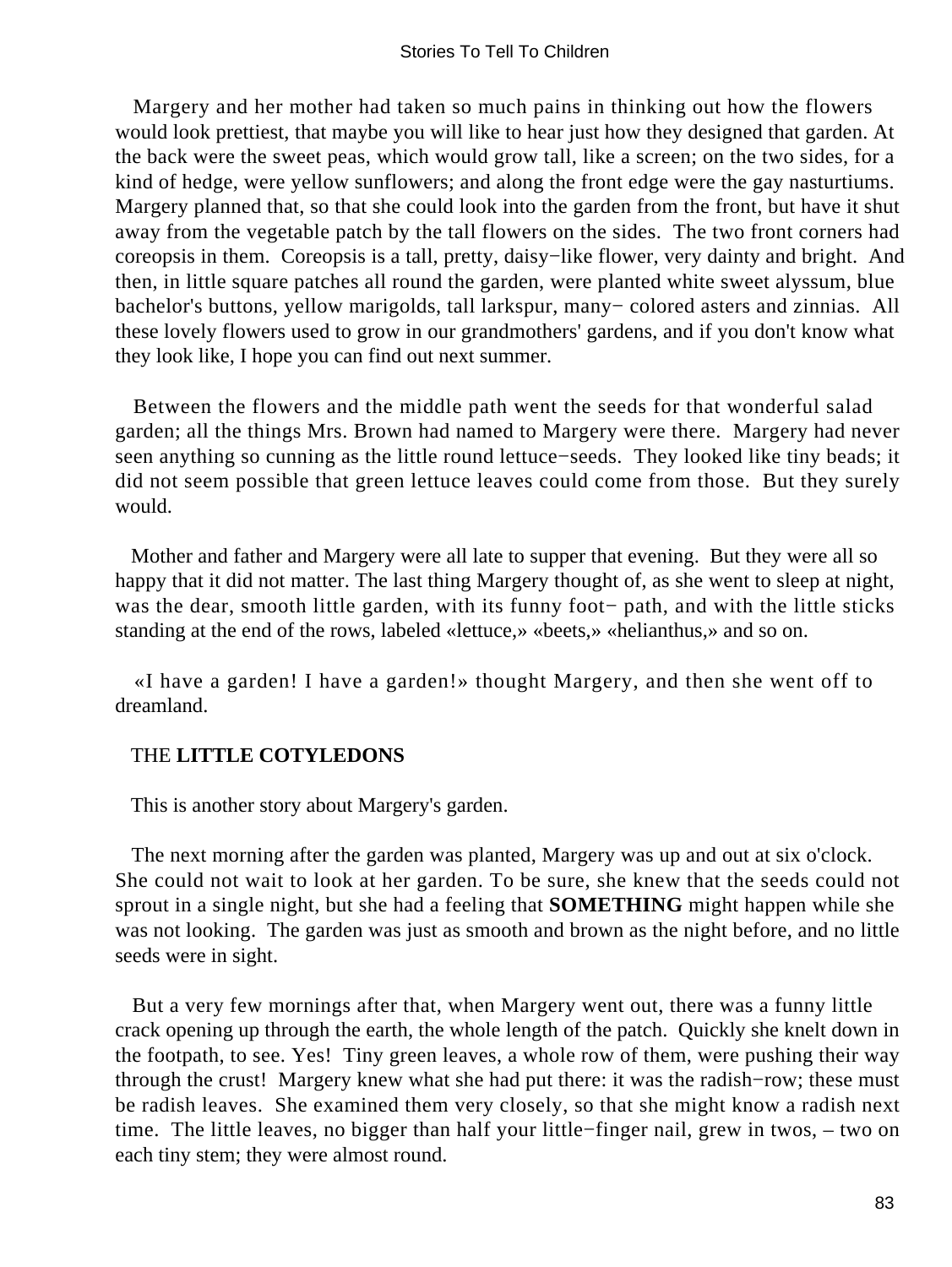Margery flew back to her mother, to say that the first seeds were up. And her mother, nearly as excited as Margery, came to look at the little crack.

 Each day, after that, the row of radishes grew, till, in a week, it stood as high as your finger, green and sturdy. But about the third day, while Margery was stooping over the radishes, she saw something very, very small and green, peeping above ground, where the lettuce was planted. Could it be weeds? No, for on looking very closely she saw that the wee leaves faintly marked a regular row. They did not make a crack, like the radishes; they seemed too small and too far apart to push the earth up like that. Margery leaned down and looked with all her eyes at the baby plants. The tiny leaves grew two on a stem, and were almost round. The more she looked at them the more it seemed to Margery that they looked exactly as the radish looked when it first came up. «Do you suppose,» Margery said to herself, «that lettuce and radish look alike? They don't look alike in the market!»

 Day by day the lettuce grew, and soon the little round leaves were easier to examine; they certainly were very much like radish leaves.

 Then, one morning, while she was searching the ground for signs of seeds, Margery discovered the beets. In irregular patches on the row, hints of green were coming. The next day and the next they grew, until the beet leaves were big enough to see.

 Margery looked. Then she looked again. Then she wrinkled her forehead. «Can we have made a mistake?» she thought. «Do you suppose we can have planted all radishes?»

 For those little beet leaves were almost round, and they grew two on a stem, precisely like the lettuce and the radish; except for the size, all three rows looked alike.

 It was too much for Margery. She ran to the house and found her father. Her little face was so anxious that he thought something unpleasant had happened. «Papa,» she said, all out of breath, «do you think we could have made a mistake about my garden? Do you think we could have put radishes in all the rows?»

Father laughed. «What makes you think such a thing?» he asked.

 «Papa,» said Margery, «the little leaves all look exactly alike! every plant has just two tiny leaves on it, and shaped the same; they are roundish, and grow out of the stem at the same place.»

 Papa's eyes began to twinkle. «Many of the dicotyledonous plants look alike at the beginning,» he said, with a little drawl on the big word. That was to tease Margery, because she always wanted to know the big words she heard.

«What's `dicotyledonous'?» said Margery, carefully.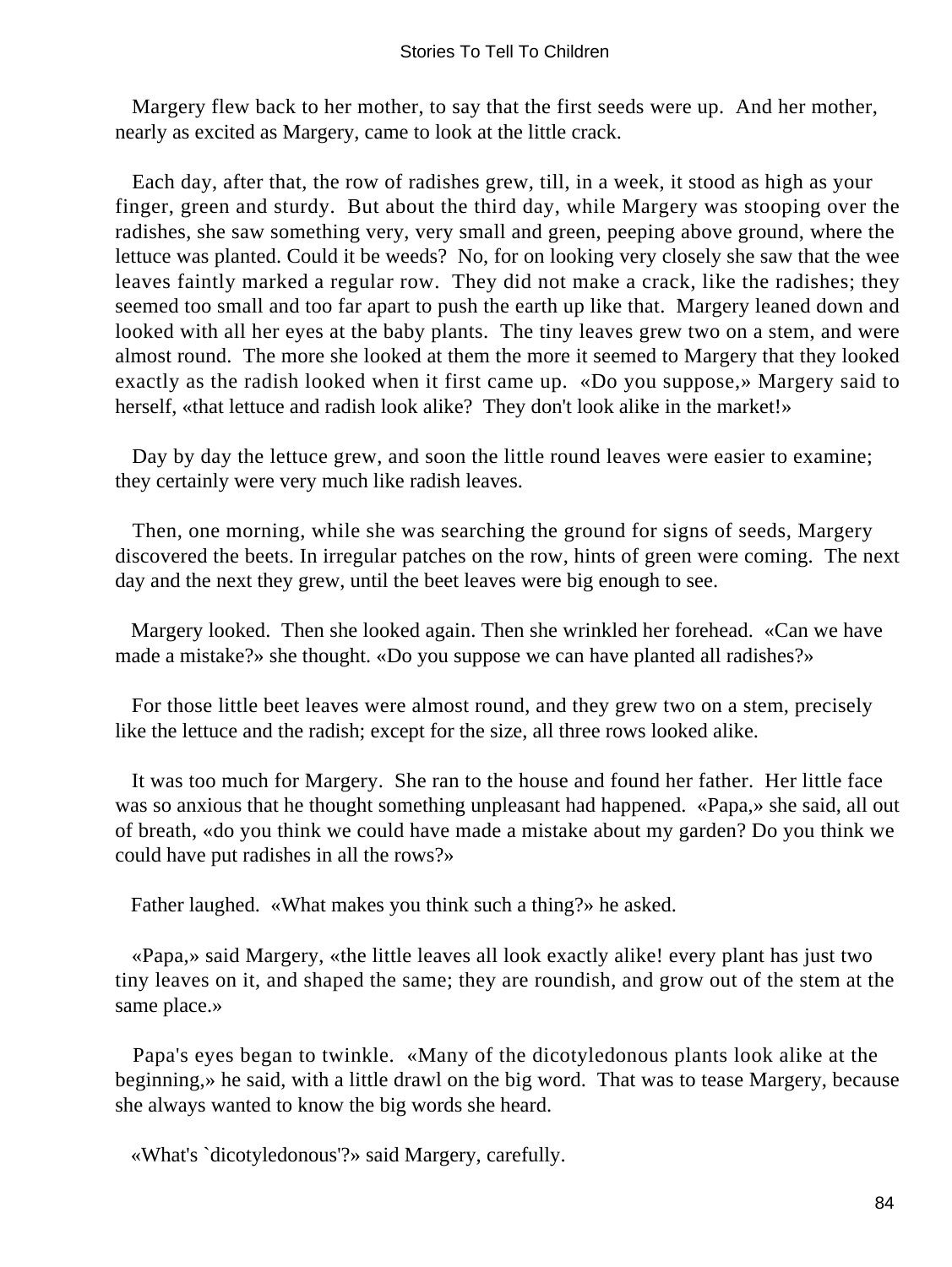«Wait till I come home to−night, dear,» said her father, «and I'll tell you.»

 That evening Margery was waiting eagerly for him, when her father finished his supper. Together they went to the garden, and father examined the seedlings carefully. Then he pulled up a little radish plant and a tiny beet.

 «These little leaves,» he said, «are not the real leaves of the plant; they are only little food−supply leaves, little pockets to hold food for the plant to live on till it gets strong enough to push up into the air. As soon as the real leaves come out and begin to draw food from the air, these little substitutes wither up and fall off. These two lie folded up in the little seed from the beginning, and are full of plant food. They don't have to be very special in shape, you see, because they don't stay on the plant after it is grown up.»

«Then every plant looks like this at first?» said Margery.

 «No, dear, not every one; plants are divided into two kinds: those which have two food leaves, like these plants, and those which have only one; these are called dicotyledonous, and the ones which have but one food leaf are monocotyledonous. Many of the dicotyledons look alike.»

 «I think that is interesting,» said Margery. «I always supposed the plants were different from the minute they began to grow.»

 «Indeed, no,» said father. «Even some of the trees look like this when they first come through; you would not think a birch tree could look like a vegetable or a flower, would you? But it does, at first; it looks so much like these things that in the great nurseries, where trees are raised for forests and parks, the workmen have to be very carefully trained, or else they would pull up the trees when they are weeding. They have to be taught the difference between a birch tree and a weed.»

«How funny!» said Margery dimpling.

 «Yes, it sounds funny,» said father; «but you see, the birch tree is dicotyledonous, and so are many weeds, and the dicotyledons look much alike at first.»

 «I am glad to know that, father,» said Margery, soberly. «I believe maybe I shall learn a good deal from living in the country; don't you think so?»

 Margery's father took her in his arms. «I hope so, dear,» he said; «the country is a good place for little girls.»

And that was all that happened, that day.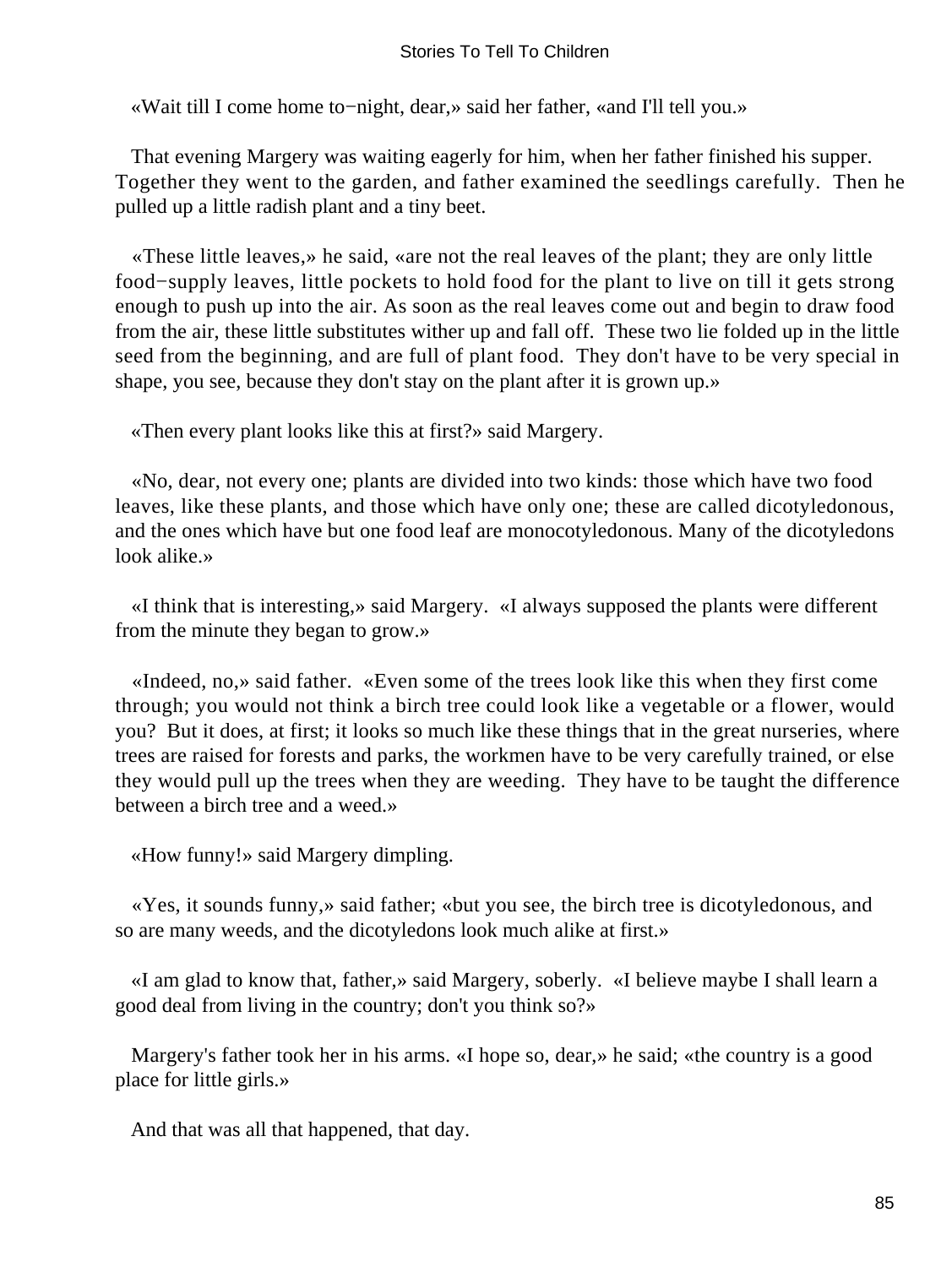## THE **TALKATIVE** TORTOISE [1]

[1] Very freely adapted from one of the Fables of Bidpai.

 Once upon a time, a Tortoise lived in a pond with two Ducks, who were her very good friends. She enjoyed the company of the Ducks, because she could talk with them to her heart's content; the Tortoise liked to talk. She always had something to say, and she liked to hear herself say it.

 After many years of this pleasant living, the pond became very low, in a dry season; and finally it dried up. The two Ducks saw that they could no longer live there, so they decided to fly to another region, where there was more water. They went to the Tortoise to bid her good−by.

 «Oh, don't leave me behind!» begged the Tortoise. «Take me with you; I must die if I am left here.»

«But you cannot fly!» said the Ducks. «How can we take you with us?»

«Take me with you! take me with you!» said the Tortoise.

 The Ducks felt so sorry for her that at last they thought of a way to take her. «We have thought of a way which will be possible,» they said, «if only you can manage to keep still long enough. We will each take hold of one end of a stout stick, and do you take the middle in your mouth; then we will fly up in the air with you and carry you with us. But remember not to talk! If you open your mouth, you are lost.»

 The Tortoise said she would not say a word; she would not so much as move her mouth; and she was very grateful. So the Ducks brought a strong little stick and took hold of the ends, while the Tortoise bit firmly on the middle. Then the two Ducks rose slowly in the air and flew away with their burden.

When they were above the treetops, the Tortoise wanted to say, «How high we are!» But she remembered, and kept still. When they passed the church steeple she wanted to say, «What is that which shines?» But she remembered, and held her peace. Then they came over the village square, and the people looked up and saw them. «Look at the Ducks carrying a Tortoise!» they shouted; and every one ran to look. The Tortoise wanted to say, «What business is it of yours?» But she didn't. Then she heard the people shout, «Isn't it strange! Look at it! Look!»

 The Tortoise forgot everything except that she wanted to say, «Hush, you foolish people!» She opened her mouth, – and fell to the ground. And that was the end of the Tortoise.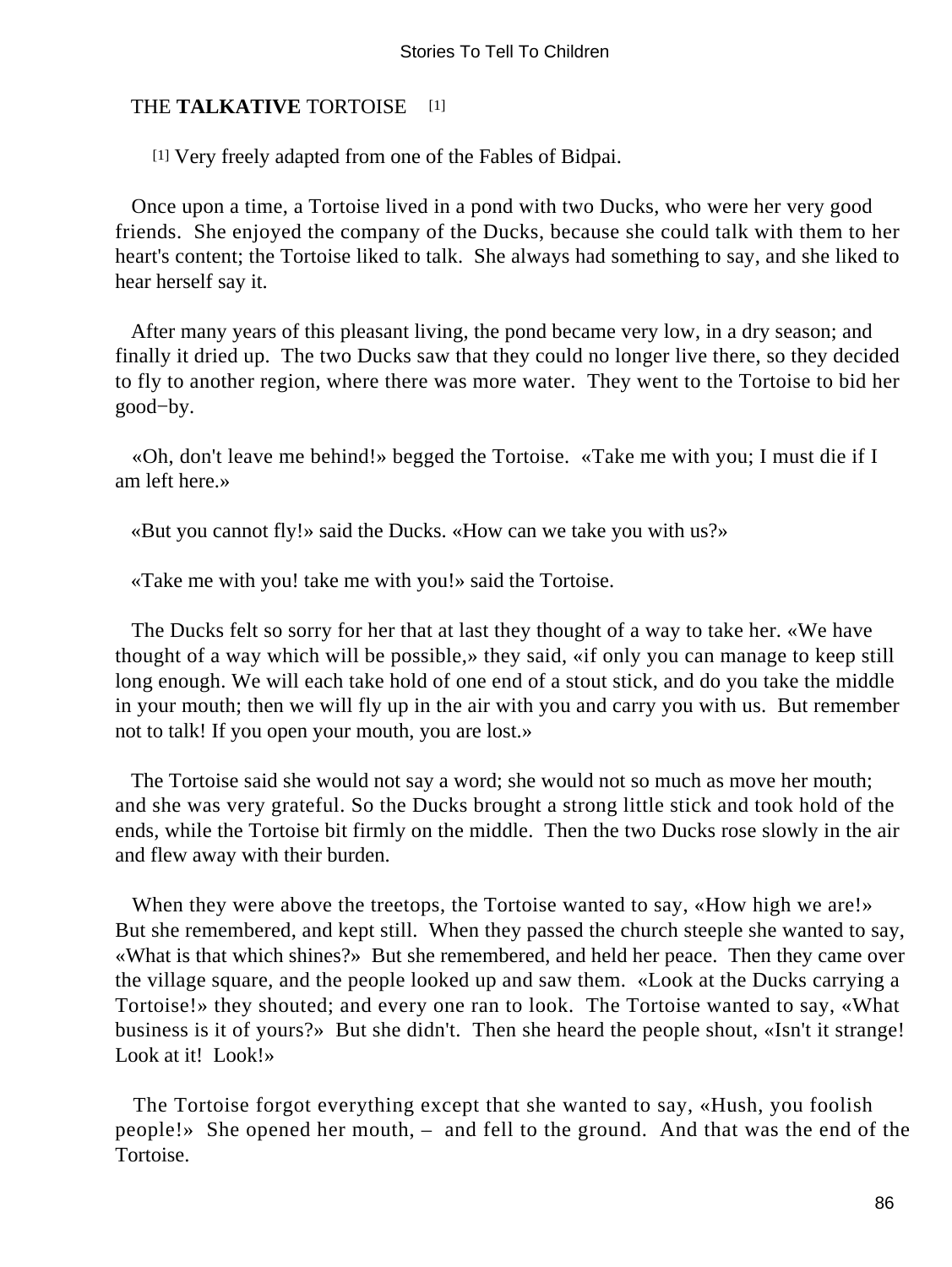It is a very good thing to be able to hold one's tongue!

### **ROBERT OF** SICILY[1]

[1] Adapted from Longfellow's poem.

 An old legend says that there was once a king named Robert of Sicily, who was brother to the great Pope of Rome and to the Emperor of Allemaine. He was a very selfish king, and very proud; he cared more for his pleasures than for the needs of his people, and his heart was so filled with his own greatness that he had no thought for God.

 One day, this proud king was sitting in his place at church, at vesper service; his courtiers were about him, in their bright garments, and he himself was dressed in his royal robes. The choir was chanting the Latin service, and as the beautiful voices swelled louder, the king noticed one particular verse which seemed to be repeated again and again. He turned to a learned clerk at his side and asked what those words meant, for he knew no Latin.

 «They mean, `He hath put down the mighty from their seats, and hath exalted them of low degree,'» answered the clerk.

 «It is well the words are in Latin, then,» said the king angrily, «for they are a lie. There is no power on earth or in heaven which can put me down from my seat!» And he sneered at the beautiful singing, as he leaned back in his place.

 Presently the king fell asleep, while the service went on. He slept deeply and long. When he awoke the church was dark and still, and he was all alone. He, the king, had been left alone in the church, to awake in the dark! He was furious with rage and surprise, and, stumbling through the dim aisles, he reached the great doors and beat at them, madly, shouting for his servants.

 The old sexton heard some one shouting and pounding in the church, and thought it was some drunken vagabond who had stolen in during the service. He came to the door with his keys and called out, «Who is there?»

«Open! open! It is I, the king!» came a hoarse, angry voice from within.

 «It is a crazy man,» thought the sexton; and he was frightened. He opened the doors carefully and stood back, peering into the darkness. Out past him rushed the figure of a man in tattered, scanty clothes, with unkempt hair and white, wild face. The sexton did not know that he had ever seen him before, but he looked long after him, wondering at his wildness and his haste.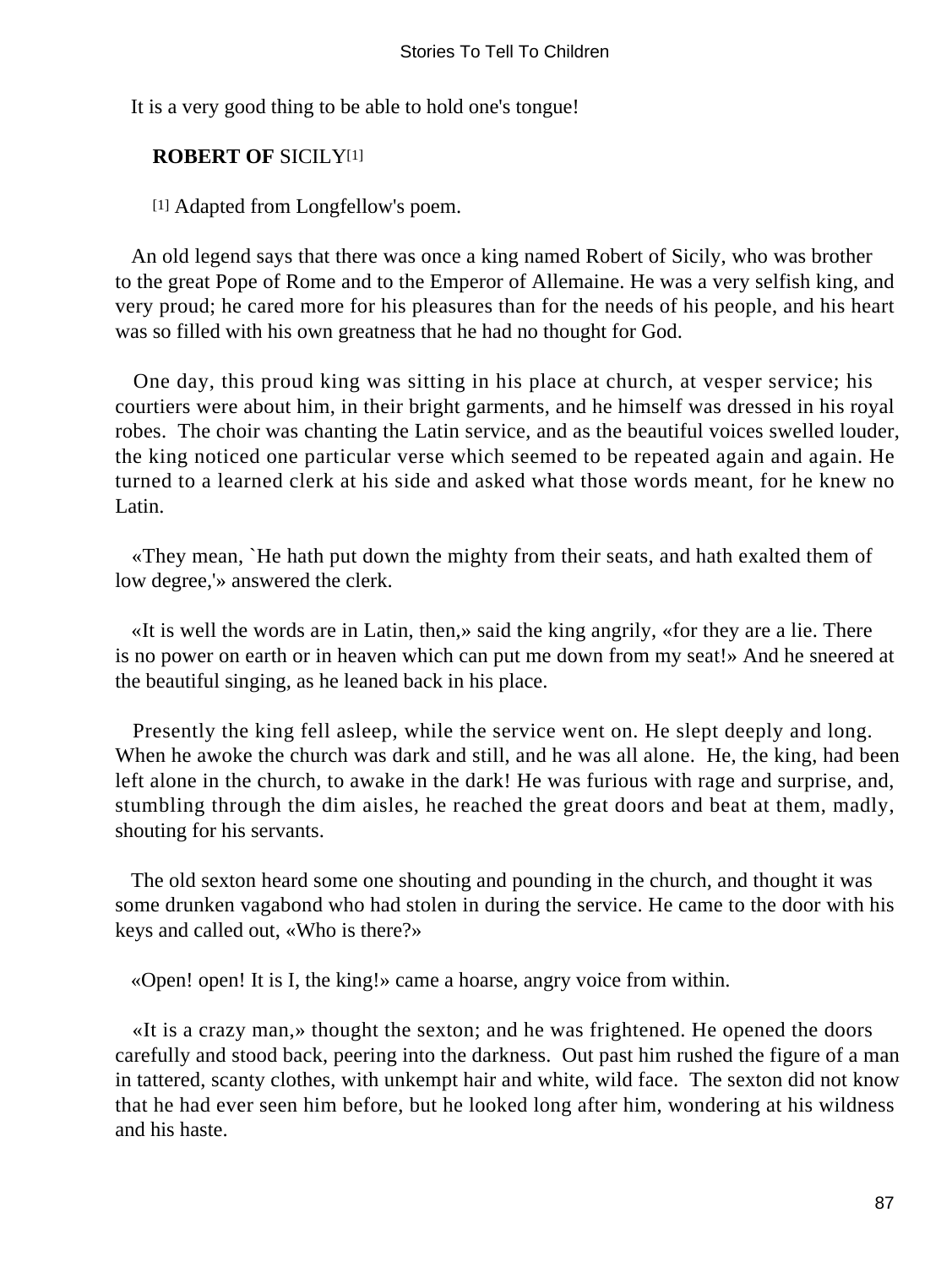In his fluttering rags, without hat or cloak, not knowing what strange thing had happened to him, King Robert rushed to his palace gates, pushed aside the startled servants, and hurried, blind with rage, up the wide stair and through the great corridors, toward the room where he could hear the sound of his courtiers' voices. Men and women servants tried to stop the ragged man, who had somehow got into the palace, but Robert did not even see them as he fled along. Straight to the open doors of the big banquet hall he made his way, and into the midst of the grand feast there.

 The great hall was filled with lights and flowers; the tables were set with everything that is delicate and rich to eat; the courtiers, in their gay clothes, were laughing and talking; and at the head of the feast, on the king's own throne, sat a king. His face, his figure, his voice were exactly like Robert of Sicily; no human being could have told the difference; no one dreamed that he was not the king. He was dressed in the king's royal robes, he wore the royal crown, and on his hand was the king's own ring. Robert of Sicily, half naked, ragged, without a sign of his kingship on him, stood before the throne and stared with fury at this figure of himself.

 The king on the throne looked at him. «Who art thou, and what dost thou here?» he asked. And though his voice was just like Robert's own, it had something in it sweet and deep, like the sound of bells.

«I am the king!» cried Robert of Sicily. «I am the king, and you are an impostor!»

 The courtiers started from their seats, and drew their swords. They would have killed the crazy man who insulted their king; but he raised his hand and stopped them, and with his eyes looking into Robert's eyes he said, «Not the king; you shall be the king's jester! You shall wear the cap and bells, and make laughter for my court. You shall be the servant of the servants, and your companion shall be the jester's ape.»

 With shouts of laughter, the courtiers drove Robert of Sicily from the banquet hall; the waiting−men, with laughter, too, pushed him into the soldiers' hall; and there the pages brought the jester's wretched ape, and put a fool's cap and bells on Robert's head. It was like a terrible dream; he could not believe it true, he could not understand what had happened to him. And when he woke next morning, he believed it was a dream, and that he was king again. But as he turned his head, he felt the coarse straw under his cheek instead of the soft pillow, and he saw that he was in the stable, with the shivering ape by his side. Robert of Sicily was a jester, and no one knew him for the king.

 Three long years passed. Sicily was happy and all things went well under the king, who was not Robert. Robert was still the jester, and his heart was harder and bitterer with every year. Many times, during the three years, the king, who had his face and voice, had called him to himself, when none else could hear, and had asked him the one question, «Who art thou?» And each time that he asked it his eyes looked into Robert's eyes, to find his heart.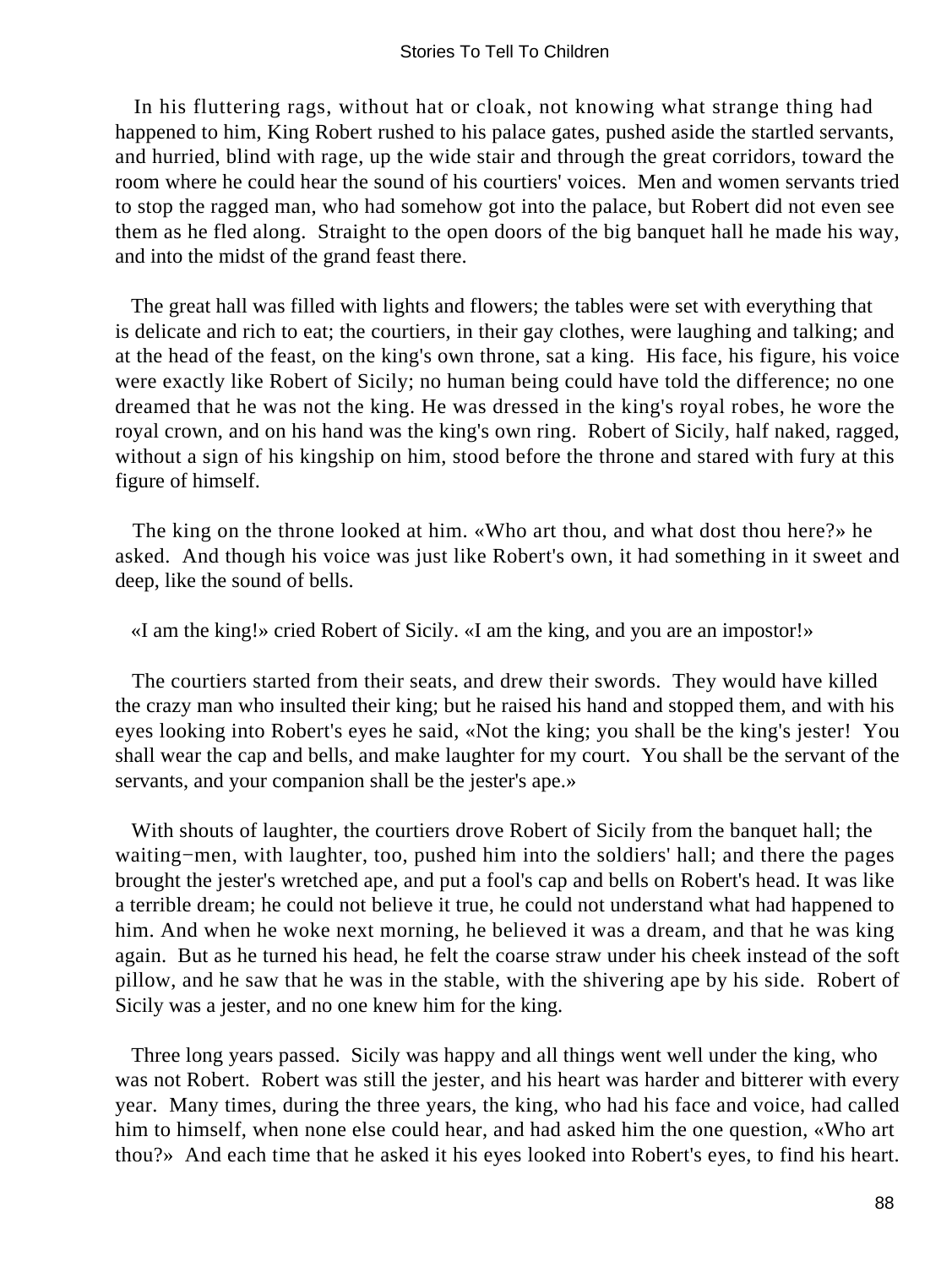But each time Robert threw back his head and answered, proudly, «I am the king!» And the king's eyes grew sad and stern.

 At the end of three years, the Pope bade the Emperor of Allemaine and the King of Sicily, his brothers, to a great meeting in his city of Rome. The King of Sicily went, with all his soldiers and courtiers and servants, – a great procession of horsemen and footmen. Never had been a gayer sight than the grand train, men in bright armor, riders in wonderful cloaks of velvet and silk, servants, carrying marvelous presents to the Pope. And at the very end rode Robert, the jester. His horse was a poor old thing, many−colored, and the ape rode with him. Every one in the villages through which they passed ran after the jester, and pointed and laughed.

 The Pope received his brothers and their trains in the square before Saint Peter's. With music and flags and flowers he made the King of Sicily welcome, and greeted him as his brother. In the midst of it, the jester broke through the crowd and threw himself before the Pope. «Look at me!» he cried; «I am your brother, Robert of Sicily! This man is an impostor, who has stolen my throne. I am Robert, the king!»

 The Pope looked at the poor jester with pity, but the Emperor of Allemaine turned to the King of Sicily, and said, «Is it not rather dangerous, brother, to keep a madman as jester?» And again Robert was pushed back among the serving−men.

 It was Holy Week, and the king and the emperor, with all their trains, went every day to the great services in the cathedral. Something wonderful and holy seemed to make all these services more beautiful than ever before. All the people of Rome felt it: it was as if the presence of an angel were there. Men thought of God, and felt his blessing on them. But no one knew who it was that brought the beautiful feeling. And when Easter Day came, never had there been so lovely, so holy a day: in the great churches, filled with flowers, and sweet with incense, the kneeling people listened to the choirs singing, and it was like the voices of angels; their prayers were more earnest than ever before, their praise more glad; there was something heavenly in Rome.

 Robert of Sicily went to the services with the rest, and sat in the humblest place with the servants. Over and over again he heard the sweet voices of the choirs chant the Latin words he had heard long ago: «He hath put down the mighty from their seat, and hath exalted them of low degree.» And at last, as he listened, his heart was softened. He, too, felt the strange blessed presence of a heavenly power. He thought of God, and of his own wickedness; he remembered how happy he had been, and how little good he had done; he realized, that his power had not been from himself, at all. On Easter night, as he crept to his bed of straw, he wept, not because he was so wretched, but because he had not been a better king when power was his.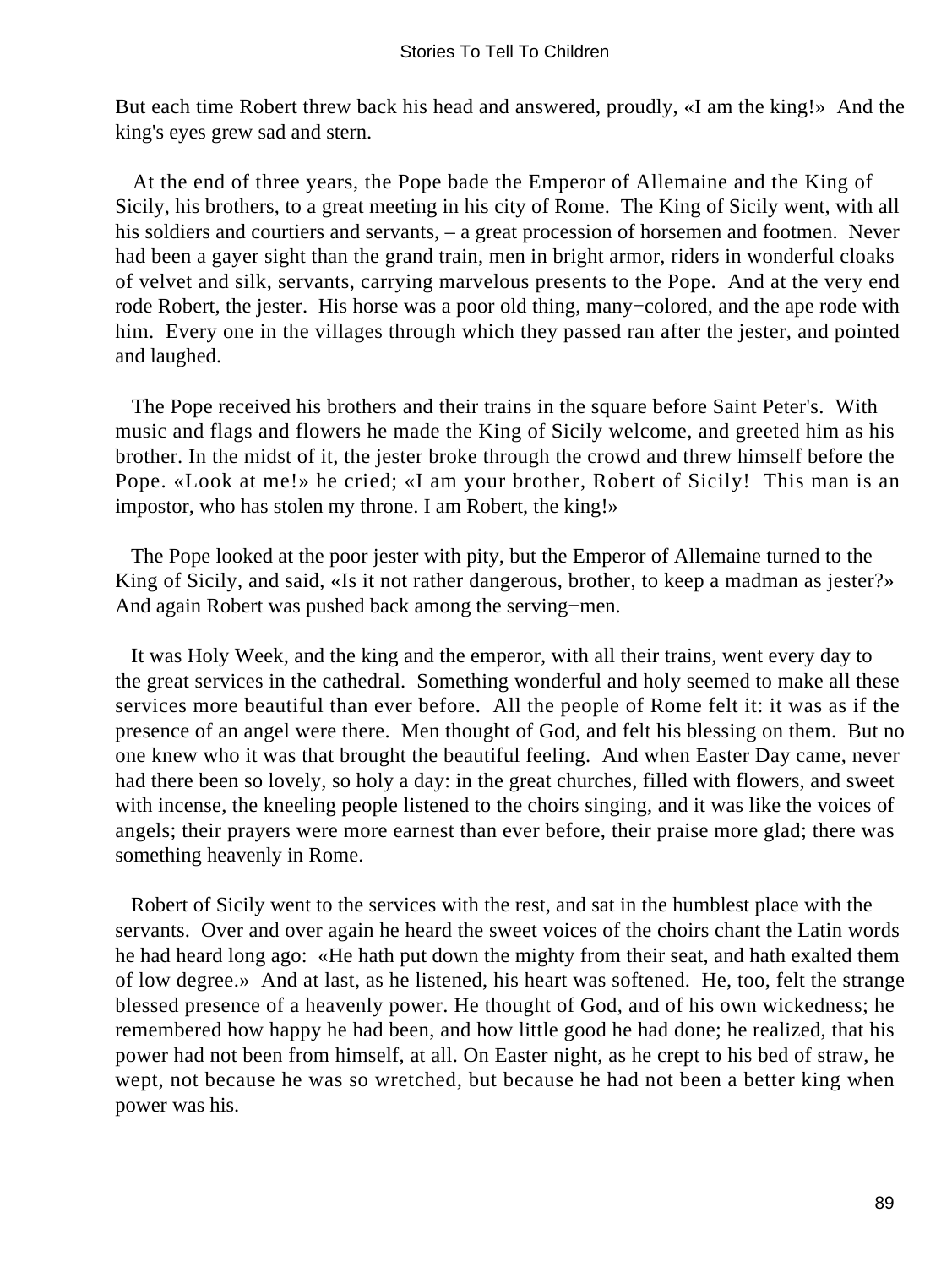#### Stories To Tell To Children

 At last all the festivities were over, and the King of Sicily went home to his own land again, with his people. Robert the jester came home too.

 On the day of their home−coming, there was a special service in the royal church, and even after the service was over for the people, the monks held prayers of thanksgiving and praise. The sound of their singing came softly in at the palace windows. In the great banquet room, the king sat, wearing his royal robes and his crown, while many subjects came to greet him. At last, he sent them all away, saying he wanted to be alone; but he commanded the jester to stay. And when they were alone together the king looked into Robert's eyes, as he had done before, and said, softly, «Who art thou?»

 Robert of Sicily bowed his head. «Thou knowest best,» he said, «I only know that I have sinned.»

 As he spoke, he heard the voices of the monks singing, «He hath put down the mighty from their seat,» – and his head sank lower. But suddenly the music seemed to change; a wonderful light shone all about. As Robert raised his eyes, he saw the face of the king smiling at him with a radiance like nothing on earth, and as he sank to his knees before the glory of that smile, a voice sounded with the music, like a melody throbbing on a single string: –

«I am an angel, and thou art the king!»

 Then Robert of Sicily was alone. His royal robes were upon him once more; he wore his crown and his royal ring. He was king. And when the courtiers came back they found their king kneeling by his throne, absorbed in silent prayer.

### THE **JEALOUS** COURTIERS [1]

[1] Adapted from the facts given in the German of H. A. Guerber's Marchen und Erzahlungen (D. C. Heath Co.).

 I wonder if you have ever heard the anecdote about the artist of Dusseldorf and the jealous courtiers. This is it. It seems there was once a very famous artist who lived in the little town of Dusseldorf. He did such fine work that the Elector, Prince Johann Wilhelm, ordered a portrait statue of himself, on horseback, to be done in bronze. The artist was overjoyed at the commission, and worked early and late at the statue.

 At last the work was done, and the artist had the great statue set up in the public square of Dusseldorf, ready for the opening view. The Elector came on the appointed day, and with him came his favorite courtiers from the castle. Then the statue was unveiled. It was very beautiful, – so beautiful that the prince exclaimed in surprise. He could not look enough, and presently he turned to the artist and shook hands with him, like an old friend. «Herr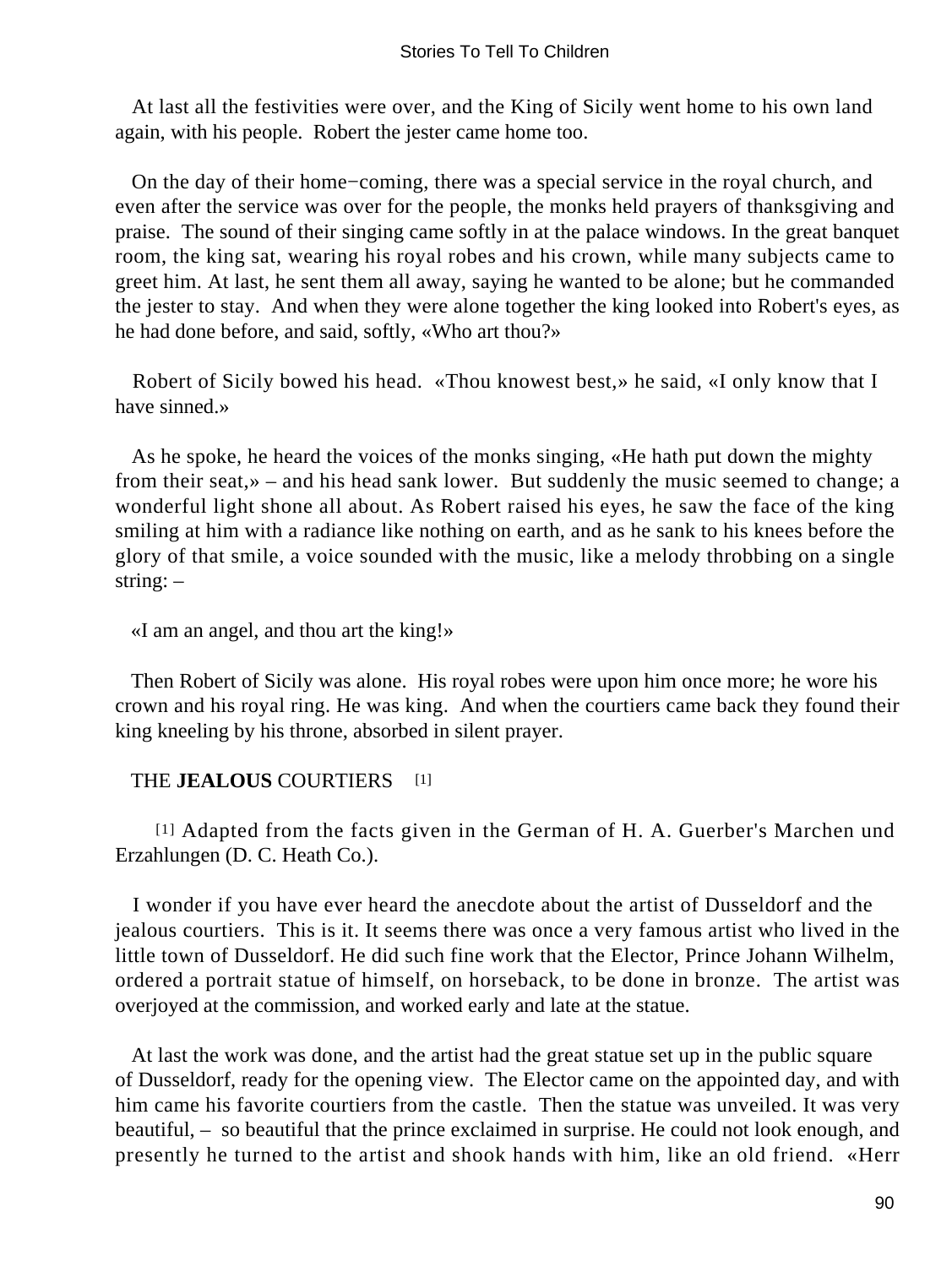Grupello,» he said, «you are a great artist, and this statue will make your fame even greater than it is; the portrait of me is perfect!»

 When the courtiers heard this, and saw the friendly hand−grasp, their jealousy of the artist was beyond bounds. Their one thought was, how could they safely do something to humiliate him. They dared not pick flaws in the portrait statue, for the prince had declared it perfect. But at last one of them said, with an air of great frankness, «Indeed, Herr Grupello, the portrait of his Royal Highness is perfect; but permit me to say that the statue of the horse is not quite so successful: the head is too large; it is out of proportion.»

 «No,» said another, «the horse is really not so successful; the turn of the neck, there, is awkward.»

 «If you would change the right hind− foot, Herr Grupello,» said a third, «it would be an improvement.»

Still another found fault with the horse's tail.

 The artist listened, quietly. When they had all finished, he turned to the prince and said, «Your courtiers, Prince, find a good many flaws in the statue of the horse; will you permit me to keep it a few days more, to do what I can with it?»

 The Elector assented, and the artist ordered a temporary screen built around the statue, so that his assistants could work undisturbed. For several days the sound of hammering came steadily from behind the enclosure. The courtiers, who took care to pass that way, often, were delighted. Each one said to himself, «I must have been right, really; the artist himself sees that something was wrong; now I shall have credit for saving the prince's portrait by my artistic taste!»

 Once more the artist summoned the prince and his courtiers, and once more the statue was unveiled. Again the Elector exclaimed at its beauty, and then he turned to his courtiers, one after another, to see what they had to say.

 «Perfect!» said the first. «Now that the horse's head is in proportion, there is not a flaw.»

 «The change in the neck was just what was needed,» said the second; «it is very graceful now.»

 «The rear right foot is as it should be, now,» said a third, «and it adds so much to the beauty of the whole!»

The fourth said that he considered the tail greatly improved.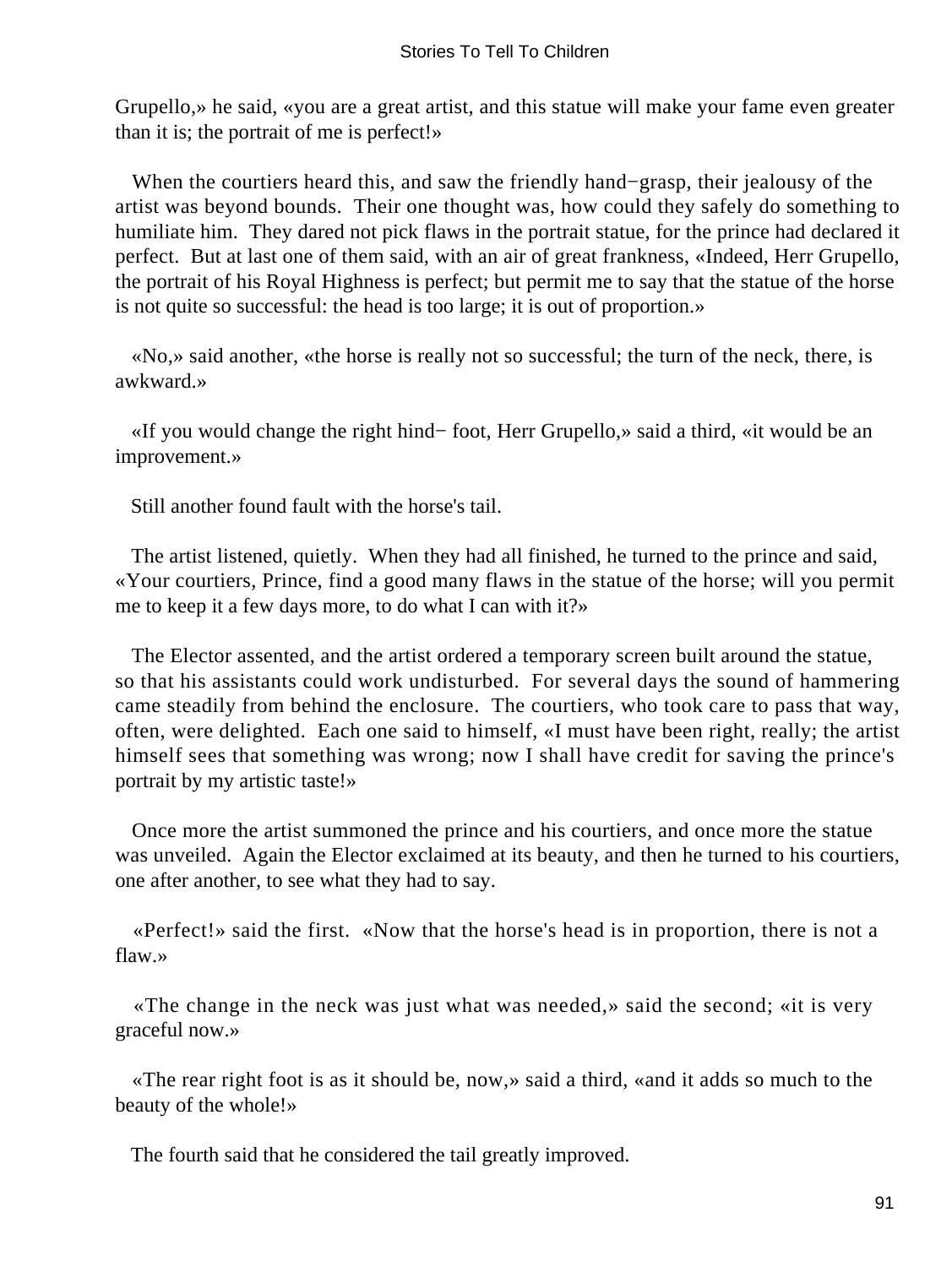«My courtiers are much pleased now,» said the prince to Herr Grupello; «they think the statue much improved by the changes you have made.»

 Herr Grupello smiled a little. «I am glad they are pleased,» he said, «but the fact is, I have changed nothing!»

 «What do you mean?» said the prince in surprise. «Have we not heard the sound of hammering every day? What were you hammering at then?»

 «I was hammering at the reputation of your courtiers, who found fault simply because they were jealous,» said the artist. «And I rather think that their reputation is pretty well hammered to pieces!»

 It was, indeed. The Elector laughed heartily, but the courtiers slunk away, one after another, without a word.

# **PRINCE CHERRY[1]**

[1] A shortened version of the familiar tale.

 There was once an old king, so wise and kind and true that the most powerful good fairy of his land visited him and asked him to name the dearest wish of his heart, that she might grant it.

 «Surely you know it,» said the good king; «it is for my only son, Prince Cherry; do for him whatever you would have done for me.»

 «Gladly,» said the great fairy; «choose what I shall give him. I can make him the richest, the most beautiful, or the most powerful prince in the world; choose.»

 «None of those things are what I want,» said the king. «I want only that he shall be good. Of what use will it be to him to be beautiful, rich, or powerful, if he grows into a bad man? Make him the best prince in the world, I beg you!»

 «Alas, I cannot make him good,» said the fairy; «he must do that for himself. I can give him good advice, reprove him when he does wrong, and punish him if he will not punish himself; I can and will be his best friend, but I cannot make him good unless he wills it.»

 The king was sad to hear this, but he rejoiced in the friendship of the fairy for his son. And when he died, soon after, he was happy to know that he left Prince Cherry in her hands.

 Prince Cherry grieved for his father and often lay awake at night, thinking of him. One night, when he was all alone in his room, a soft and lovely light suddenly shone before him,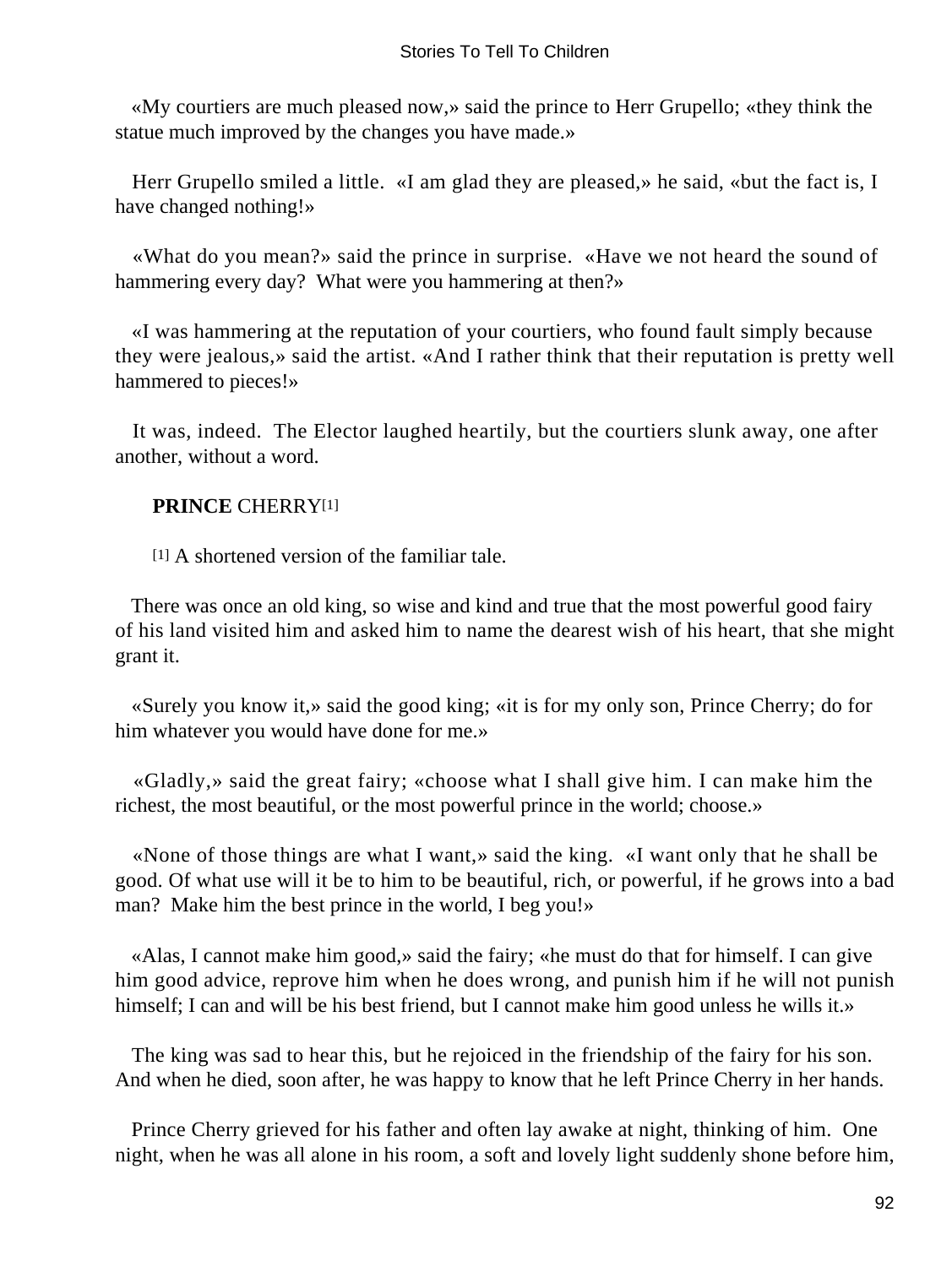and a beautiful vision stood at his side. It was the good fairy. She was clad in robes of dazzling white, and on her shining hair she wore a wreath of white roses.

 «I am the Fairy Candide,» she said to the prince. «I promised your father that I would be your best friend, and as long as you live I shall watch over your happiness. I have brought you a gift; it is not wonderful to look at, but it has a wonderful power for your welfare; wear it, and let it help you.»

 As she spoke, she placed a small gold ring on the prince's little finger. «This ring,» she said, «will help you to be good; when you do evil, it will prick you, to remind you. If you do not heed its warnings a worse thing will happen to you, for I shall become your enemy.» Then she vanished.

 Prince Cherry wore his ring, and said nothing to any one of the fairy's gift. It did not prick him for a long time, because he was good and merry and happy. But Prince Cherry had been rather spoiled by his nurse when he was a child; she had always said to him that when he should become king he could do exactly as he pleased. Now, after a while, he began to find out that this was not true, and it made him angry.

 The first time that he noticed that even a king could not always have his own way was on a day when he went hunting. It happened that he got no game. This put him in such a bad temper that he grumbled and scolded all the way home. The little gold ring began to feel tight and uncomfortable. When he reached the palace his pet dog ran to meet him.

«Go away!» said the prince, crossly.

 But the little dog was so used to being petted that he only jumped up on his master, and tried to kiss his hand. The prince turned and kicked the little creature. At the instant, he felt a sharp prick in his little finger, like a pin prick.

 «What nonsense!» said the prince to himself. «Am I not king of the whole land? May I not kick my own dog, if I choose? What evil is there in that?»

 A silver voice spoke in his ear: «The king of the land has a right to do good, but not evil; you have been guilty of bad temper and of cruelty to−day; see that you do better to−morrow.»

 The prince turned sharply, but no one was to be seen; yet he recognized the voice as that of Fairy Candide.

 He followed her advice for a little, but presently he forgot, and the ring pricked him so sharply that his finger had a drop of blood on it. This happened again and again, for the prince grew more self−willed and headstrong every day; he had some bad friends, too, who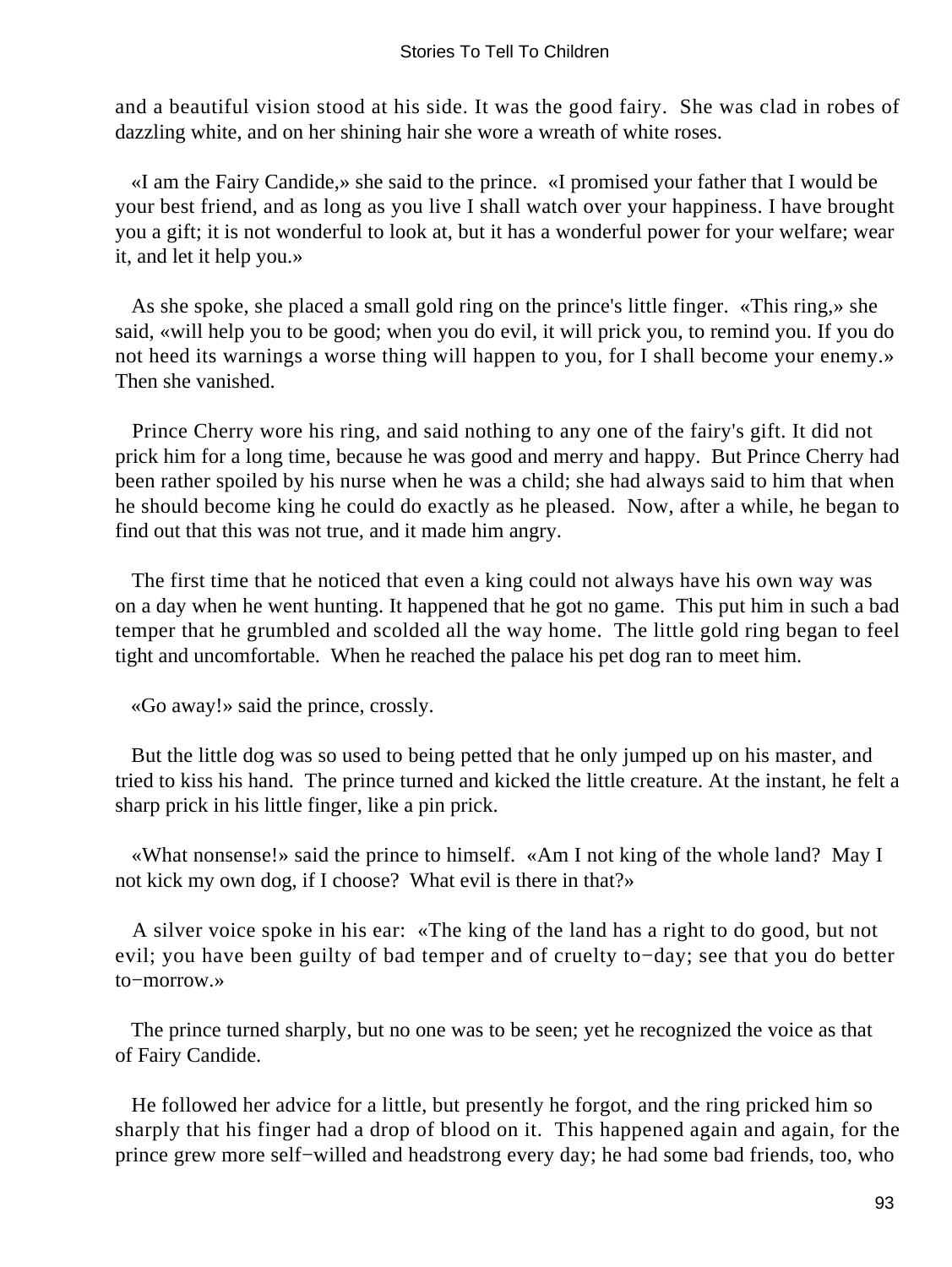urged him on, in the hope that he would ruin himself and give them a chance to seize the throne. He treated his people carelessly and his servants cruelly, and everything he wanted he felt that he must have.

 The ring annoyed him terribly; it was embarrassing for a king to have a drop of blood on his finger all the time! At last he took the ring off and put it out of sight. Then he thought he should be perfectly happy, having his own way; but instead, he grew more unhappy as he grew less good. Whenever he was crossed, or could not have his own way instantly, he flew into a passion,

 Finally, he wanted something that he really could not have. This time it was a most beautiful young girl, named Zelia; the prince saw her, and loved her so much that he wanted at once to make her his queen. To his great astonishment, she refused.

«Am I not pleasing to you?» asked the prince in surprise.

 «You are very handsome, very charming, Prince,» said Zelia; «but you are not like the good king, your father; I fear you would make me very miserable if I were your queen.»

 In a great rage, Prince Cherry ordered the young girl put in prison; and the key of her dungeon he kept. He told one of his friends, a wicked man who flattered him for his own purposes, about the thing, and asked his advice.

 «Are you not king?» said the bad friend, «May you not do as you will? Keep the girl in a dungeon till she does as you command, and if she will not, sell her as a slave.»

«But would it not be a disgrace for me to harm an innocent creature?» said the prince.

 «It would be a disgrace to you to have it said that one of your subjects dared disobey you!» said the courtier.

 He had cleverly touched the Prince's worst trait, his pride. Prince Cherry went at once to Zelia's dungeon, prepared to do this cruel thing.

 Zelia was gone. No one had the key save the prince himself; yet she was gone. The only person who could have dared to help her, thought the prince, was his old tutor, Suliman, the only man left who ever rebuked him for anything. In fury, he ordered Suliman to be put in fetters and brought before him.

 As his servants left him, to carry out the wicked order, there was a clash, as of thunder, in the room, and then a blinding light. Fairy Candide stood before him. Her beautiful face was stern, and her silver voice rang like a trumpet, as she said, «Wicked and selfish prince, you have become baser than the beasts you hunt; you are furious as a lion, revengeful as a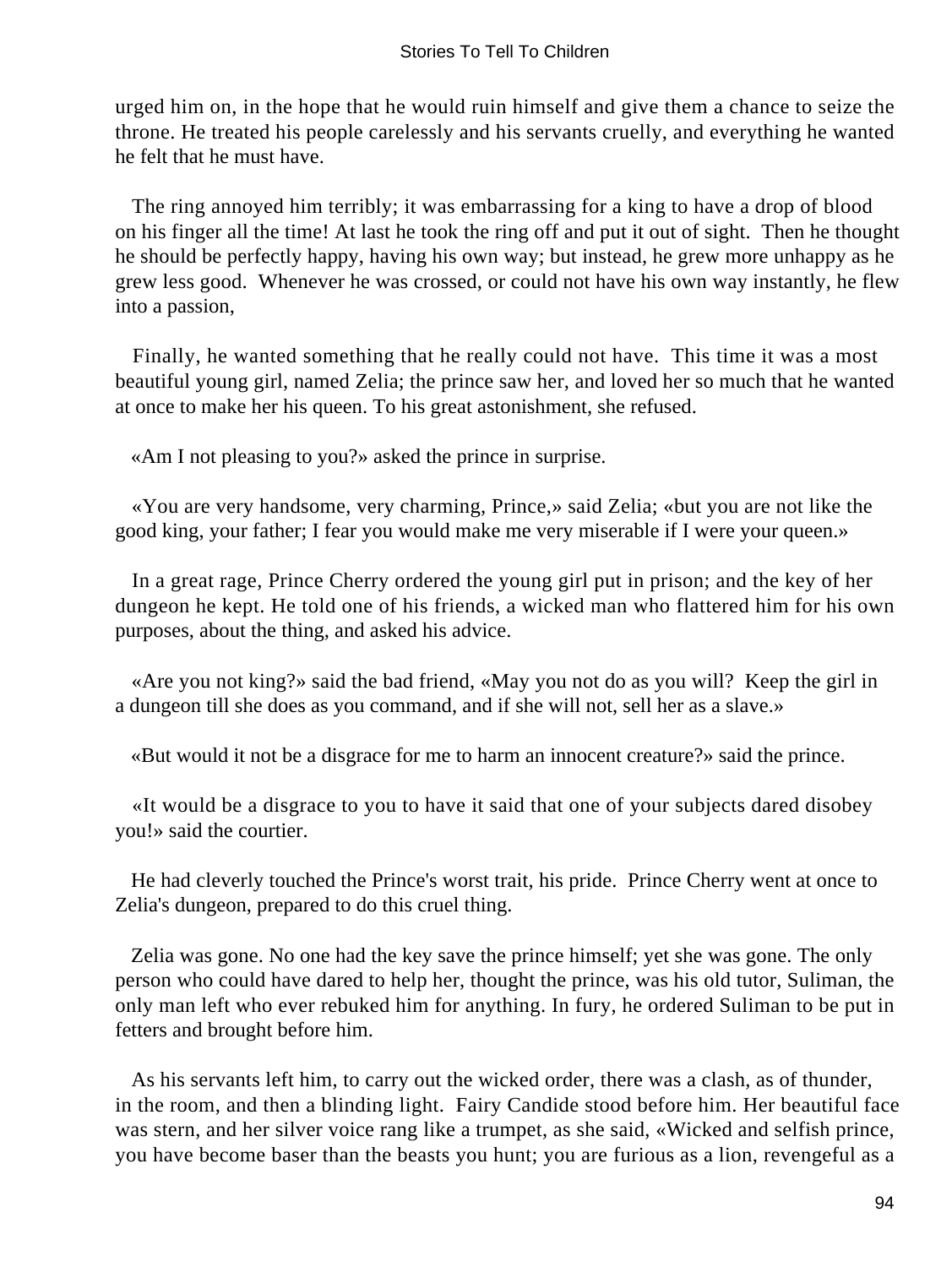serpent, greedy as a wolf, and brutal as a bull; take, therefore, the shape of those beasts whom you resemble!»

 With horror, the prince felt himself being transformed into a monster. He tried to rush upon the fairy and kill her, but she had vanished with her words. As he stood, her voice came from the air, saying, sadly, «Learn to conquer your pride by being in submission to your own subjects.» At the same moment, Prince Cherry felt himself being transported to a distant forest, where he was set down by a clear stream. In the water he saw his own terrible image; he had the head of a lion, with bull's horns, the feet of a wolf, and a tail like a serpent. And as he gazed in horror, the fairy's voice whispered, «Your soul has become more ugly than your shape is; you yourself have deformed it.»

 The poor beast rushed away from the sound of her words, but in a moment he stumbled into a trap, set by bear−catchers. When the trappers found him they were delighted to have caught a curiosity, and they immediately dragged him to the palace courtyard. There he heard the whole court buzzing with gossip. Prince Cherry had been struck by lightning and killed, was the news, and the five favorite courtiers had struggled to make themselves rulers, but the people had refused them, and offered the crown to Suliman, the good old tutor.

 Even as he heard this, the prince saw Suliman on the steps of the palace, speaking to the people. «I will take the crown to keep in trust,» he said. «Perhaps the prince is not dead.»

«He was a bad king; we do not want him back,» said the people.

 «I know his heart,» said Suliman, «it is not all bad; it is tainted, but not corrupt; perhaps he will repent and come back to us a good king.»

When the beast heard this, it touched him so much that he stopped tearing at his chains, and became gentle. He let his keepers lead him away to the royal menagerie without hurting them.

 Life was very terrible to the prince, now, but he began to see that he had brought all his sorrow on himself, and he tried to bear it patiently. The worst to bear was the cruelty of the keeper. At last, one night, this keeper was in great danger; a tiger got loose, and attacked him. «Good enough! Let him die!» thought Prince Cherry. But when he saw how helpless the keeper was, he repented, and sprang to help. He killed the tiger and saved the keeper's life.

 As he crouched at the keeper's feet, a voice said, «Good actions never go unrewarded!» And the terrible monster was changed into a pretty little white dog.

 The keeper carried the beautiful little dog to the court and told the story, and from then on, Cherry was carefully treated, and had the best of everything. But in order to keep the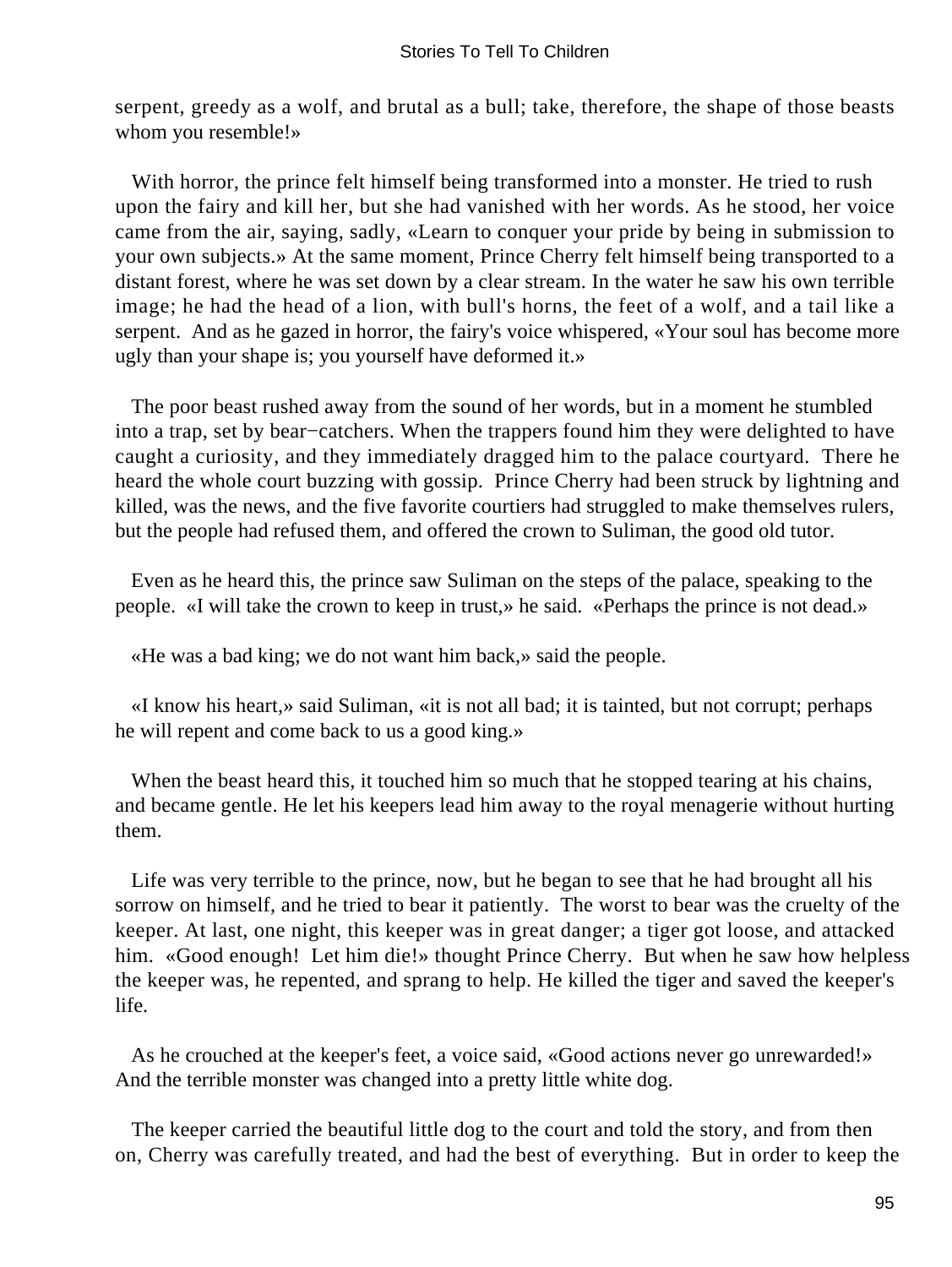little dog from growing, the queen ordered that he should be fed very little, and that was pretty hard for the poor prince. He was often half starved, although so much petted.

 One day he had carried his crust of bread to a retired spot in the palace woods, where he loved to be, when he saw a poor old woman hunting for roots, and seeming almost starved.

 «Poor thing,» he thought, «she is even hungrier than I;» and he ran up and dropped the crust at her feet.

The woman ate it, and seemed greatly refreshed.

 Cherry was glad of that, and he was running happily back to his kennel when he heard cries of distress, and suddenly he saw some rough men dragging along a young girl, who was weeping and crying for help. What was his horror to see that the young girl was Zelia! Oh, how he wished he were the monster once more, so that he could kill the men and rescue her! But he could do nothing except bark, and bite at the heels of the wicked men. That could not stop them; they drove him off, with blows, and carried Zelia into a palace in the wood.

 Poor Cherry crouched by the steps, and watched. His heart was full of pity and rage. But suddenly he thought, «I was as bad as these men; I myself put Zelia in prison, and would have treated her worse still, if I had not been prevented.» The thought made him so sorry and ashamed that he repented bitterly the evil he had done.

 Presently a window opened, and Cherry saw Zelia lean out and throw down a piece of meat. He seized it and was just going to devour it, when the old woman to whom he had given his crust snatched it away and took him in her arms. «No, you shall not eat it, you poor little thing,» she said, «for every bit of food in that house is poisoned.»

 At the same moment, a voice said, «Good actions never go unrewarded!» And instantly Prince Cherry was transformed into a little white dove.

With great joy, he flew to the open palace window to seek out his Zelia, to try to help her. But though he hunted in every room, no Zelia was to be found. He had to fly away, without seeing her. He wanted more than anything else to find her, and stay near her, so he flew out into the world, to seek her.

 He sought her in many lands, until one day, in a far eastern country, he found her sitting in a tent, by the side of an old, white−haired hermit. Cherry was wild with delight. He flew to her shoulder, caressed her hair with his beak, and cooed in her ear.

 «You dear, lovely little thing!» said Zelia. «Will you stay with me? If you will, I will love you always.»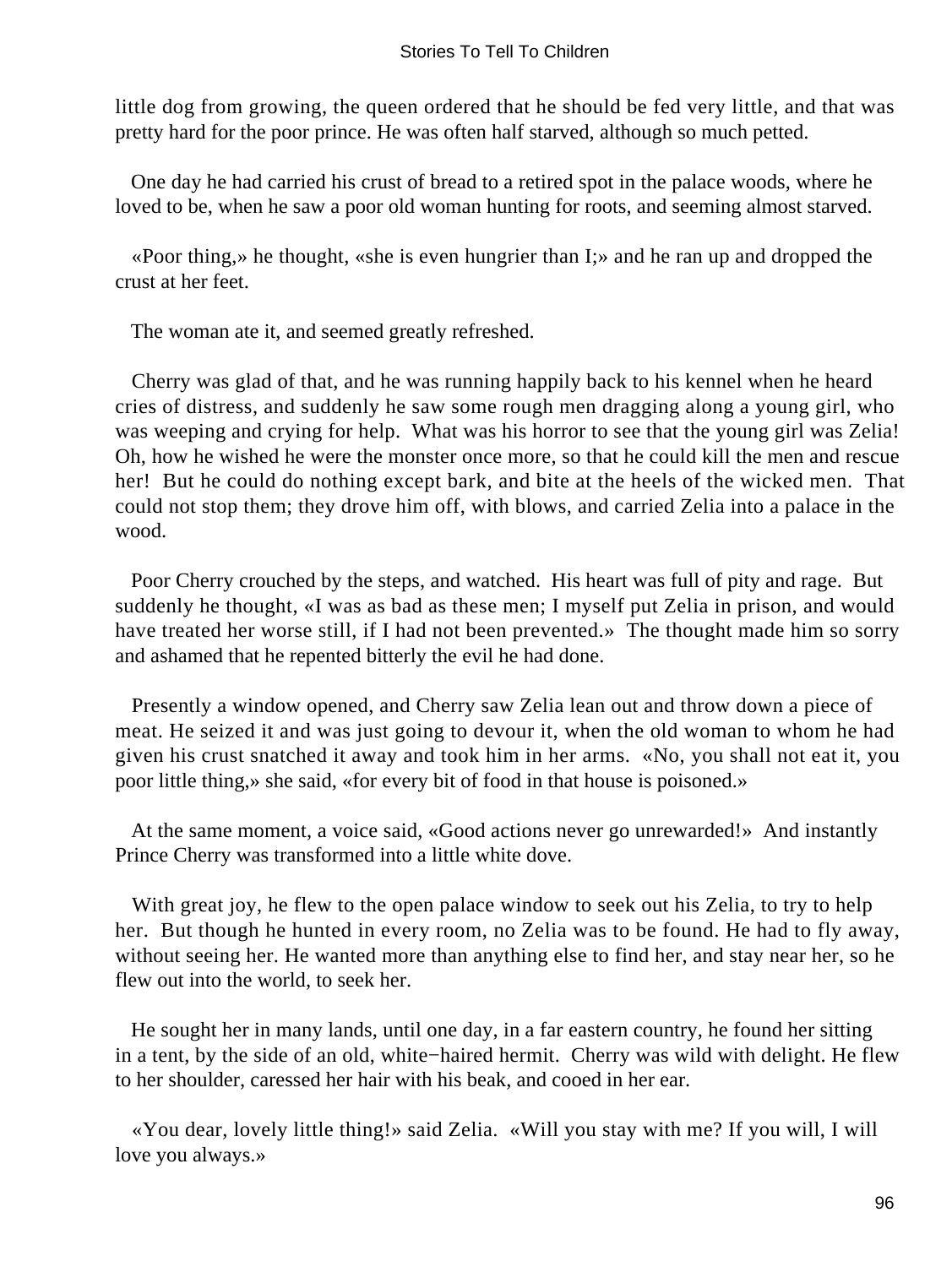«Ah, Zelia, see what you have done!» laughed the hermit. At that instant, the white dove vanished, and Prince Cherry stood there, as handsome and charming as ever, and with a look of kindness and modesty in his eyes which had never been there before. At the same time, the hermit stood up, his flowing hair changed to shining gold, and his face became a lovely woman's face; it was the Fairy Candide. «Zelia has broken your spell,» she said to the Prince, «as I meant she should, when you were worthy of her love.»

 Zelia and Prince Cherry fell at the fairy's feet. But with a beautiful smile she bade them come to their kingdom. In a trice, they were transported to the Prince's palace, where King Suliman greeted them with tears of joy. He gave back the throne, with all his heart, and King Cherry ruled again, with Zelia for his queen.

 He wore the little gold ring all the rest of his life, but never once did it have to prick him hard enough to make his finger bleed.

# THE **GOLD IN THE** ORCHARD [1]

[1] An Italian folk tale.

 There was once a farmer who had a fine olive orchard. He was very industrious, and the farm always prospered under his care. But he knew that his three sons despised the farm work, and were eager to make wealth fast, through adventure.

 When the farmer was old, and felt that his time had come to die, he called the three sons to him and said, «My sons, there is a pot of gold hidden in the olive orchard. Dig for it, if you wish it.»

 The sons tried to get him to tell them in what part of the orchard the gold was hidden; but he would tell them nothing more.

 After the farmer was dead, the sons went to work to find the pot of gold; since they did not know where the hiding−place was, they agreed to begin in a line, at one end of the orchard, and to dig until one of them should find the money.

 They dug until they had turned up the soil from one end of the orchard to the other, round the tree−roots and between them. But no pot of gold was to be found. It seemed as if some one must have stolen it, or as if the farmer had been wandering in his wits. The three sons were bitterly disappointed to have all their work for nothing.

 The next olive season, the olive trees in the orchard bore more fruit than they had ever given; the fine cultivating they had had from the digging brought so much fruit, and of so fine a quality, that when it was sold it gave the sons a whole pot of gold!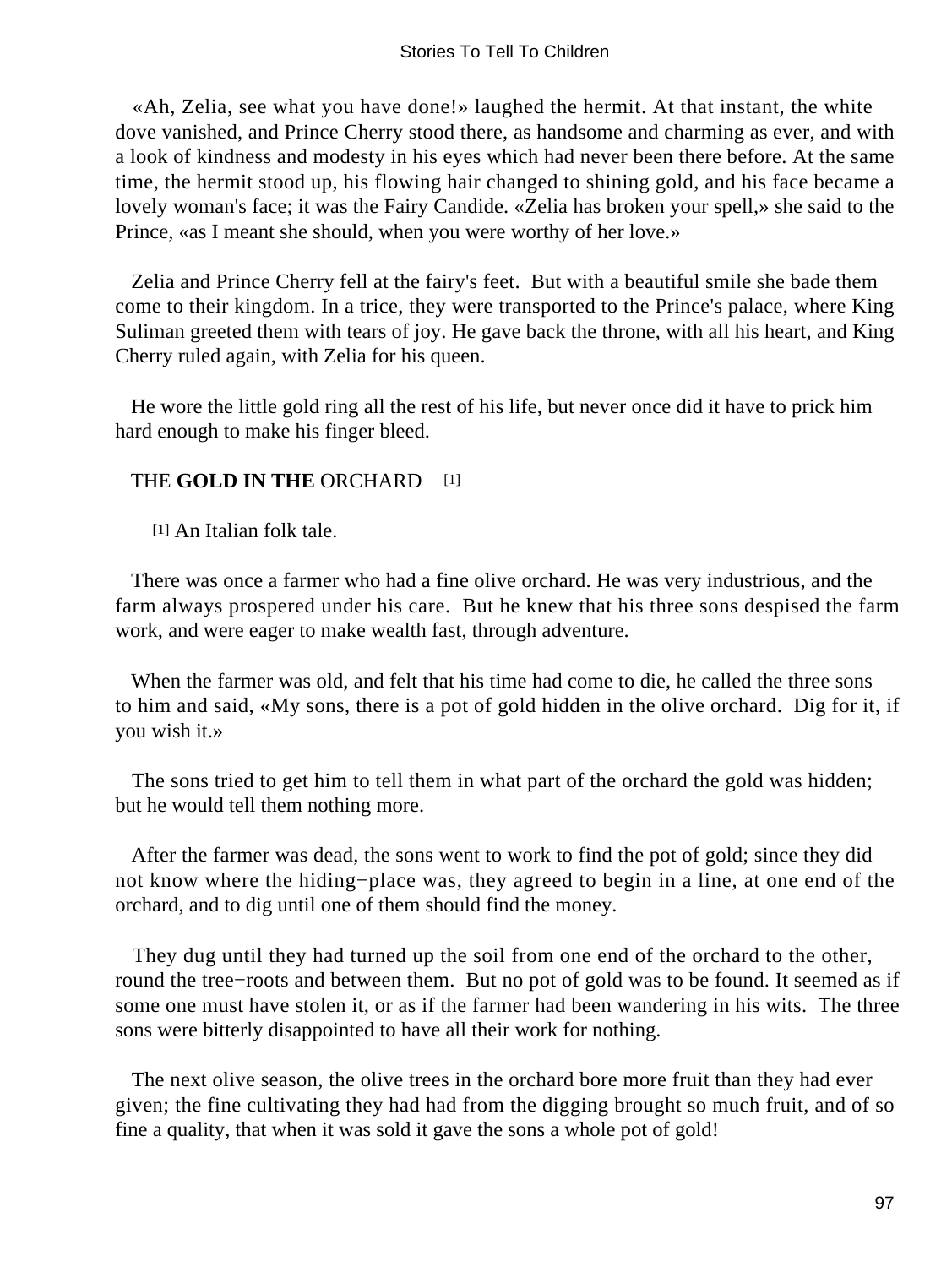And when they saw how much money had come from the orchard, they suddenly understood what the wise father had meant when he said, «There is gold hidden in the orchard; dig for it.»

### **MARGARET OF NEW ORLEANS**

 If you ever go to the beautiful city of New Orleans, somebody will be sure to take you down into the old business part of the city, where there are banks and shops and hotels, and show you a statue which stands in a little square there. It is the statue of a woman, sitting in a low chair, with her arms around a child, who leans against her. The woman is not at all pretty: she wears thick, common shoes, a plain dress, with a little shawl, and a sun−bonnet; she is stout and short, and her face is a square−chinned Irish face; but her eyes look at you like your mother's.

 Now there is something very surprising about this statue: it was the first one that was ever made in this country in honor of a woman. Even in old Europe there are not many monuments to women, and most of the few are to great queens or princesses, very beautiful and very richly dressed. You see, this statue in New Orleans is not quite like anything else.

 It is the statue of a woman named Margaret. Her whole name was Margaret Haughery, but no one in New Orleans remembers her by it, any more than you think of your dearest sister by her full name; she is just Margaret. This is her story, and it tells why people made a monument for her.

 When Margaret was a tiny baby, her father and mother died, and she was adopted by two young people as poor and as kind as her own parents. She lived with them until she grew up. Then she married, and had a little baby of her own. But very soon her husband died, and then the baby died, too, and Margaret was all alone in the world. She was poor, but she was strong, and knew how to work.

 All day, from morning until evening, she ironed clothes in a laundry. And every day, as she worked by the window, she saw the little motherless children from the orphan asylum, near by, working and playing about. After a while, there came a great sickness upon the city, and so many mothers and fathers died that there were more orphans than the asylum could possibly take care of. They needed a good friend, now. You would hardly think, would you, that a poor woman who worked in a laundry could be much of a friend to them? But Margaret was. She went straight to the kind Sisters who had the asylum and told them she was going to give them part of her wages and was going to work for them, besides. Pretty soon she had worked so hard that she had some money saved from her wages. With this, she bought two cows and a little delivery cart. Then she carried her milk to her customers in the little cart every morning; and as she went, she begged the left−over food from the hotels and rich houses, and brought it back in the cart to the hungry children in the asylum. In the very hardest times that was often all the food the children had.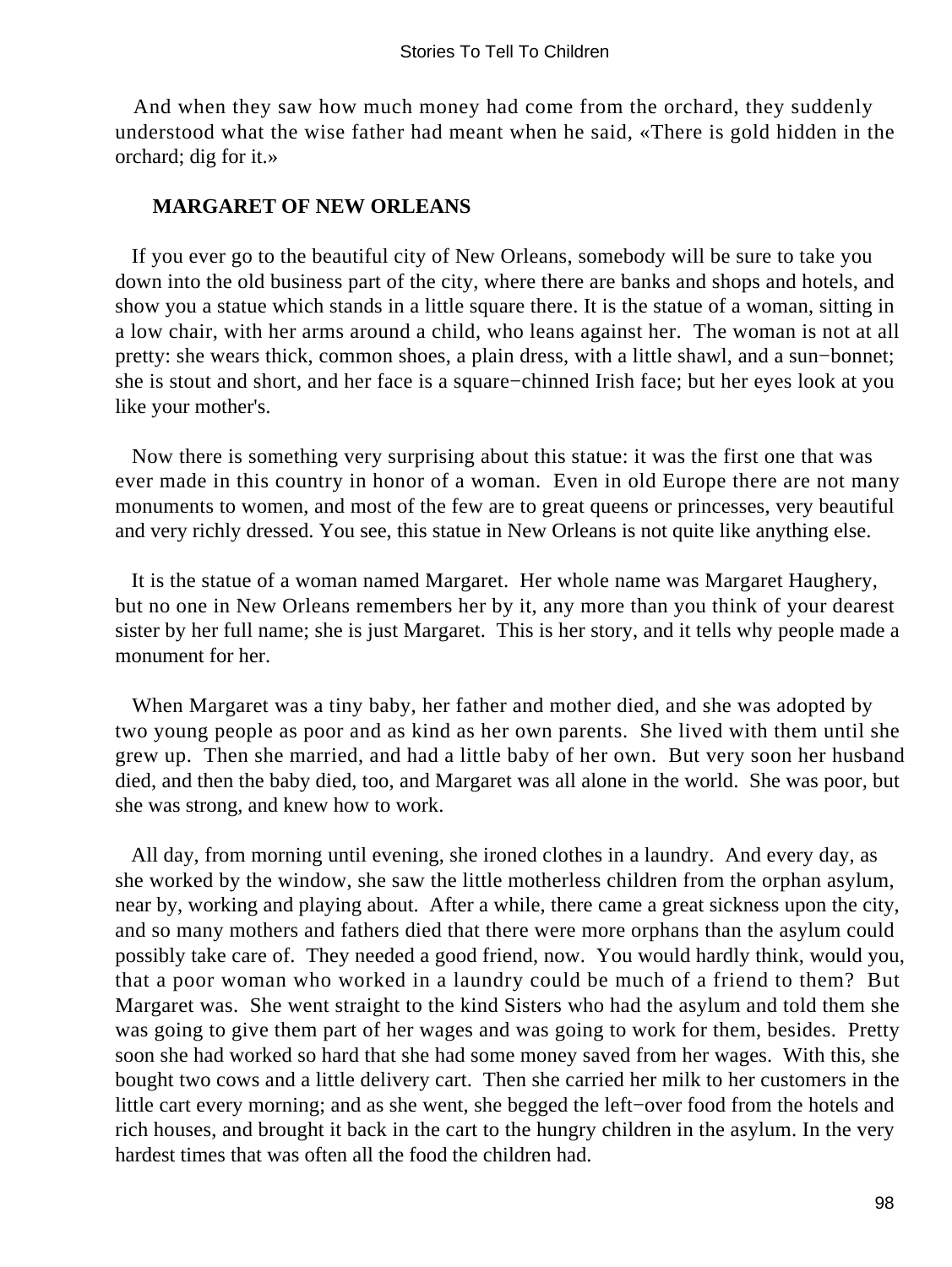A part of the money Margaret earned went every week to the asylum, and after a few years that was made very much larger and better. And Margaret was so careful and so good at business that, in spite of her giving, she bought more cows and earned more money. With this, she built a home for orphan babies; she called it her baby house.

 After a time, Margaret had a chance to get a bakery, and then she became a bread−woman instead of a milk−woman. She carried the bread just as she had carried the milk, in her cart. And still she kept giving money to the asylum. Then the great war came, our Civil War. In all the trouble and sickness and fear of that time, Margaret drove her cart of bread; and somehow she had always enough to give the starving soldiers, and for her babies, besides what she sold. And despite all this, she earned enough so that when the war was over she built a big steam factory for her bread. By this time everybody in the city knew her. The children all over the city loved her; the business men were proud of her; the poor people all came to her for advice. She used to sit at the open door of her office, in a calico gown and a little shawl, and give a good word to everybody, rich or poor.

 Then, by and by, one day, Margaret died. And when it was time to read her will, the people found that, with all her giving, she had still saved a great deal of money, and that she had left every cent of it to the different orphan asylums of the city, – each one of them was given something. Whether they were for white children or black, for Jews, Catholics, or Protestants, made no difference; for Margaret always said, «They are all orphans alike.» And just think, dears, that splendid, wise will was signed with a cross instead of a name, for Margaret had never learned to read or write!

 When the people of New Orleans knew that Margaret was dead, they said, «She was a mother to the motherless; she was a friend to those who had no friends; she had wisdom greater than schools can teach; we will not let her memory go from us.» So they made a statue of her, just as she used to look, sitting in her own office door, or driving in her own little cart. And there it stands to−day, in memory of the great love and the great power of plain Margaret Haughery, of New Orleans.

### THE DAGDA'S HARP [1]

[1] The facts from which this story was constructed are found in the legend as given in Ireland's Story, Johnston and Spencer (Houghton, Mifflin, Co.).

 You know, dears, in the old countries there are many fine stories about things which happened so very long ago that nobody knows exactly how much of them is true. Ireland is like that. It is so old that even as long ago as four thousand years it had people who dug in the mines, and knew how to weave cloth and to make beautiful ornaments out of gold, and who could fight and make laws; but we do not know just where they came from, nor exactly how they lived. These people left us some splendid stories about their kings, their fights, and their beautiful women; but it all happened such a long time ago that the stories are mixtures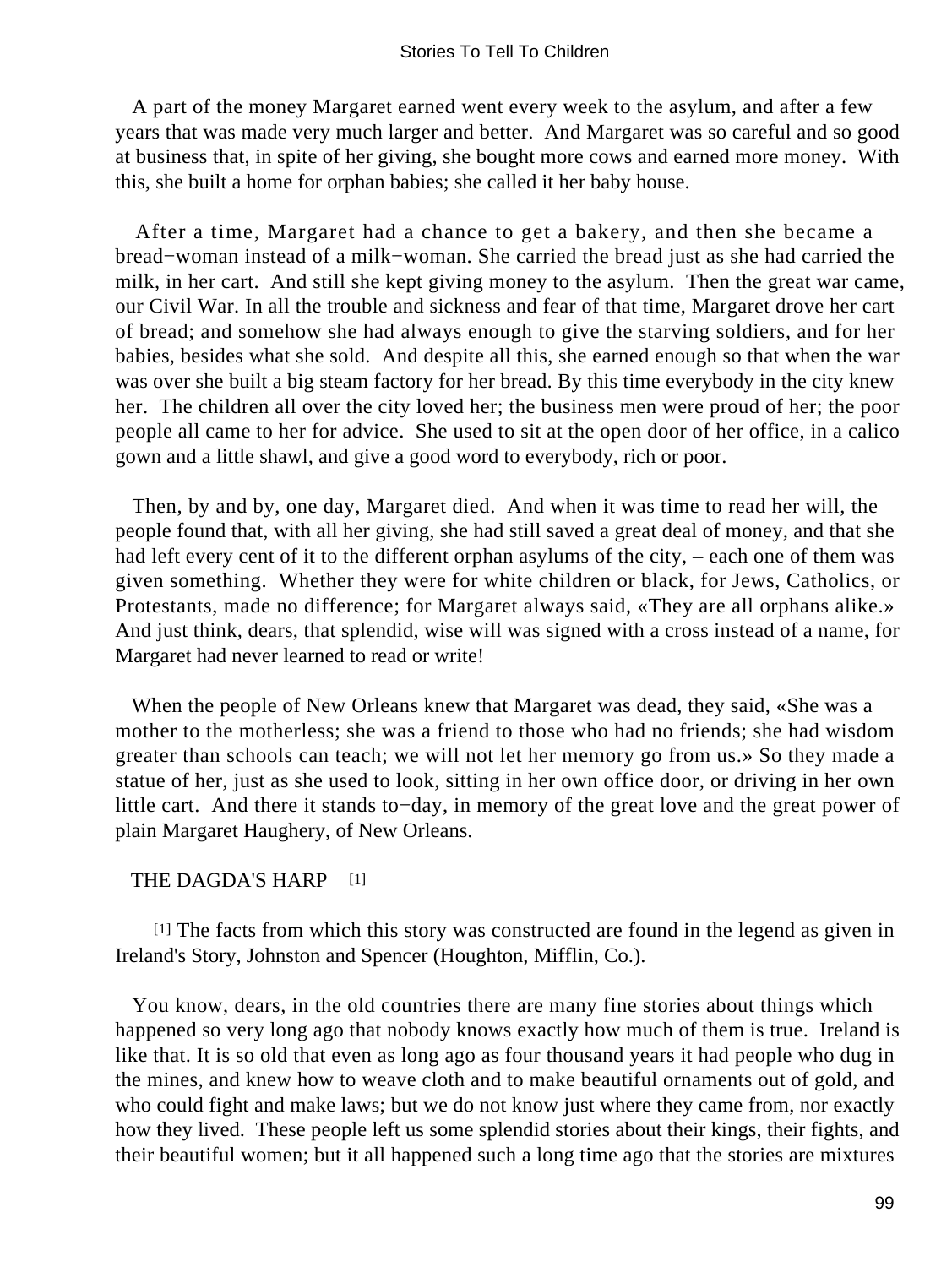of things that really happened and what people said about them, and we don't know just which is which. The stories are called **LEGENDS**. One of the prettiest legends is the story I am going to tell you about the Dagda's harp.

 It is said that there were two quite different kinds of people in Ireland: one set of people with long dark hair and dark eyes, called Fomorians – they carried long slender spears made of golden bronze when they fought – and another race of people who were golden−haired and blue− eyed, and who carried short, blunt, heavy spears of dull metal.

 The golden−haired people had a great chieftain who was also a kind of high priest, who was called the Dagda. And this Dagda had a wonderful magic harp. The harp was beautiful to look upon, mighty in size, made of rare wood, and ornamented with gold and jewels; and it had wonderful music in its strings, which only the Dagda could call out. When the men were going out to battle, the Dagda would set up his magic harp and sweep his hand across the strings, and a war song would ring out which would make every warrior buckle on his armor, brace his knees, and shout, «Forth to the fight!» Then, when the men came back from the battle, weary and wounded, the Dagda would take his harp and strike a few chords, and as the magic music stole out upon the air, every man forgot his weariness and the smart of his wounds, and thought of the honor he had won, and of the comrade who had died beside him, and of the safety of his wife and children. Then the song would swell out louder, and every warrior would remember only the glory he had helped win for the king; and each man would rise at the great tables his cup in his hand, and shout «Long live the King!»

 There came a time when the Fomorians and the golden−haired men were at war; and in the midst of a great battle, while the Dagda's hall was not so well guarded as usual, some of the chieftains of the Fomorians stole the great harp from the wall, where it hung, and fled away with it. Their wives and children and some few of their soldiers went with them, and they fled fast and far through the night, until they were a long way from the battlefield. Then they thought they were safe, and they turned aside into a vacant castle, by the road, and sat down to a banquet, hanging the stolen harp on the wall.

 The Dagda, with two or three of his warriors, had followed hard on their track. And while they were in the midst of their banqueting, the door was suddenly burst open, and the Dagda stood there, with his men. Some of the Fomorians sprang to their feet, but before any of them could grasp a weapon, the Dagda called out to his harp on the wall, «Come to me, O my harp!»

 The great harp recognized its master's voice, and leaped from the wall. Whirling through the hall, sweeping aside and killing the men who got in its way, it sprang to its master's hand. And the Dagda took his harp and swept his hand across the strings in three great, solemn chords. The harp answered with the magic Music of Tears. As the wailing harmony smote upon the air, the women of the Fomorians bowed their heads and wept bitterly, the strong men turned their faces aside, and the little children sobbed.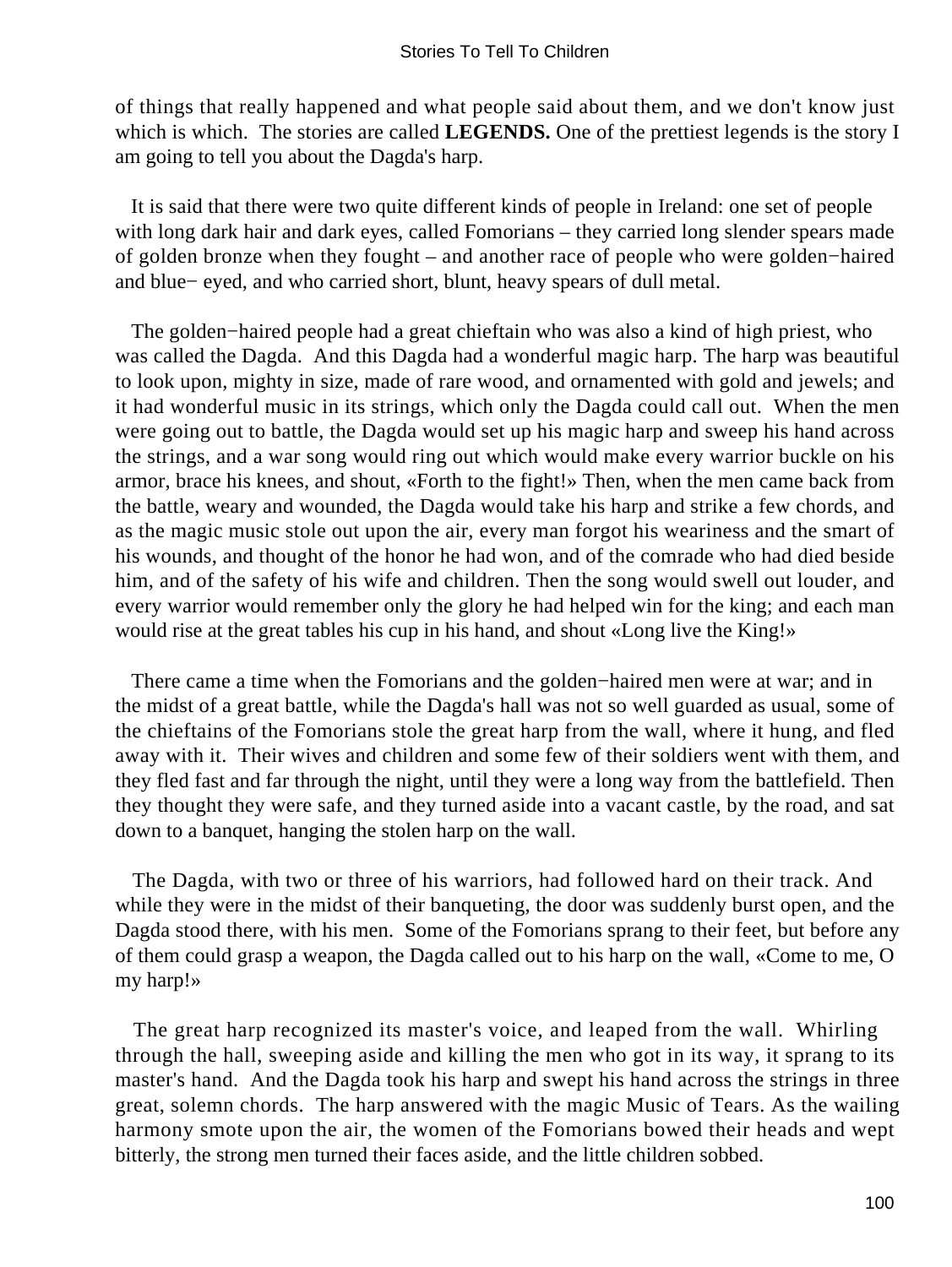Again the Dagda touched the strings, and this time the magic Music of Mirth leaped from the harp. And when they heard that Music of Mirth, the young warriors of the Fomorians began to laugh; they laughed till the cups fell from their grasp, and the spears dropped from their hands, while the wine flowed from the broken bowls; they laughed until their limbs were helpless with excess of glee.

 Once more the Dagda touched his harp, but very, very softly. And now a music stole forth as soft as dreams, and as sweet as joy: it was the magic Music of Sleep. When they heard that, gently, gently, the Fomorian women bowed their heads in slumber; the little children crept to their mothers' laps; the old men nodded; and the young warriors drooped in their seats and closed their eyes: one after another all the Fomorians sank into sleep.

When they were all deep in slumber, the Dagda took his magic harp, and he and his golden−haired warriors stole softly away, and came in safety to their own homes again.

# THE **TAILOR AND THE THREE** BEASTS [1]

[1] From Beside the Fire, Douglas Hyde (David Nutt, London).

 There was once a tailor in Galway, and he started out on a journey to go to the king's court at Dublin.

He had not gone far till he met a white horse, and he saluted him.

«God save you,» said the tailor.

«God save you,» said the horse. «Where are you going?»

 «I am going to Dublin,» said the tailor, «to build a court for the king and to get a lady for a wife, if I am able to do it.» For, it seems the king had promised his daughter and a great lot of money to any one who should be able to build up his court. The trouble was, that three giants lived in the wood near the court, and every night they came out of the wood and threw down all that was built by day. So nobody could get the court built.

 «Would you make me a hole,» said the old white garraun, «where I could go a−hiding whenever the people are for bringing me to the mill or the kiln, so that they won't see me; for they have me perished doing work for them.»

«I'll do that, indeed,» said the tailor, «and welcome.»

 He brought his spade and shovel, and he made a hole, and he said to the old white horse to go down into it till he would see if it would fit him. The white horse went down into the hole, but when he tried to come up again, he was not able.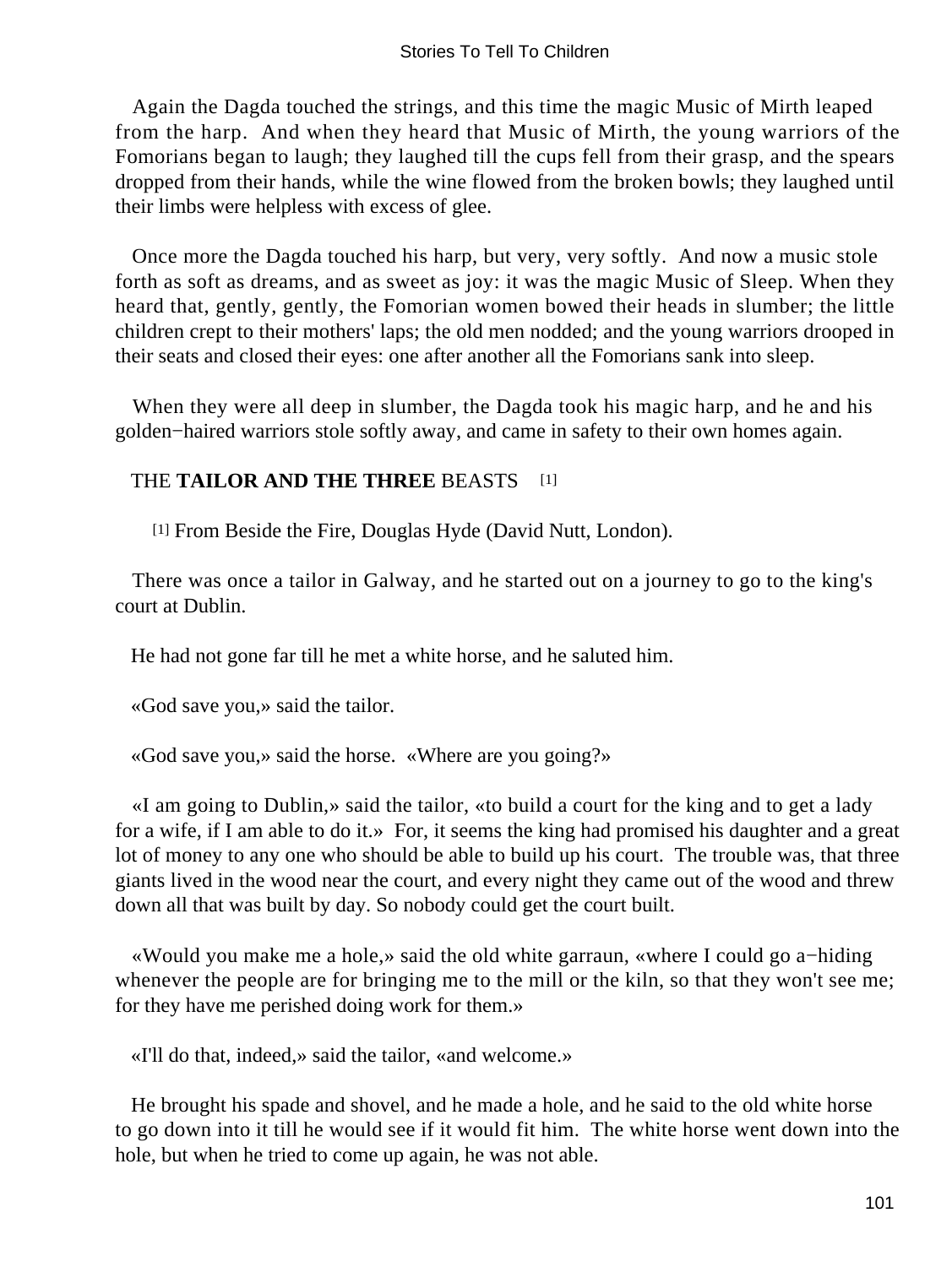«Make a place for me now,» said the white horse, «by which I'll come up out of the hole here, whenever I'll be hungry.»

 «I will not,» said the tailor; «remain where you are until I come back, and I'll lift you up.»

The tailor went forward next day, and the fox met him.

«God save you,» said the fox.

«God save you,» said the tailor.

«Where are you going,» said the fox.

«I'm going to Dublin, to try will I be able to make a court for the king.»

 «Would you make a place for me where I'd go hiding?» said the fox. «The rest of the foxes do be beating me, and they don't allow me to eat anything with them.»

«I'll do that for you,» said the tailor.

 He took his axe and his saw, and he made a thing like a crate, and he told the fox to get into it till he would see whether it would fit him. The fox went into it, and when the tailor got him down, he shut him in. When the fox was satisfied at last that he had a nice place of it within, he asked the tailor to let him out, and the tailor answered that he would not.

«Wait there until I come back again,» says he.

 The tailor went forward the next day, and he had not walked very far until he met a modder−alla; and the lion greeted him.

«God save you,» said the lion.

«God save you,» said the tailor.

«Where are you going?» said the lion.

 «I'm going to Dublin till I make a court for the king if I'm able to make it,» said the tailor.

 «If you were to make a plough for me,» said the lion, «I and the other lions could be ploughing and harrowing until we'd have a bit to eat in the harvest.»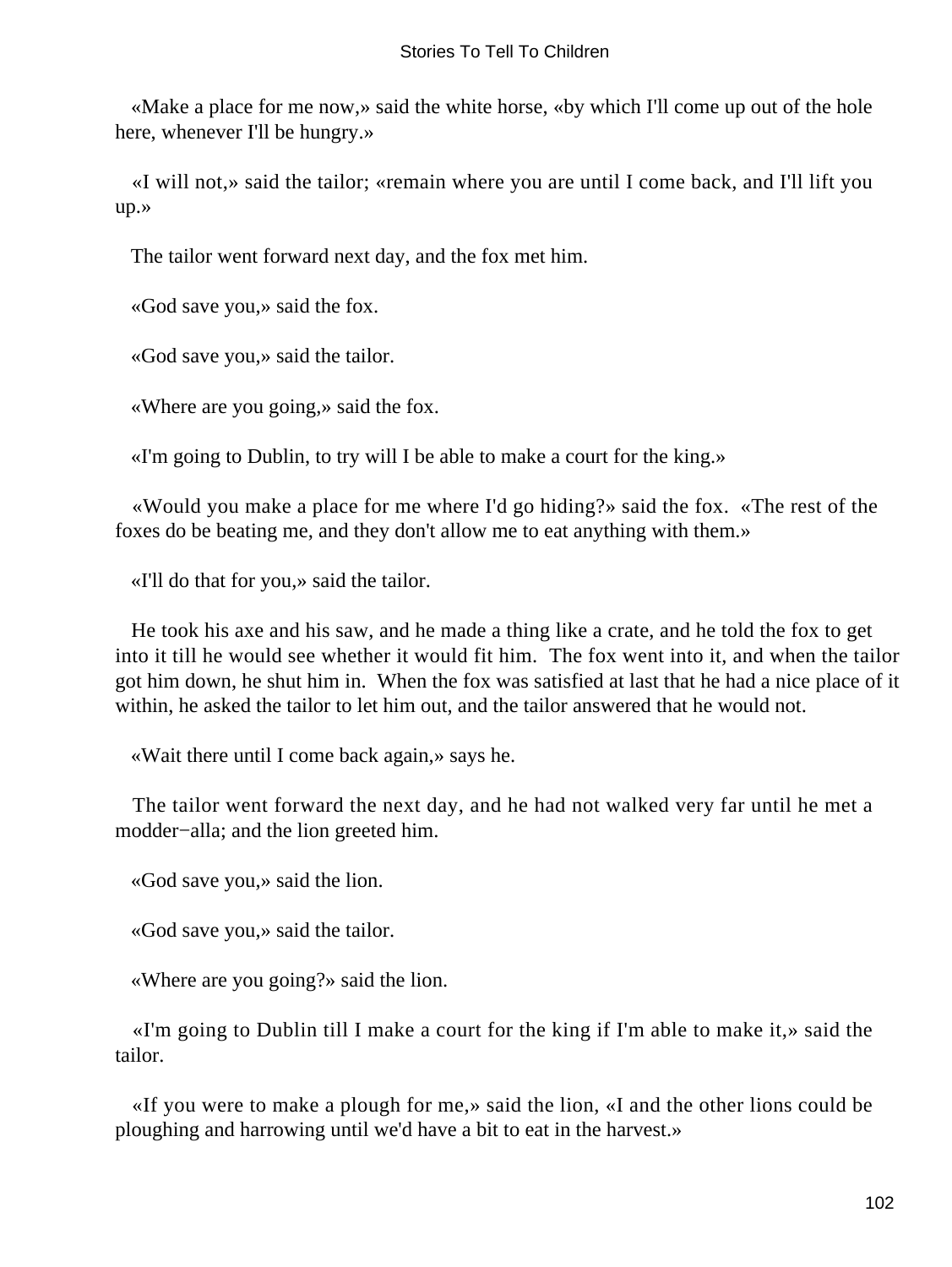«I'll do that for you,» said the tailor.

 He brought his axe and his saw, and he made a plough. When the plough was made he put a hole in the beam of it, and he said to the lion to go in under the plough till he'd see was he any good of a ploughman. He placed the lion's tail in the hole he had made for it, and then clapped in a peg, and the lion was not able to draw out his tail again.

«Loose me out now,» said the lion, «and we'll fix ourselves and go ploughing.»

 The tailor said he would not loose him out until he came back himself. He left him there then, and he came to Dublin.

 When he came to Dublin, he got workmen and began to build the court. At the end of the day he had the workmen put a great stone on top of the work. When the great stone was raised up, the tailor put some sort of contrivance under it, that he might be able to throw it down as soon as the giant would come as far as it. The workpeople went home then, and the tailor went in hiding behind the big stone.

 When the darkness of the night was come, he saw the three giants arriving, and they began throwing down the court until they came as far as the place where the tailor was in hiding up above, and a man of them struck a blow of his sledge on the place where he was. The tailor threw down the stone, and it fell on him and killed him. They went home then and left all of the court that was remaining without throwing it down, since a man of themselves was dead.

 The tradespeople came again the next day, and they were working until night, and as they were going home the tailor told them to put up the big stone on the top of the work, as it had been the night before. They did that for him, went home, and the tailor went in hiding the same as he did the evening before.

 When the people had all gone to rest, the two giants came, and they were throwing down all that was before them, and as soon as they began, they put two shouts out of them. The tailor was going on manoeuvring until he threw down the great stone, and it fell upon the skull of the giant that was under him, and it killed him. There was only the one giant left in it then, and he never came again until the court was finished.

 Then when the work was over, the tailor went to the king and told him to give him his wife and his money, as he had the court finished; and the king said he would not give him any wife until he would kill the other giant, for he said that it was not by his strength he killed the two giants before that, and that he would give him nothing now until he killed the other one for him. Then the tailor said that he would kill the other giant for him, and welcome; that there was no delay at all about that.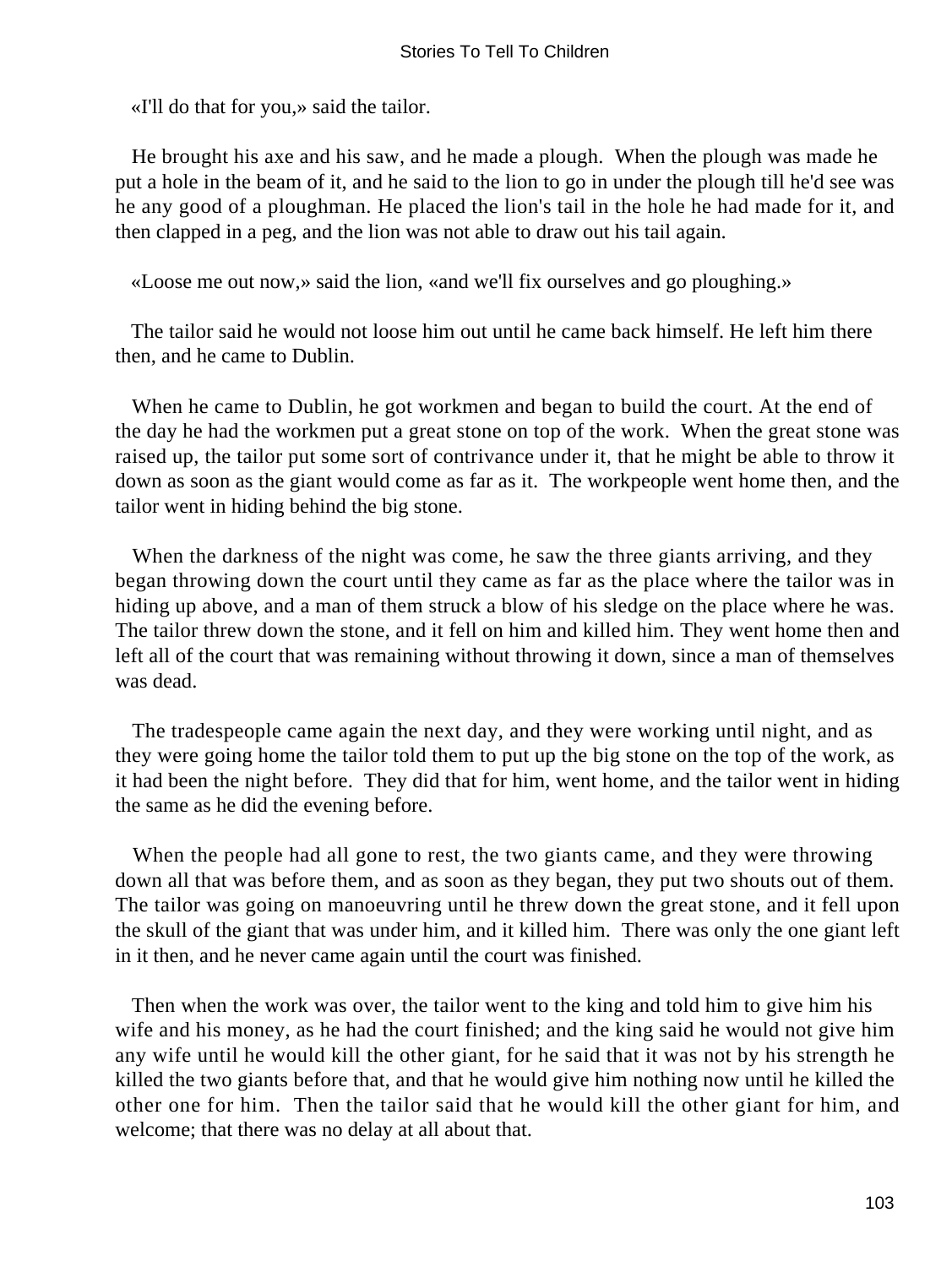The tailor went then till he came to the place where the other giant was, and asked did he want a servant−boy. The giant said he did want one, if he could get one who would do everything that he would do himself.

«Anything that you will do, I will do it,» said the tailor.

 They went to their dinner then, and when they had it eaten, the giant asked the tailor «would it come with him to swallow as much broth as himself, up out of its boiling.» The tailor said, «It will come with me to do that, but that you must give me an hour before we begin on it.» The tailor went out then, and he got a sheep− skin, and he sewed it up till he made a bag of it, and he slipped it down under his coat. He came in then and said to the giant to drink a gallon of the broth himself first. The giant drank that up out of its boiling. «I'll do that,» said the tailor. He was going on until he had it all poured into the skin, and the giant thought he had it drunk. The giant drank another gallon then, and the tailor let another gallon down into the skin, but the giant thought he was drinking it.

«I'll do a thing now that it won't come with you to do,» said the tailor.

«You will not,» said the giant. «What is it you would do?»

«Make a hole and let out the broth again,» said the tailor.

«Do it yourself first,» said the giant.

The tailor gave a prod of the knife, and he let the broth out of the skin.

«Do that you,» said he.

 «I will,» said the giant, giving such a prod of the knife into his own stomach that he killed himself. That is the way the tailor killed the third giant.

 He went to the king then, and desired him to send him out his wife and his money, for that he would throw down the court again unless he should get the wife. They were afraid then that he would throw down the court, and they sent the wife to him.

 When the tailor was a day gone, himself and his wife, they repented and followed him to take his wife off him again. The people who were after him were following him till they came to the place where the lion was, and the lion said to them: «The tailor and his wife were here yesterday. I saw them going by, and if ye loose me now, I am swifter than ye, and I will follow them till I overtake them.» When they heard that, they loosed out the lion.

 The lion and the people of Dublin went on, and they were pursuing him, until they came to the place where the fox was, and the fox greeted them, and said: «The tailor and his wife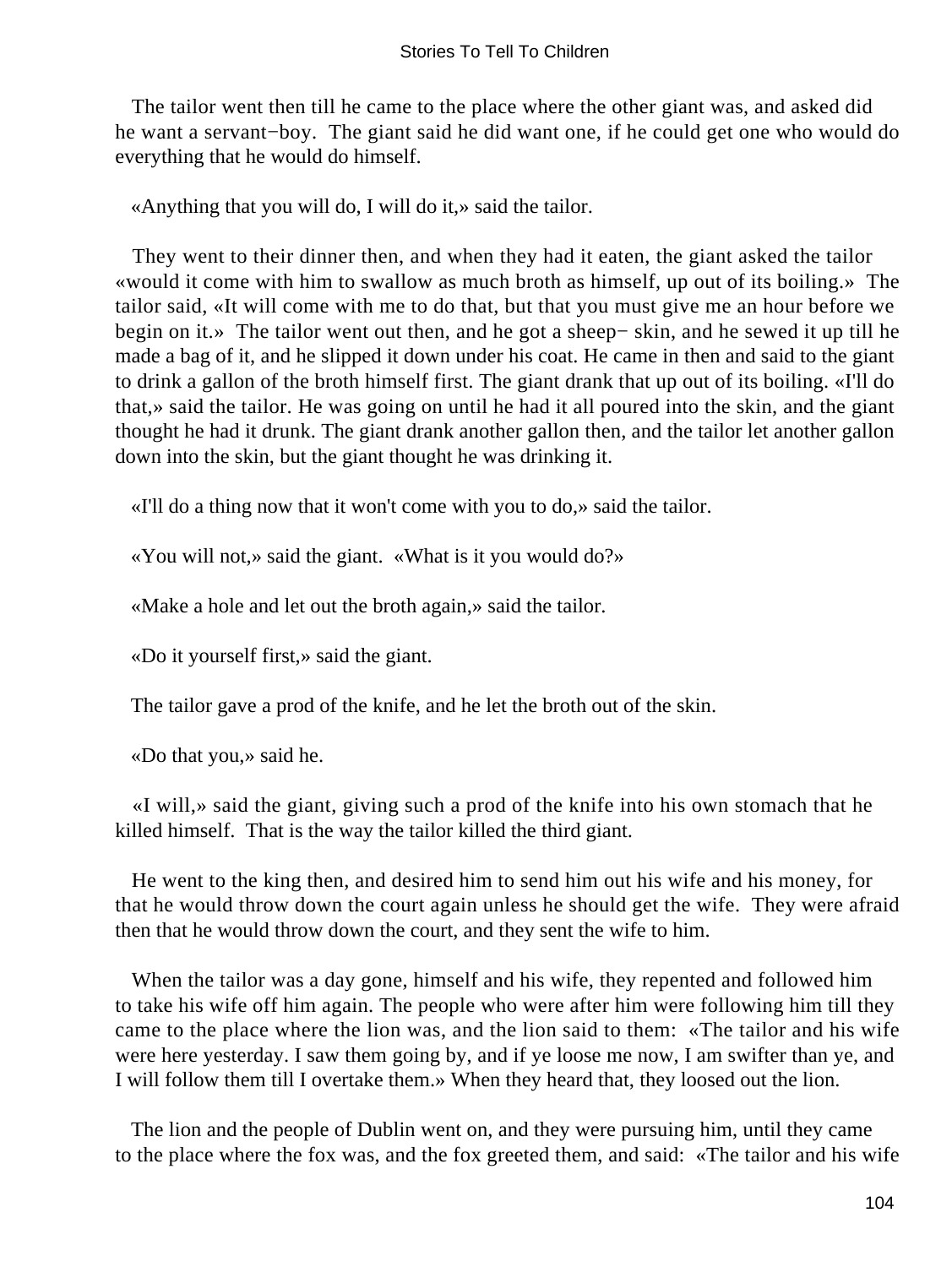#### Stories To Tell To Children

were here this morning, and if ye will loose me out, I am swifter than ye, and I will follow them, and overtake them.» They loosed out the fox then.

 The lion and the fox and the army of Dublin went on then, trying would they catch the tailor, and they were going till they came to the place where the old white garraun was, and the old white garraun said to them that the tailor and his wife were there in the morning, and «Loose me out,» said he; «I am swifter than ye, and I'll overtake them.» They loosed out the old white garraun then, and the old white garraun, the fox, the lion, and the army of Dublin pursued the tailor and his wife together, and it was not long till they came up with him, and saw himself and the wife out before them.

When the tailor saw them coming, he got out of the coach with his wife, and he sat down on the ground.

 When the old white garraun saw the tailor sitting down on the ground, he said, «That's the position he had when he made the hole for me, that I couldn't come up out of, when I went down into it. I'll go no nearer to him.»

 «No!» said the fox, «but that's the way he was when he was making the thing for me, and I'll go no nearer to him.»

 «No!» says the lion, «but that's the very way he had, when he was making the plough that I was caught in. I'll go no nearer to him.»

 They all went from him then and returned. The tailor and his wife came home to Galway.

# THE **CASTLE OF** FORTUNE [1]

[1] Adapted from the German of Der Faule und der Fleissige by Robert Reinick.

 One lovely summer morning, just as the sun rose, two travelers started on a journey. They were both strong young men, but one was a lazy fellow and the other was a worker.

 As the first sunbeams came over the hills, they shone on a great castle standing on the heights, as far away as the eye could see. It was a wonderful and beautiful castle, all glistening towers that gleamed like marble, and glancing windows that shone like crystal. The two young men looked at it eagerly, and longed to go nearer.

 Suddenly, out of the distance, something like a great butterfly, of white and gold, swept toward them. And when it came nearer, they saw that it was a most beautiful lady, robed in floating garments as fine as cobwebs and wearing on her head a crown so bright that no one could tell whether it was of diamonds or of dew. She stood, light as air, on a great, shining,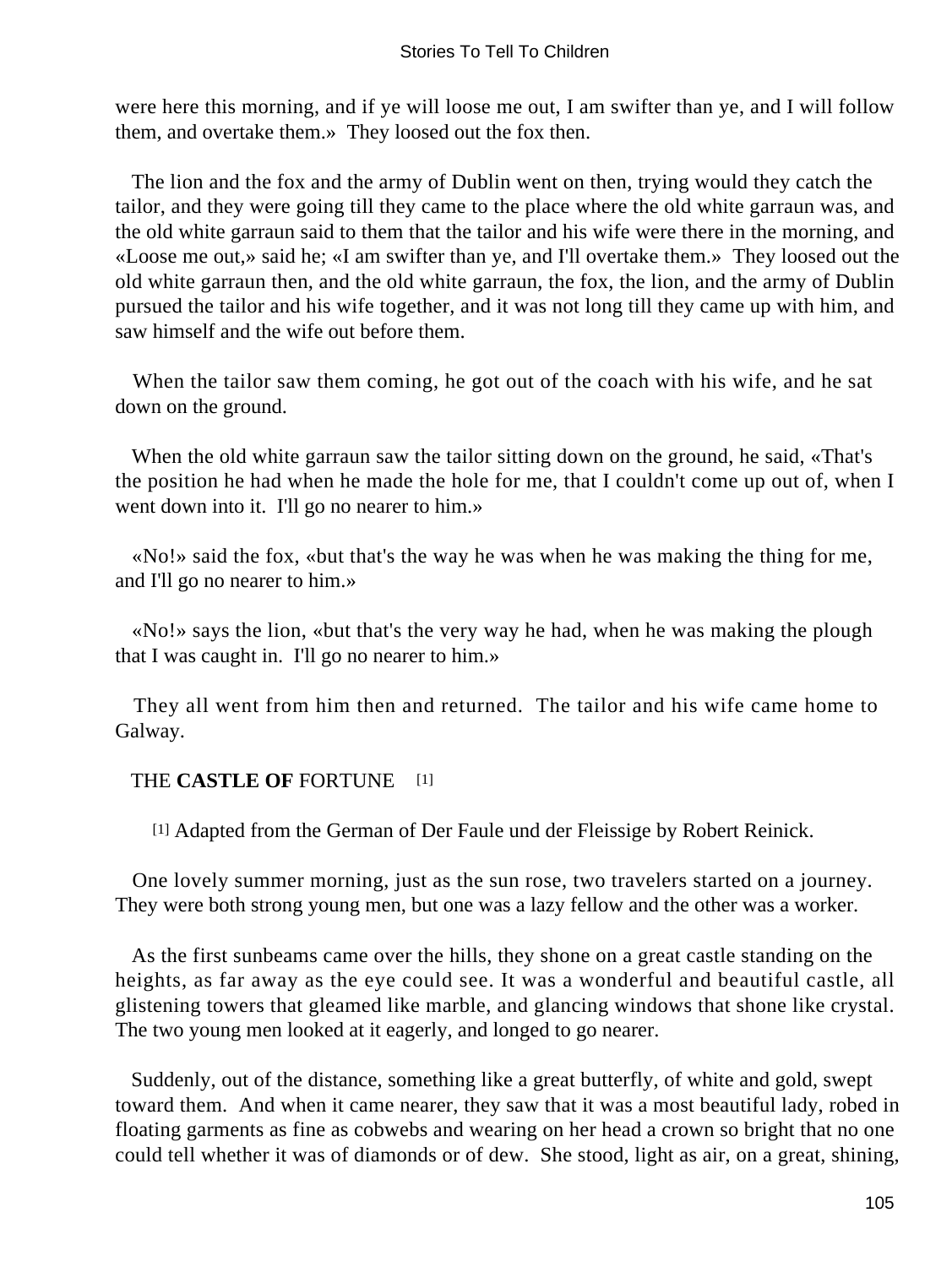golden ball, which rolled along with her, swifter than the wind. As she passed the travelers, she turned her face to them and smiled.

«Follow me!» she said.

 The lazy man sat down in the grass with a discontented sigh. «She has an easy time of it!» he said.

 But the industrious man ran after the lovely lady and caught the hem of her floating robe in his grasp. «Who are you, and whither are you going?» he asked.

 «I am the Fairy of Fortune,» the beautiful lady said, «and that is my castle. You may reach it to−day, if you will; there is time, if you waste none. If you reach it before the last stroke of midnight, I will receive you there, and will be your friend. But if you come one second after midnight, it will be too late.»

When she had said this, her robe slipped from the traveler's hand and she was gone.

The industrious man hurried back to his friend, and told him what the fairy had said.

 «The idea!» said the lazy man, and he laughed; «of course, if a body had a horse there would be some chance, but **WALK** all that way? No, thank you!»

 «Then good−by,» said his friend, «I am off.» And he set out, down the road toward the shining castle, with a good steady stride, his eyes straight ahead.

 The lazy man lay down in the soft grass, and looked rather wistfully at the faraway towers. «If I only had a good horse!» he sighed.

 Just at that moment he felt something warm nosing about at his shoulder, and heard a little whinny. He turned round, and there stood a little horse! It was a dainty creature, gentle−looking, and finely built, and it was saddled and bridled.

 «Hola!» said the lazy man. «Luck often comes when one isn't looking for it!» And in an instant he had leaped on the horse, and headed him for the castle of fortune. The little horse started at a fine pace, and in a very few minutes they overtook the other traveler, plodding along on foot.

«How do you like shank's mare?» laughed the lazy man, as he passed his friend.

 The industrious man only nodded, and kept on with his steady stride, eyes straight ahead.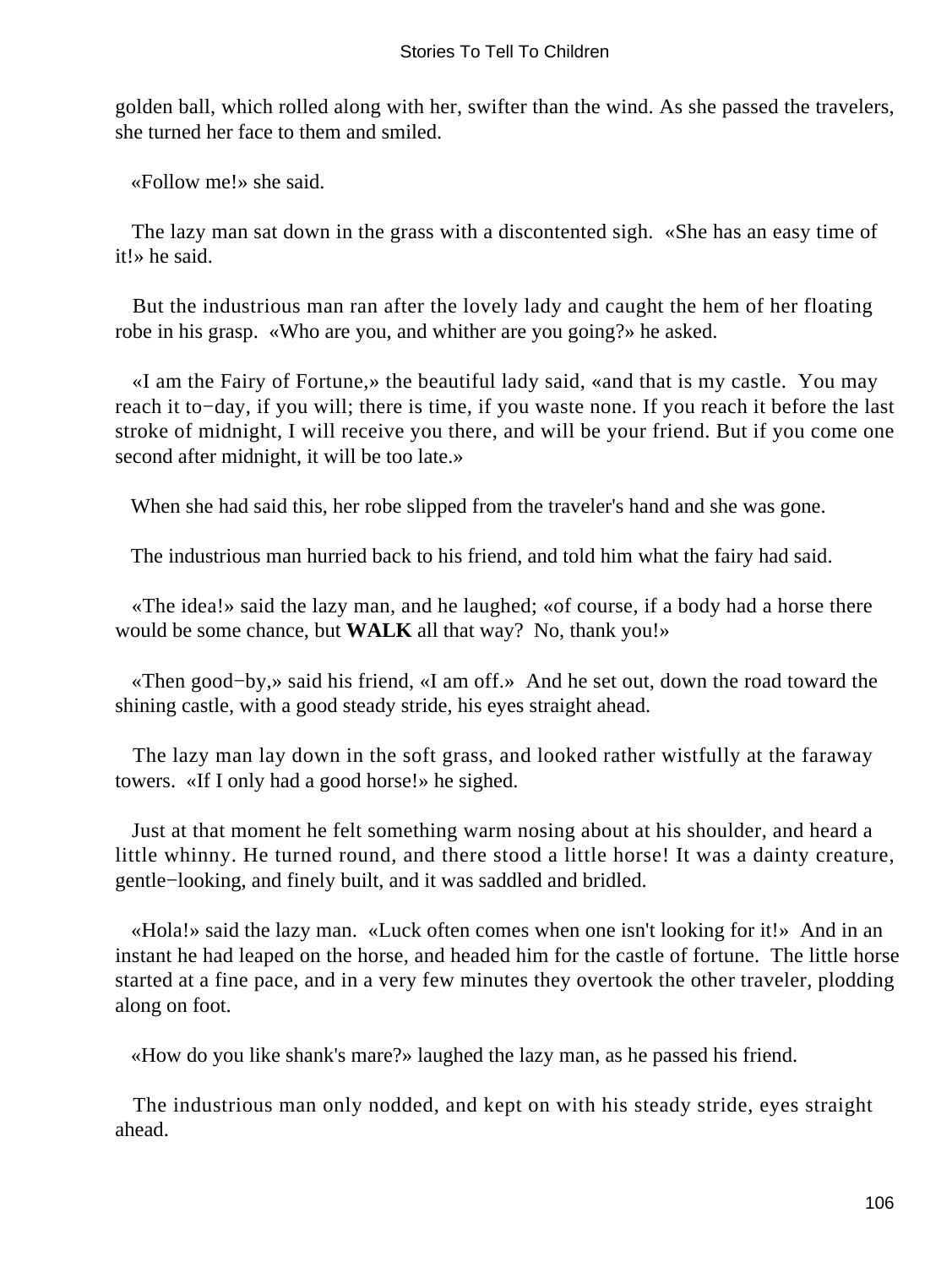The horse kept his good pace, and by noon the towers of the castle stood out against the sky, much nearer and more beautiful. Exactly at noon, the horse turned aside from the road, into a shady grove on a hill, and stopped.

 «Wise beast,» said his rider; «`haste makes waste,' and all things are better in moderation. I'll follow your example, and eat and rest a bit.» He dismounted and sat down in the cool moss, with his back against a tree. He had a lunch in his traveler's pouch, and he ate it comfortably. Then he felt drowsy from the heat and the early ride, so he pulled his hat over his eyes, and settled himself for a nap. «It will go all the better for a little rest,» he said.

 That **WAS a** sleep! He slept like the seven sleepers, and he dreamed the most beautiful things you could imagine. At last, he dreamed that he had entered the castle of fortune and was being received with great festivities. Everything he wanted was brought to him, and music played while fireworks were set off in his honor. The music was so loud that he awoke. He sat up, rubbing his eyes, and behold, the fireworks were the very last rays of the setting sun, and the music was the voice of the other traveler, passing the grove on foot!

 «Time to be off,» said the lazy man, and looked about him for the pretty horse. No horse was to be found. The only living thing near was an old, bony, gray donkey. The man called, and whistled, and looked, but no little horse appeared. After a long while he gave it up, and, since there was nothing better to do, he mounted the old gray donkey and set out again.

 The donkey was slow, and he was hard to ride, but he was better than nothing; and gradually the lazy man saw the towers of the castle draw nearer.

 Now it began to grow dark; in the castle windows the lights began to show. Then came trouble! Slower, and slower, went the gray donkey; slower, and slower, till, in the very middle of a pitch−black wood, he stopped and stood still. Not a step would he budge for all the coaxing and scolding and beating his rider could give. At last the rider kicked him, as well as beat him, and at that the donkey felt that he had had enough. Up went his hind heels, and down went his head, and over it went the lazy man on to the stony ground.

 There he lay groaning for many minutes, for it was not a soft place, I can assure you. How he wished he were in a soft, warm bed, with his aching bones comfortable in blankets! The very thought of it made him remember the castle of fortune, for he knew there must be fine beds there. To get to those beds he was even willing to bestir his bruised limbs, so he sat up and felt about him for the donkey.

No donkey was to be found.

 The lazy man crept round and round the spot where he had fallen, scratched his hands on the stumps, tore his face in the briers, and bumped his knees on the stones. But no donkey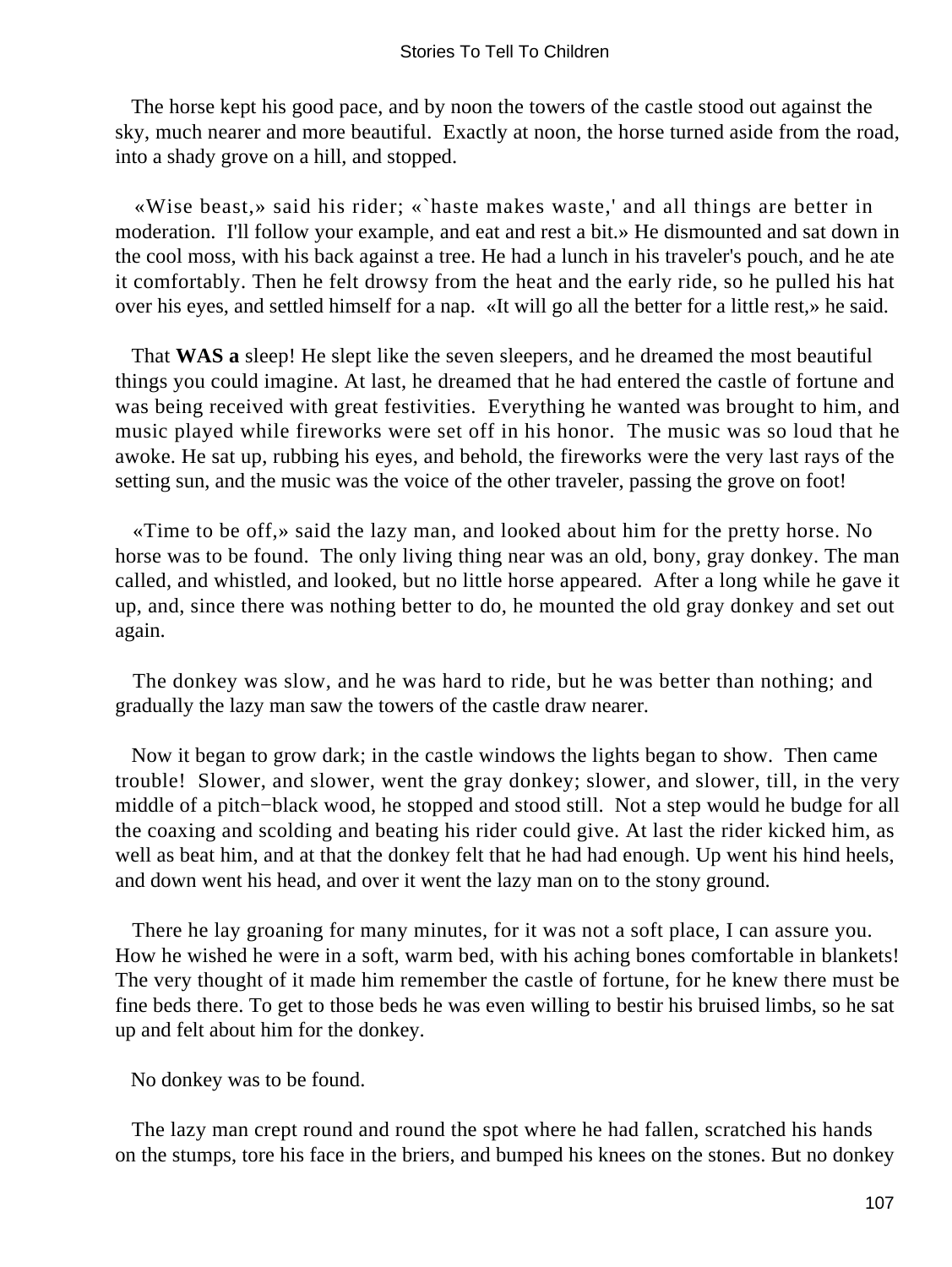was there. He would have lain down to sleep again, but he could hear now the howls of hungry wolves in the woods; that did not sound pleasant. Finally, his hand struck against something that felt like a saddle. He grasped it, thankfully, and started to mount his donkey.

 The beast he took hold of seemed very small, and, as he mounted, he felt that its sides were moist and slimy. It gave him a shudder, and he hesitated; but at that moment he heard a distant clock strike. It was striking eleven! There was still time to reach the castle of fortune, but no more than enough; so he mounted his new steed and rode on once more. The animal was easier to sit on than the donkey, and the saddle seemed remarkably high behind; it was good to lean against. But even the donkey was not so slow as this; the new steed was slower than he. After a while, however, he pushed his way out of the woods into the open, and there stood the castle, only a little way ahead! All its windows were ablaze with lights. A ray from them fell on the lazy man's beast, and he saw what he was riding: it was a gigantic snail! a snail as large as a calf!

 A cold shudder ran over the lazy man's body, and he would have got off his horrid animal then and there, but just then the clock struck once more. It was the first of the long, slow strokes that mark mid− night! The man grew frantic when he heard it. He drove his heels into the snail's sides, to make him hurry. Instantly, the snail drew in his head, curled up in his shell, and left the lazy man sitting in a heap on the ground!

 The clock struck twice. If the man had run for it, he could still have reached the castle, but, instead, he sat still and shouted for a horse.

«A beast, a beast!» he wailed, «any kind of a beast that will take me to the castle!»

 The clock struck three times. And as it struck the third note, something came rustling and rattling out of the darkness, something that sounded like a horse with harness. The lazy man jumped on its back, a very queer, low back. As he mounted, he saw the doors of the castle open, and saw his friend standing on the threshold, waving his cap and beckoning to him.

 The clock struck four times, and the new steed began to stir; as it struck five, he moved a pace forward; as it struck six, he stopped; as it struck seven, he turned himself about; as it struck eight, he began to move backward, away from the castle!

 The lazy man shouted, and beat him, but the beast went slowly backward. And the clock struck nine. The man tried to slide off, then, but from all sides of his strange animal great arms came reaching up and held him fast. And in the next ray of moonlight that broke the dark clouds, he saw that he was mounted on a monster crab!

 One by one, the lights went out, in the castle windows. The clock struck ten. Backward went the crab. Eleven! Still the crab went backward. The clock struck twelve! Then the great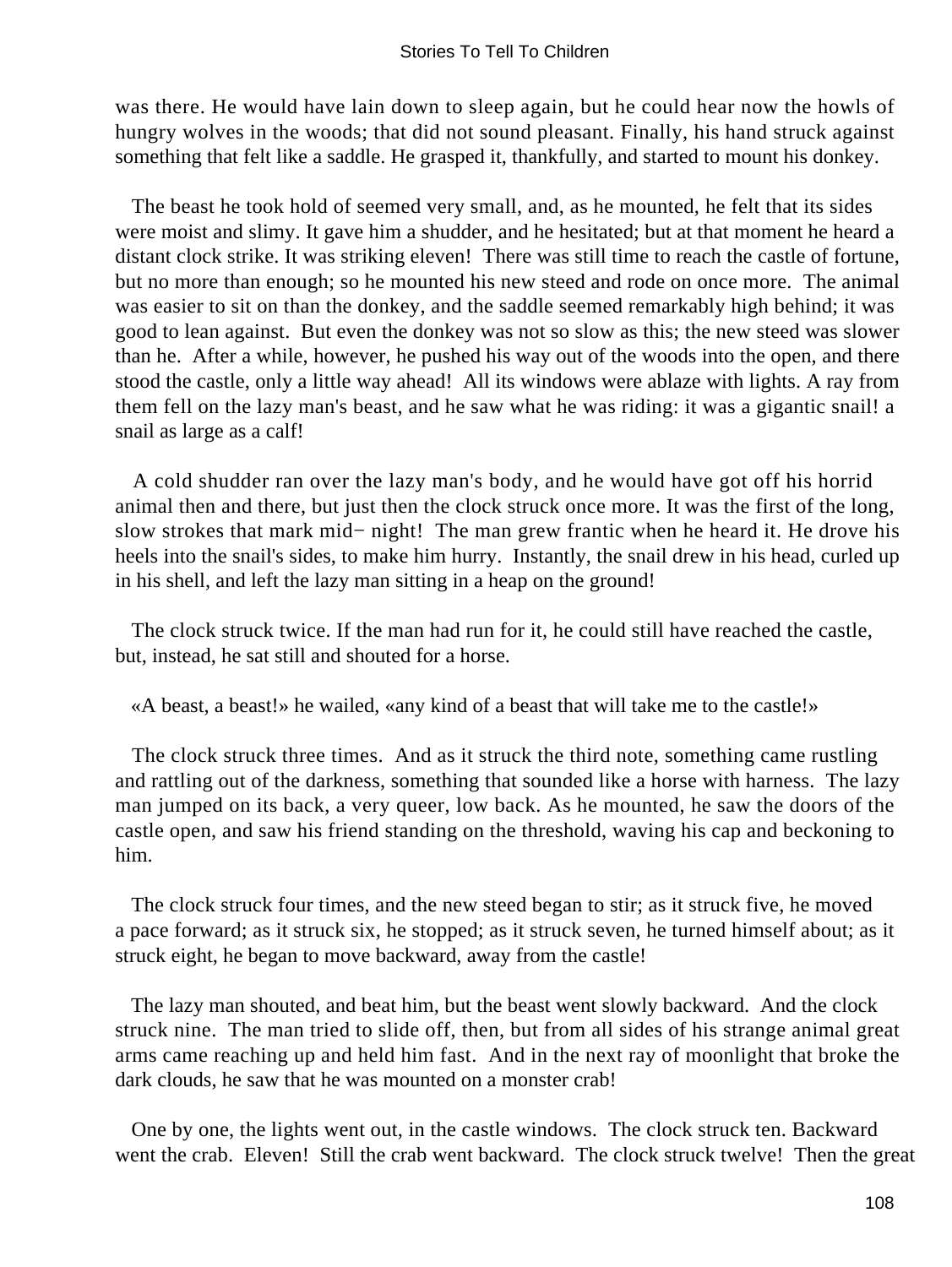doors shut with a clang, and the castle of fortune was closed forever to the lazy man.

 What became of him and his crab no one knows to this day, and no one cares. But the industrious man was received by the Fairy of Fortune, and made happy in the castle as long as he wanted to stay. And ever afterward she was his friend, helping him not only to happiness for himself, but also showing him how to help others, wherever he went.

# **DAVID AND** GOLIATH[1]

[1] From the text of the King James version of the Old Testament, with introduction and slight interpolations, changes of order, and omissions.

 A long time ago, there was a boy named David, who lived in a country far east of this. He was good to look upon, for he had fair hair and a ruddy skin; and he was very strong and brave and modest. He was shepherd−boy for his father, and all day – often all night – he was out in the fields, far from home, watching over the sheep. He had to guard them from wild animals, and lead them to the right pastures, and care for them.

 By and by, war broke out between the people of David's country and a people that lived near at hand; these men were called Philistines, and the people of David's country were named Israel. All the strong men of Israel went up to the battle, to fight for their king. David's three older brothers went, but he was only a boy, so he was left behind to care for the sheep.

 After the brothers had been gone some time, David's father longed very much to hear from them, and to know if they were safe; so he sent for David, from the fields, and said to him, «Take now for thy brothers an ephah of this parched corn, and these ten loaves, and run to the camp, where thy brothers are; and carry these ten cheeses to the captain of their thousand, and see how thy brothers fare, and bring me word again.» (An ephah is about three pecks.)

 David rose early in the morning, and left the sheep with a keeper, and took the corn and the loaves and the cheeses, as his father had commanded him, and went to the camp of Israel.

 The camp was on a mountain; Israel stood on a mountain on the one side, and the Philistines stood on a mountain on the other side; and there was a valley between them. David came to the place where the Israelites were, just as the host was going forth to the fight, shouting for the battle. So he left his gifts in the hands of the keeper of the baggage, and ran into the army, amongst the soldiers, to find his brothers. When he found them, he saluted them and began to talk with them.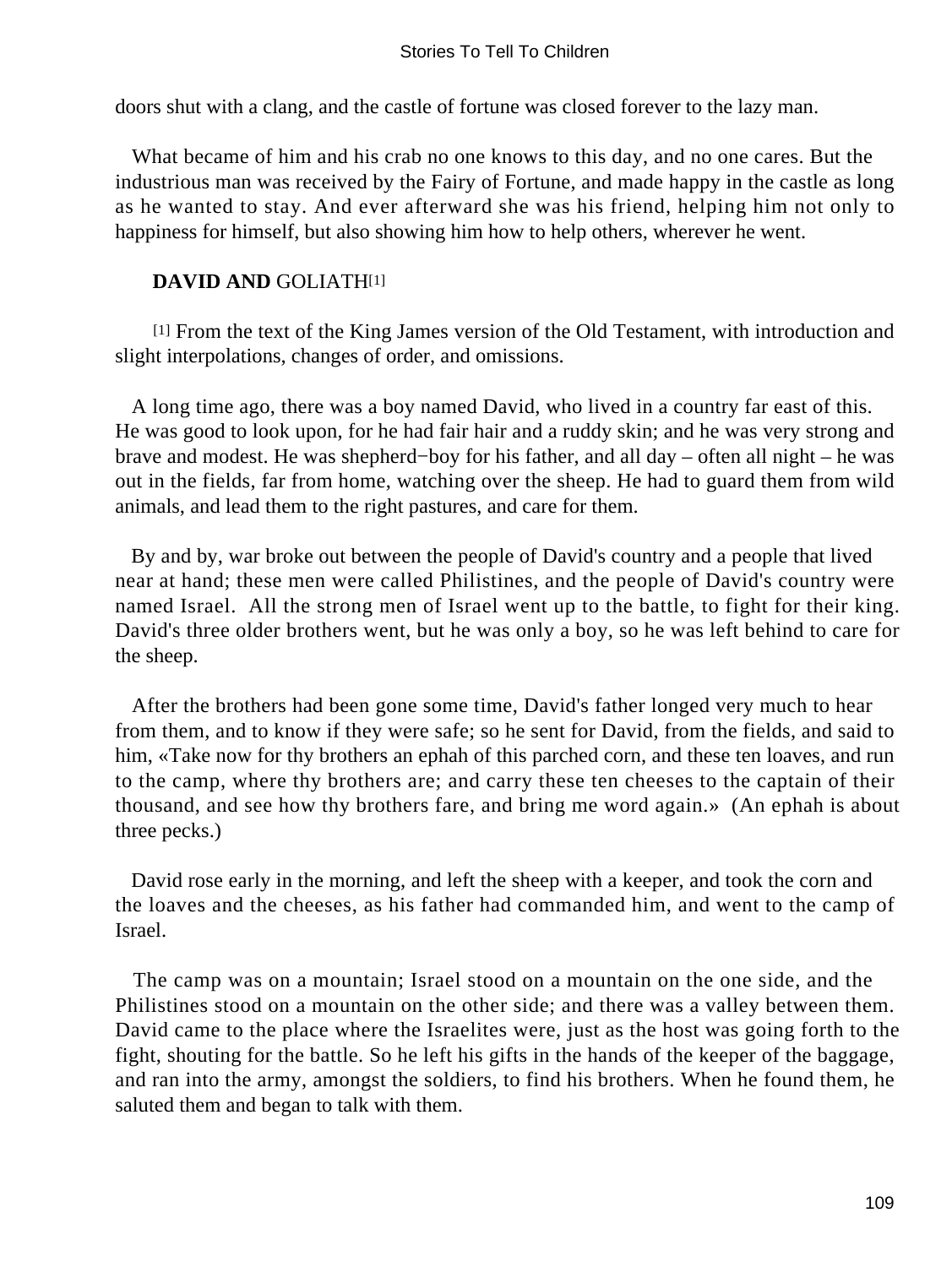But while he was asking them the questions his father had commanded, there arose a great shouting and tumult among the Israelites, and men came running back from the front line of battle; everything became confusion. David looked to see what the trouble was, and he saw a strange sight: on the hillside of the Philistines, a warrior was striding forward, calling out something in a taunting voice; he was a gigantic man, the largest David had ever seen, and he was all dressed in armor, that shone in the sun: he had a helmet of brass upon his head, and he was armed with a coat of mail, and he had greaves of brass upon his legs, and a target of brass between his shoulders; his spear was so tremendous that the staff of it was like a weaver's beam, and his shield so great that a man went before him, to carry it.

«Who is that?» asked David.

 «It is Goliath, of Gath, champion of the Philistines,» said the soldiers about. «Every day, for forty days, he has come forth, so, and challenged us to send a man against him, in single combat; and since no one dares to go out against him alone, the armies cannot fight.» (That was one of the laws of warfare in those times.)

«What!» said David, «does none dare go out against him?»

 As he spoke, the giant stood still, on the hillside opposite the Israelitish host, and shouted his challenge, scornfully. He said, «Why are ye come out to set your battle in array? Am I not a Philistine, and ye servants of Saul? Choose you a man for you, and let him come down to me. If he be able to fight with me, and to kill me, then will we be your servants; but if I prevail against him, and kill him, then shall ye be our servants, and serve us. I defy the armies of Israel this day; give me a man, that we may fight together!»

 When King Saul heard these words, he was dismayed, and all the men of Israel, when they saw the man, fled from him and were sore afraid. David heard them talking among themselves, whispering and murmuring. They were saying, «Have ye seen this man that is come up? Surely if any one killeth him that man will the king make rich; perhaps he will give him his daughter in marriage, and make his family free in Israel!»

David heard this, and he asked the men if it were so. It was surely so, they said.

 «But,» said David, «who is this Philistine, that he should defy the armies of the living God?» And he was stirred with anger.

 Very soon, some of the officers told the king about the youth who was asking so many questions, and who said that a mere Philistine should not be let defy the armies of the living God. Immediately Saul sent for him. When David came before Saul, he said to the king, «Let no man's heart fail because of him; thy servant will go and fight with this Philistine.»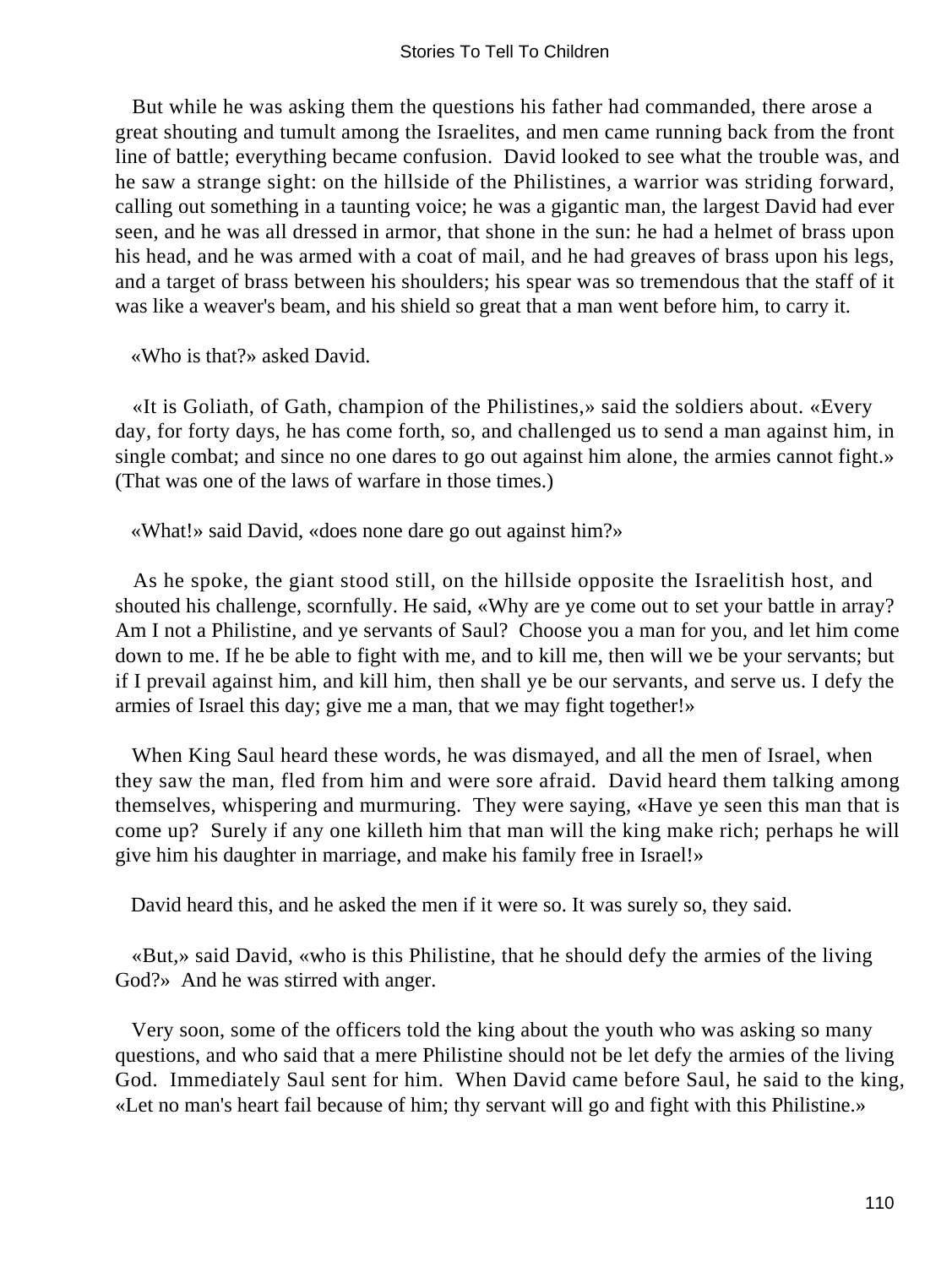#### Stories To Tell To Children

 But Saul looked at David, and said, «Thou art not able to go against this Philistine, to fight with him, for thou art but a youth, and he has been a man of war from his youth.»

 Then David said to Saul, «Once I was keeping my father's sheep, and there came a lion and a bear, and took a lamb out of the flock; and I went out after the lion, and struck him, and delivered the lamb out of his mouth, and when he arose against me, I caught him by the beard, and struck him, and slew him! Thy servant slew both the lion and the bear; and this Philistine shall be as one of them, for he hath defied the armies of the living God. The Lord, who delivered me out of the paw of the lion and out of the paw of the bear, he will deliver me out of the hand of this Philistine.»

«Go,» said Saul, «and the Lord be with thee!»

 And he armed David with his own armor, – he put a helmet of brass upon his head, and armed him with a coat of mail. But when David girded his sword upon his armor, and tried to walk, he said to Saul, «I cannot go with these, for I am not used to them.» And he put them off.

 Then he took his staff in his hand and went and chose five smooth stones out of the brook, and put them in a shepherd's bag which he had; and his sling was in his hand; and he went out and drew near to the Philistine.

 And the Philistine came on and drew near to David; and the man that bore his shield went before him. And when the Philistine looked about and saw David, he disdained him, for David was but a boy, and ruddy, and of a fair countenance. And he said to David, «Am I a dog, that thou comest to me with a cudgel?» And with curses he cried out again, «Come to me, and I will give thy flesh unto the fowls of the air, and to the beasts of the field.»

 But David looked at him, and answered, «Thou comest to me with a sword, and with a spear, and with a shield; but I come to thee in the name of the Lord of hosts, the God of the armies of Israel, whom thou hast defied. This day will the Lord deliver thee into my hand; and I will smite thee, and take thy head from thee, and I will give the carcasses of the host of the Philistines this day unto the fowls of the air, and to the wild beasts of the earth, that all the earth may know that there is a God in Israel! And all this assembly shall know that the Lord saveth not with sword and spear; for the battle is the Lord's, and he will give you into our hands.»

 And then, when the Philistine arose, and came, and drew nigh to meet David, David hasted, and ran toward the army to meet the Philistine. And when he was a little way from him, he put his hand in his bag, and took thence a stone, and put it in his sling, and slung it, and smote the Philistine in the forehead, so that the stone sank into his forehead; and he fell on his face to the earth.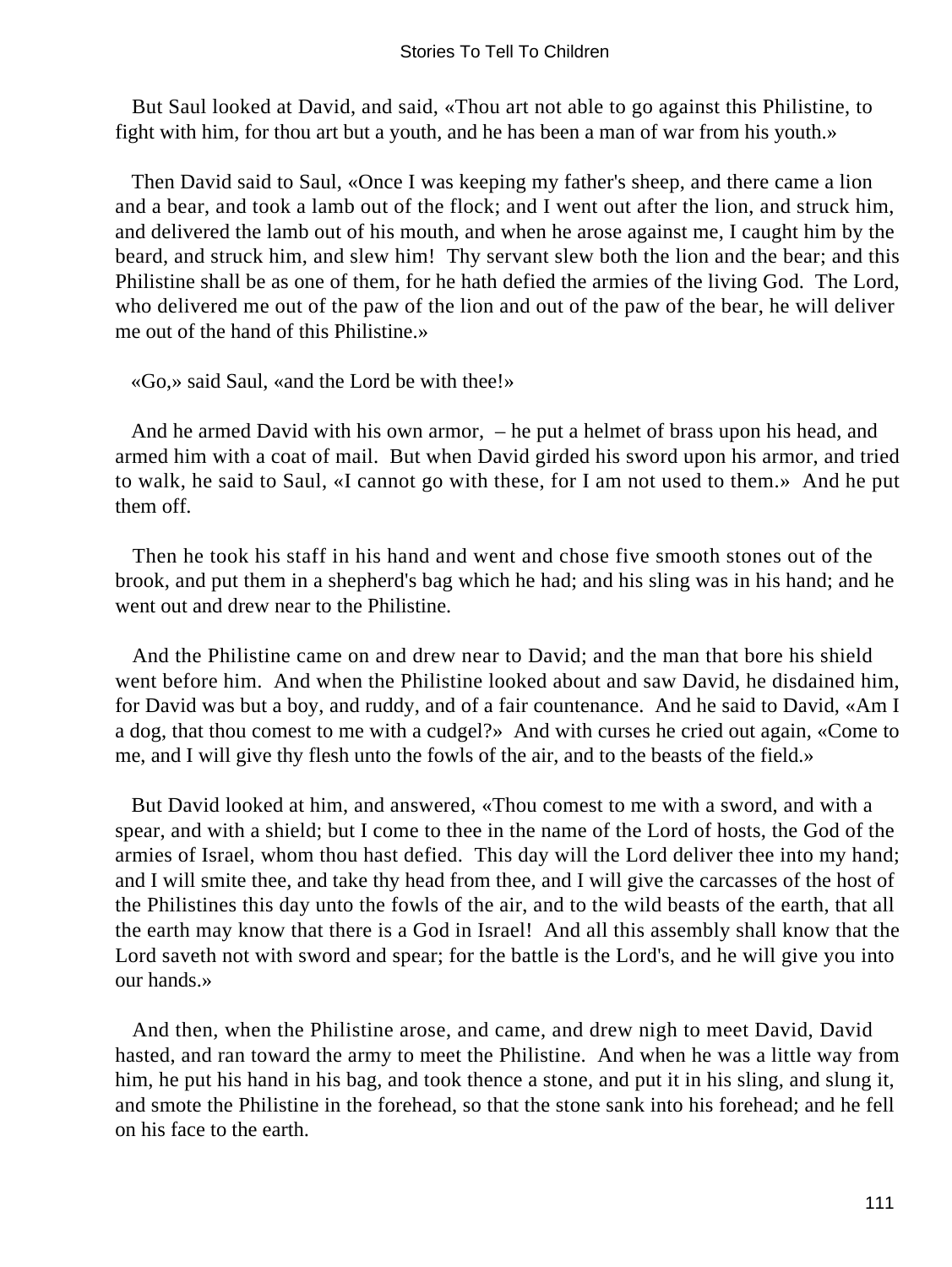And David ran, and stood upon the Philistine, and took his sword, and drew it out of its sheath, and slew him with it.

 Then, when the Philistines saw that their champion was dead, they fled. But the army of Israel pursued them, and victory was with the men of Israel.

 And after the battle, David was taken to the king's tent, and made a captain over many men; and he went no more to his father's house, to herd the sheep, but became a man, in the king's service.

### THE SHEPHERD'S **SONG**

 David had many fierce battles to fight for King Saul against the enemies of Israel, and he won them all. Then, later, he had to fight against the king's own soldiers, to save himself, for King Saul grew wickedly jealous of David's fame as a soldier, and tried to kill him. Twice, when David had a chance to kill the king, he let him go safe; but even then, Saul kept on trying to take his life, and David was kept away from his home and land as if he were an enemy.

 But when King Saul died, the people chose David for their king, because there was no one so brave, so wise, or so faithful to God. King David lived a long time, and made his people famous for victory and happiness; he had many troubles and many wars, but he always trusted that God would help him, and he never deserted his own people in any hard place.

 After a battle, or when it was a holiday, or when he was very thankful for something, King David used to make songs, and sing them before the people. Some of these songs were so beautiful that they have never been forgotten. After all these hundreds and hundreds of years, we sing them still; we call them Psalms.

 Often, after David had made a song, his chief musician would sing with him, as the people gathered to worship God. Sometimes the singers were divided into two great choruses, and went to the service in two processions; then one chorus would sing a verse of David's song, and the other procession would answer with the next, and then both would sing together; it was very beautiful to hear. Even now, we sometimes do that with the songs of David in our churches.

 One of the Psalms that everybody loves is a song that David made when he remembered the days before he came to Saul's camp. He remembered the days and nights he used to spend in the fields with the sheep, when he was just a shepherd boy; and he thought to himself that God had taken care of him just as carefully as he used to care for the little lambs. It is a beautiful song; I wish we knew the music that David made for it, but we only know his words. I will tell it to you now, and then you may learn it, to say for yourselves.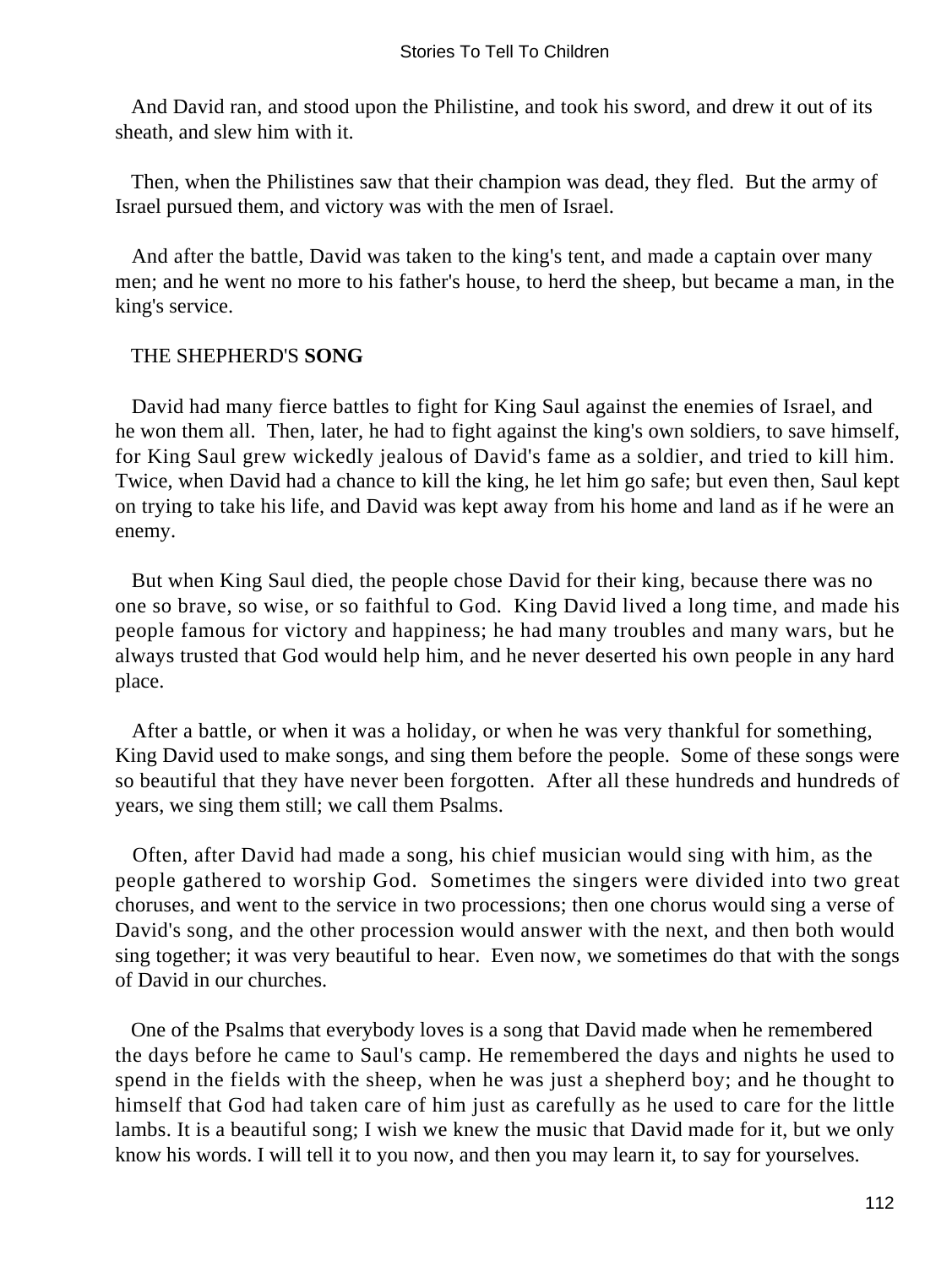The Lord is my shepherd; I shall not want.

He maketh me to lie down in green pastures; he leadeth me beside the still waters.

He restoreth my soul; he leadeth me in the paths of righteousness for his name's sake.

 Yea, though I walk through the valley of the shadow of death, I will fear no evil; for thou art with me; thy rod and thy staff they comfort me.

 Thou preparest a table before me in the presence of mine enemies: thou anointest my head with oil; my cup runneth over.

 Surely goodness and mercy shall follow me all the days of my life; and I will dwell in the house of the Lord for ever.

#### THE **HIDDEN** SERVANTS [1]

[1] Adapted, with quotations, from the poem in The Hidden Servants, by Francesca Alexander (Little, Brown Co.).

 This is a legend about a hermit who lived long ago. He lived high up on the mountain− side in a tiny cave; his food was roots and acorns, a bit of bread given by a peasant, or a cheese brought by a woman who wanted his prayers; his work was praying, and thinking about God. For forty years he lived so, preaching to the people, praying for them, comforting them in trouble, and, most of all, worshiping in his heart. There was just one thing he cared about: it was to make his soul so pure and perfect that it could be one of the stones in God's great Temple of Heaven.

 One day, after the forty years, he had a great longing to know how far along he had got with his work, – how it looked to the Heavenly Father. And he prayed that he might be shown a man –

 «Whose soul in the heavenly grace had grown To the selfsame measure as his own; Whose treasure on the celestial shore Could neither be less than his nor more.»

 As he looked up from his prayer, a white−robed angel stood in the path before him. The hermit bowed before the messenger with great gladness, for he knew that his wish was answered. «Go to the nearest town,» the angel said, «and there, in the public square, you will find a mountebank (a clown) making the people laugh for money. He is the man you seek, his soul has grown to the selfsame stature as your own; his treasure on the celestial shore is neither less than yours nor more.»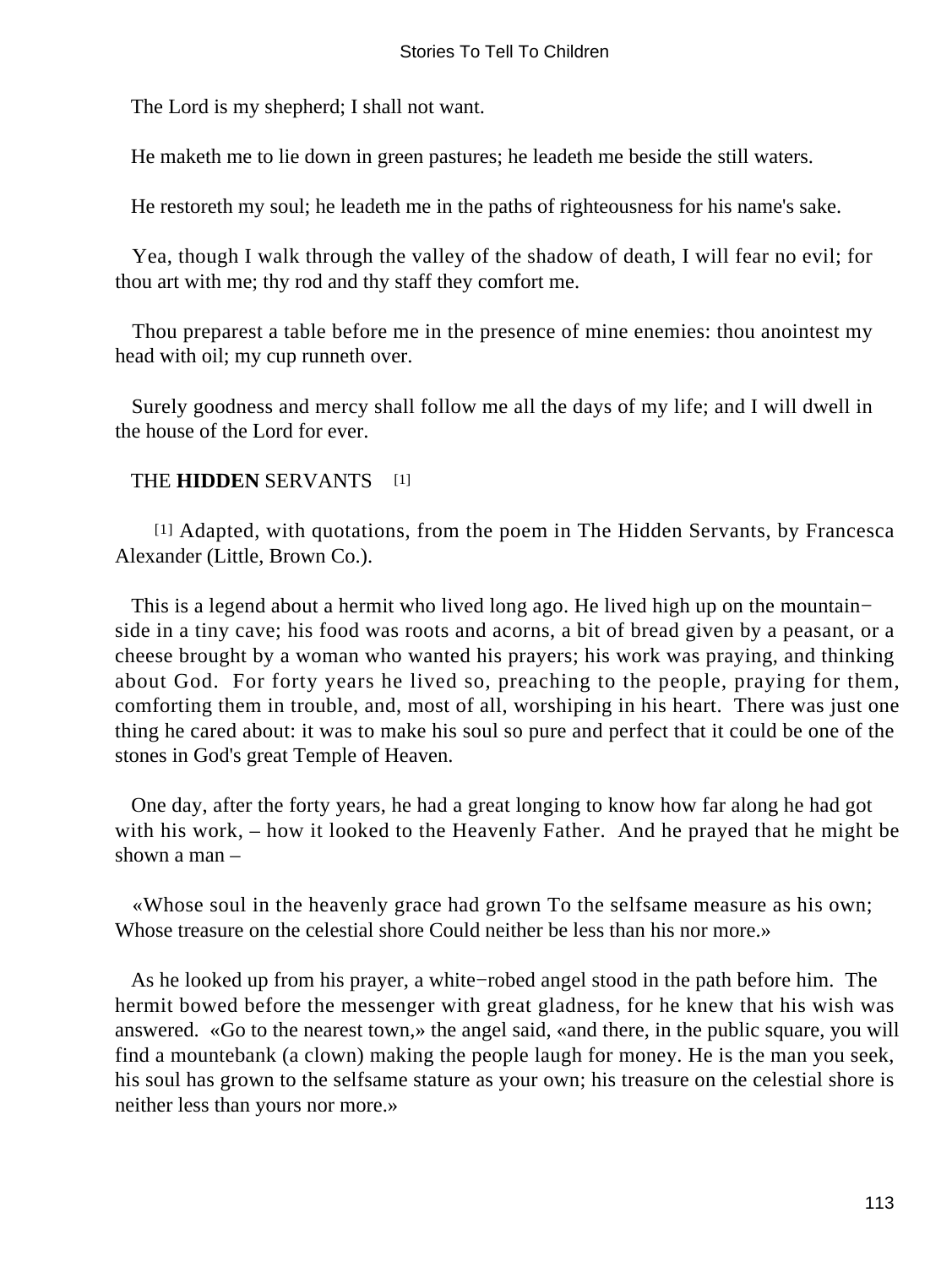When the angel had faded from sight, the hermit bowed his head again, but this time with great sorrow and fear. Had his forty years of prayer been a terrible mistake, and was his soul indeed like a clown, fooling in the market−place? He knew not what to think. Almost he hoped he should not find the man, and could believe that he had dreamed the angel vision. But when he came, after a long, toilful walk, to the village, and the square, alas! there was the clown, doing his silly tricks for the crowd.

 The hermit stood and looked at him with terror and sadness, for he felt that he was looking at his own soul. The face he saw was thin and tired, and though it kept a smile or a grin for the people, it seemed very sad to the hermit. Soon the man felt the hermit's eyes; he could not go on with his tricks. And when he had stopped and the crowd had left, the hermit went and drew the man aside to a place where they could rest; for he wanted more than anything else on earth to know what the man's soul was like, because what it was, his was.

 So, after a little, he asked the clown, very gently, what his life was, what it had been. And the clown answered, very sadly, that it was just as it looked, – a life of foolish tricks, for that was the only way of earning his bread that he knew.

«But have you never been anything different?» asked the hermit, painfully.

 The clown's head sank in his hands. «Yes, holy father,» he said, «I have been something else. I was a thief! I once belonged to the wickedest band of mountain robbers that ever tormented the land, and I was as wicked as the worst.»

 Alas! The hermit felt that his heart was breaking. Was this how he looked to the Heavenly Father, – like a thief, a cruel mountain robber? He could hardly speak, and the tears streamed from his old eyes, but he gathered strength to ask one more question. «I beg you,» he said, «if you have ever done a single good deed in your life, remember it now, and tell it to me;» for he thought that even one good deed would save him from utter despair.

 «Yes, one,» the clown said, «but it was so small, it is not worth telling; my life has been worthless.»

«Tell me that one!» pleaded the hermit.

 «Once,» said the man, "our band broke into a convent garden and stole away one of the nuns, to sell as a slave or to keep for a ransom. We dragged her with us over the rough, long way to our mountain camp, and set a guard over her for the night. The poor thing prayed to us so piteously to let her go! And as she begged, she looked from one hard face to another with trusting, imploring eyes, as if she could not believe men could be really bad. Father, when her eyes met mine something pierced my heart! Pity and shame leaped up, for the first time, within me. But I made my face as hard and cruel as the rest, and she turned away, hopeless.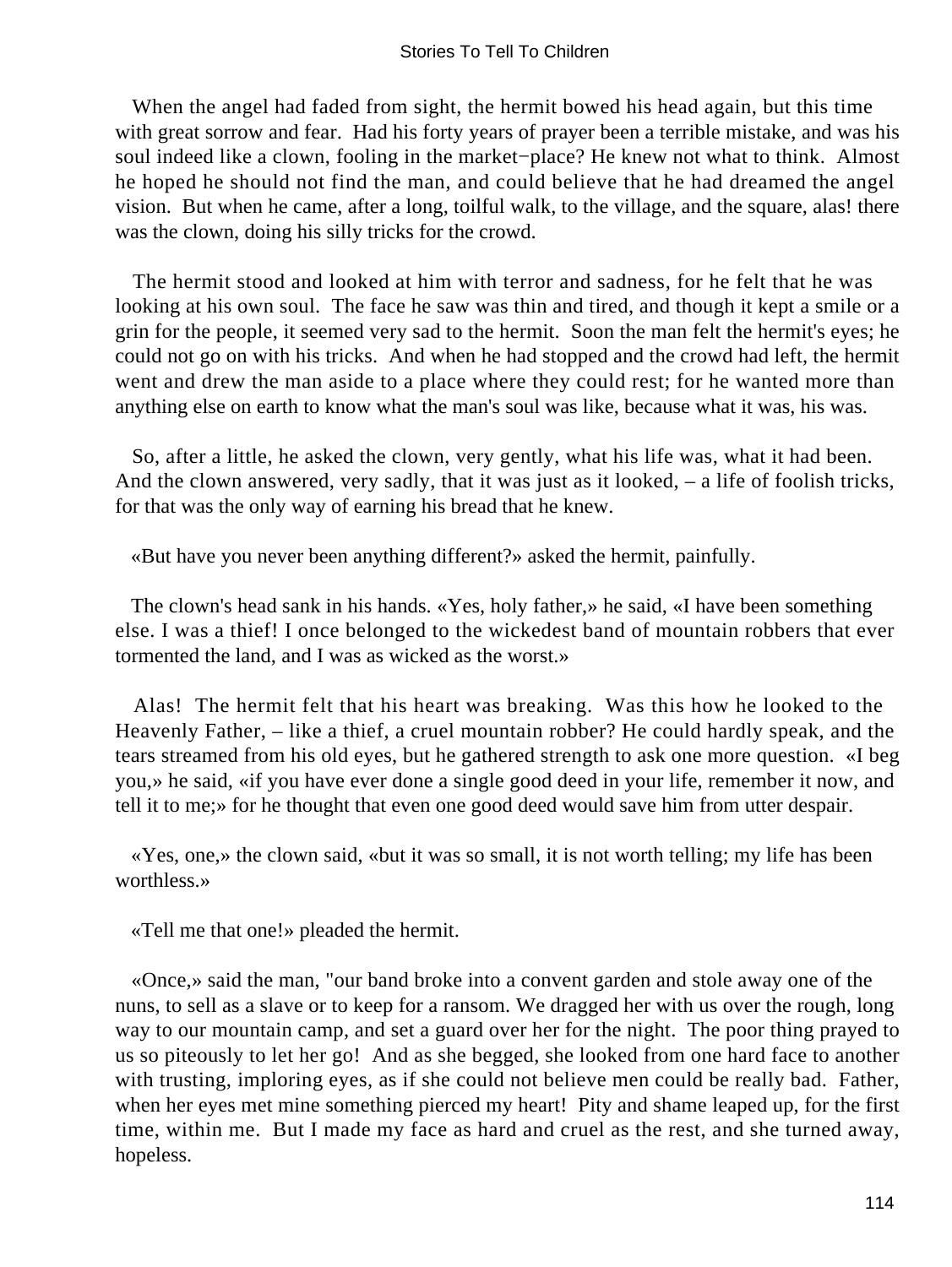"When all was dark and still, I stole like a cat to where she lay bound. I put my hand on her wrist and whispered, `Trust me, and I will take you safely home.' I cut her bonds with my knife, and she looked at me to show that she trusted. Father, by terrible ways that I knew, hidden from the others, I took her safe to the convent gate. She knocked; they opened; and she slipped inside. And, as she left me, she turned and said, `God will remember.'

 «That was all. I could not go back to the old bad life, and I had never learned an honest way to earn my bread. So I became a clown, and must be a clown until I die.»

 «No! no! my son,» cried the hermit, and now his tears were tears of joy. «God has remembered; your soul is in his sight even as mine, who have prayed and preached for forty years. Your treasure waits for you on the heavenly shore just as mine does.»

«As **YOURS?** Father, you mock me!» said the clown.

 But when the hermit told him the story of his prayer and the angel's answer, the poor clown was transfigured with joy, for he knew that his sins were forgiven. And when the hermit went home to his mountain, the clown went with him. He, too, became a hermit, and spent his time in praise and prayer.

 Together they lived, and worked, and helped the poor. And when, after two years, the man who had been a clown died, the hermit felt that he had lost a brother holier than himself.

 For ten years more the hermit lived in his mountain hut, thinking always of God, fasting and praying, and doing no least thing that was wrong. Then, one day, the wish once more came, to know how his work was growing, and once more he prayed that he might see a being –

 «Whose soul in the heavenly grace had grown To the selfsame measure as his own; Whose treasure on the celestial shore Could neither be less than his nor more.»

 Once more his prayer was answered. The angel came to him, and told him to go to a certain village on the other side of the mountain, and to a small farm in it, where two women lived. In them he should find two souls like his own, in God's sight.

 When the hermit came to the door of the little farm, the two women who lived there were overjoyed to see him, for every one loved and honored his name. They put a chair for him on the cool porch, and brought food and drink. But the hermit was too eager to wait. He longed greatly to know what the souls of the two women were like, and from their looks he could see only that they were gentle and honest. One was old, and the other of middle age.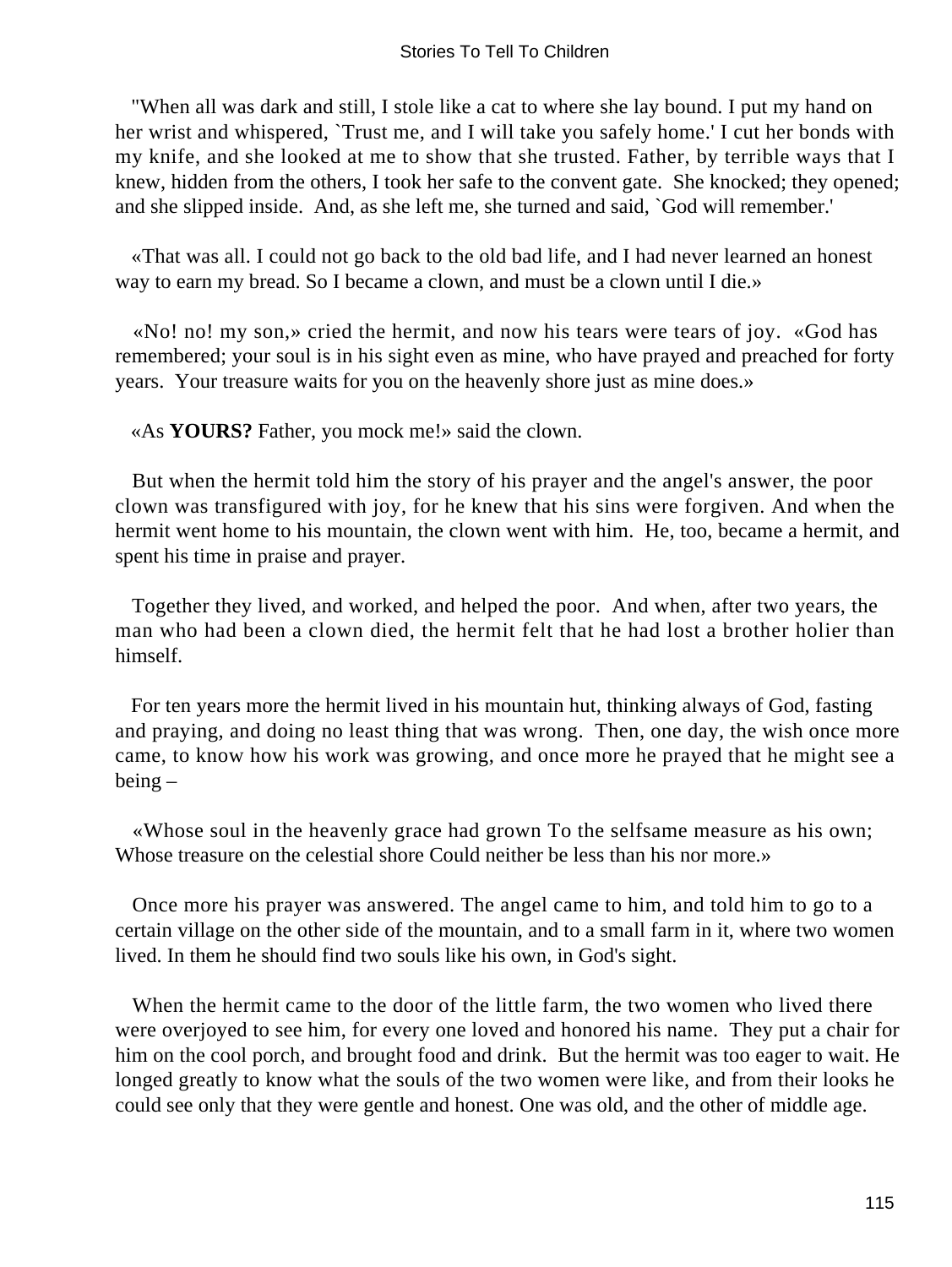Presently he asked them about their lives. They told him the little there was to tell: they had worked hard always, in the fields with their husbands, or in the house; they had many children; they had seen hard times, – sickness, sorrow; but they had never despaired.

«But what of your good deeds,» the hermit asked, – «what have you done for God?»

 «Very little,» they said, sadly, for they were too poor to give much. To be sure, twice every year, when they killed a sheep for food, they gave half to their poorer neighbors.

 «That is very good, very faithful,» the hermit said. «And is there any other good deed you have done?»

«Nothing,» said the older woman, «unless, unless – it might be called a good deed  $-\infty$ She looked at the younger woman, who smiled back at her.

«What?» said the hermit.

 Still the woman hesitated; but at last she said, timidly, «It is not much to tell, father, only this, that it is twenty years since my sister−in−law and I came to live together in the house; we have brought up our families here; and in all the twenty years there has never been a cross word between us, or a look that was less than kind.»

 The hermit bent his head before the two women, and gave thanks in his heart. «If my soul is as these,» he said, «I am blessed indeed.»

 And suddenly a great light came into the hermit's mind, and he saw how many ways there are of serving God. Some serve him in churches and in hermit's cells, by praise and prayer; some poor souls who have been very wicked turn from their wickedness with sorrow, and serve him with repentance; some live faithfully and gently in humble homes, working, bringing up children, keeping kind and cheerful; some bear pain patiently, for his sake. Endless, endless ways there are, that only the Heavenly Father sees.

And so, as the hermit climbed the mountain again, he thought, –

 «As he saw the star−like glow Of light, in the cottage windows far, How many God's hidden servants are!»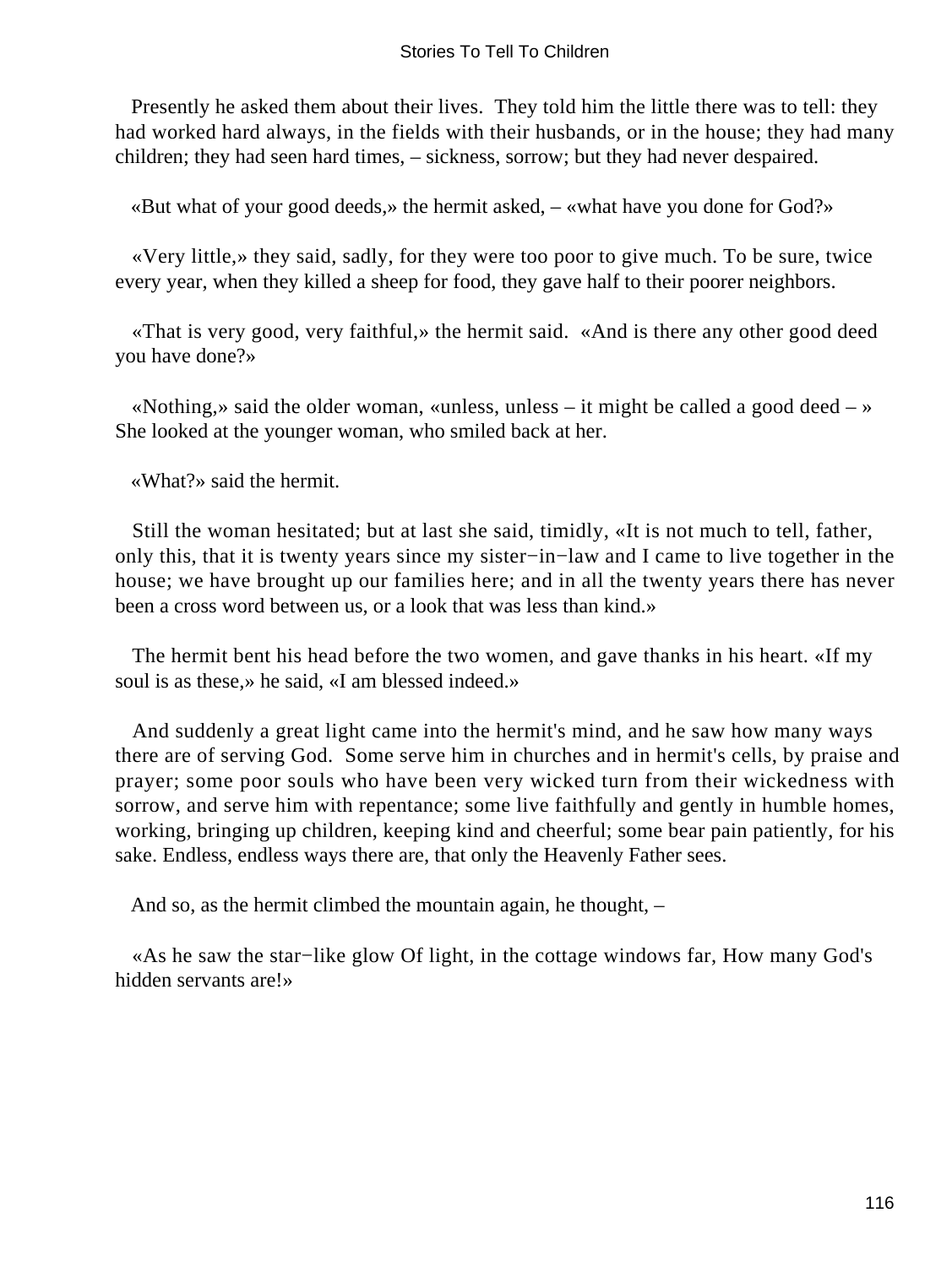Stories To Tell To Children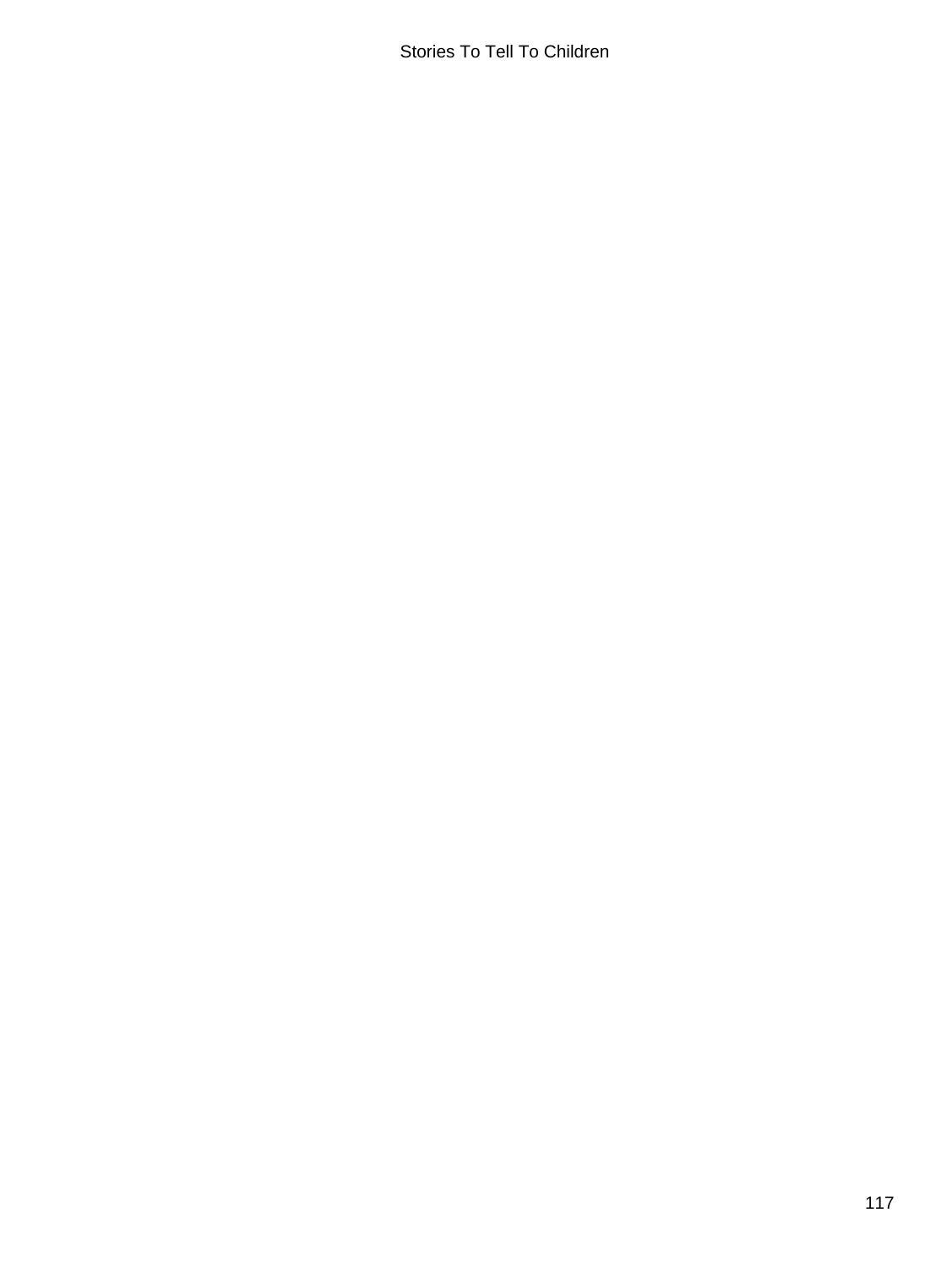# **You are reading a Phoenix Edition:**

It was converted from clean and standard xhtml/xml files. It uses metatags to identify content, and other data. The available resources specific to each ebook format were used to give the reader a pleasant reading experience.

More detais available at Phoenix−Library.org website.

Any suggestion that helps us to improve these editions are welcome.

**The Phoenix−Library Team**